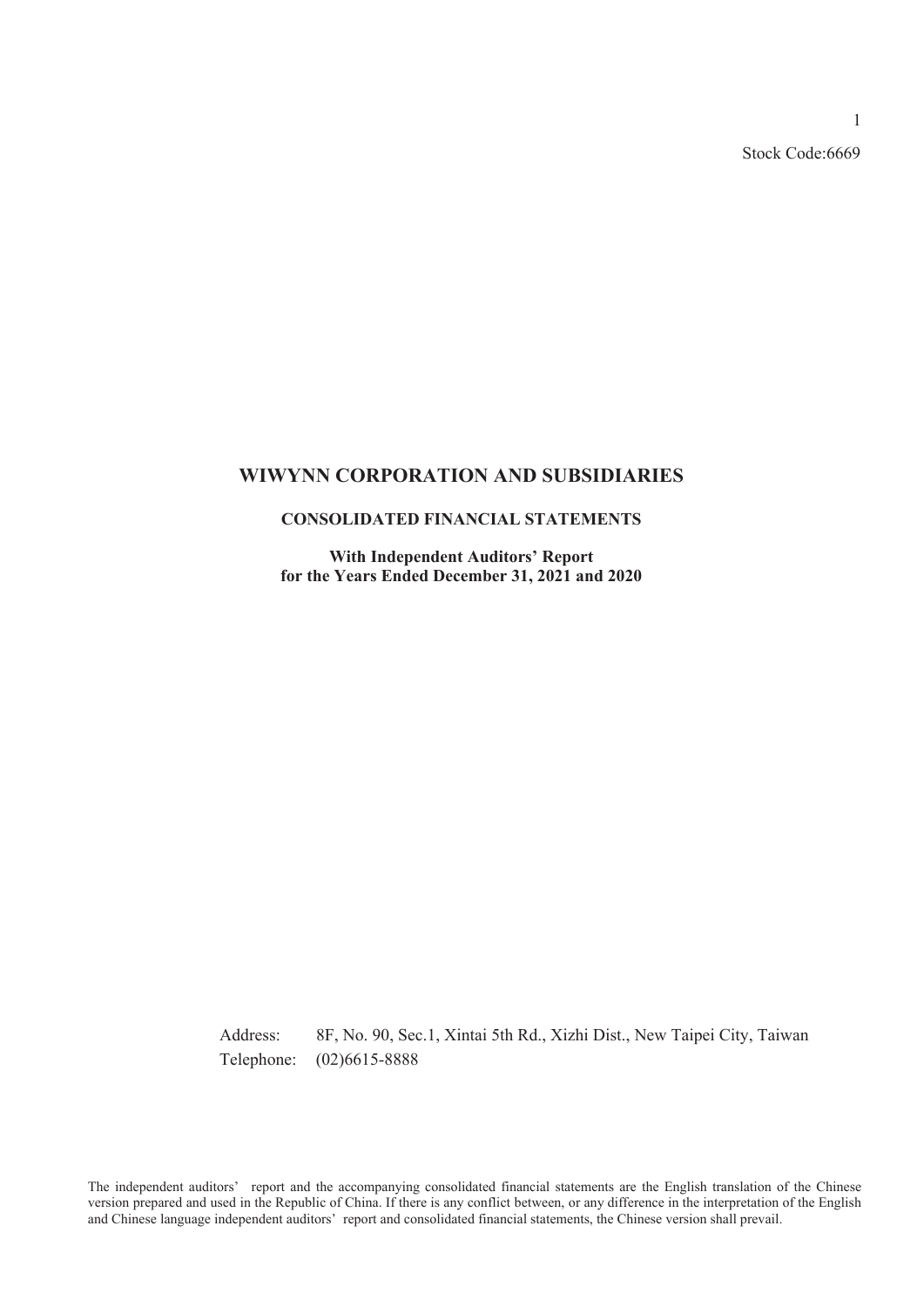# **Table of contents**

| Contents                                                                                                | Page             |
|---------------------------------------------------------------------------------------------------------|------------------|
| 1. Cover Page                                                                                           | 1                |
| 2. Table of Contents                                                                                    | 2                |
| 3. Representation Letter                                                                                | 3                |
| 4. Independent Auditors' Report                                                                         | 4                |
| 5. Consolidated Balance Sheets                                                                          | 5                |
| 6. Consolidated Statements of Comprehensive Income                                                      | 6                |
| 7. Consolidated Statements of Changes in Equity                                                         | 7                |
| 8. Consolidated Statements of Cash Flows                                                                | 8                |
| 9. Notes to the Consolidated Financial Statements                                                       |                  |
| (1)<br>Company history                                                                                  | 9                |
| (2)<br>Approval date and procedures of the consolidated financial statements                            | 9                |
| New standards, amendments and interpretations adopted<br>(3)                                            | 9                |
| Summary of significant accounting policies<br>(4)                                                       | $10 - 25$        |
| Significant accounting assumptions and judgments, and major sources<br>(5)<br>of estimation uncertainty | 25               |
| Explanation of significant accounts<br>(6)                                                              | $26 - 54$        |
| Related-party transactions<br>(7)                                                                       | $54 - 57$        |
| Pledged assets<br>(8)                                                                                   | 57               |
| (9)<br>Commitments and contingencies                                                                    | 58               |
| (10) Losses due to major disasters                                                                      | 58               |
| (11) Subsequent events                                                                                  | 58               |
| $(12)$ Other                                                                                            | 58               |
| (13) Other disclosures                                                                                  |                  |
| (a) Information on significant transactions                                                             | 59, $62 \sim 67$ |
| (b) Information on investments                                                                          | 59,68            |
| (c) Information on investment in mainland China                                                         | 59,69            |
| (d) Major shareholders                                                                                  | 59               |
| (14) Segment information                                                                                | $60 - 61$        |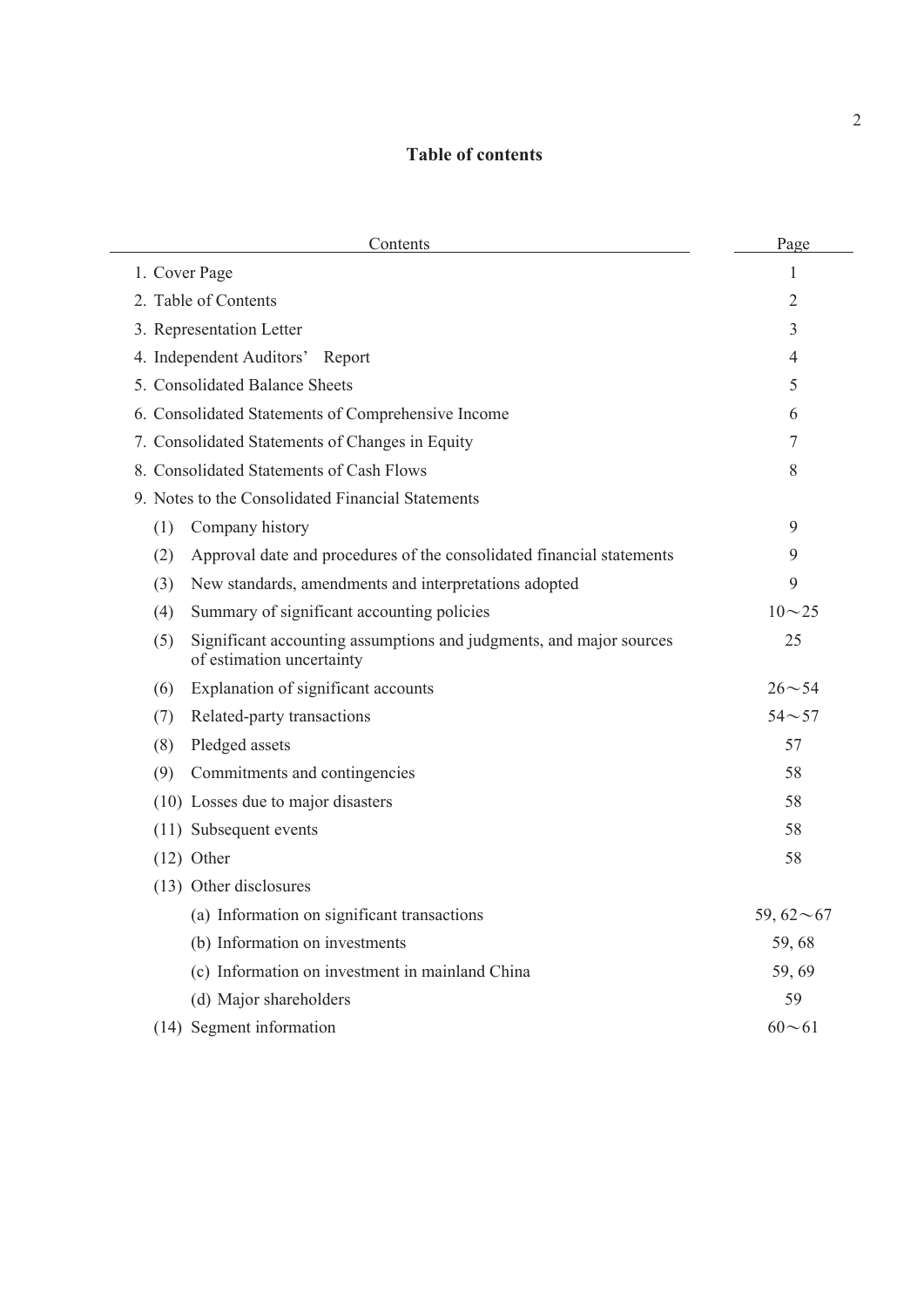### **Representation Letter**

The entities that are required to be included in the combined financial statements of Wiwynn Corporation as of and for the year ended December 31, 2021 under the Criteria Governing the Preparation of Affiliation Reports, Consolidated Business Reports, and Consolidated Financial Statements of Affiliated Enterprises are the same as those included in the consolidated financial statements prepared in conformity with International Financial Reporting Standards No. 10 "Consolidated Financial Statements." endorsed by the Financial Supervisory Commission of Republic of China. In addition, the information required to be disclosed in the combined financial statements is included in the consolidated financial statements. Consequently, Wiwynn Corporation and Subsidiaries do not prepare a separate set of combined financial statements.

Company name: Wiwynn Corporation Chairman: Simon Lin Date: February 25, 2022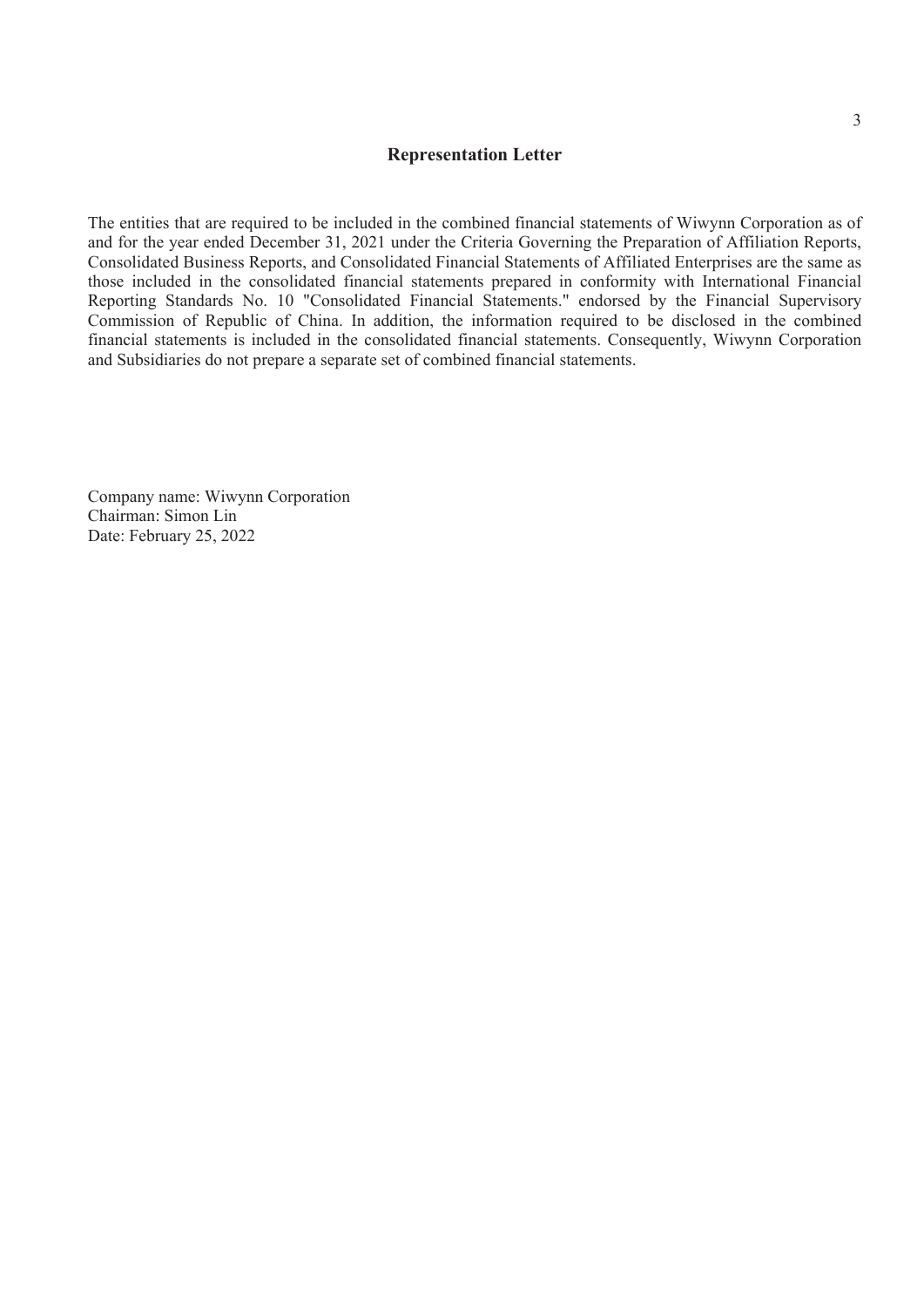



台北市110615信義路5段7號68樓(台北101大樓) 68F., TAIPEI 101 TOWER, No. 7, Sec. 5, Xinyi Road, Taipei City 110615, Taiwan (R.O.C.)

| 雷 | 話 Tel | +886 28101 6666 |
|---|-------|-----------------|
| 傳 | 真 Fax | +886 28101 6667 |
| 網 | 址 Web | home.kpmg/tw    |

### **Independent Auditors' Report**

To the Board of Directors of Wiwynn Corporation:

### **Opinion**

We have audited the consolidated financial statements of Wiwynn Corporation and its subsidiaries (" the Group"), which comprise the consolidated balance sheets as of December 31, 2021 and 2020, the consolidated statements of comprehensive income, changes in equity and cash flows for the years then ended, and notes to the consolidated financial statements, including a summary of significant accounting policies.

In our opinion, the accompanying consolidated financial statements present fairly, in all material respects, the consolidated financial position of the Group as of December 31, 2021 and 2020, and its consolidated financial performance and its consolidated cash flows for the years then ended in accordance with the Regulations Governing the Preparation of Financial Reports by Securities Issuers and with the International Financial Reporting Standards ("IFRSs"), International Accounting Standards ("IASs"), Interpretations developed by the International Financial Reporting Interpretations Committee ("IFRIC") or the former Standing Interpretations Committee ("SIC") endorsed and issued into effect by the Financial Supervisory Commission of the Republic of China.

### **Basis for Opinion**

We conducted our audits in accordance with the Regulations Governing Auditing and Attestation of Financial Statements by Certified Public Accountants and the auditing standards generally accepted in the Republic of China. Our responsibilities under those standards are further described in the Auditors' Responsibilities for the Audit of the Consolidated Financial Statements section of our report. We are independent of the Group in accordance with the Certified Public Accountants Code of Professional Ethics in Republic of China (" the Code"), and we have fulfilled our other ethical responsibilities in accordance with the Code. We believe that the audit evidence we have obtained is sufficient and appropriate to provide a basis of our opinion.

### **Key Audit Matters**

Key audit matters are those matters that, in our professional judgment, were of most significance in our audit of the consolidated financial statements of the current period. These matters were addressed in the context of our audit of the consolidated financial statements as a whole, and in forming our opinion thereon, and we do not provide a separate opinion on these matters.

#### 1. Revenue recognition

Refer to note  $4(n)$  "Revenue" and note  $6(r)$  to the consolidated financial statements for the disclosure of revenue recognition.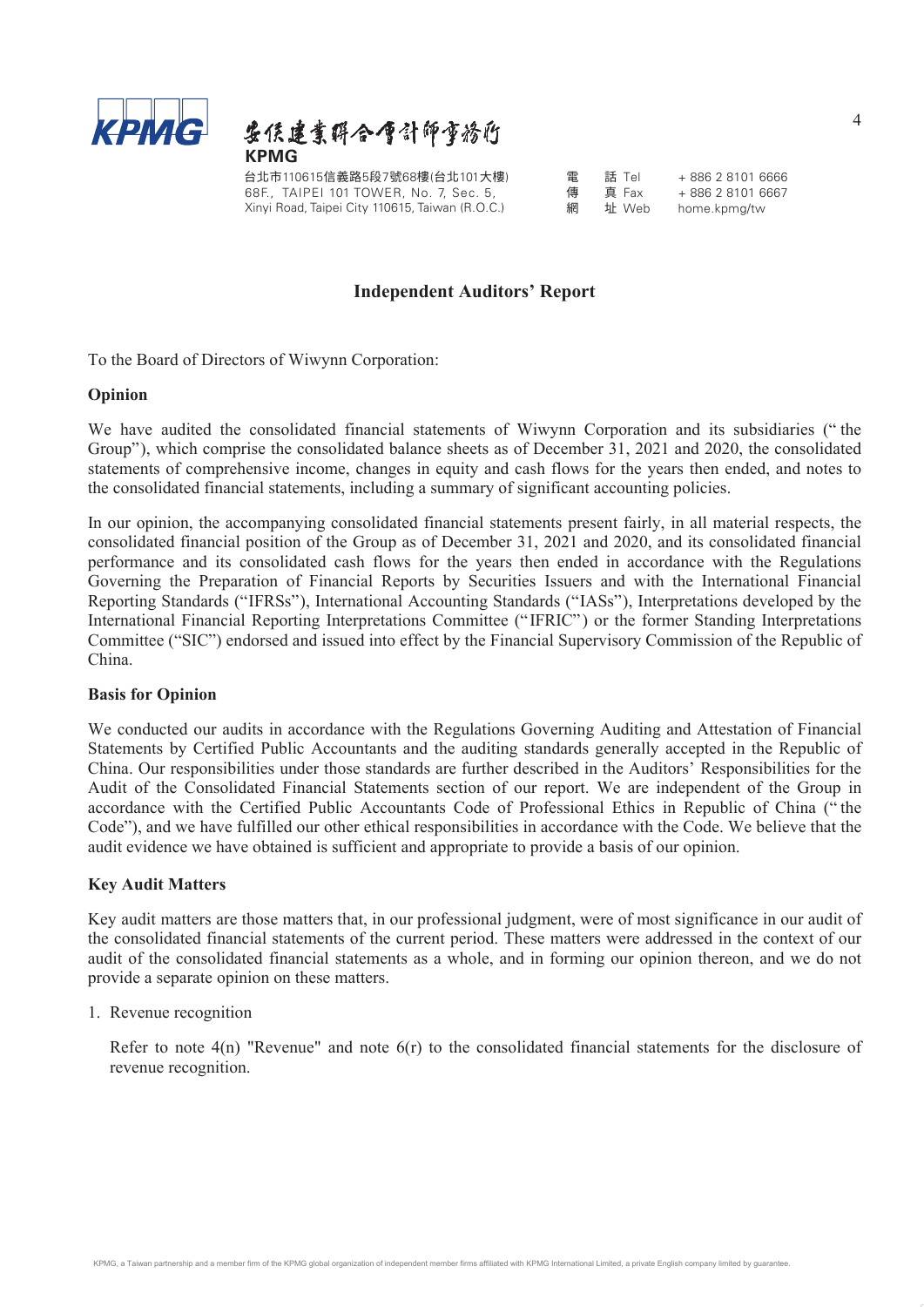

### Description of key audit matter

The Group is a listed Company in related to public interest, and the investors are highly expecting the financial performance, resulting in revenue recognition is one of the key judgmental areas of our audit.

How the matter was addressed in our audit

Our principal audit procedures included testing of the design and implement of controls over sales and collection of receivable transactions; evaluate if there is any significant abnormal changes through performing trend analysis on top 10 customers by comparing the related changes or differences; assessing and testing if the management obtained sufficient external evidence showing that the control of the products have been transferred to the customers to support the timing of revenue recognition; evaluating the adequacy of revenues recognition by testing the sale transactions during the period before and after the balance sheets date.

### 2. Inventory valuation

Refer to note 4(h) "Inventories", note 5 "Significant accounting assumptions and judgments, and major sources of estimation uncertainty" and note 6(d) to the consolidated financial statements for the disclosure of valuation of inventory.

### Description of key audit matter

Inventories are stated at the lower of cost or net realizable value. With the rapid development of technology, the advance of new electronic products may significantly change consumer demands, which leads to product obsolescence that may result in the cost of inventory to be higher than the net realizable value. Consequently, the valuation of inventories has been identified as one of the key Judgmental areas of our audit.

How the matter was addressed in our audit

Our principal audit procedures included analyze the change of inventory aging by assessing and testing the inventory aging report, understanding the sales price which is used to evaluate the inventory valuation by management and the subsequent market price information as well as selecting the original transition documentation in order to test the appropriateness of the net realize values reviewing if the estimation and assumption used for inventory valuation and other disclosure for inventories made by management were appropriateness.

#### **Other Matter**

Wiwynn Corporation has prepared its parent-company-only financial statements as of and for the years ended December 31, 2021 and 2020, on which we have issued an unmodified opinion.

### **Responsibilities of Management and Those Charged with Governance for the Consolidated Financial Statements**

Management is responsible for the preparation and fair presentation of the consolidated financial statements in accordance with Regulations Governing the Preparation of Financial Reports by Securities Issuers and IFRSs, IASs, IFRC, SIC endorsed and issued into effect by the Financial Supervisory Commission of the Republic of China, and for such internal control as management determines is necessary to enable the preparation of consolidated financial statements that are free from material misstatement, whether due to fraud or error.

In preparing the consolidated financial statements, management is responsible for assessing the Group's ability to continue as a going concern, disclosing, as applicable, matters related to going concern and using the going concern basis of accounting unless management either intends to liquidate the Group or to cease operations, or has no realistic alternative but to do so.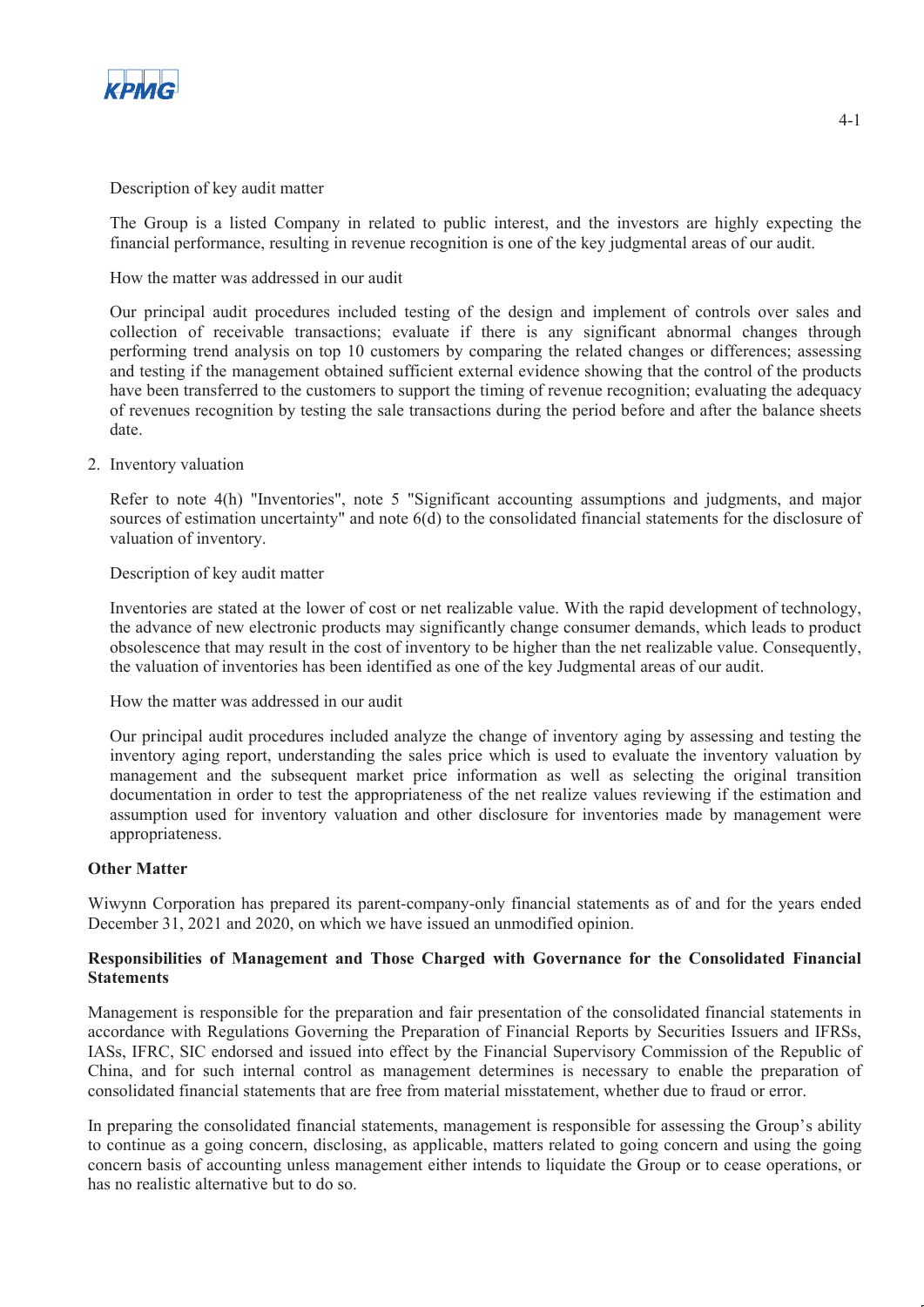

Those charged with governance (including the Audit Committee) are responsible for overseeing the Group's financial reporting process.

### **Auditor's Responsibilities for the Audit of the Consolidated Financial Statements**

Our objectives are to obtain reasonable assurance about whether the consolidated financial statements as a whole are free from material misstatement, whether due to fraud or error, and to issue an auditor's report that includes our opinion. Reasonable assurance is a high level of assurance, but is not a guarantee that an audit conducted in accordance with the auditing standards generally accepted in the Republic of China will always detect a material misstatement when it exists. Misstatements can arise from fraud or error and are considered material if, individually or in the aggregate, they could reasonably be expected to influence the economic decisions of users taken on the basis of these consolidated financial statements.

As part of an audit in accordance with auditing standards generally accepted in the Republic of China, we exercise professional judgment and maintain professional skepticism throughout the audit. We also:

- 1. Identify and assess the risks of material misstatement of the consolidated financial statements, whether due to fraud or error, design and perform audit procedures responsive to those risks, and obtain audit evidence that is sufficient and appropriate to provide a basis for our opinion. The risk of not detecting a material misstatement resulting from fraud is higher than for one resulting from error, as fraud may involve collusion, forgery, intentional omissions, misrepresentations, or the override of internal control.
- 2. Obtain an understanding of internal control relevant to the audit in order to design audit procedures that are appropriate in the circumstances, but not for the purpose of expressing an opinion on the effectiveness of the Group's internal control.
- 3. Evaluate the appropriateness of accounting policies used and the reasonableness of accounting estimates and related disclosures made by management.
- 4. Conclude on the appropriateness of management's use of the going concern basis of accounting and, based on the audit evidence obtained, whether a material uncertainty exists related to events or conditions that may cast significant doubt on the Group's ability to continue as a going concern. If we conclude that a material uncertainty exists, we are required to draw attention in our auditors' report to the related disclosures in the consolidated financial statements or, if such disclosures are inadequate, to modify our opinion. Our conclusions are based on the audit evidence obtained up to the date of our auditor's report. However, future events or conditions may cause the Group to cease to continue as a going concern.
- 5. Evaluate the overall presentation, structure and content of the consolidated financial statements, including the disclosures, and whether the consolidated financial statements represent the underlying transactions and events in a manner that achieves fair presentation.
- 6. Obtain sufficient and appropriate audit evidence regarding the financial information of the entities or business activities within the Group to express an opinion on the consolidated financial statements. We are responsible for the direction, supervision and performance of the group audit. We remain solely responsible for our audit opinion.

We communicate with those charged with governance regarding, among other matters, the planned scope and timing of the audit and significant audit findings, including any significant deficiencies in internal control that we identify during our audit.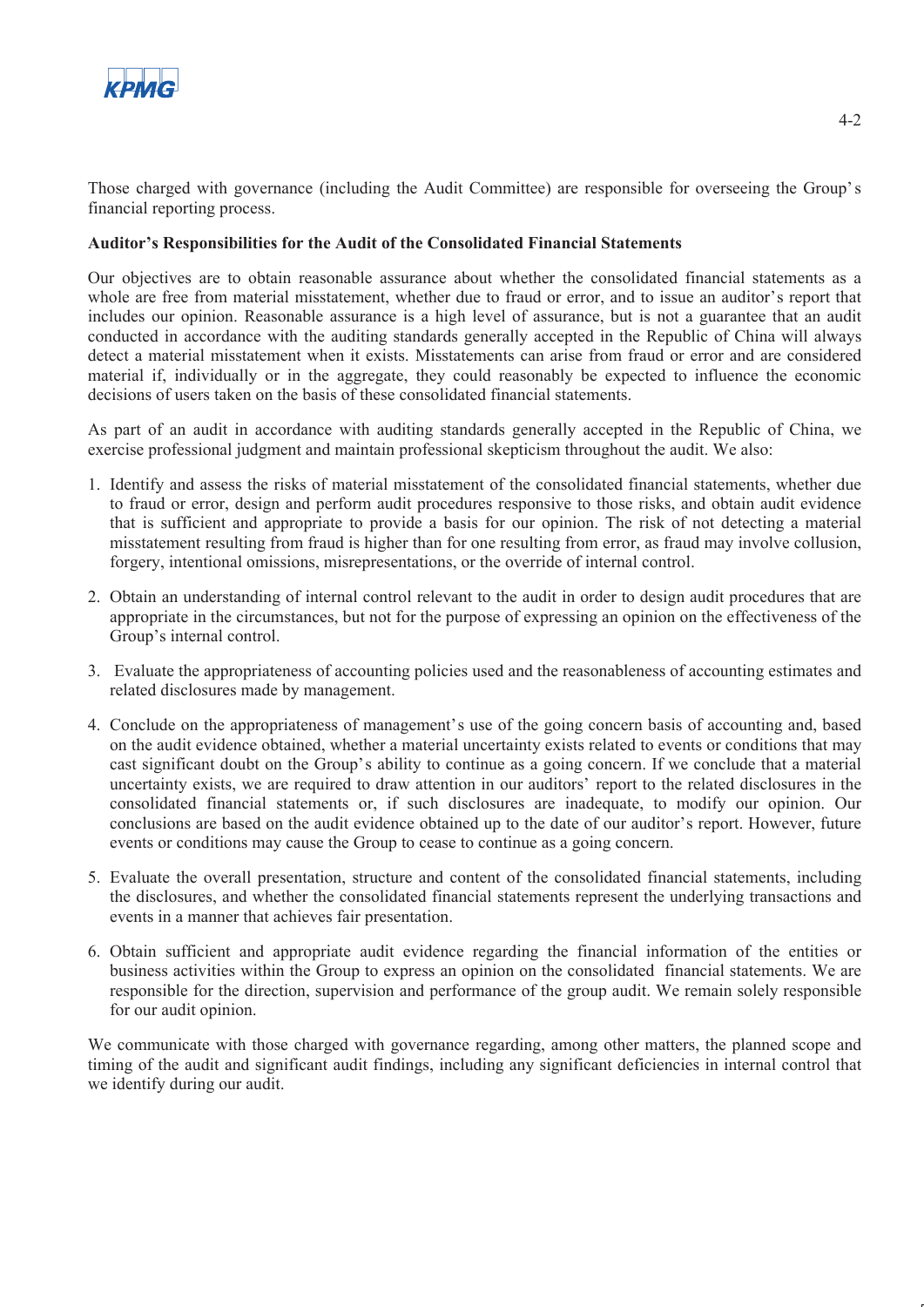

We also provide those charged with governance with a statement that we have complied with relevant ethical requirements regarding independence, and to communicate with them all relationships and other matters that may reasonably be thought to bear on our independence, and where applicable, related safeguards.

From the matters communicated with those charged with governance, we determine those matters that were of most significance in the audit of the consolidated financial statements of the current period and are therefore the key audit matters. We describe these matters in our auditors' report unless law or regulation precludes public disclosure about the matter or when, in extremely rare circumstances, we determine that a matter should not be communicated in our report because the adverse consequences of doing so would reasonably be expected to outweigh the public interest benefits of such communication.

The engagement partners on the audit resulting in this independent auditors' report are Chia-Chien Tang and Ming-Hung Huang.

KPMG

Taipei, Taiwan (Republic of China) February 25, 2022

#### **Notes to Readers**

The accompanying consolidated financial statements are intended only to present the consolidated statement of financial position, financial performance and cash flows in accordance with the accounting principles and practices generally accepted in the Republic of China and not those of any other jurisdictions. The standards, procedures and practices to audit such consolidated financial statements are those generally accepted and applied in the Republic of China.

The independent auditors' audit report and the accompanying consolidated financial statements are the English translation of the Chinese version prepared and used in the Republic of China. If there is any conflict between, or any difference in the interpretation of the English and Chinese language independent auditors' audit report and consolidated financial statements, the Chinese version shall prevail.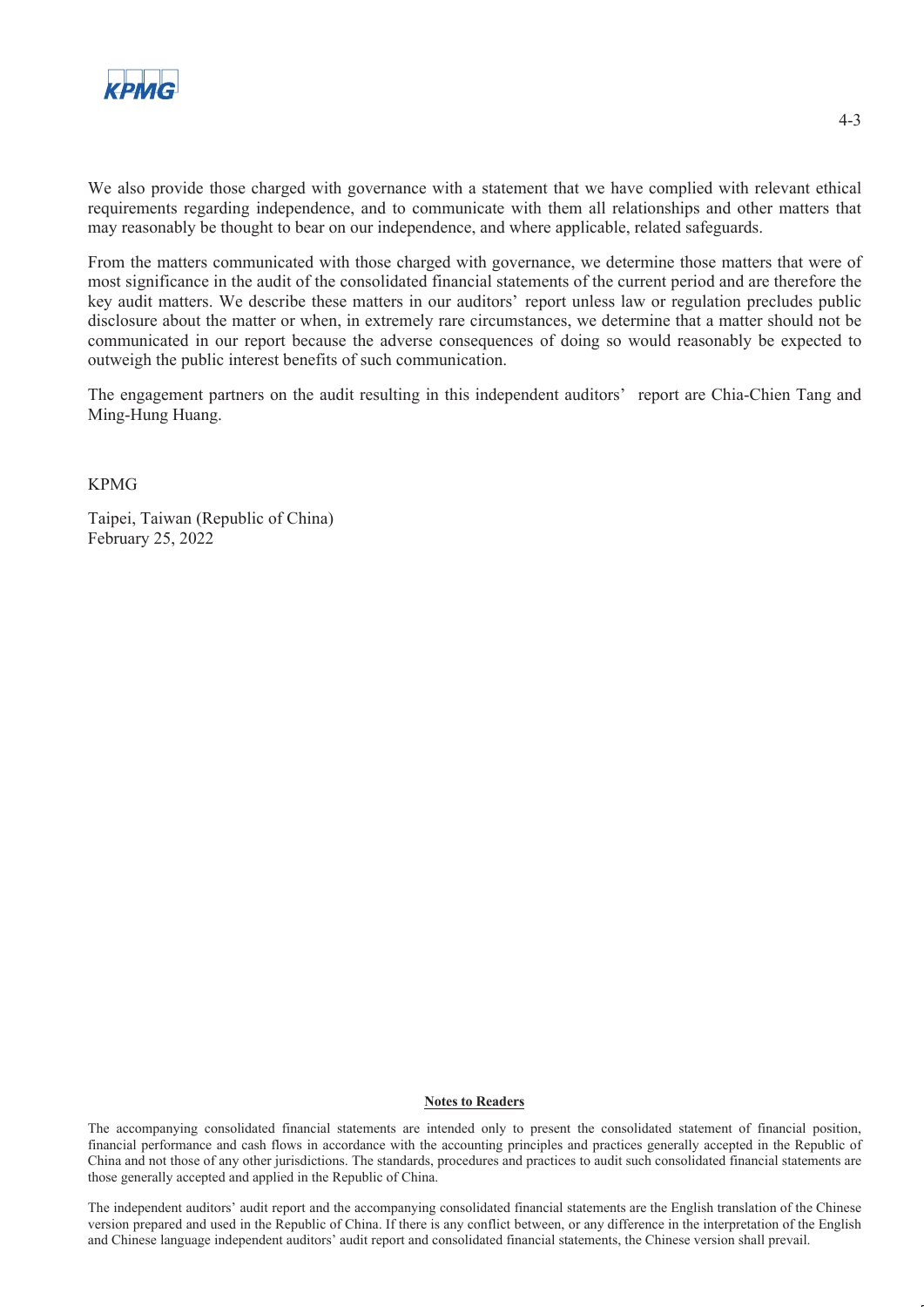#### **(English Translation of Consolidated Financial Statements Originally Issued in Chinese) Wiwynn Corporation and Subsidiaries**

#### **Consolidated Balance Sheets**

#### **December 31, 2021 and 2020**

#### **(Expressed in Thousands of New Taiwan dollars)**

|      | <b>Assets</b>                                                    | December 31, 2021<br>Amount | $\frac{0}{0}$           | December 31, 2020<br>Amount | $\%$                     |      | <b>Liabilities and Equity</b>                              | December 31, 2021<br>Amount | $\%$                     | December 31, 2020<br>Amount | $\frac{0}{0}$  |
|------|------------------------------------------------------------------|-----------------------------|-------------------------|-----------------------------|--------------------------|------|------------------------------------------------------------|-----------------------------|--------------------------|-----------------------------|----------------|
|      | <b>Current assets:</b>                                           |                             |                         |                             |                          |      | <b>Current liabilities:</b>                                |                             |                          |                             |                |
| 1100 | Cash and cash equivalents (note $6(a)$ )                         | 22,672,892                  | 27                      | 23,169,231                  | 42                       | 2100 | Short-term borrowings (note $6(j)$ )                       | 21,265,920                  | 25                       | 5,359,504                   | -10            |
| 1170 | Accounts receivable, net (notes $6(b)(r)$ )                      | 12,722,591                  | -15                     | 7,827,082                   | -14                      | 2130 | Contract liabilities-current (note $6(r)$ )                | 3,360,972                   | $\overline{4}$           | 2,297,417                   |                |
| 1180 | Accounts receivable-related parties, net (notes $6(b)(r)$ and 7) | 443,538                     |                         | 340,218                     |                          | 2170 | Notes payable and accounts payable                         | 8,972,367                   | -11                      | 2,761,327                   | .5             |
| 1200 | Other receivables (note $6(c)$ )                                 | $3,819 -$                   |                         | 3,166                       | $\overline{\phantom{a}}$ | 2180 | Accounts payable-related parties (note 7)                  | 9,306,964                   | - 11                     | 9,758,171                   | -18            |
| 1210 | Other receivables-related parties (notes 6(c) and 7)             | 381,301                     | $\sim$ $-$              | 588,047                     |                          | 2200 | Other payables (note $6(s)$ )                              | 2,374,998                   | 3                        | 2,516,597                   |                |
| 130X | Inventories (note $6(d)$ )                                       | 45,383,451                  | - 54                    | 19,827,729                  | 36                       | 2220 | Other payables-related parties (note 7)                    | 79,652                      | $\sim 100$               | 148,666                     |                |
| 1479 | Other current assets (note $6(i)$ )                              | 417,411                     | $\sim$                  | 1,011,905                   | $\overline{\phantom{a}}$ | 2230 | Current tax liabilities                                    | 999,370                     |                          | 1,509,458                   | 3              |
|      | <b>Total current assets</b>                                      | 82,025,003                  | 97                      | 52,767,378                  | - 96                     | 2280 | Lease liabilities-current (notes $6(1)$ and 7)             | 138,700                     | $\overline{\phantom{a}}$ | 105,132                     |                |
|      | Non-current assets:                                              |                             |                         |                             |                          | 2399 | Other current liabilities                                  | 666,890                     |                          | $343,433$ $1$               |                |
| 1550 | Investments accounted for using equity method (note $6(e)$ )     | 250,091                     | $\sim$                  |                             |                          |      | <b>Total current liabilities</b>                           | 47,165,833                  | -56                      | 24,799,705                  | - 45           |
| 1600 | Property, plant and equipment (notes $6(f)$ and 7)               | 1,038,420                   | -2                      | 951,781                     |                          |      | <b>Non-current liabilities:</b>                            |                             |                          |                             |                |
| 1755 | Right-of-use assets (notes $6(g)$ and 7)                         | 671,526                     |                         | 377,227                     |                          | 2530 | Bonds payable (note $6(k)$ )                               | 9,436,448 11                |                          | 4,991,783                   | -9             |
| 1780 | Intangible assets (notes $6(h)$ and $7$ )                        | 98,732 -                    |                         | 64,602                      | $\overline{\phantom{a}}$ | 2570 | Deferred tax liabilities (note $6(n)$ )                    | 219,246                     | $\sim$                   | 134,642                     |                |
| 1840 | Deferred tax assets (note $6(n)$ )                               | 304,534 -                   |                         | 419,083                     |                          | 2580 | Lease liabilities-non-current (notes 6(1) and 7)           | 532,315                     |                          | 275,205                     |                |
| 1990 | Other non-current assets (notes $6(i)$ and 8)                    | 349,152                     | $\sim$ $-$              | 144,094                     | $\sim$                   | 2640 | Net defined benefit liabilities-non-current (note $6(m)$ ) | 13,590                      |                          | $8,907$ -                   |                |
|      | <b>Total non-current assets</b>                                  | 2,712,455                   | $\overline{\mathbf{3}}$ | 1,956,787                   | 4                        |      | <b>Total non-current liabilities</b>                       | 10,201,599                  |                          | 5,410,537                   | $\frac{10}{2}$ |
|      |                                                                  |                             |                         |                             |                          |      | <b>Total liabilities</b>                                   | 57,367,432                  | -68                      | 30,210,242                  | $-55$          |
|      |                                                                  |                             |                         |                             |                          |      | Equity (notes $6(e)(m)(n)(o)(p)$ ):                        |                             |                          |                             |                |
|      |                                                                  |                             |                         |                             |                          | 3110 | Common shares                                              | 1.748.408                   | $\overline{2}$           | 1,748,408                   | 3              |
|      |                                                                  |                             |                         |                             |                          | 3200 | Capital surplus                                            | 8.817.380                   | 10                       | 8,817,380                   | 16             |

3300

3400

**Total assets \$ 84,737,458 100 54,724,165 100**

| <b>Non-current liabilities:</b>                            |              |      |            |        |
|------------------------------------------------------------|--------------|------|------------|--------|
| Bonds payable (note $6(k)$ )                               | 9,436,448    | 11   | 4,991,783  | 9      |
| Deferred tax liabilities (note $6(n)$ )                    | 219,246      |      | 134,642    | ۰      |
| Lease liabilities-non-current (notes $6(1)$ and 7)         | 532,315      | 1    | 275,205    | 1      |
| Net defined benefit liabilities-non-current (note $6(m)$ ) | 13,590       |      | 8,907      |        |
| <b>Total non-current liabilities</b>                       | 10,201,599   | - 12 | 5,410,537  | -10    |
| <b>Total liabilities</b>                                   | 57, 367, 432 | 68   | 30,210,242 | - 55   |
| Equity (notes $6(e)(m)(n)(o)(p)$ ):                        |              |      |            |        |
| Common shares                                              | 1,748,408    | 2    | 1,748,408  | 3      |
| Capital surplus                                            | 8,817,380    | 10   | 8,817,380  | 16     |
| Retained earnings                                          | 17,235,258   | 20   | 14,186,029 | 26     |
| Other equity                                               | (431,020)    |      | (237, 894) | $\sim$ |
| <b>Total equity</b>                                        | 27,370,026   | 32   | 24,513,923 | 45     |
| <b>Total liabilities and equity</b>                        | 84,737,458   | 100  | 54,724,165 | 100    |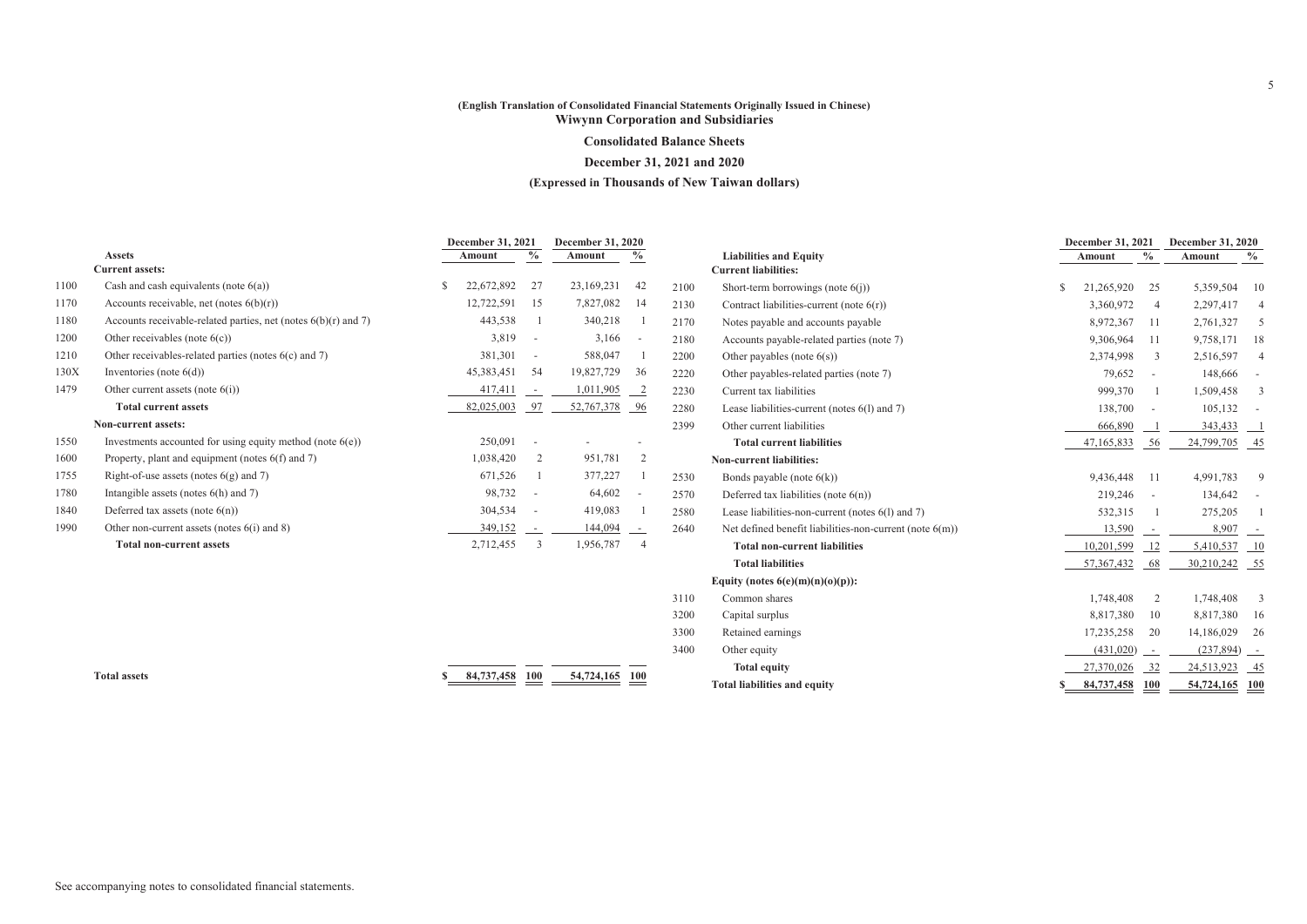### **(English Translation of Consolidated Financial Statements Originally Issued in Chinese) Wiwynn Corporation and Subsidiaries**

## **Consolidated Statements of Comprehensive Income**

## **For the years ended December 31, 2021 and 2020**

### **(Expressed in Thousands of New Taiwan dollars, Except for Earnings Per Common Share)**

|      |                                                                               | 2021            |                          | 2020          |                         |
|------|-------------------------------------------------------------------------------|-----------------|--------------------------|---------------|-------------------------|
|      |                                                                               | <b>Amount</b>   | $\frac{1}{2}$            | <b>Amount</b> | $\%$                    |
| 4000 | Operating revenue (notes $6(r)$ and 7)                                        | \$192,625,942   | 100                      | 186,927,647   | 100                     |
| 5000 | Operating costs (notes $6(d)(f)(g)(h)(l)(m)(s)$ , 7 and 12)                   | 177,004,761     | 92                       | 171,626,518   | 92                      |
|      | <b>Gross profit from operations</b>                                           | 15,621,181      | 8                        | 15,301,129    | 8                       |
|      | Operating expenses (notes $6(b)(f)(g)(h)(l)(m)(s)$ , 7 and 12):               |                 |                          |               |                         |
| 6100 | Selling expenses                                                              | 936,512         | 1                        | 1,228,494     | 1                       |
| 6200 | Administrative expenses                                                       | 835,779         |                          | 658,157       |                         |
| 6300 | Research and development expenses                                             | 2,459,313       | 1                        | 2,179,233     | -1                      |
| 6450 | Expected credit loss (gain)                                                   | 2,501           |                          | (6,609)       |                         |
|      | <b>Total operating expenses</b>                                               | 4,234,105       | $\overline{c}$           | 4,059,275     | $\overline{2}$          |
|      | Net operating income                                                          | 11,387,076      | 6                        | 11,241,854    | $\overline{6}$          |
|      | Non-operating income and expenses (notes $6(e)(f)(g)(k)(l)(t)$ and            |                 |                          |               |                         |
|      | 7):                                                                           |                 |                          |               |                         |
| 7100 | Interest income                                                               | 61,593          |                          | 38,984        |                         |
| 7010 | Other income                                                                  | 48              |                          | 76            |                         |
| 7020 | Other gains and losses                                                        | (64, 374)       |                          | (89, 179)     |                         |
| 7050 | Finance costs                                                                 | (356, 154)      |                          | (304, 316)    |                         |
| 7370 | Share of associates and joint ventures accounted for using equity<br>method   | (32, 120)       |                          |               |                         |
|      | Total non-operating income and expenses                                       | (391,007)       |                          | (354, 435)    |                         |
| 7900 | <b>Income before tax</b>                                                      | 10,996,069      | 6                        | 10,887,419    | 6                       |
| 7950 | Income tax expense (note 6(n))                                                | 2,348,057       |                          | 2,277,762     |                         |
|      | Net income                                                                    | 8,648,012       | 5                        | 8,609,657     | 5                       |
| 8300 | Other comprehensive income (notes $6(e)(m)(n)(o)$ ):                          |                 |                          |               |                         |
| 8310 | Items that may not be reclassified subsequently to profit or loss             |                 |                          |               |                         |
| 8311 |                                                                               | (4, 848)        |                          |               |                         |
| 8349 | Loss on remeasurements of defined benefits plans                              |                 |                          | (6, 121)      |                         |
|      | Income tax related to items that may not be reclassified to profit or<br>loss | 970             |                          | 1,224         |                         |
|      | Total items that may not be reclassified subsequently to profit or            |                 |                          |               |                         |
|      | loss                                                                          | (3,878)         |                          | (4, 897)      |                         |
| 8360 | Items that may be reclassified subsequently to profit or loss                 |                 |                          |               |                         |
| 8361 | Exchange differences on translation of foreign financial statements           | (193, 126)      |                          | (291, 808)    |                         |
| 8399 | Income tax related to items that may be reclassified to profit or loss        |                 |                          |               |                         |
|      | Total items that may be reclassified subsequently to profit or loss           | (193, 126)      | $\overline{\phantom{a}}$ | (291, 808)    |                         |
| 8300 | Other comprehensive income (net of tax)                                       | (197,004)       | $\overline{\phantom{a}}$ | (296, 705)    |                         |
| 8500 | <b>Total comprehensive income</b>                                             | 8,451,008<br>\$ | 5                        | 8,312,952     | $\overline{\mathbf{5}}$ |
|      | Profit attributable to:                                                       |                 |                          |               |                         |
| 8610 | Owners of parent                                                              | 8,648,012       | 5                        | 8,609,657     |                         |
|      | Comprehensive income attributable to:                                         |                 |                          |               |                         |
| 8710 | Owners of parent                                                              | 8,451,008       |                          | 8,312,952     |                         |
|      | Earnings per share (expressed in New Taiwan dollars) (note 6(q))              |                 |                          |               |                         |
| 9750 | <b>Basic earnings per share</b>                                               | S               | 49.46                    |               | 49.25                   |
| 9850 | Diluted earnings per share                                                    | S               | 49.28                    |               | 48.98                   |
|      |                                                                               |                 |                          |               |                         |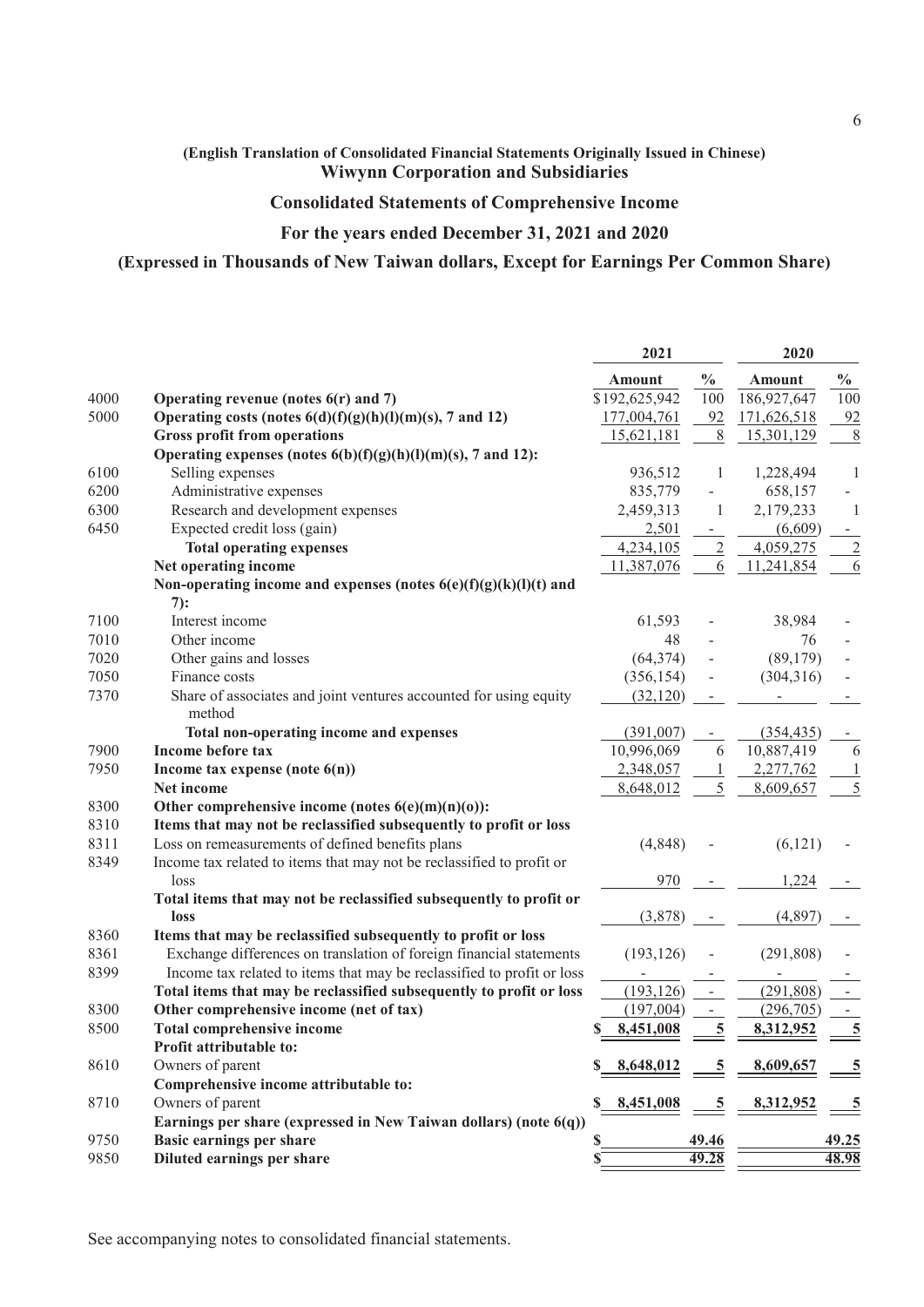# **(English Translation of Consolidated Financial Statements Originally Issued in Chinese)**

**Wiwynn Corporation and Subsidiaries**

**Consolidated Statements of Changes in Equity**

**For the years ended December 31, 2021 and 2020**

**(Expressed in Thousands of New Taiwan dollars)**

|                                                    |           |           | Retained earnings |         |                   | Other equity |                   |             |
|----------------------------------------------------|-----------|-----------|-------------------|---------|-------------------|--------------|-------------------|-------------|
|                                                    |           |           |                   |         |                   |              | Exchange          |             |
|                                                    |           |           |                   |         |                   |              | differences on    |             |
|                                                    |           |           |                   |         |                   |              | translation of    |             |
|                                                    | Common    | Capital   | Legal             | Special | Unappropriated    |              | foreign financial | Total       |
|                                                    | shares    | surplus   | reserve           | reserve | retained earnings | Total        | statements        | equity      |
| <b>Balance on January 1, 2020</b>                  | ,746,368  | 8,816,183 | 752,956           |         | 8,849,444         | 9,602,400    | 53,914            | 20,218,865  |
| Appropriation and distribution of retain earnings: |           |           |                   |         |                   |              |                   |             |
| Legal reserve                                      |           |           | 616,925           |         | (616, 925)        |              |                   |             |
| Cash dividends                                     |           |           |                   |         | (4,021,131)       | (4,021,131)  |                   | (4,021,131) |
| Net income                                         |           |           |                   |         | 8,609,657         | 8,609,657    |                   | 8,609,657   |
| Other comprehensive income                         |           |           |                   |         | (4,897)           | (4,897)      | (291, 808)        | (296,705)   |
| Total comprehensive income                         |           |           |                   |         | 8,604,760         | 8,604,760    | (291, 808)        | 8,312,952   |
| Issue of common shares-employee stock options      | 2,040     | 1,197     |                   |         |                   |              |                   | 3,237       |
| <b>Balance on December 31, 2020</b>                | ,748,408  | 8,817,380 | ,369,881          |         | 12,816,148        | 14,186,029   | (237, 894)        | 24,513,923  |
| Appropriation and distribution of retain earnings: |           |           |                   |         |                   |              |                   |             |
| Legal reserve                                      |           |           | 860,476           |         | (860, 476)        |              |                   |             |
| Special reserve                                    |           |           |                   | 237,894 | (237, 894)        |              |                   |             |
| Cash dividends                                     |           |           |                   |         | (5,594,905)       | (5,594,905)  |                   | (5,594,905) |
| Net income                                         |           |           |                   |         | 8,648,012         | 8,648,012    |                   | 8,648,012   |
| Other comprehensive income                         |           |           |                   |         | (3,878)           | (3,878)      | (193, 126)        | (197,004)   |
| Total comprehensive income                         |           |           |                   |         | 8,644,134         | 8,644,134    | (193, 126)        | 8,451,008   |
| <b>Balance on December 31, 2021</b>                | 1,748,408 | 8,817,380 | 2,230,357         | 237,894 | 14,767,007        | 17,235,258   | (431, 020)        | 27,370,026  |

See accompanying notes to consolidated financial statements.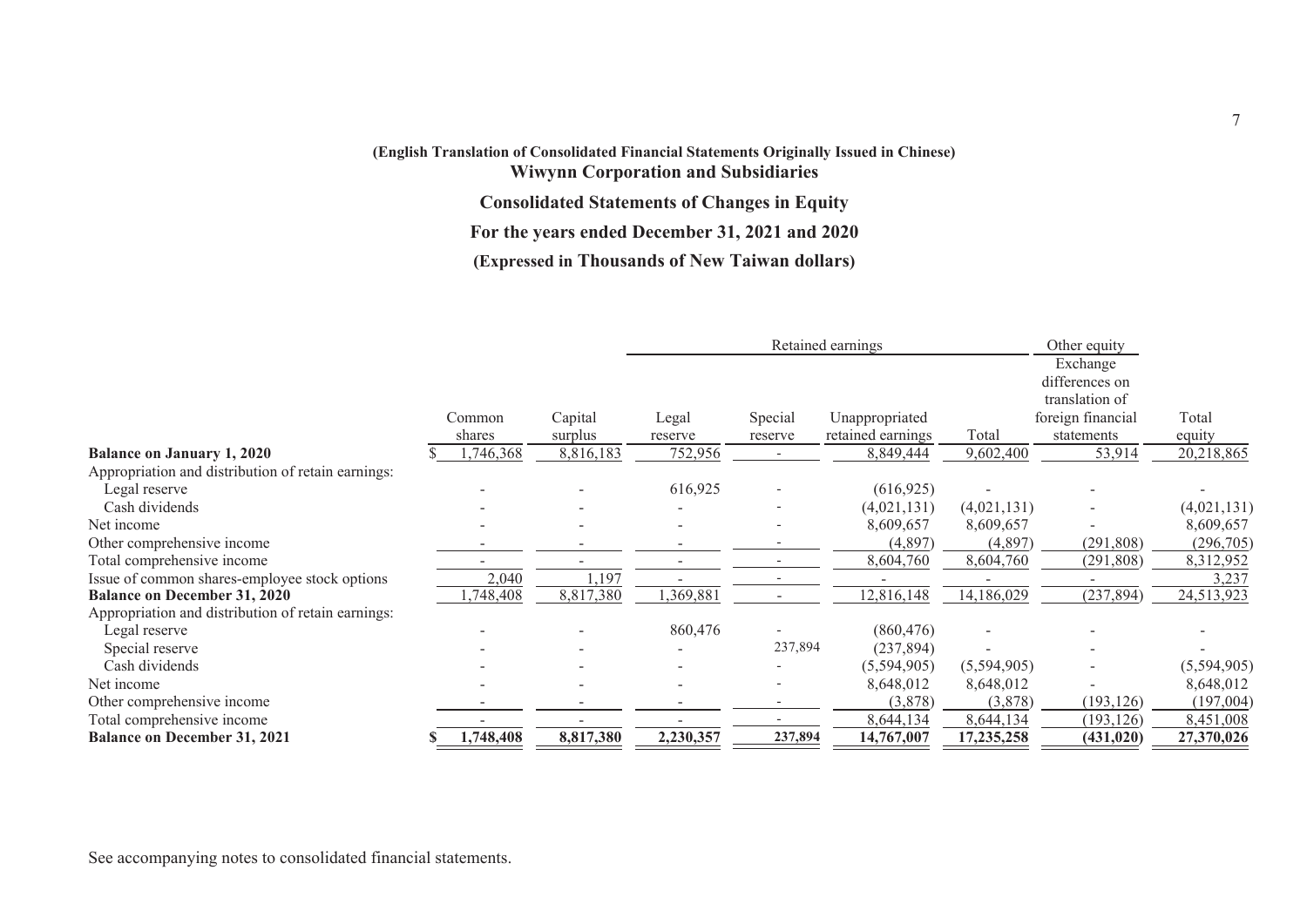# **(English Translation of Consolidated Financial Statements Originally Issued in Chinese)**

**Wiwynn Corporation and Subsidiaries**

### **Consolidated Statements of Cash Flows**

### **For the years ended December 31, 2021 and 2020**

**(Expressed in Thousands of New Taiwan dollars)**

|                                                                                                                  | 2021                 | 2020                  |
|------------------------------------------------------------------------------------------------------------------|----------------------|-----------------------|
| Cash flows from (used in) operating activities:                                                                  |                      |                       |
| Income before tax                                                                                                | 10,996,069           | 10,887,419            |
| <b>Adjustments:</b>                                                                                              |                      |                       |
| Adjustments to reconcile profit:                                                                                 |                      |                       |
| Depreciation expense<br>Amortization expense                                                                     | 505,835<br>41,946    | 371,292               |
|                                                                                                                  |                      | 19,350                |
| Expected credit loss (gain)<br>Net gains on financial assets or liabilities at fair value through profit or loss | 2,501<br>(35,697)    | (6,609)<br>(436, 049) |
| Interest expense                                                                                                 | 356,154              | 304,316               |
| Interest income                                                                                                  | (61, 593)            | (38,984)              |
| Share of loss of associates and joint ventures accounted for using equity method                                 | 32,120               |                       |
| Losses (gains) on disposal of property, plant and equipment                                                      | (503)                | 95                    |
| Prepayments for equipment reclassified as expenses                                                               | 2,181                | 186                   |
| Lease modification losses (gains)                                                                                | (3,119)              | 313                   |
| Total adjustments to reconcile profit                                                                            | 839,825              | 213,910               |
| Changes in operating assets and liabilities:                                                                     |                      |                       |
| Changes in operating assets:                                                                                     |                      |                       |
| Decrease in financial assets mandatorily measured at fair value through profit or<br>loss-current                | 35,697               | 436,049               |
| Decrease (increase) in accounts receivable, net                                                                  | (5,053,598)          | 5,628,430             |
| Decrease (increase) in accounts receivable-related parties, net                                                  | (103, 320)           | 75,714                |
| Decrease (increase) in other receivable                                                                          | (653)                | 2,634                 |
| Decrease in other receivable-related parties                                                                     | 186,630              | 1,734,239             |
| Increase in inventories                                                                                          | (26,689,003)         | (3,394,994)           |
| Decrease (increase) in other current assets                                                                      | 596,814              | (498, 840)            |
| Total changes in operating assets                                                                                | (31,027,433)         | 3,983,232             |
| Changes in operating liabilities:                                                                                |                      |                       |
| Increase in contract liabilities-current                                                                         | 1,063,555            | 1,435,914             |
| Increase (decrease) in notes and accounts payable                                                                | 6,320,769            | (4,086,436)           |
| Increase (decrease) in accounts payable-related parties                                                          | (21, 824)            | 3,105,001             |
| Increase in other payable                                                                                        | 333,116              | 440,006               |
| Decrease in other payable-related parties                                                                        | (69, 014)            | (59, 222)             |
| Increase in other current liabilities                                                                            | 334,872              | 96,938                |
| Decrease in net defined benefit liabilities                                                                      | (165)                | (84)                  |
| Total changes in operating liabilities                                                                           | 7,961,309            | 932,117               |
| Total changes in operating assets and liabilities                                                                | (23,066,124)         | 4,915,349             |
| Total adjustments                                                                                                | (22, 226, 299)       | 5,129,259             |
| Cash inflow generated from (used in) operations<br>Interest received                                             | (11,230,230)         | 16,016,678<br>37,341  |
| Interest paid                                                                                                    | 60,808<br>(334, 181) | (303,088)             |
| Income taxes paid                                                                                                | (2,708,854)          | (1,658,747)           |
| Net cash flows from (used in) operating activities                                                               | (14,212,457)         | 14,092,184            |
| Cash flows from (used in) investing activities:                                                                  |                      |                       |
| Acquisition of investments accounted for using equity method                                                     | (276,609)            |                       |
| Acquisition of property, plant and equipment                                                                     | (333,376)            | (387, 276)            |
| Proceeds from disposal of property, plant and equipment                                                          | 4,562                |                       |
| Acquisition of intangible assets                                                                                 | (76,076)             | (64, 846)             |
| Increase in other non-current assets                                                                             | (180, 716)           | (1, 136)              |
| Increase in prepayments for equipment                                                                            | (177, 278)           | (165, 402)            |
| Net cash used in investing activities                                                                            | (1,039,493)          | (618, 660)            |
| Cash flows from (used in) financing activities:                                                                  |                      |                       |
| Increase in short-term borrowings                                                                                | 125,641,712          | 99,065,137            |
| Decrease in short-term borrowings                                                                                | (109, 510, 172)      | (102, 169, 488)       |
| Proceeds from issuing bonds                                                                                      | 4,442,325            | 4,991,500             |
| Cash dividends paid                                                                                              | (5,594,905)          | (4,021,131)           |
| Exercise of employee stock options                                                                               |                      | 3,237                 |
| Payment of lease liabilities                                                                                     | (124, 407)           | (94, 946)             |
| Net cash flows from (used in) financing activities                                                               | 14,854,553           | (2,225,691)           |
| Effect of exchange rate changes on cash and cash equivalents                                                     | (98, 942)            | (70, 741)             |
| Net increase (decrease) in cash and cash equivalents                                                             | (496, 339)           | 11,177,092            |
| Cash and cash equivalents at beginning of period                                                                 | 23,169,231           | 11,992,139            |
| Cash and cash equivalents at end of period                                                                       | 22,672,892<br>\$     | 23,169,231            |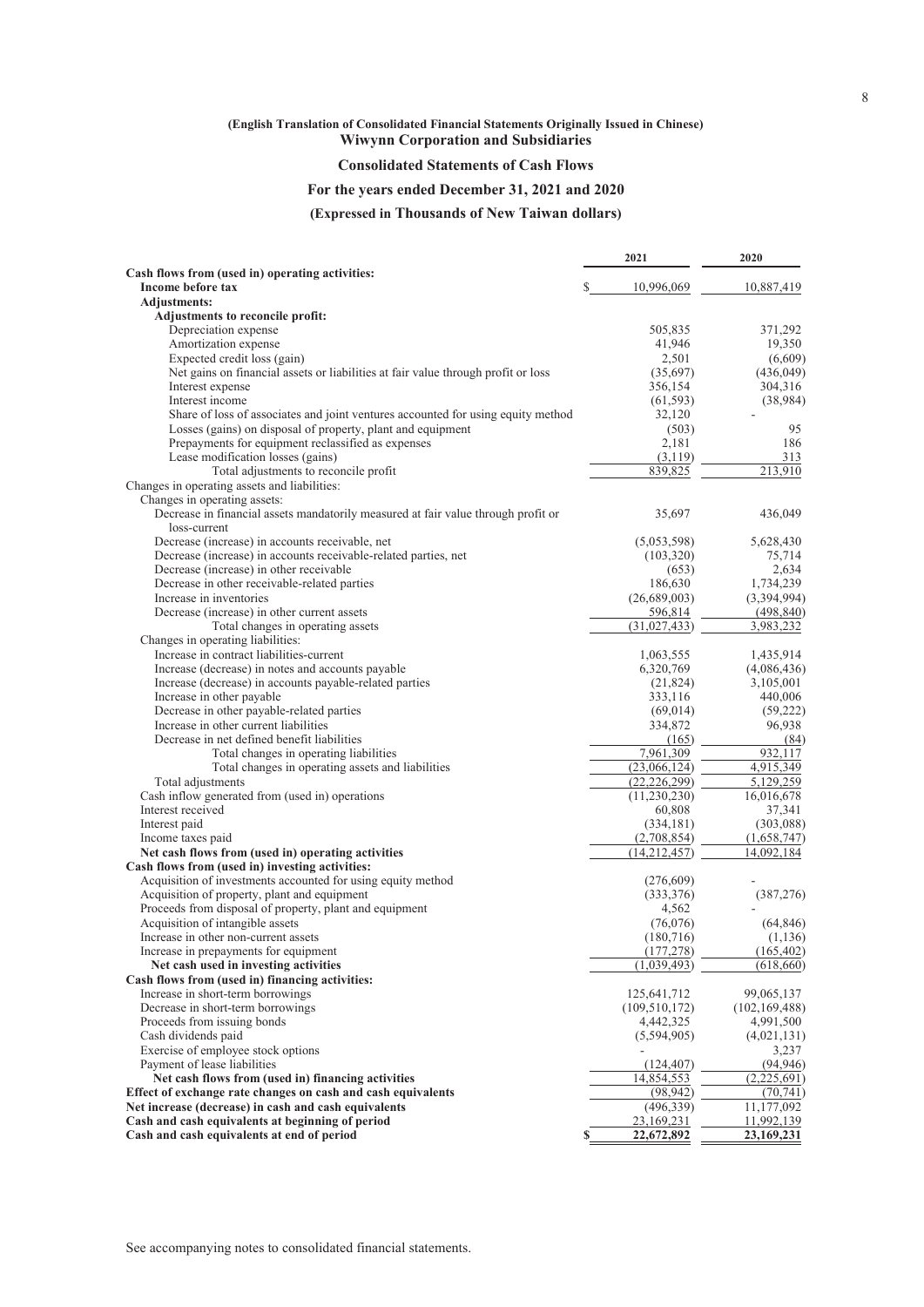### **(English Translation of Consolidated Financial Statements Originally Issued in Chinese) Wiwynn Corporation and Subsidiaries**

### **Notes to the Consolidated Financial Statements**

### **For the years ended December 31, 2021 and 2020**

### **(Expressed in Thousands of New Taiwan dollars, Unless Otherwise Specified)**

### **(1) Company history**

Wiwynn Corporation (the "Company") was incorporated on March 3, 2012, as a company limited by shares under the laws of the Republic of China (ROC). Wiwynn Corporation and subsidiaries (the Group) were engaged in research, development, design, testing and sales of abovementioned products, semiproducts, peripheral equipments and parts:

- (i) Computer and peripheral equipments
- (ii) Data storage media
- (iii) Electric appliances and media products
- (iv) Information software
- (v) Export business relating to the business of the Company
- (vi) Management consult services
- (vii) Information software services
- (viii) Data processing services

### **(2) Approval date and procedures of the consolidated financial statements:**

The consolidated financial statements were authorized for issuance by the Board of Directors on February 25, 2022.

#### **(3) New standards, amendments and interpretations adopted:**

(a) The impact of the International Financial Reporting Standards ("IFRSs") endorsed by the Financial Supervisory Commission, R.O.C. ("FSC") which have already been adopted.

The Group has initially adopted the new amendments, which do not have a significant impact on its consolidated financial statements, from January 1, and April 1, 2021.

(b) The impact of IFRS issued by the FSC but not yet effective

The Group assesses that the adoption of the new amendments, effective for annual period beginning on January 1, 2022, would not have a significant impact on its consolidated financial statements.

(c) The impact of IFRS issued by IASB but not yet endorsed by the FSC

The Group does not expect the new and amended standards, which have yet to be endorsed by the FSC, to have a significant impact on its consolidated financial statements.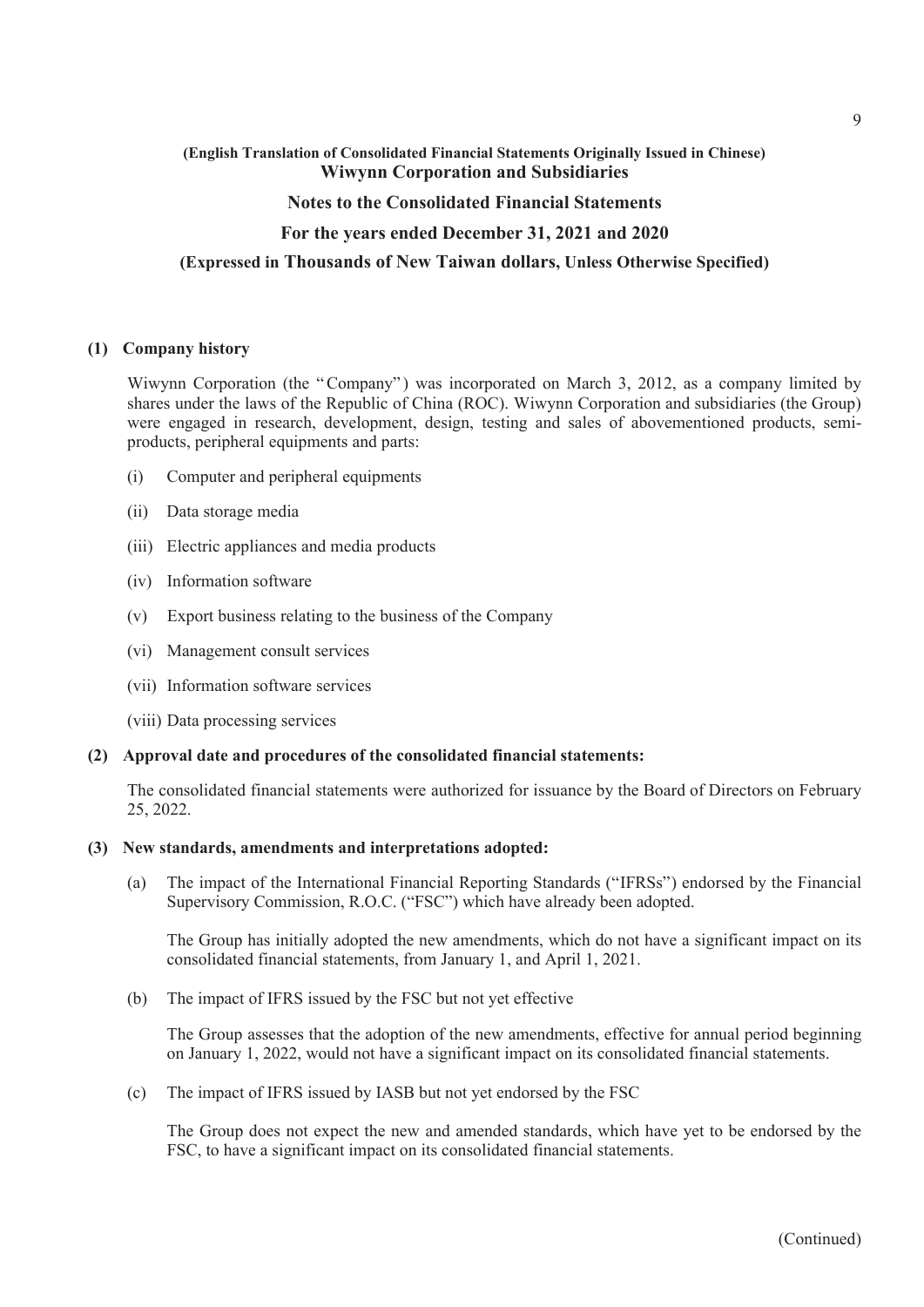### **(4) Summary of significant accounting policies:**

The significant accounting policies presented in the consolidated financial statements are summarized below. The following accounting policies were applied consistently throughout the periods presented in the consolidated financial statements.

(a) Statement of compliance

These consolidated financial statements have been prepared in accordance with the Regulations Governing the Preparation of Financial Reports by Securities Issuers (hereinafter referred to as "the Regulations" ) and the International Financial Reporting Standards, International Accounting Standards, IFRIC Interpretations, and SIC Interpretations endorsed and issued into effect by the Financial Supervisory Commission, R.O.C..

- (b) Basis of preparation
	- (i) Basis of measurement

Except for the following significant accounts, the consolidated financial statements have been prepared on a historical cost basis:

- 1) Financial instruments at fair value through profit or loss are measured at fair value;
- 2) The defined benefit liabilities are measured at fair value of the plan assets less the present value of the defined benefit obligation.
- (ii) Functional and presentation currency

The functional currency of each Group entity is determined based on the primary economic environment in which the entity operates. The consolidated financial statements are presented in New Taiwan dollars, which is the Company's functional currency. All financial information presented in New Taiwan dollars has been rounded to the nearest thousand.

- (c) Basis of consolidation
	- (i) Principles of preparation of the consolidated financial statements

The consolidated financial statements comprise the Company and subsidiaries. Subsidiaries are entities controlled by the Group. The Group 'controls' an entity when it is exposed to, or has rights to, variable returns from its involvement with the entity and has the ability to affect those returns through its power over the entity.

The financial statements of subsidiaries are included in the consolidated financial statements from the date on which control commences until the date on which control ceases. Intragroup balances and transactions, and any unrealized income and expenses arising from Intragroup transactions are eliminated in preparing the consolidated financial statements. The Group attributes the profit or loss and each component of other comprehensive income to the owners of the parent and to the non-controlling interests, even if this results in the non-controlling interests having a deficit balance.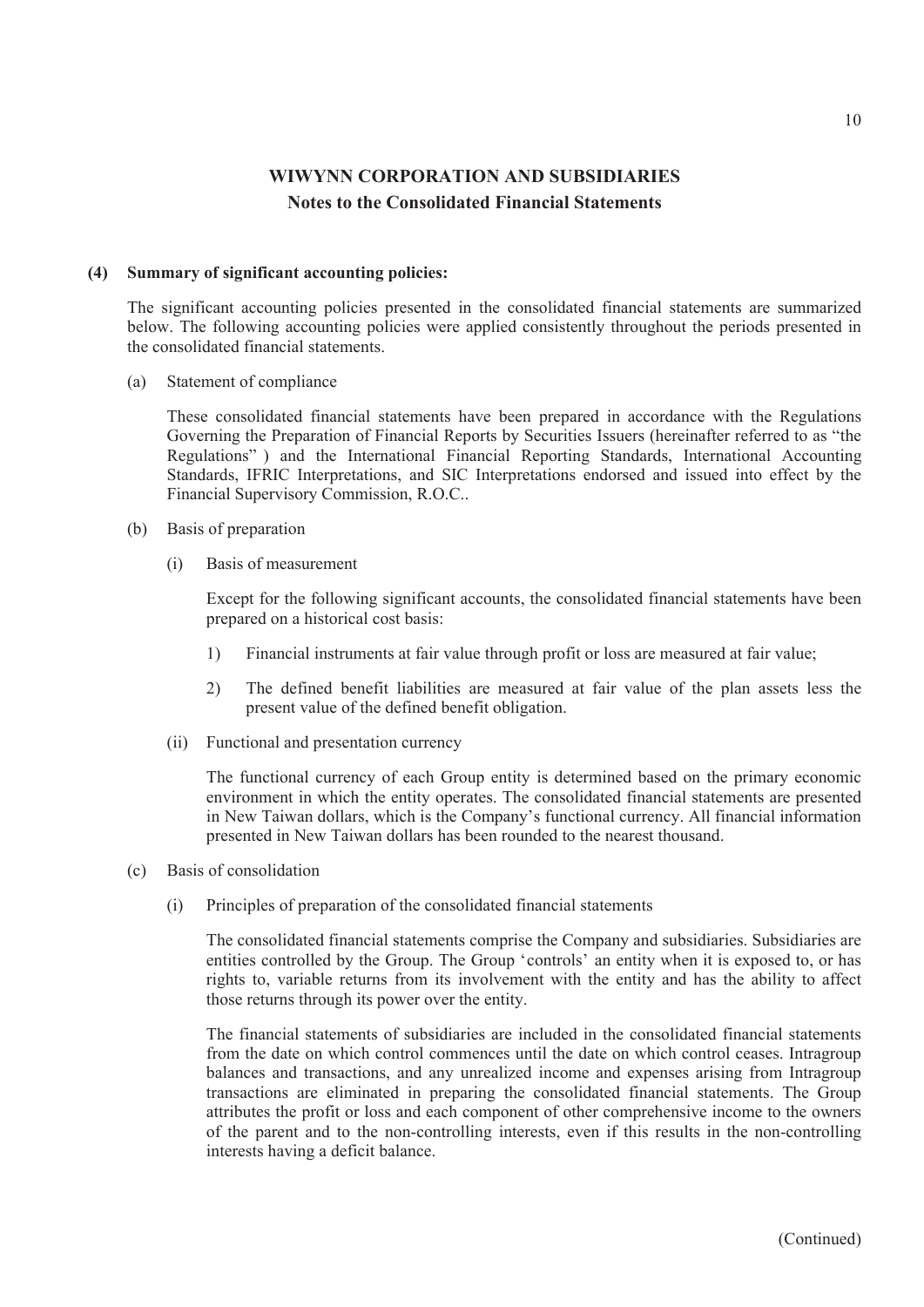The Group prepares consolidated financial statements using uniform accounting policies for like transactions and other events in similar circumstances.

Changes in the Group's ownership interest in a subsidiary that do not result in a loss of control are accounted for as equity transactions. Any difference between the amount by which the noncontrolling interests are adjusted and the fair value of the consideration paid or received will be recognized directly in equity, and the Group will attribute it to the owners of the parent.

(ii) List of subsidiaries in the consolidated financial statements

|             |                                                                                |                                                                | <b>Shareholding</b> |                 |                          |
|-------------|--------------------------------------------------------------------------------|----------------------------------------------------------------|---------------------|-----------------|--------------------------|
| Name of     |                                                                                |                                                                | <b>December</b>     | <b>December</b> |                          |
| investor    | Name of subsidiary                                                             | <b>Principal activity</b>                                      | 31, 2021            | 31, 2020        | <b>Description</b>       |
|             | The Company Wiwynn Technology Service Japan, Inc. (WYJP) Sales of data storage | equipment                                                      | $100\%$             | $100\%$         |                          |
|             | The Company Wiwynn International Corporation (WYUS)                            | Sales of data storage<br>equipment                             | $100\%$             | $100\%$         | $\overline{\phantom{a}}$ |
|             | The Company Wiwynn Technology Service Hong Kong<br>Limited (WYHK)              | Investment activities<br>and sale of data<br>storage equipment | $100\%$             | $100\%$         | $\overline{a}$           |
|             | The Company Wiwynn Korea Ltd. (WYKR)                                           | Sales of data storage<br>equipment                             | $100\%$             | $100\%$         |                          |
|             | The Company Wiwynn Technology Service Malaysia SDN.<br>BHD. (WYMY)             | Sales of data storage<br>equipment                             | $100\%$             | $100\%$         | $\overline{a}$           |
|             | The Company Wiwynn Mexico, S.A.de C.V. (WYMX)                                  | Human resource<br>service provision                            | $100\%$             | $100\%$         |                          |
| <b>WYHK</b> | Wiwynn Technology Service KunShan Ltd.<br>(WYKS)                               | Sales of data storage<br>equipment                             | $100\%$             | $100\%$         | $\overline{\phantom{a}}$ |

Note: the financial statements of the aforementioned subsidiaries were audited by the certified accountant.

(iii) List of subsidiaries which are not included in the consolidated financial statements: None.

#### (d) Foreign currency

(i) Foreign currency transaction

Transactions in foreign currencies are translated into the respective functional currencies of Group entities at the exchange rates at the dates of the transactions. At the end of each subsequent reporting period, monetary items denominated in foreign currencies are translated into the functional currencies using the exchange rate at that date. Non-monetary items denominated in foreign currencies that are measured at fair value are translated into the functional currencies using the exchange rate at the date that the fair value was determined. Nonmonetary items denominated in foreign currencies that are measured based on historical cost are translated using the exchange rate at the date of the transaction.

Exchange differences are generally recognized in profit or loss, except for those differences relating to the following, which are recognized in other comprehensive income:

 an investment in equity securities designated as at fair value through other comprehensive income;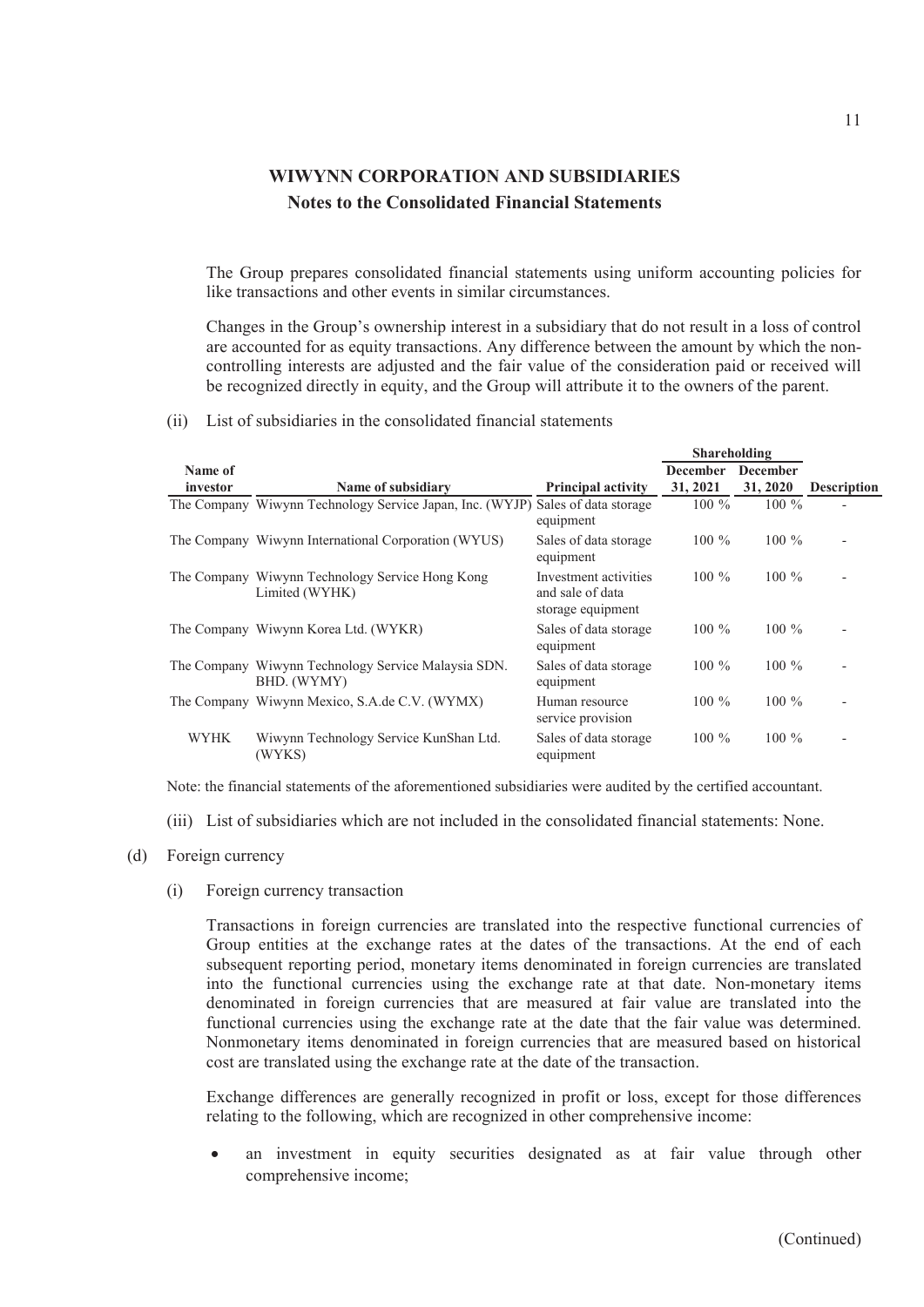- a financial liability designated as a hedge of the net investment in a foreign operation to the extent that the hedge is effective; or
- qualifying cash flow hedges to the extent that the hedges are effective.
- (ii) Foreign operations

The assets and liabilities of foreign operations, including goodwill and fair value adjustments arising on acquisition, are translated into the presentation currency at the exchange rates at the reporting date. The income and expenses of foreign operations are translated into the presentation currency at the average exchange rate. Exchange differences are recognized in other comprehensive income.

When a foreign operation is disposed of such that control, significant influence, or joint control is lost, the cumulative amount in the translation reserve related to that foreign operation is reclassified to profit or loss as part of the gain or loss on disposal. When the Group disposes of only part of its interest in a subsidiary that includes a foreign operation while retaining control, the relevant proportion of the cumulative amount is reattributed to noncontrolling interests. When the Group disposes of only part of its investment in an associate or joint venture that includes a foreign operation while retaining significant influence or joint control, the relevant proportion of the cumulative amount is reclassified to profit or loss.

When the settlement of a monetary receivable from or payable to a foreign operation is neither planned nor likely to occur in the foreseeable future, exchange differences arising from such a monetary item that are considered to form part of the net investment in the foreign operation are recognized in other comprehensive income.

(e) Classification of current and non-current assets and liabilities

An asset is classified as current under one of the following criteria, and all other assets are classified as non-current.

- (i) It is expected to be realized, or intended to be sold or consumed, in the normal operating cycle;
- (ii) It is held primarily for the purpose of trading;
- (iii) It is expected to be realized within twelve months after the reporting period; or
- (iv) The asset is cash or a cash equivalent (as defined in IAS 7) unless the asset is restricted from being exchanged or used to settle a liability for at least twelve months after the reporting period.

A liability is classified as current under one of the following criteria, and all other liabilities are classified as noncurrent.

An entity shall classify a liability as current when:

- (i) It is expected to be settled in the normal operating cycle;
- (ii) It is held primarily for the purpose of trading;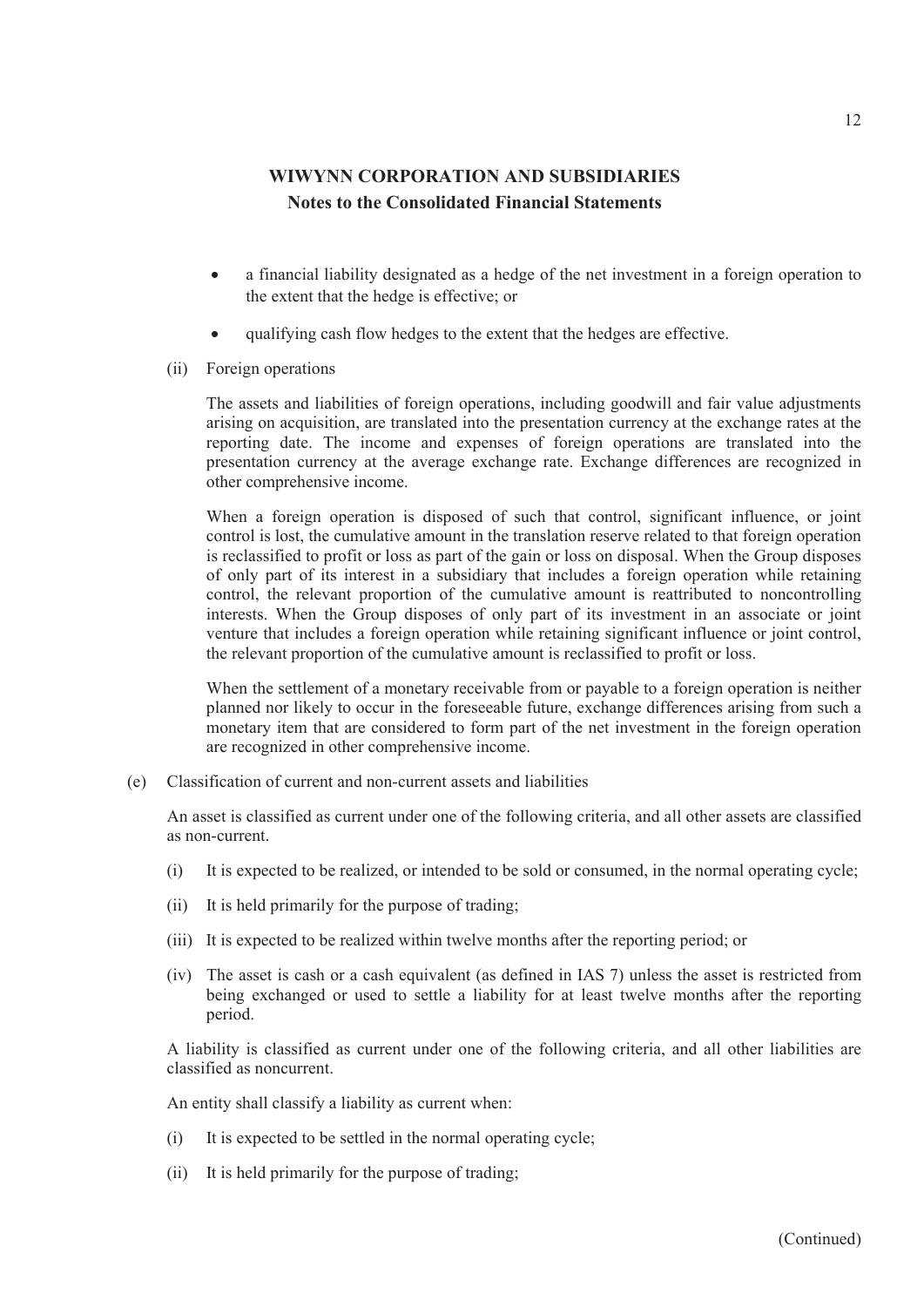- (iii) It is due to be settled within twelve months after the reporting period; or
- (iv) The Group does not have an unconditional right to defer settlement of the liability for at least twelve months after the reporting period. Terms of a liability that could, at the option of the counterparty, result in its settlement by issuing equity instruments do not affect its classification.
- (f) Cash and cash equivalents

Cash comprises cash on hand and cash in bank. Cash equivalents are short term, highly liquid investments that are readily convertible to known amounts of cash and are subject to an insignificant risk of changes in value. Time deposits which meet the above definition and are held for the purpose of meeting short term cash commitments rather than for investment or other purposes should be recognized as cash equivalents.

(g) Financial instruments

Accounts receivable and debt securities issued are initially recognized when they are originated. All other financial assets and financial liabilities are initially recognized when the Group becomes a party to the contractual provisions of the instrument. A financial asset (unless it is a accounts receivable without a significant financing component) or financial liability is initially measured at fair value plus, for an item not at fair value through profit or loss (FVTPL), transaction costs that are directly attributable to its acquisition or issue. An accounts receivable without a significant financing component is initially measured at the transaction price.

(i) Financial assets

All regular way purchases or sales of financial assets are recognized and derecognized on a trade date basis.

On initial recognition, a financial asset is classified as measured at amortized cost; fair value through other comprehensive income (FVOCI) – equity investment; or FVTPL. Financial assets are not reclassified subsequent to their initial recognition unless the Group changes its business model for managing financial assets, in which case all affected financial assets are reclassified on the first day of the first reporting period following the change in the business model.

1) Financial assets measured at amortized cost

A financial asset is measured at amortized cost if it meets both of the following conditions and is not designated as at FVTPL:

- ‧it is held within a business model whose objective is to hold assets to collect contractual cash flows; and
- ‧its contractual terms give rise on specified dates to cash flows that are solely payments of principal and interest on the principal amount outstanding.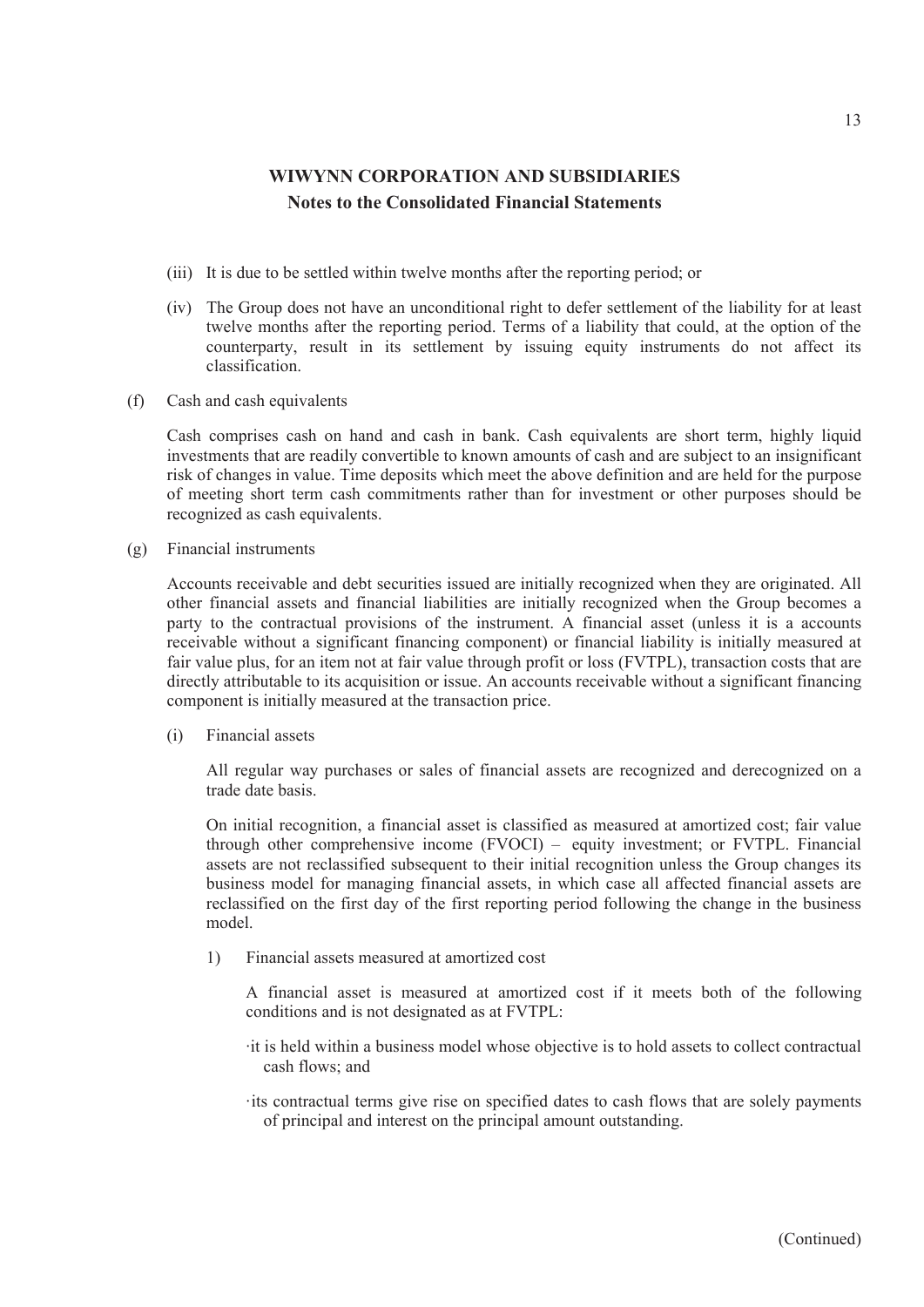These assets are subsequently measured at amortized cost, which is the amount at which the financial asset is measured at initial recognition, plus/minus, the cumulative amortization using the effective interest method, adjusted for any loss allowance. Interest income, foreign exchange gains and losses, as well as impairment, are recognized in profit or loss. Any gain or loss on derecognition is recognized in profit or loss.

2) Fair value through other comprehensive income (FVOCI )

A debt investment is measured at FVOCI if it meets both of the following conditions and is not designated as at FVTPL:

‧ it is held within a business model whose objective is achieved by both collecting contractual cash flows and selling financial assets; and

‧its contractual terms give rise on specified dates to cash flows that are solely payments of principal and interest on the principal amount outstanding.

Some accounts receivables are held within a business model whose objective is achieved by both collecting contractual cash flows and selling by the Group; therefore, those receivables are measured at FVOCI. However, they are included in the ' accounts receivable' line item.

On initial recognition of an equity investment that is not held for trading, the Group may irrevocably elect to present subsequent changes in the investment's fair value in other comprehensive income. This election is made on an instrument-by-instrument basis.

Debt investments at FVOCI are subsequently measured at fair value. Interest income calculated using the effective interest method, foreign exchange gains and losses and impairment are recognized in profit or loss. Other net gains and losses are recognized in other comprehensive income. On derecognition, gains and losses accumulated in other comprehensive income are reclassified to profit or loss.

Equity investments at FVOCI are subsequently measured at fair value. Dividends are recognized as income in profit or loss unless the dividend clearly represents a recovery of part of the cost of the investment. Other net gains and losses are recognized in other comprehensive income and are never reclassified to profit or loss.

Dividend income is recognized in profit or loss on the date on which the Group's right to receive payment is established.

3) Fair value through profit or loss (FVTPL)

All financial assets not classified as amortized cost or FVOCI described as above are measured at FVTPL, including derivative financial assets. On initial recognition, the Group may irrevocably designate a financial asset, which meets the requirements to be measured at amortized cost or at FVOCI, as at FVTPL if doing so eliminates or significantly reduces an accounting mismatch that would otherwise arise.

These assets are subsequently measured at fair value. Net gains and losses, including any interest or dividend income, are recognized in profit or loss.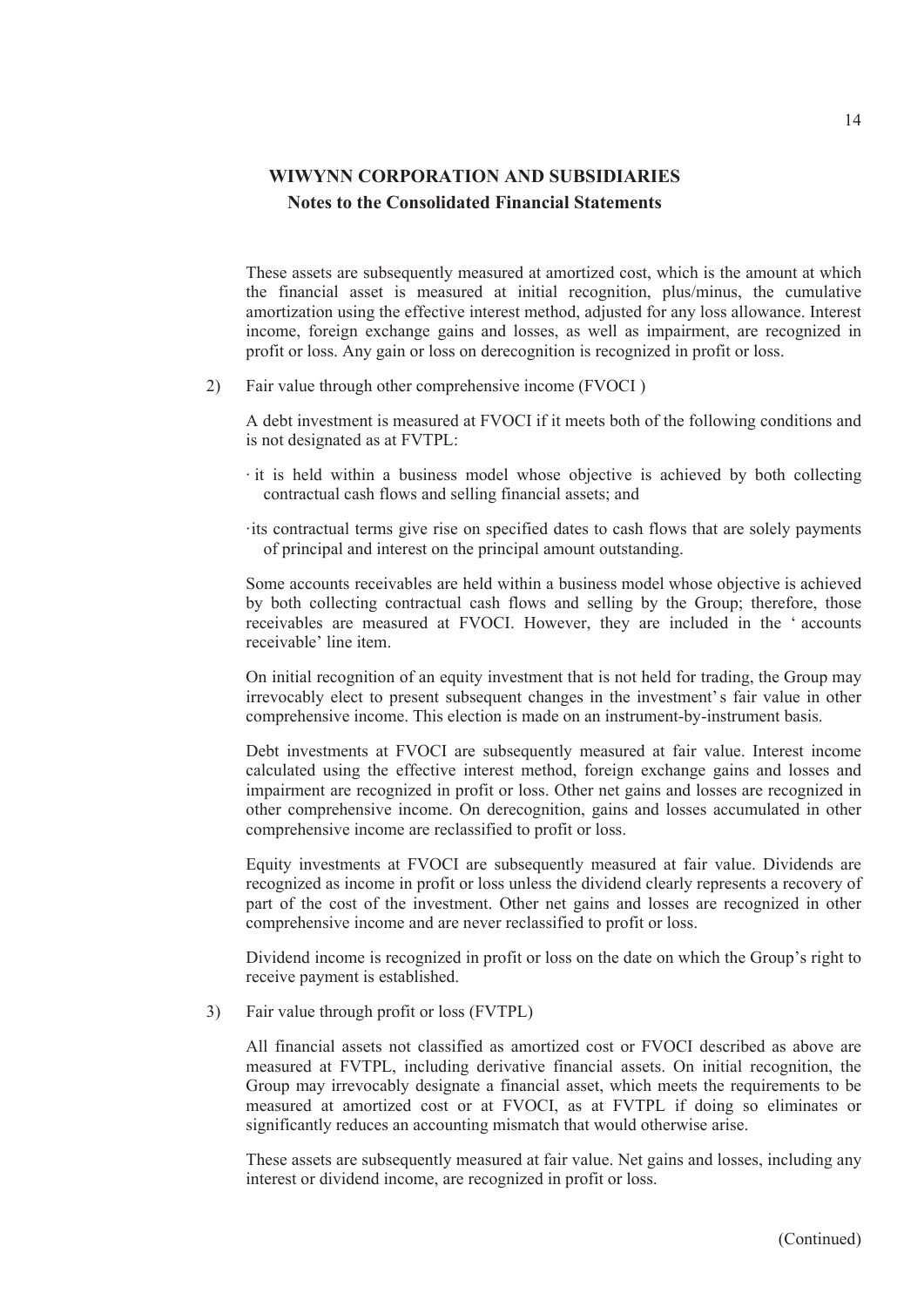#### 4) Impairment of financial assets

The Group recognizes loss allowances for expected credit losses (ECL) on financial assets measured at amortized cost (including cash and cash equivalents, accounts receivable, other receivable, refundable deposits and other financial assets), debt investments measured at FVOCI and contract assets.

The Group measures loss allowances at an amount equal to lifetime expected credit loss (ECL), except for the following which are measured as 12-month ECL:

- ‧ debt securities that are determined to have low credit risk at the reporting date; and
- ‧ other debt securities and bank balances for which credit risk (i.e. the risk of default occurring over the expected life of the financial instrument) has not increased significantly since initial recognition.

Loss allowance for accounts receivable and contract assets are always measured at an amount equal to lifetime ECL.

When determining whether the credit risk of a financial asset has increased significantly since initial recognition and when estimating ECL, the Group considers reasonable and supportable information that is relevant and available without undue cost or effort. This includes both quantitative and qualitative information and analysis based on the Group's historical experience and informed credit assessment as well as forward-looking information.

The Group holds time deposits for domestic financial institutions, and it is considered to be low credit risk.

The Group assumes that the credit risk on a financial asset has increased significantly if it is more than 60 days past due.

The Group considers a financial asset to be in default when the financial asset is more than 180 days past due or the borrower is unlikely to pay its credit obligations to the Group in full.

Lifetime ECLs are the ECLs that result from all possible default events over the expected life of a financial instrument.

12-month ECLs are the portion of ECLs that result from default events that are possible within the 12 months after the reporting date (or a shorter period if the expected life of the instrument is less than 12 months).

The maximum period considered when estimating ECLs is the maximum contractual period over which the Group is exposed to credit risk.

ECLs are a probability-weighted estimate of credit losses. Credit losses are measured as the present value of all cash shortfalls (i.e the difference between the cash flows due to the Group in accordance with the contract and the cash flows that the Group expects to receive). ECLs are discounted at the effective interest rate of the financial asset.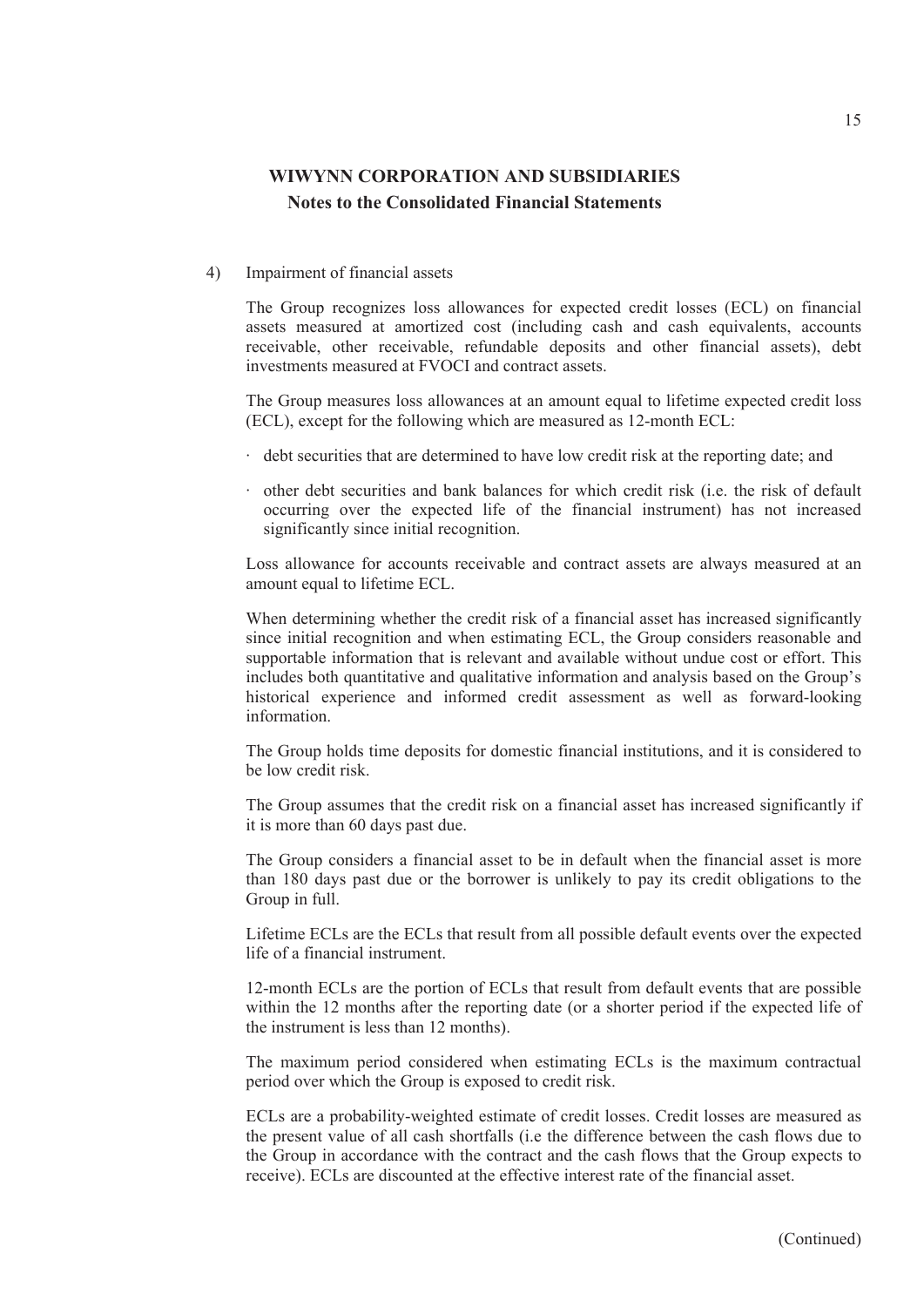At each reporting date, the Group assesses financial assets carried at amortized cost credit-impaired. A financial asset is 'credit-impaired' when one or more events that have a detrimental impact on the estimated future cash flows of the financial asset have occurred.

Loss allowances for financial assets measured at amortized cost are deducted from the gross carrying amount of the assets. For debt securities at FVOCI, the loss allowance is charged to profit or loss and is recognized in other comprehensive income instead of reducing the carrying amount of the asset.

The gross carrying amount of a financial asset is written off when the Group has no reasonable expectations of recovering a financial asset in its entirety or a portion thereof. The Group individually makes an assessment with respect to the timing and amount of write-off based on whether there is a reasonable expectation of recovery. The Group expects no significant recovery from the amount written off. However, financial assets that are written off could still be subject to enforcement activities in order to comply with the Group's procedures for recovery of amounts due.

5) Derecognition of financial assets

The Group derecognizes a financial asset when the contractual rights to the cash flows from the financial asset expire, or it transfers the rights to receive the contractual cash flows in a transaction in which substantially all of the risks and rewards of ownership of the financial asset are transferred or in which the Group neither transfers nor retains substantially all of the risks and rewards of ownership and it does not retain control of the financial asset.

The Group enters into transactions whereby it transfers assets recognized in its statement of balance sheet, but retains either all or substantially all of the risks and rewards of the transferred assets. In these cases, the transferred assets are not derecognized.

- (ii) Financial liabilities and equity instruments
	- 1) Classification of debt or equity

Debt and equity instruments issued by the Group are classified as financial liabilities or equity in accordance with the substance of the contractual arrangements and the definitions of a financial liability and an equity instrument.

2) Equity instrument

An equity instrument is any contract that evidences residual interest in the assets of an entity after deducting all of its liabilities. Equity instruments issued are recognized as the amount of consideration received, less the direct cost of issuing.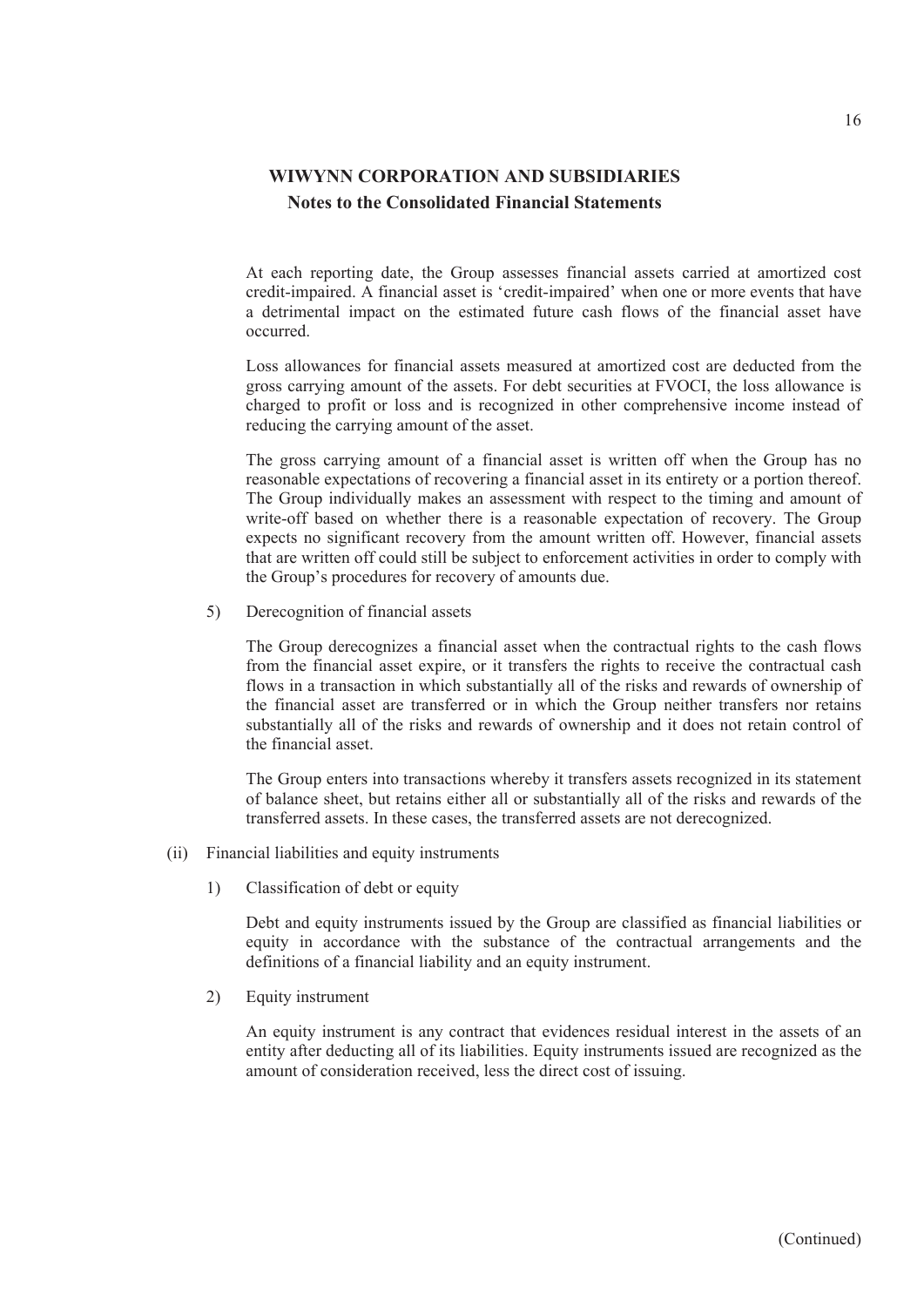3) Financial liabilities

Financial liabilities are classified as measured at amortized cost or FVTPL. A financial liability is classified as at FVTPL if it is classified as held-for-trading, it is a derivative or it is designated as such on initial recognition. Financial liabilities at FVTPL are measured at fair value and net gains and losses, including any interest expense, are recognized in profit or loss.

Other financial liabilities are subsequently measured at amortized cost using the effective interest method. Interest expense and foreign exchange gains and losses are recognized in profit or loss. Any gain or loss on derecognition is also recognized in profit or loss.

4) Derecognition of financial liabilities

The Group derecognizes a financial liability when its contractual obligations are discharged or cancelled, or expire. The Group also derecognizes a financial liability when its terms are modified and the cash flows of the modified liability are substantially different, in which case a new financial liability based on the modified terms is recognized at fair value.

On derecognition of a financial liability, the difference between the carrying amount of a financial liability extinguished and the consideration paid (including any non-cash assets transferred or liabilities assumed) is recognized in profit or loss.

5) Offsetting of financial assets and liabilities

Financial assets and financial liabilities are offset and the net amount presented in the statement of balance sheet when, and only when, the Group currently has a legally enforceable right to set off the amounts and it intends either to settle them on a net basis or to realize the asset and settle the liability simultaneously.

(iii) Derivative financial instruments

The Group holds derivative financial instruments to hedge its foreign currency exposures. Embedded derivatives are separated from the host contract and accounted for separately if the host contract is not a financial asset and certain criteria are met.

Derivatives are initially measured at fair value. Subsequent to initial recognition, derivatives are measured at fair value, and changes therein are generally recognized in profit or loss.

(h) Inventories

Inventories are measured individually at the lower of cost and net realizable value. The standard cost method is adopted for inventory costing and the difference between standard cost and actual cost is allocated proportionately to inventory except for an unfavorable variance from normal capacity. Net realizable value is determined based on the estimated selling price in the ordinary course of business, less the estimated costs of completion and selling expenses at the end of the period.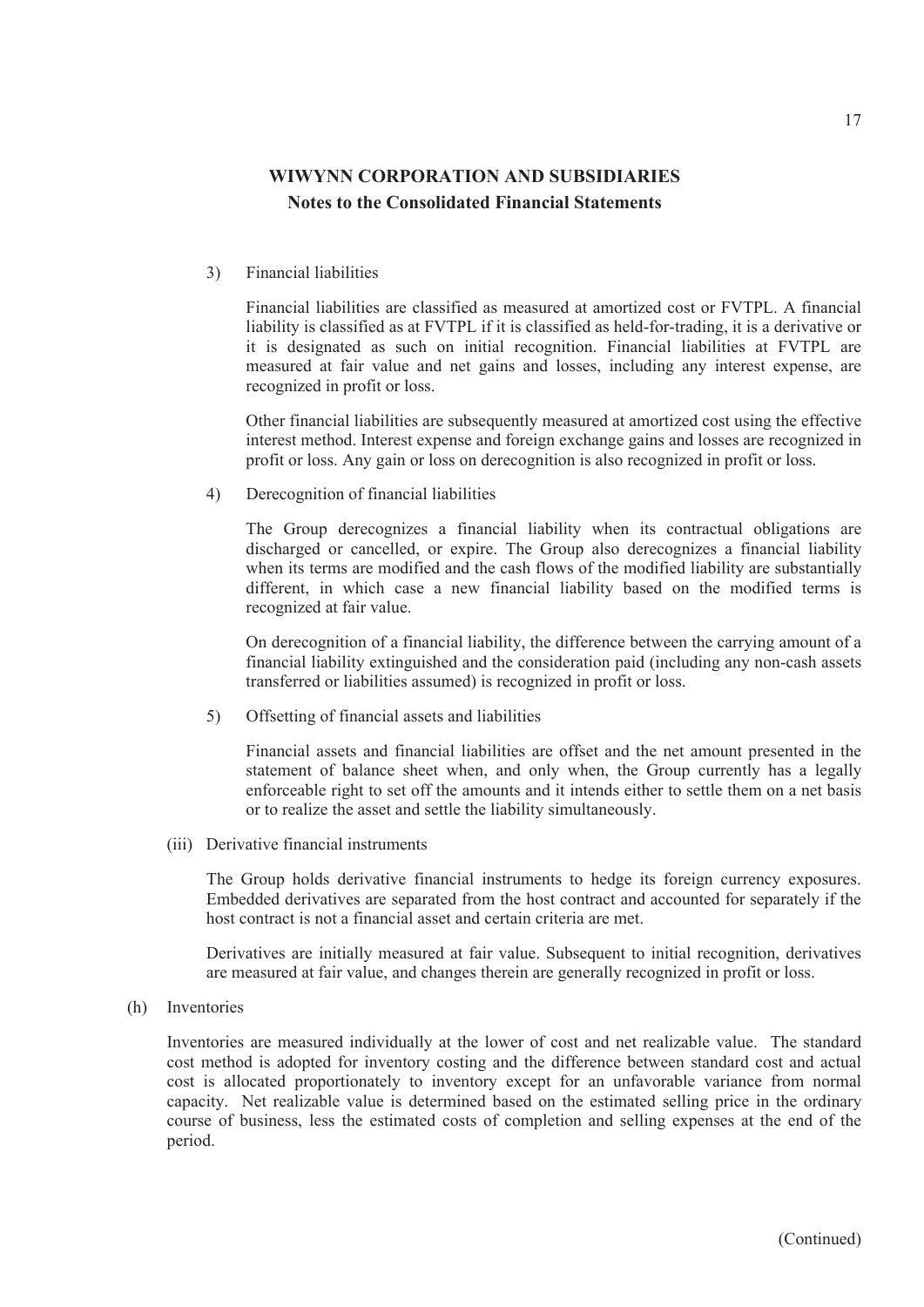### (i) Investment in associates

Associates are those entities in which the Group has significant influence, but not control or joint control, over their financial and operating policies.

Investments in associates are accounted for using the equity method and are recognized initially at cost. The cost of the investment includes transaction costs. The carrying amount of the investment in associates includes goodwill arising from the acquisition less any accumulated impairment losses.

The consolidated financial statements include the Group's share of the profit or loss and other comprehensive income of those associates, after adjustments to align their accounting policies with those of the Group, from the date on which significant influence commences until the date on which significant influence ceases. The Group recognizes any changes of its proportionate share in the investee within capital surplus, when an associate's equity changes due to reasons other than profit and loss or comprehensive income, which did not result in changes in actual proportionate share.

Gains and losses resulting from transactions between the Group and an associate are recognized only to the extent of unrelated Group's interests in the associate. When the Group's share of losses of an associate equals or exceeds its interests in an associate, it discontinues recognizing its share of further losses. After the recognized interest is reduced to zero, additional losses are provided for, and a liability is recognized, only to the extent that the Group has incurred legal or constructive obligations or made payments on behalf of the associate.

- (j) Property, plant and equipment
	- (i) Recognition and measurement

Items of property, plant and equipment are measured at cost, which includes capitalized borrowing costs, less accumulated depreciation and any accumulated impairment losses.

If significant parts of an item of property, plant and equipment have different useful lives, they are accounted for as separate items (major components) of property, plant and equipment.

Any gain or loss on disposal of an item of property, plant and equipment is recognized in profit or loss.

(ii) Subsequent cost

Subsequent expenditure is capitalized only if it is probable that the future economic benefits associated with the expenditure will flow to the Group.

(iii) Depreciation

Depreciation is calculated on the cost of an asset less its residual value and is recognized in profit or loss on a straightline basis over the estimated useful lives of each component of an item of property, plant and equipment.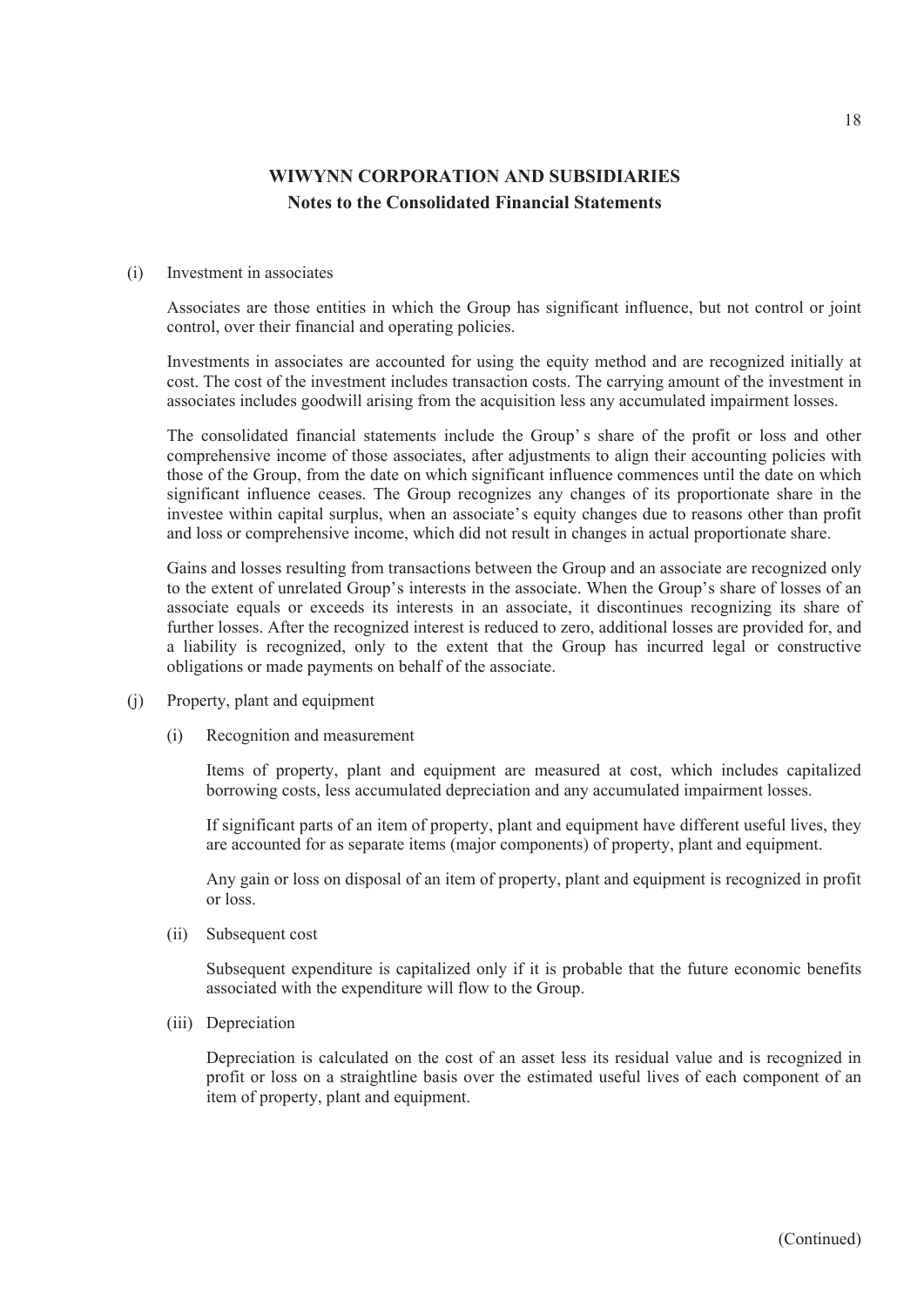The estimated useful lives of property, plant and equipment for current and comparative periods are as follows:

- 1) Research and developments equipment: 3~5 years
- 2) Machinery and equipment: 4~6 years
- 3) Office equipment: 2~4 years
- 4) Lease improvements: 3 years
- 5) Other equipment: 4 years

Depreciation methods, useful lives and residual values are reviewed at each reporting date and adjusted if appropriate.

(k) Lease

At inception of a contract, the Group assesses whether a contract is, or contains, a lease. A contract is, or contains, a lease if the contract conveys the right to control the use of an identified asset for a period of time in exchange for consideration.

(i) As a leasee

The Group recognizes a right-of-use asset and a lease liability at the lease commencement date. The right-of-use asset is initially measured at cost, which comprises the initial amount of the lease liability adjusted for any lease payments made at or before the commencement date, plus any initial direct costs incurred and an estimate of costs to dismantle and remove the underlying asset or to restore the underlying asset or the site on which it is located, less any lease incentives received.

The right-of-use asset is subsequently depreciated using the straight-line method from the commencement date to the earlier of the end of the useful life of the right-of-use asset or the end of the lease term. In addition, the right-of-use asset is periodically reduced by impairment losses, if any, and adjusted for certain remeasurements of the lease liability.

The lease liability is initially measured at the present value of the lease payments that are not paid at the commencement date, discounted using the interest rate implicit in the lease or, if that rate cannot be reliably determined, the Group's incremental borrowing rate. Generally, the Group uses its incremental borrowing rate as the discount rate.

Lease payments included in the measurement of the lease liability comprise the following:

- fixed payments, including substantively fixed payments;
- variable lease payments that depend on an index or a rate, initially measured using the index or rate as at the commencement date;
- amounts expected to be payable under a residual value guarantee; and
- payments for purchase or termination options that are reasonably certain to be exercised.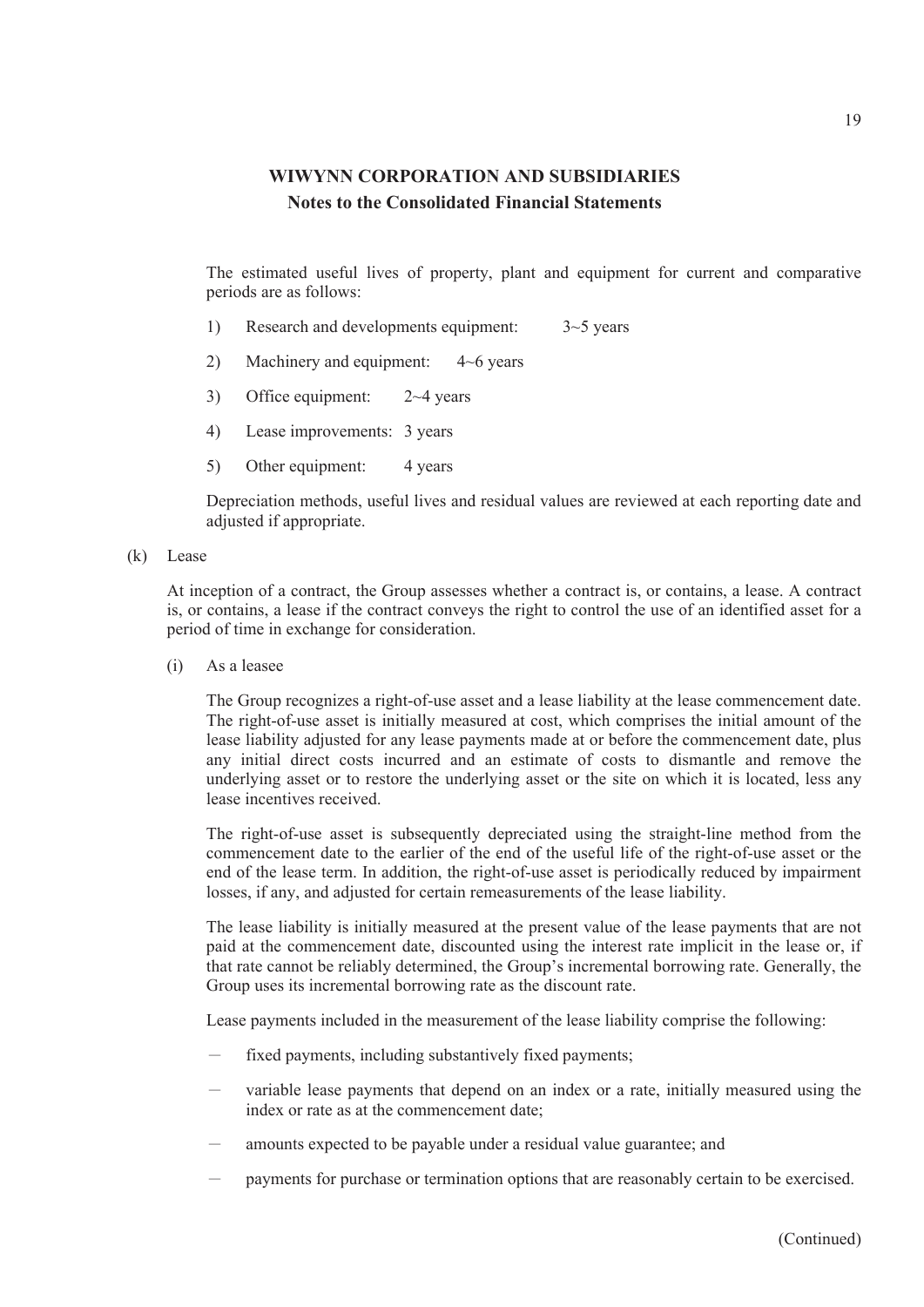The lease liability is measured at amortized cost using the effective interest method. It is remeasured when:

- there is a change in future lease payments arising from the change in an index or rate; or
- there is a change in the Group's estimate of the amount expected to be payable under a residual value guarantee; or
- there is a change in the lease term resulting from a change of its assessment on whether it will exercise an option to purchase the underlying asset, or
- there is a change of its assessment on whether it will exercise a extension or termination option; or
- there is any lease modifications

When the lease liability is remeasured, other than lease modifications, a corresponding adjustment is made to the carrying amount of the right-of-use asset, or in profit and loss if the carrying amount of the right-of-use asset has been reduced to zero.

When the lease liability is remeasured to reflect the partial or full termination of the lease for lease modifications that decrease the scope of the lease, the Group accounts for the remeasurement of the lease liability by decreasing the carrying amount of the right-of-use asset to reflect the partial or full termination of the lease, and recognize in profit or loss any gain or loss relating to the partial or full termination of the lease.

The Group presents right-of-use assets that do not meet the definition of investment and lease liabilities as a separate line item respectively in the statement of financial position.

The Group has elected not to recognize right-of-use assets and lease liabilities for short-term leases of short-term lease that have a lease term of 12 months or less and leases of low-value assets. The Group recognizes the lease payments associated with these leases as an expense on a straight-line basis over the lease term.

- (l) Intangible assets
	- (i) Recognition and measurement

Intangible assets that are acquired by the Group and have finite useful lives are measured at cost less accumulated amortization and any accumulated impairment losses.

(ii) Subsequent expenditure

Subsequent expenditure is capitalized only when it increases the future economic benefits embodied in the specific asset to which it relates. All other expenditure, including expenditure on internally generated goodwill and brands, is recognized in profit or loss as incurred.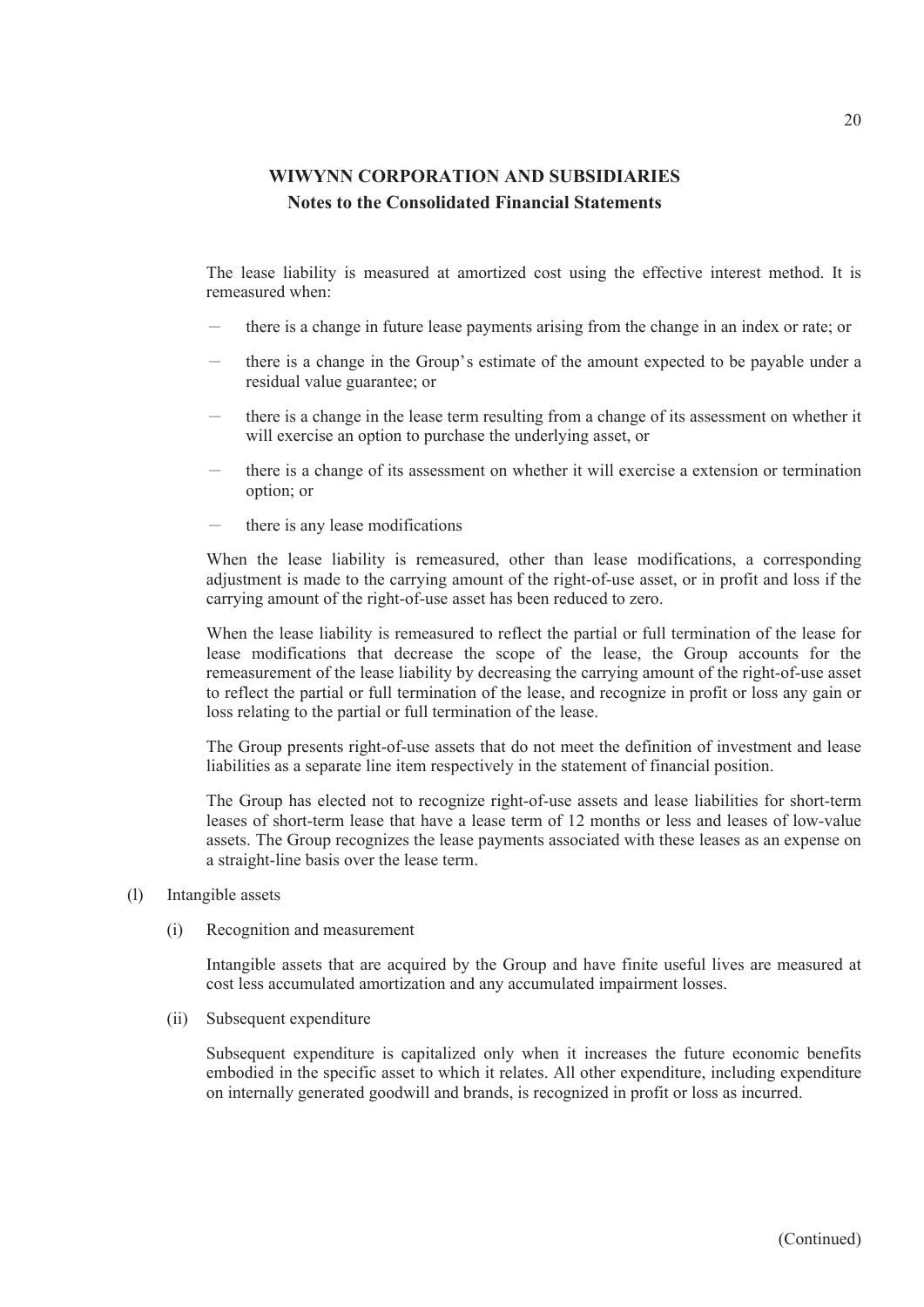#### (iii) Amortization

Amortization is calculated over the cost of the asset, less its residual value, and is recognized in profit or loss on a straight-line basis over the estimated useful lives of intangible assets, other than goodwill, from the date that they are available for use.

Intangible assets is software. Amortization is recognized in profit or loss on a straight-line basis 3 years for the estimated useful lives of intangible assets, from the date that they are available for use.

Amortization methods, useful lives and residual values are reviewed at each reporting date and adjusted if appropriate.

#### (m) Impairment of non-financial assets

At each reporting date, the Group reviews the carrying amounts of its non-financial assets (other than inventories and deferred tax assets) to determine whether there is any indication of impairment. If any such indication exists, then the asset's recoverable amount is estimated.

For impairment testing, assets are grouped together into the smallest group of assets that generates cash inflows from continuing use that are largely independent of the cash inflows of other assets or CGU<sub>s</sub>.

The recoverable amount of an asset or CGU is the greater of its value in use and its fair value less costs to sell.

An impairment loss is recognized if the carrying amount of an asset or CGU exceeds its recoverable amount.

Impairment losses are recognized in profit or loss. They are reduce the carrying amounts of the other assets in the CGU on a pro rata basis.

An impairment loss is reversed only to the extent that the asset's carrying amount does not exceed the carrying amount that would have been determined, net of depreciation or amortization, if no impairment loss had been recognized.

- (n) Revenue
	- (i) Revenue from contracts with customers

Revenue is measured based on the consideration to which the Group expects to be entitled in exchange for transferring goods or services to a customer. The Group recognizes revenue when it satisfies a performance obligation by transferring control of a good or a service to a customer. The accounting policies for the Group's main types of revenue are explained below.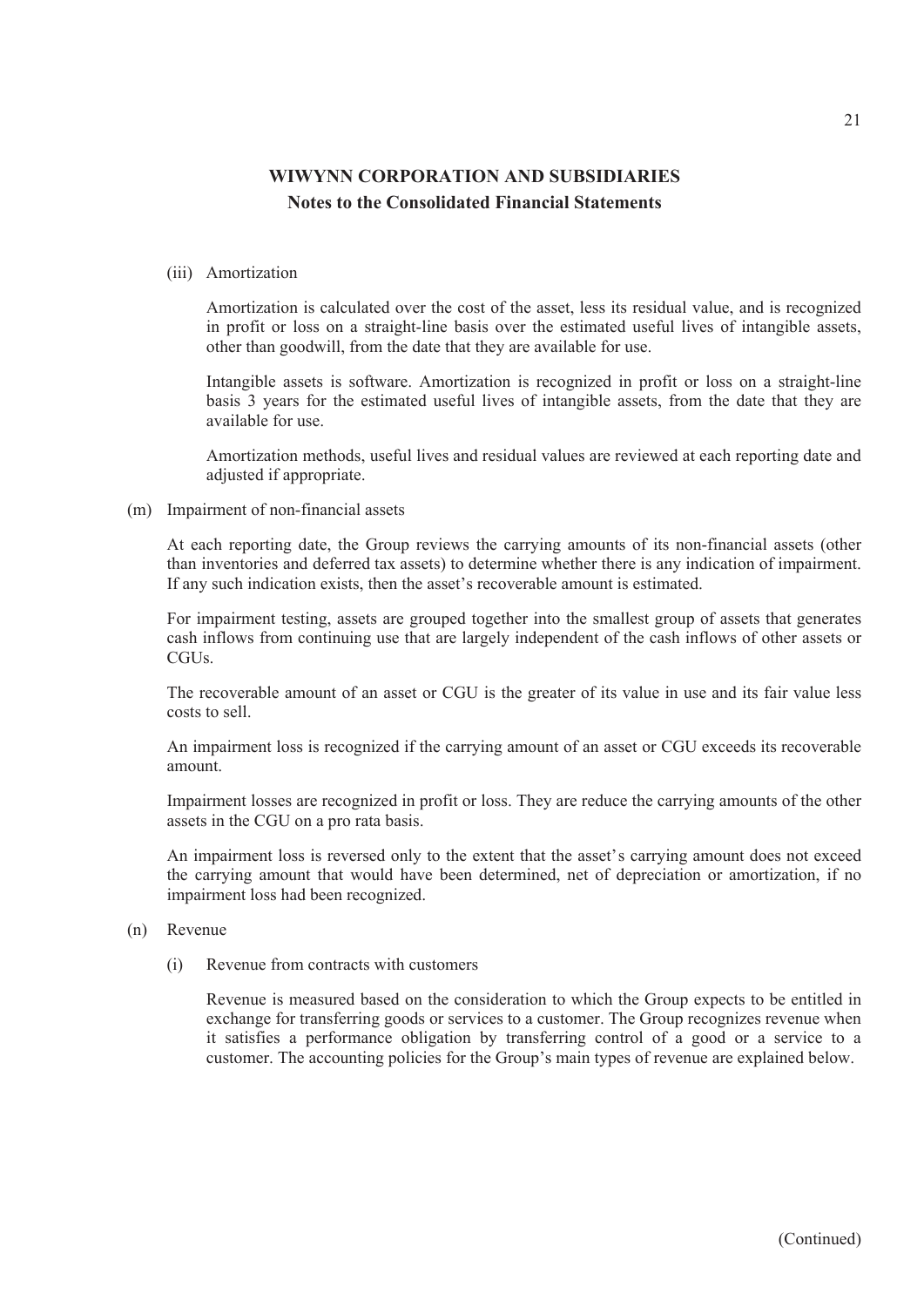1) Sale of goods

The Group manufactures and sells data storage equipment to customer. The Group recognizes revenue when control of the products has been transferred, being when the products are delivered to the customer, the customer has full discretion over the channel and price to sell the products, and there is no unfulfilled obligation that could affect the customer' s acceptance of the products. Delivery occurs when the products have been shipped to the specific location, the risks of obsolescence and loss have been transferred to the customer, and either the customer has accepted the products in accordance with the sales contract, the acceptance provisions have lapsed, or the Group has objective evidence that all criteria for acceptance have been satisfied.

The Group provides customers with the extended warranty. This kind of contract contains two performance obligations and, therefore, the transaction price is allocated to each performance obligation on a relative stand-alone selling price basis. Management estimates the stand-alone selling prices at contract inception based on the observable prices at which the Group would sell the product and the extended warranty separately in similar circumstances and to similar customers.

A receivable is recognized when the goods are delivered as this is the point in time that the Group has a right to an amount of consideration that is unconditional.

2) Financing components

The Group does not expect to have any contracts where the period between the transfer of the promised goods or services to the customer and payment by the customer exceeds one year. As a consequence, the Group does not adjust any of the transaction prices for the time value of money.

### (o) Employee benefits

(i) Defined contribution plans

Obligations for contributions to defined contribution plans are expensed as the related service is provided.

(ii) Defined benefit plan

The Group's net obligation in respect of defined benefit plans is calculated separately for each the plan by estimating the amount of future benefit that employees have earned in the current and prior periods, discounting that amount and deducting the fair value of any plan assets.

The calculation of defined benefit obligations is performed annually by a qualified actuary using the projected unit credit method. When the calculation results in a potential asset for the Group, the recognized asset is limited to the present value of economic benefits available in the form of any future refunds from the plan or reductions in future contributions to the plan. To calculate the present value of economic benefits, consideration is given to any applicable minimum funding requirements.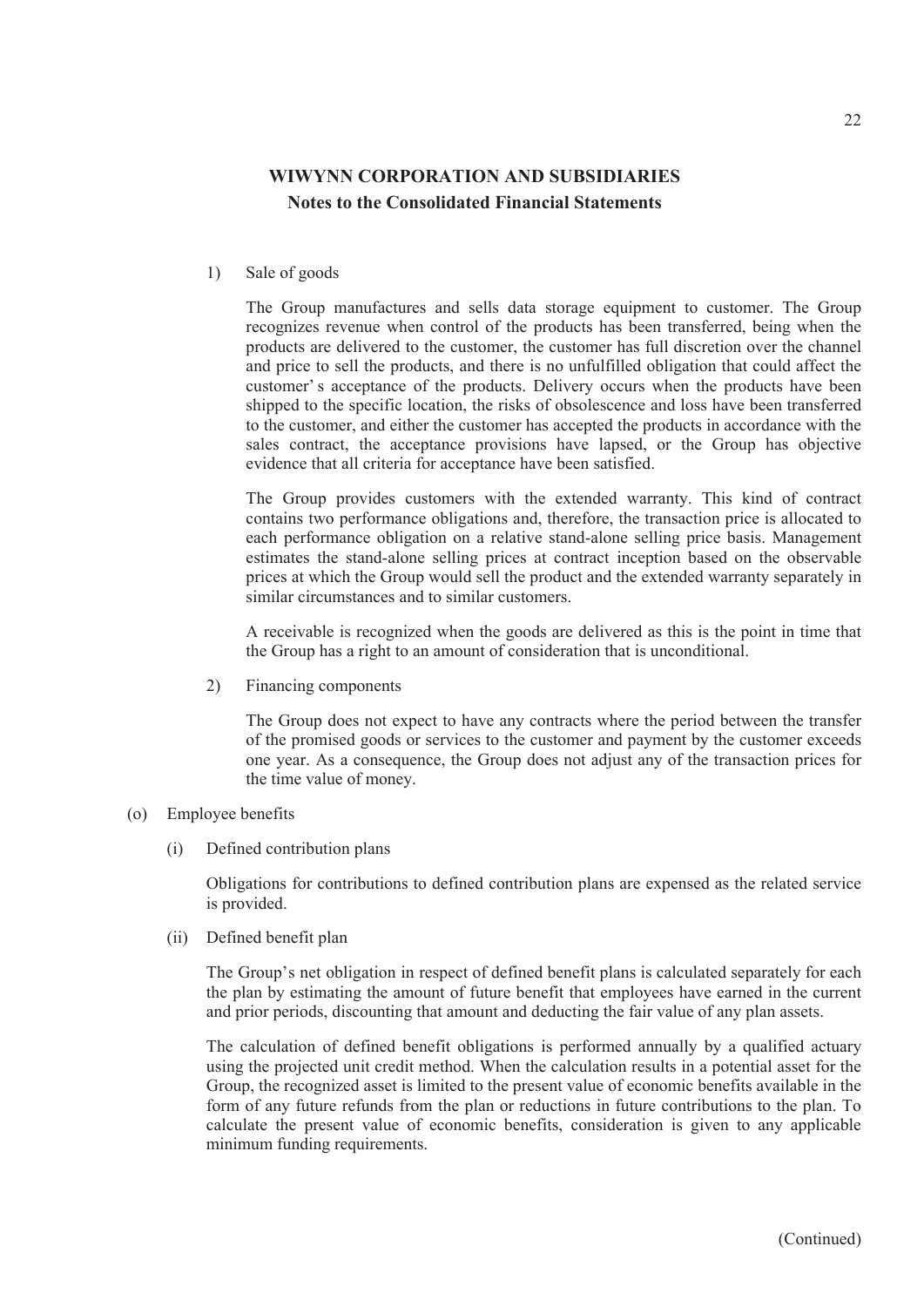Remeasurements of the net defined benefit liability, which comprise actuarial gains and losses, the return on plan assets (excluding interest) and the effect of the asset ceiling (if any, excluding interest), are recognized immediately in other comprehensive income, and accumulated in retained earnings within equity. The Group determines the net interest expense (income) on the net defined benefit liability (asset) for the period by applying the discount rate used to measure the defined benefit obligation at the beginning of the annual period to the then-net defined benefit liability (asset). Net interest expense and other expenses related to defined benefit plans are recognized in profit or loss.

When the benefits of a plan are changed or when a plan is curtailed, the resulting change in benefit that relates to past service or the gain or loss on curtailment is recognized immediately in profit or loss. The Group recognizes gains and losses on the settlement of a defined benefit plan when the settlement occurs.

(iii) Short-term employee benefits

Short-term employee benefits are expensed as the related service is provided. A liability is recognized for the amount expected to be paid if the Group has a present legal or constructive obligation to pay this amount as a result of past service provided by the employee and the obligation can be estimated reliably.

(p) Share-based payment

The grant-date fair value of equity-settled share-based payment arrangements granted to employees is generally recognized as an expense, with a corresponding increase in equity, over the vesting period of the awards. The amount recognized as an expense is adjusted to reflect the number of awards for which the related service and non-market performance conditions are expected to be met, such that the amount ultimately recognized is based on the number of awards that meet the related service and non-market performance conditions at the vesting date. For share-based payment awards with non-vesting conditions, the grant-date fair value of the share-based payment is measured to reflect such conditions and there is no true-up for differences between expected and actual outcomes.

The fair value of the amount payable to employees in respect of share appreciation rights, which are settled in cash, is recognized as an expense with a corresponding increase in liabilities, over the period during which the employees become unconditionally entitled to payment. The liability is remeasured at each reporting date and at settlement date based on the fair value of the share appreciation rights. Any changes in the liability are recognized in profit or loss.

Grant date of a share-based payment award is the date which reach a consciences about price and number of a new award between the Group and employee

(q) Income taxes

Income taxes comprise current taxes and deferred taxes. Except for expenses related to business combinations or recognized directly in equity or other comprehensive income, all current and deferred taxes shall be recognized in profit or loss.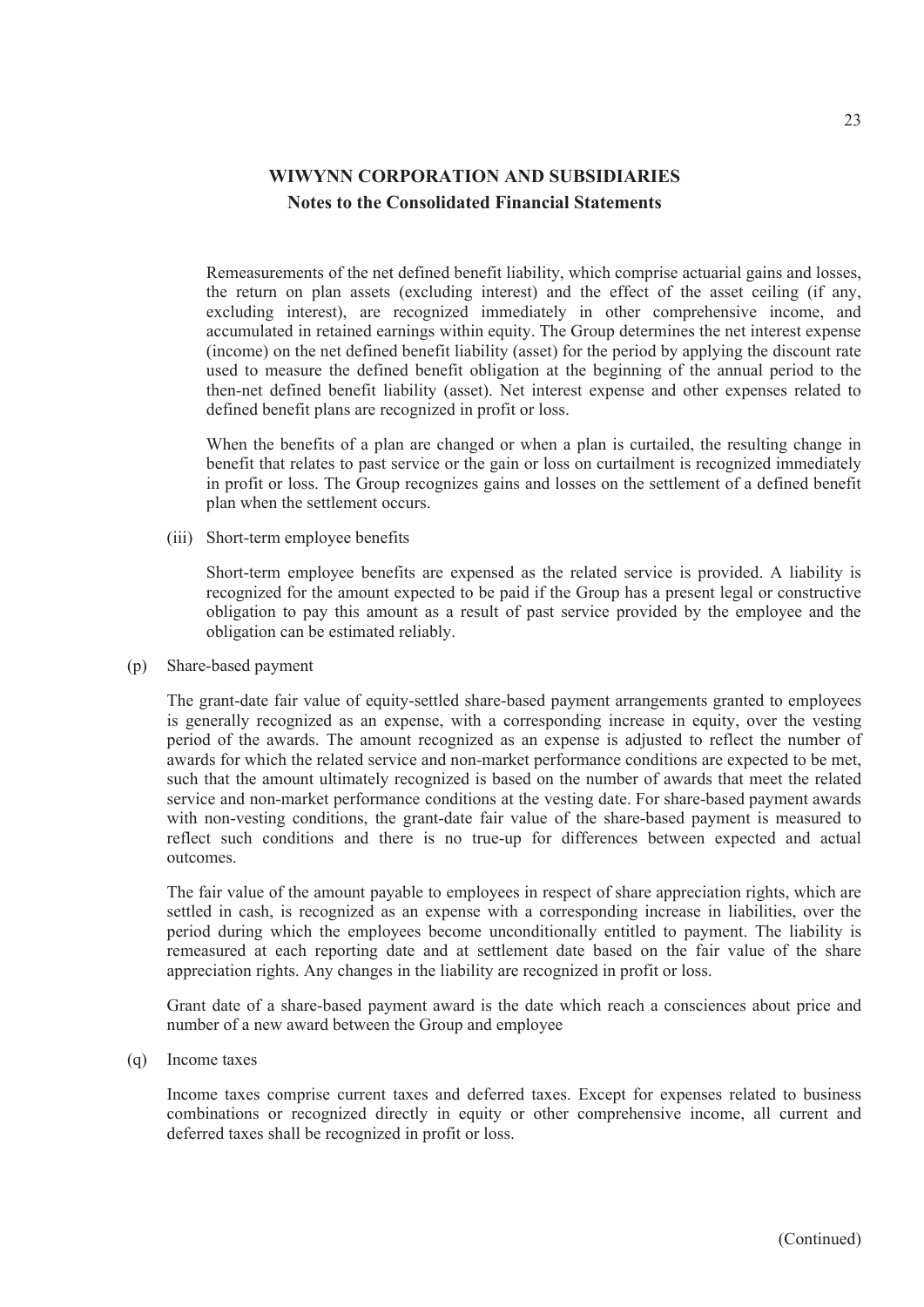Current taxes comprise the expected tax payables or receivables on the taxable profits (losses) for the year and any adjustment to the tax payable or receivable in respect of previous years. The amount of current tax payables or receivables are the best estimate of the tax amount expected to be paid or received that reflects uncertainty related to income taxes, if any. It is measured using tax rates enacted or substantively enacted at the reporting date.

Deferred taxes arise due to temporary differences between the carrying amounts of assets and liabilities for financial reporting purposes and their respective tax bases. Deferred taxes shall not be recognized for the below exceptions:

- (i) temporary differences on the initial recognition of assets and liabilities in a transaction that is not a business combination and that affects neither accounting nor taxable profits (losses) at the time of the transaction;
- (ii) temporary differences related to investments in subsidiaries, associates and joint arrangements to the extent that the Group is able to control the timing of the reversal of the temporary differences and it is probable that they will not reverse in the foreseeable future; and
- (iii) taxable temporary differences arising on the initial recognition of goodwill.

Deferred taxes are measured at tax rates that are expected to be applied to temporary differences when they reserve, using tax rates enacted or substantively enacted at the reporting date, and reflect uncertainty related to income taxes, if any.

Deferred tax assets and liabilities are offset if the following criteria are met:

- (i) The Group has a legally enforceable right to set off current tax assets against current tax liabilities; and
- (ii) the deferred tax assets and the deferred tax liabilities relate to income taxes levied by the same taxation authority on either:
	- 1) the same taxable entity; or
	- 2) different taxable entities which intend to settle current tax assets and liabilities on a net basis, or to realize the assets and liabilities simultaneously, in each future period in which significant amounts of deferred tax liabilities or assets are expected to be settled or recovered.

Deferred tax assets are recognized for the carry forward of unused tax losses, unused tax credits, and deductible temporary differences to the extent that it is probable that future taxable profits will be available against which they can be utilized. Deferred tax assets are reviewed at each reporting date and are reduced to the extent that it is no longer probable that the related tax benefits will be realized; such reductions are reversed when the probability of future taxable profits improves.

Deferred taxes are measured at tax rates that are expected to be applied to temporary differences when they reserve, using tax rates enacted or substantively enacted at the reporting date, and reflect uncertainty related to income taxes, if any.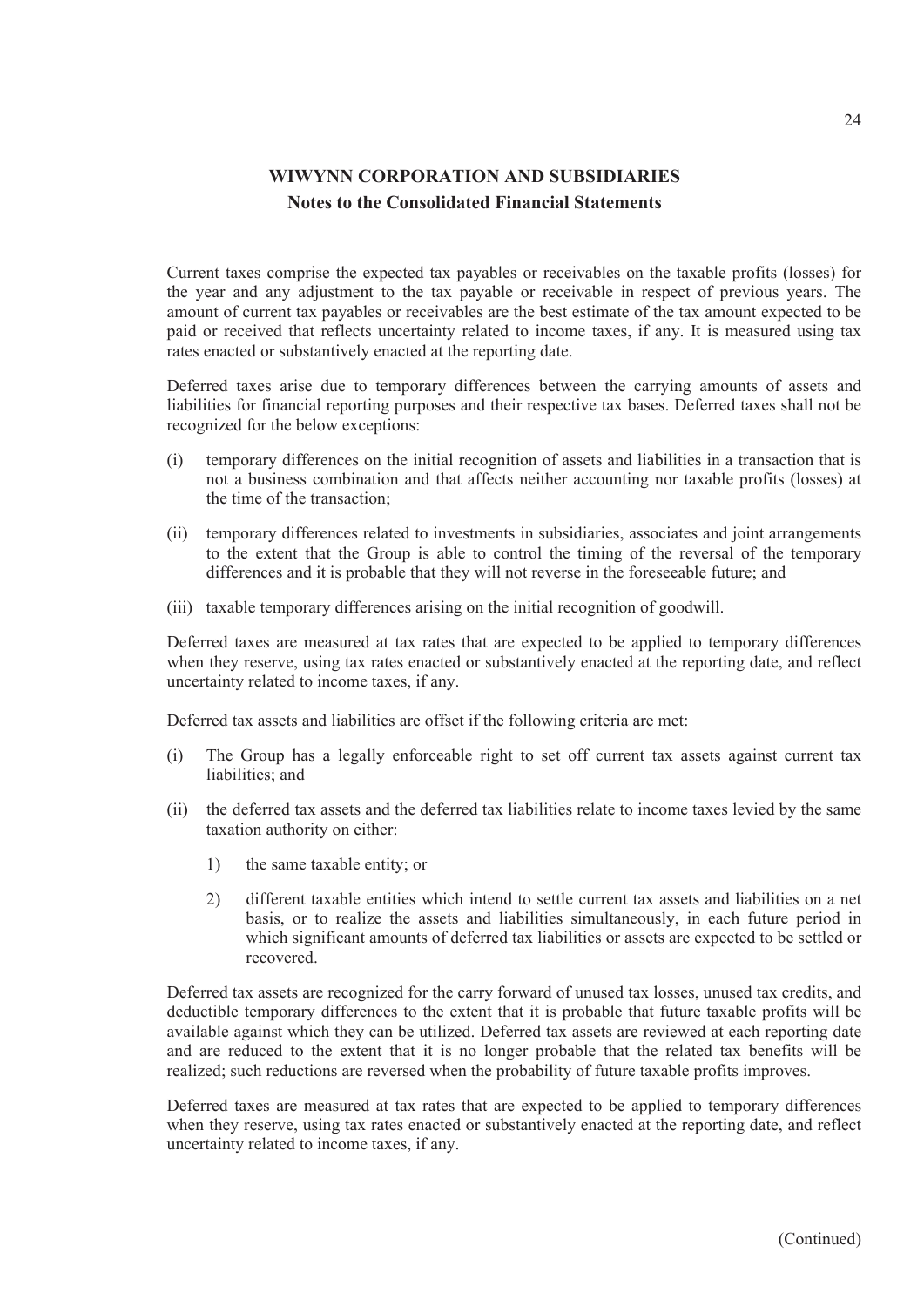#### (r) Earnings per share

The Group discloses the Company's basic and diluted earnings per share attributable to ordinary shareholders of the Company. Basic earnings per share is calculated as the profit attributable to ordinary shareholders of the Company divided by the weighted average number of ordinary shares outstanding. Diluted earnings per share is calculated as the profit attributable to ordinary shareholders of the Company divided by the weighted average number of ordinary shares outstanding after adjustment for the effects of all potentially dilutive ordinary shares, such as employee stock options and employee compensation.

#### (s) Operating segments

An operating segment is a component of the Group that engages in business activities from which it may earn revenues and incur expenses (including revenues and expenses relating to transactions with other components of the Group). Operating results of the operating segment are regularly reviewed by the Group's chief operating decision maker to make decisions about resources to be allocated to the segment and to assess its performance. Each operating segment consists of standalone financial information.

### **(5) Significant accounting assumptions and judgments, and major sources of estimation uncertainty**

The preparation of the consolidated financial statements in conformity with the Regulations and the IFRSs endorsed by the FSC requires management to make judgments, estimates, and assumptions that affect the application of the accounting policies and the reported amount of assets, liabilities, income, and expenses. Actual results may differ from these estimates.

The management continues to monitor the accounting estimates and assumptions. The management recognizes any changes in accounting estimates during the period and the impact of those changes in accounting estimates in the following period.

Information about judgments made in applying accounting policies do not have significant effects on the amounts recognized in the consolidated financial statements.

Information about assumptions and estimation uncertainties that have a significant risk of resulting in a material adjustment to the carrying amounts of assets and liabilities within the next financial year is as follows. Those assumptions and estimation have been updated to reflect the impact of COVID-19 pandemic:

### Valuation of inventories

The Group estimates the net realizable value of inventories for obsolescence and unmarketable items at the end of the reporting period and then writes down the cost of inventories to net realizable value. The net realizable value of the inventory is mainly determined based on assumptions as to future demand within a specific time horizon. Due to the rapid industrial transformation, there may be significant changes in the net realizable value of inventories. Refer to note 6(d) for further description of the valuation of inventories.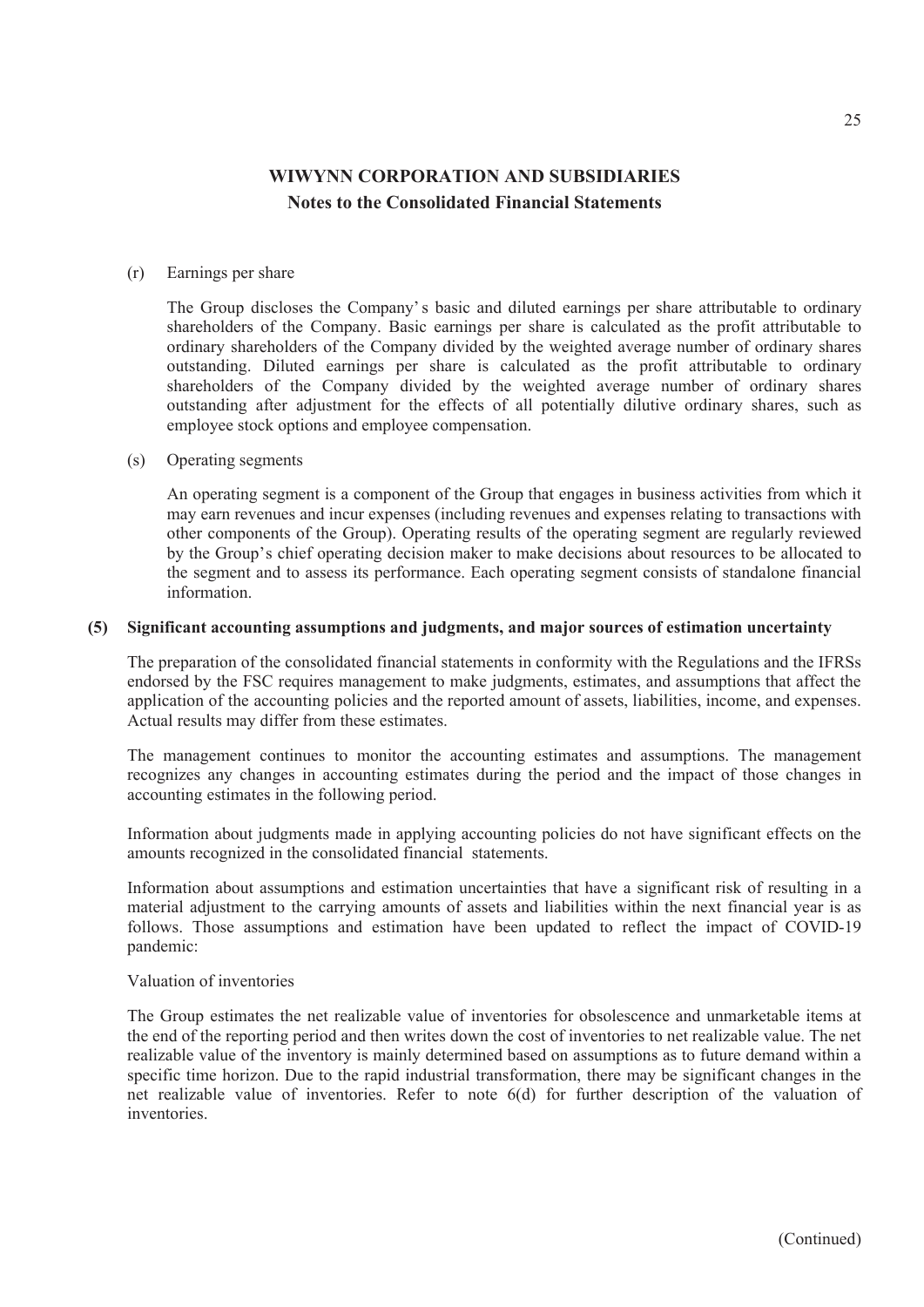#### **(6) Explanation of significant accounts**

(a) Cash and cash equivalents

|                              | December 31, December 31, |              |  |
|------------------------------|---------------------------|--------------|--|
|                              | 2021                      | 2020         |  |
| Cash on hand                 | 580                       | 562          |  |
| Demand and checking deposits | 14,672,312                | 18,168,669   |  |
| Time deposits                | 8,000,000                 | 5,000,000    |  |
|                              | 22,672,892                | 23, 169, 231 |  |

Please refer to note  $6(u)$  for the sensitivity analysis and interest rate risk of the financial assets and liabilities of the Group.

(b) Accounts receivable

|                                                                                    | 2021       | December 31, December 31,<br>2020 |
|------------------------------------------------------------------------------------|------------|-----------------------------------|
| Accounts receivable – measured at amortized cost                                   | 12,447,844 | 6,655,061                         |
| Accounts receivable-related parties – measured at amortized cost                   | 443,538    | 340,218                           |
| Accounts receivable – measured at fair value through other<br>comprehensive income | 279,433    | 1,174,206                         |
| Less: loss allowance                                                               | (4,686)    | (2,185)                           |
|                                                                                    | 13,166,129 | 8,167,300                         |

The Group has assessed a portion of its accounts receivable that was held within a business model whose objective is achieved by both collecting contractual cash flows and selling financial assets; therefore, such accounts receivable were measured at fair value through other comprehensive income.

The Group applies the simplified approach to provide for expected credit losses, i.e. the use of lifetime expected loss provision for all receivables. To measure the expected credit losses, accounts receivable have been grouped based on shared credit risk characteristics and the days past due, as well as incorporated forward looking information, including macroeconomic and relevant industry information. The loss allowance were determined as follows:

|                        | <b>December 31, 2021</b> |                                 |                      |                       |  |
|------------------------|--------------------------|---------------------------------|----------------------|-----------------------|--|
|                        |                          |                                 | Weighted -           |                       |  |
|                        |                          | <b>Gross carrying</b><br>amount | average loss<br>rate | <b>Loss allowance</b> |  |
| Current                | \$                       | 13,008,275                      |                      |                       |  |
| Past due under 30 days |                          | 69,838                          |                      | -                     |  |
| Past due 31 to 60 days |                          | 4                               | ۰                    | -                     |  |
| Past due 61 to 90 days |                          | 92,669                          | $5\%$                | 4,657                 |  |
| Past due over 361 days |                          | 29                              | 100%                 | 29                    |  |
| Total                  |                          | 13,170,815                      |                      | 4,686                 |  |

(Continued)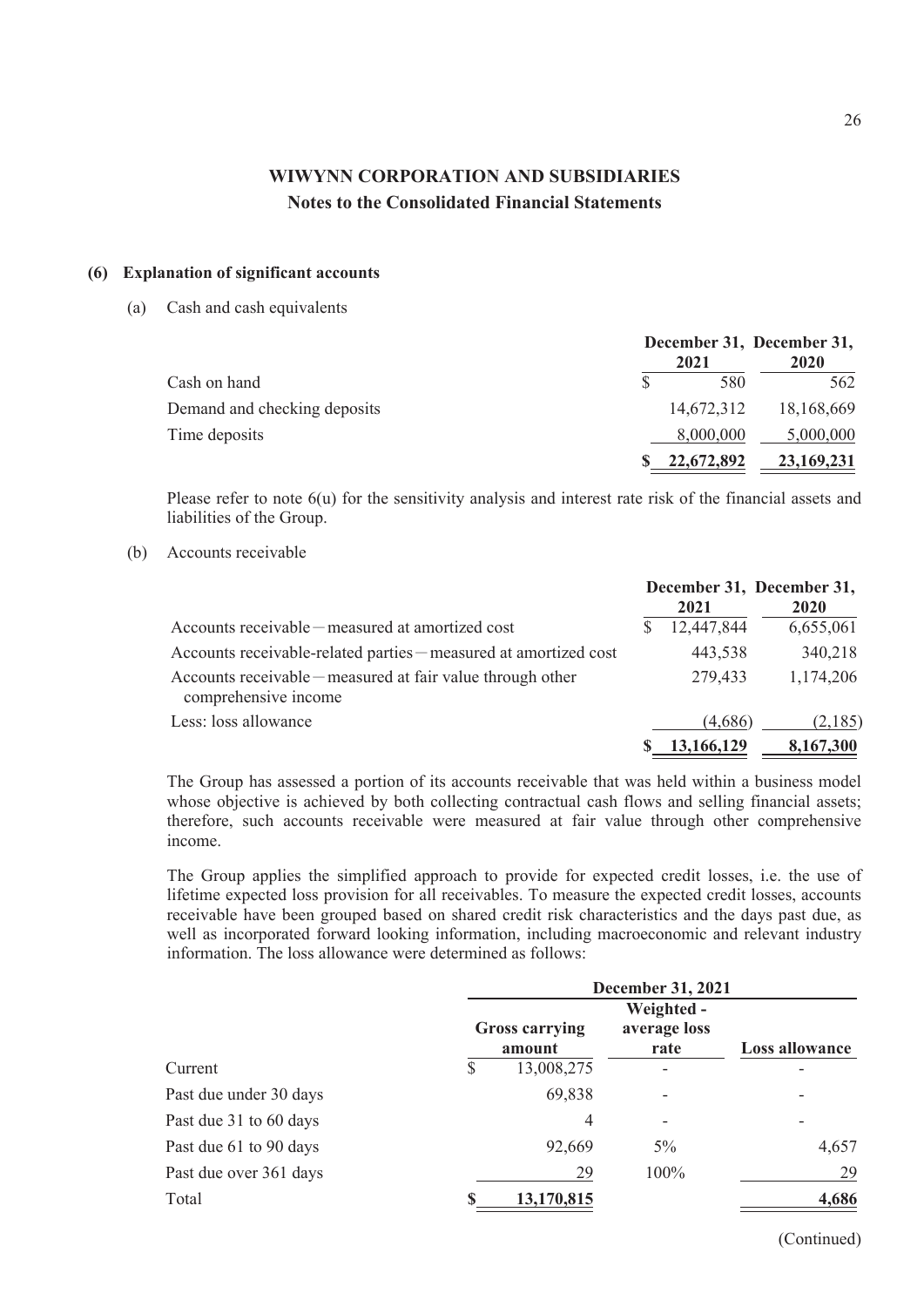|                         | <b>December 31, 2020</b> |                                 |                                    |                |  |
|-------------------------|--------------------------|---------------------------------|------------------------------------|----------------|--|
|                         |                          | <b>Gross carrying</b><br>amount | Weighted -<br>average loss<br>rate | Loss allowance |  |
| Current                 | \$                       | 8,121,956                       | -                                  |                |  |
| Past due under 30 days  |                          | 36,051                          |                                    | -              |  |
| Past due 31 to 60 days  |                          | 1,755                           |                                    | -              |  |
| Past due 61 to 90 days  |                          | 7,127                           | $5\%$                              | 343            |  |
| Past due 91 to 180 days |                          | 2,596                           | 71%                                | 1,842          |  |
| Total                   |                          | 8,169,485                       |                                    | 2,185          |  |

The movement in the allowance for accounts receivable was as follows:

|                              | 2021     | 2020    |  |
|------------------------------|----------|---------|--|
| Balance on January 1         | 2,185    | 8.794   |  |
| Impairment losses recognized | 41.686   | 2,190   |  |
| Impairment losses reversed   | (39,185) | (8,799) |  |
| Balance on December 31       | 4.686    | 2,185   |  |

As of December 31, 2021 and 2020, the accounts receivable were not pledged.

For further credit risk information, please refers to note 6(u).

The Group entered into separate factoring agreements with different financial institutions to sell its trade receivables. Under the agreements, the Group does not have the responsibility to assume the default risk of the transferred trade receivables but is liable for the losses incurred on any business dispute. The Group derecognized the above trade receivables because it has transferred substantially all of the risks and rewards of their ownership, and it does not have any continuing involvement in them. As of December 31, 2021 and 2020, the Group sold its accounts receivable without recourse as follows:

### Unit: USD in thousands

| December 31, 2021      |                   |             |                 |                          |                   |                   |
|------------------------|-------------------|-------------|-----------------|--------------------------|-------------------|-------------------|
|                        |                   |             |                 | Amount                   |                   |                   |
|                        |                   | Amount      | Amount          | Recognized               | Range of          |                   |
|                        | <b>Assignment</b> | Advanced    | <b>Advanced</b> | in Other                 | <b>Interest</b>   |                   |
| <b>Purchaser</b>       | Facility          | Unpaid      | Paid            | <b>Receivables</b>       | Rate              | <b>Collateral</b> |
| Financial institutions | 908,329           | $44$ (Note) | 908,329         | $\overline{\phantom{a}}$ | $0.50\% - 0.98\%$ | None              |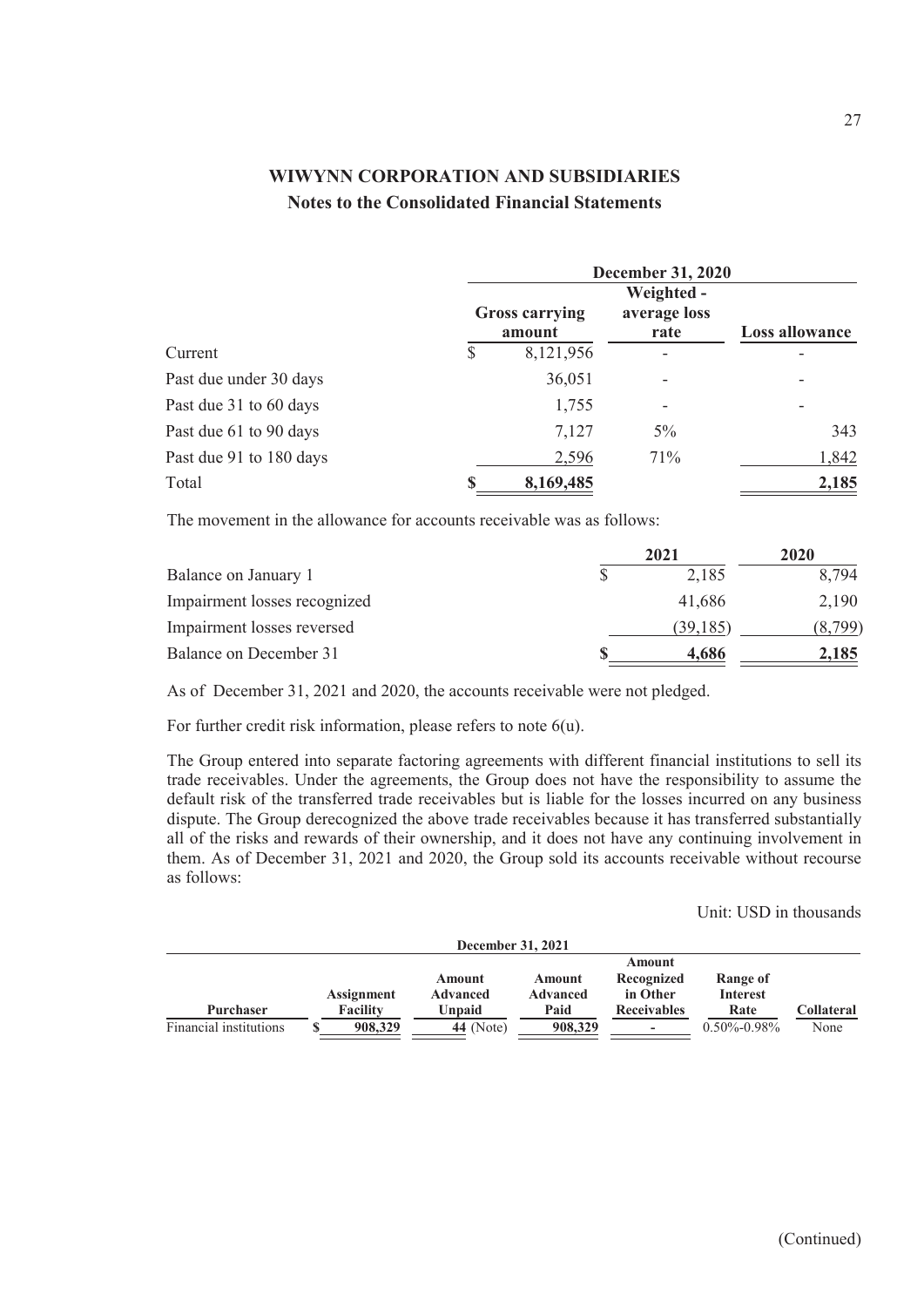| <b>December 31, 2020</b> |  |                   |                 |                 |                          |                   |            |
|--------------------------|--|-------------------|-----------------|-----------------|--------------------------|-------------------|------------|
|                          |  |                   |                 |                 | Amount                   |                   |            |
|                          |  |                   | Amount          | Amount          | Recognized               | Range of          |            |
|                          |  | <b>Assignment</b> | <b>Advanced</b> | <b>Advanced</b> | in Other                 | <b>Interest</b>   |            |
| <b>Purchaser</b>         |  | <b>Facility</b>   | Unpaid          | Paid            | <b>Receivables</b>       | Rate              | Collateral |
| Financial institutions   |  | 425,454           | 223,648 (Note)  | 425,454         | $\overline{\phantom{a}}$ | $0.62\% - 3.65\%$ | None       |

(Note): For vender financing transactions, the factoring credit limit was the credit line that the financial institution provided to the Group's client.

### (c) Other receivables

|                                     | 2021    | December 31, December 31,<br>2020 |
|-------------------------------------|---------|-----------------------------------|
| Other receivables                   | 3,819   | 3,166                             |
| Other receivables - related parties | 381,301 | 588,047                           |
| Less: loss allowance                |         |                                   |
|                                     | 385,120 | 591,213                           |

For further credit risk information, please refers to note 6(u).

(d) Inventories

|                      | December 31, December 31, |             |
|----------------------|---------------------------|-------------|
|                      | 2021                      | <b>2020</b> |
| Raw materials        | \$31,420,396              | 10,012,269  |
| Finished goods       | 12,450,813                | 7,912,712   |
| Inventory in transit | 1.512.242                 | 1,902,748   |
|                      | 45, 383, 451              | 19,827,729  |

Except cost of goods sold, the remaining gains or losses which were recognized as cost sales were as follow:

|                                    | 2021    | 2020   |
|------------------------------------|---------|--------|
| Losses on valuation of inventories | 144,052 | 39,228 |
| Royalty                            | 33,901  | 50,390 |
| Others                             | (8.656) | (35)   |
|                                    | 169,297 | 89,583 |

As of December 31, 2021 and 2020, the inventories were not pledged.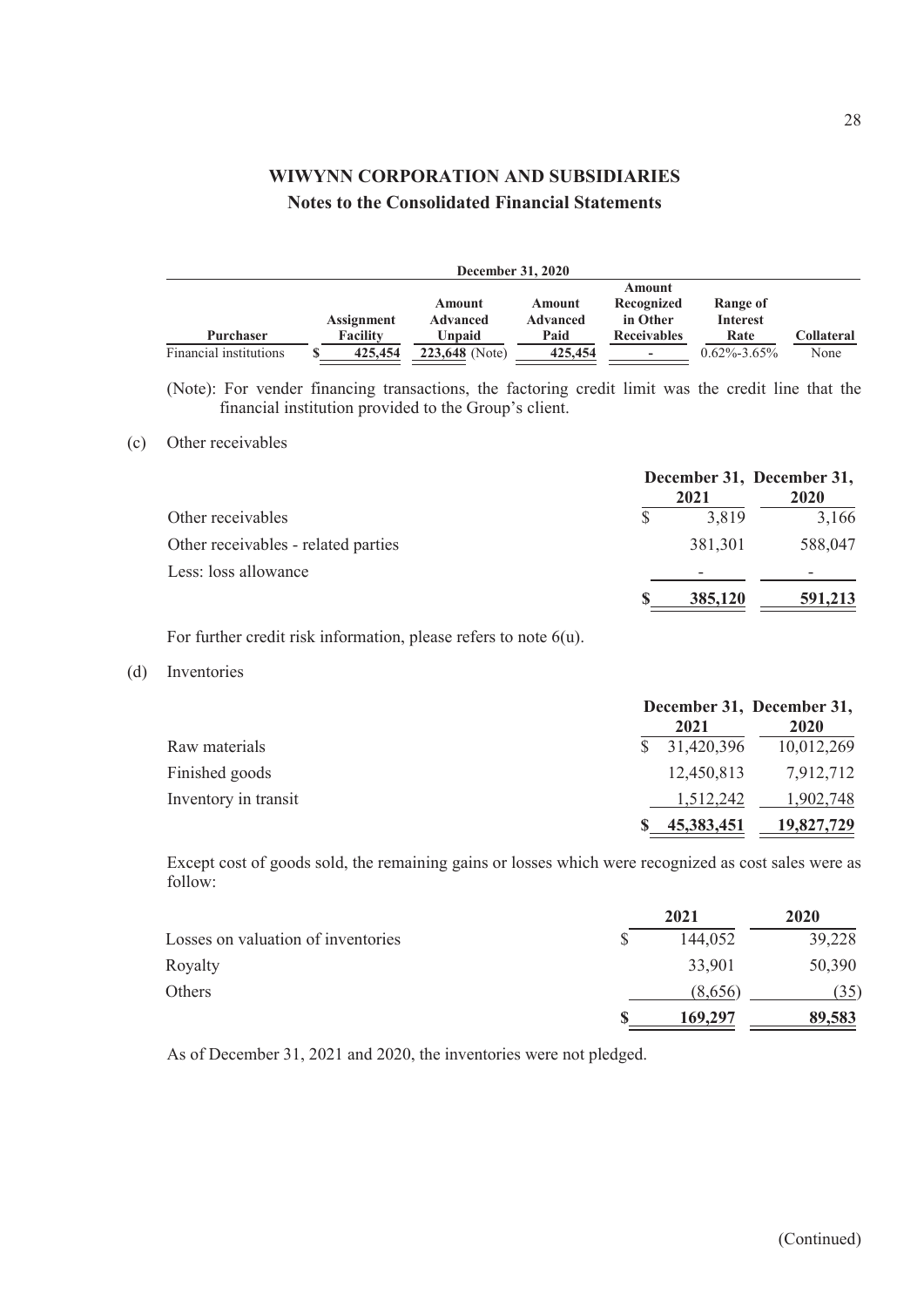#### (e) Investments accounted for using equity method

The components of investments accounted for using the equity method at the reporting date were as follows:

|            | 2021    | December 31, December 31,<br>2020 |
|------------|---------|-----------------------------------|
| Associates | 250,091 | $\overline{\phantom{a}}$          |

(i) Associates

On March, 2021, the Group acquired 20% amounted to 1,000 thousand shares of LiquidStack Holding B.V. (LiquidStack) for \$276,609 thousand (USD 10,000 thousand) in cash, resulting in the Group to have significant influence over LiquidStack Holding B.V.

Associates which are material to the Group consisted of the followings:

|                   |                               | <b>Main operating</b> | Proportion of       |                                           |
|-------------------|-------------------------------|-----------------------|---------------------|-------------------------------------------|
|                   |                               | location /            | <b>Shareholding</b> |                                           |
|                   |                               | <b>Registered</b>     | and voting rights   |                                           |
|                   | <b>Nature of Relationship</b> | Country of the        | <b>December</b>     | <b>December</b>                           |
| Name of associate | with the Group                | Company               | 31, 2021            | 31, 2020                                  |
| LiquidStack       | Sales and R&D of data storage | Netherlands           | $20\%$              | $\frac{0}{0}$<br>$\overline{\phantom{a}}$ |
| Holding B.V.      | equipment                     |                       |                     |                                           |

The Group's financial information on investments accounted for using the equity method that are individually insignificant was as follows. This financial information is included in the consolidated financial statements.

|                                                                  | December 31,<br>2021 |
|------------------------------------------------------------------|----------------------|
| Carrying amount of individually insignificant associates' equity | 250,091              |
|                                                                  | 2021                 |
| Attributable to the Group:                                       |                      |
| Profit (loss) from continuing operations                         | (32, 120)            |
| Other comprehensive (loss) income                                | 5,602                |
| Comprehensive income                                             | (26, 518)            |

### (ii) Pledge

As of December 31, 2021, the investments accounted for using equity method were not pledged.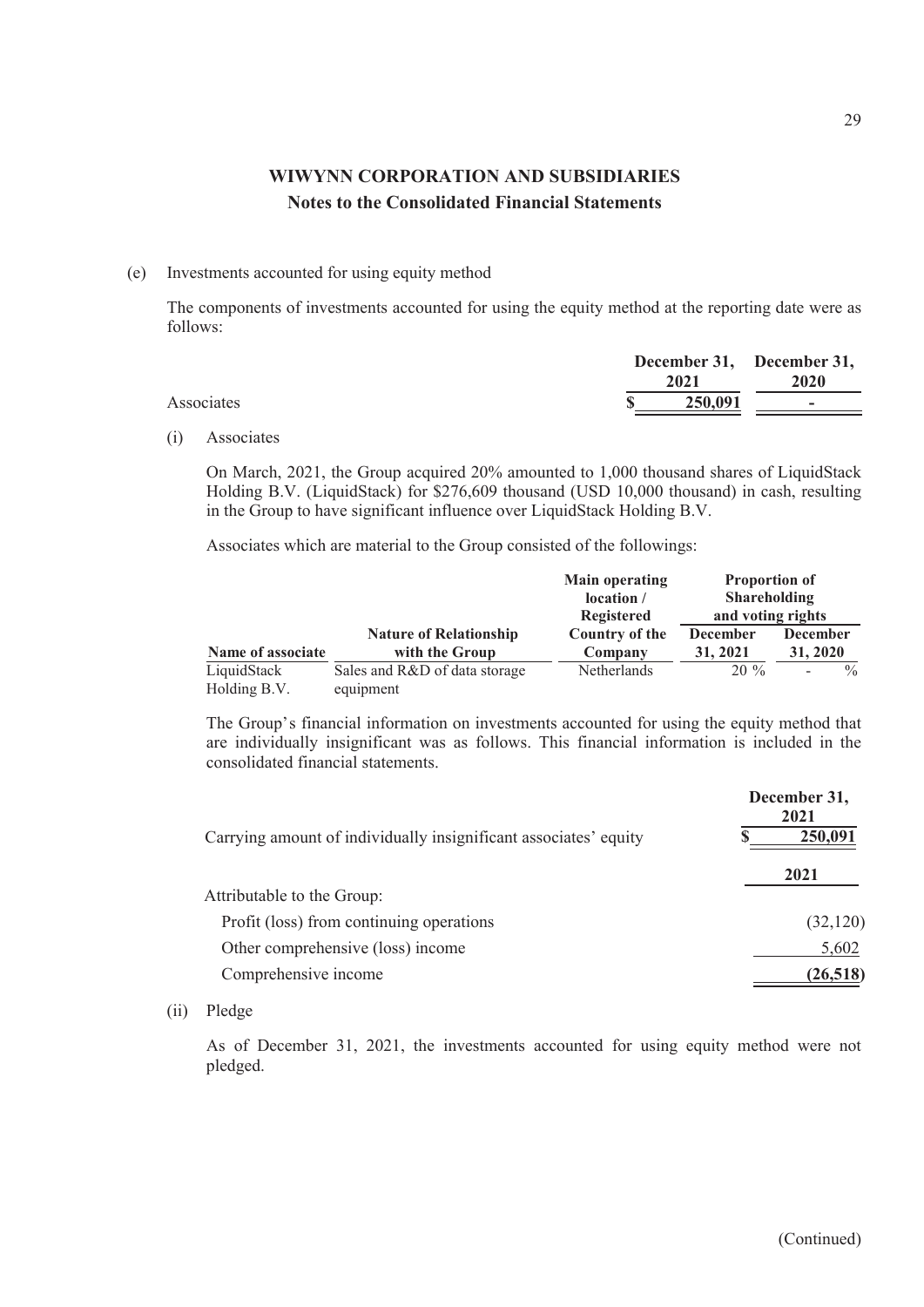### (f) Property, plant and equipment

The cost and accumulated depreciation of the property, plant and equipment of the Group for the years ended December 31, 2021 and 2020, were as follows:

|                                             |              | <b>Research and</b><br>development<br>equipment | Machinery<br>and<br>equipment | Office<br>equipment | Lease<br>improvements | Other<br>equipment | Construction<br>in progress | <b>Total</b> |
|---------------------------------------------|--------------|-------------------------------------------------|-------------------------------|---------------------|-----------------------|--------------------|-----------------------------|--------------|
| Cost or deem cost:                          |              |                                                 |                               |                     |                       |                    |                             |              |
| Balance on January 1, 2021                  | S            | 143,104                                         | 739,973                       | 107,132             | 226,819               | 282,361            | 13,968                      | 1,513,357    |
| Additions                                   |              | 23,542                                          | 29,767                        | 58,013              | 52,030                | 119,802            | 50,222                      | 333,376      |
| Disposals                                   |              | (244)                                           | (815)                         | (3,026)             | (8, 803)              | (5,584)            |                             | (18, 472)    |
| Reclassification (Note)                     |              | 19,404                                          | 17,101                        | 8,338               | 5,311                 | 118,341            | (23,062)                    | 145,433      |
| Effect of changes in foreign exchange rates |              |                                                 | (1,272)                       | (1, 855)            |                       | (4,873)            | (1,072)                     | (9,072)      |
| Balance on December 31, 2021                |              | 185,806                                         | 784,754                       | 168,602             | 275,357               | 510,047            | 40,056                      | 1,964,622    |
| Balance on January 1, 2020                  | $\mathbf S$  | 120.084                                         | 455,663                       | 63,214              | 186,061               | 176,293            |                             | 1,001,315    |
| Additions                                   |              | 18,820                                          | 209,580                       | 43,966              | 40,758                | 59,676             | 14,476                      | 387,276      |
| Disposals                                   |              |                                                 |                               | (1, 536)            |                       |                    |                             | (1, 536)     |
| Reclassification (Note)                     |              | 4,200                                           | 76,736                        | 3,068               |                       | 49,269             |                             | 133,273      |
| Effect of changes in foreign exchange rates |              |                                                 | (2,006)                       | (1,580)             |                       | (2,877)            | (508)                       | (6, 971)     |
| Balance on December 31, 2020                |              | 143,104                                         | 739,973                       | 107,132             | 226,819               | 282,361            | 13,968                      | 1,513,357    |
| Accumulated depreciation:                   |              |                                                 |                               |                     |                       |                    |                             |              |
| Balance on January 1, 2021                  | $\mathbb{S}$ | 99,573                                          | 124,079                       | 42,538              | 102,635               | 192,751            |                             | 561,576      |
| Depreciation                                |              | 19,353                                          | 133,534                       | 29,661              | 80,079                | 119,363            |                             | 381,990      |
| Disposals                                   |              | (243)                                           | (475)                         | (2,917)             | (8, 803)              | (1,975)            |                             | (14, 413)    |
| Effect of changes in foreign exchange rates |              |                                                 | (562)                         | (498)               |                       | (1,891)            |                             | (2,951)      |
| Balance on December 31, 2021                | $\mathbf{s}$ | 118,683                                         | 256,576                       | 68,784              | 173,911               | 308,248            |                             | 926,202      |
| Balance on January 1, 2020                  | S.           | 84,640                                          | 20,297                        | 29,074              | 40,209                | 108,928            |                             | 283,148      |
| Depreciation                                |              | 14,933                                          | 104,503                       | 15,425              | 62,426                | 85,323             |                             | 282,610      |
| Disposals                                   |              |                                                 |                               | (1,441)             |                       |                    |                             | (1, 441)     |
| Effect of changes in foreign exchange rates |              |                                                 | (721)                         | (520)               |                       | (1,500)            |                             | (2,741)      |
| Balance on December 31, 2020                |              | 99,573                                          | 124,079                       | 42,538              | 102,635               | 192,751            |                             | 561,576      |
| Carrying value:                             |              |                                                 |                               |                     |                       |                    |                             |              |
| Balance on December 31, 2021                |              | 67,123                                          | 528,178                       | 99,818              | 101,446               | 201,799            | 40,056                      | 1,038,420    |
| Balance on December 31, 2020                |              | 43,531                                          | 615,894                       | 64,594              | 124,184               | 89,610             | 13,968                      | 951,781      |
| Balance on January 1, 2020                  | S            | 35,444                                          | 435,366                       | 34,140              | 145,852               | 67,365             |                             | 718,167      |

(Note): Reclassified from prepayment for equipment and construction in progress reclassified to other equipment.

As of December 31, 2021 and 2020, the property, plant and equipment were not pledged.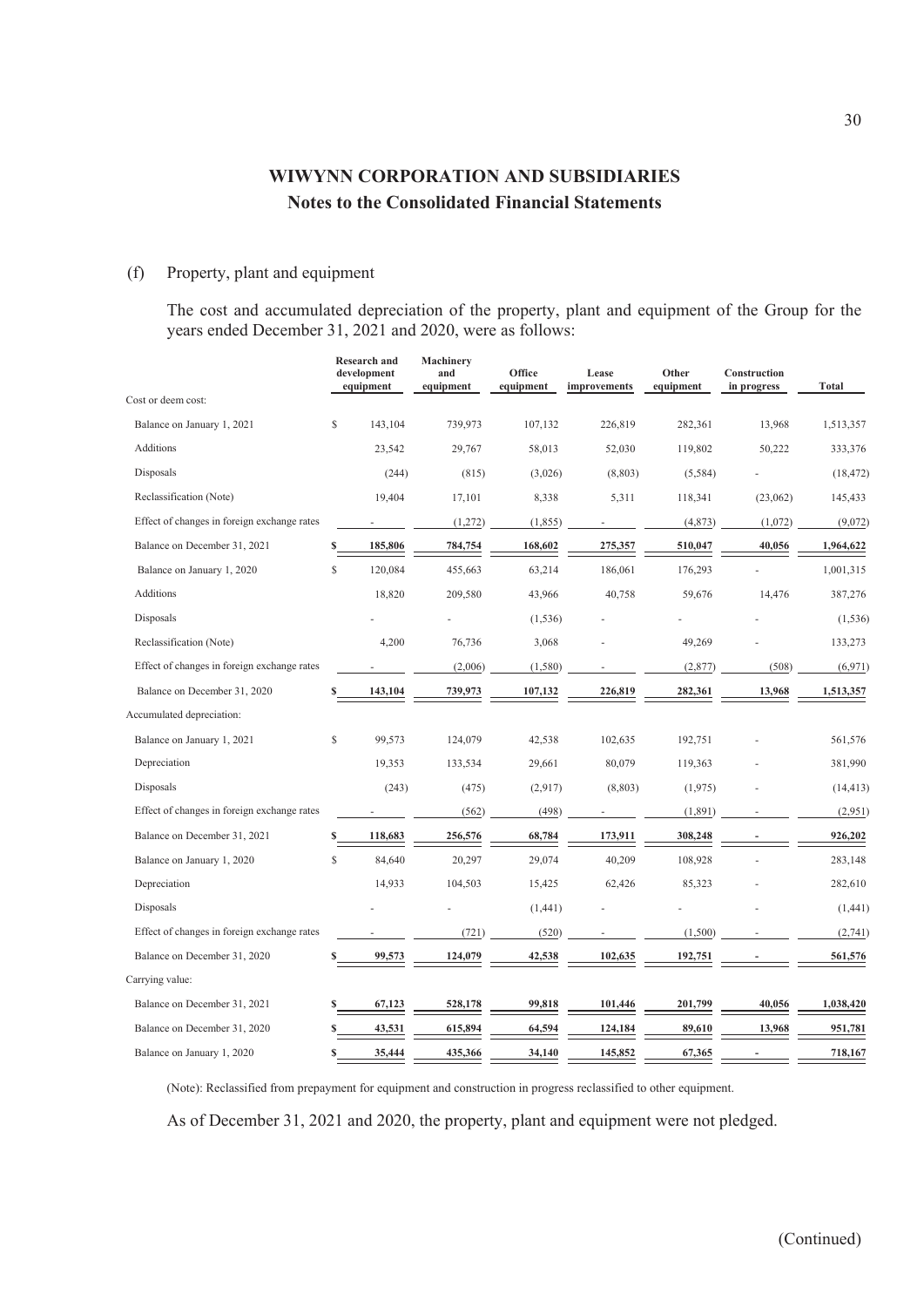## (g) Right-of-use assets

The Group leases buildings and other equipment. Information about leases for which the Group has been a lessee is presented below:

|                                             |    | <b>Buildings</b> | Other<br>equipment | <b>Total</b> |
|---------------------------------------------|----|------------------|--------------------|--------------|
| Cost:                                       |    |                  |                    |              |
| Balance on January 1, 2021                  | \$ | 528,712          | 5,620              | 534,332      |
| Acquisitions                                |    | 444,965          |                    | 444,965      |
| Disposals                                   |    | (36, 114)        | (292)              | (36, 406)    |
| Effect of changes in foreign exchange rates |    | (21, 235)        | (19)               | (21, 254)    |
| Balance on December 31, 2021                | S  | 916,328          | 5,309              | 921,637      |
| Balance on January 1, 2020                  | \$ | 471,846          | 5,664              | 477,510      |
| Acquisitions                                |    | 111,078          |                    | 111,078      |
| Disposals                                   |    | (34, 307)        |                    | (34, 307)    |
| Effect of changes in foreign exchange rates |    | (19,905)         | (44)               | (19,949)     |
| Balance on December 31, 2020                | S  | 528,712          | 5,620              | 534,332      |
| <b>Accumulated depreciation:</b>            |    |                  |                    |              |
| Balance on January 1, 2021                  | \$ | 155,469          | 1,636              | 157,105      |
| Depreciation for the year                   |    | 122,650          | 1,195              | 123,845      |
| Disposals                                   |    | (27,978)         | (273)              | (28, 251)    |
| Effect of changes in foreign exchange rates |    | (2,575)          | (13)               | (2, 588)     |
| Balance on December 31, 2021                | \$ | 247,566          | 2,545              | 250,111      |
| Balance on January 1, 2020                  | \$ | 88,285           | 410                | 88,695       |
| Depreciation for the year                   |    | 87,435           | 1,247              | 88,682       |
| Disposals                                   |    | (19, 836)        |                    | (19, 836)    |
| Effect of changes in foreign exchange rates |    | (415)            | (21)               | (436)        |
| Balance on December 31, 2020                | \$ | 155,469          | 1,636              | 157,105      |
| <b>Carrying amount:</b>                     |    |                  |                    |              |
| Balance on December 31, 2021                | \$ | 668,762          | 2,764              | 671,526      |
| Balance on December 31, 2020                | \$ | 373,243          | 3,984              | 377,227      |
| Balance at January 1, 2020                  | \$ | 383,561          | 5,254              | 388,815      |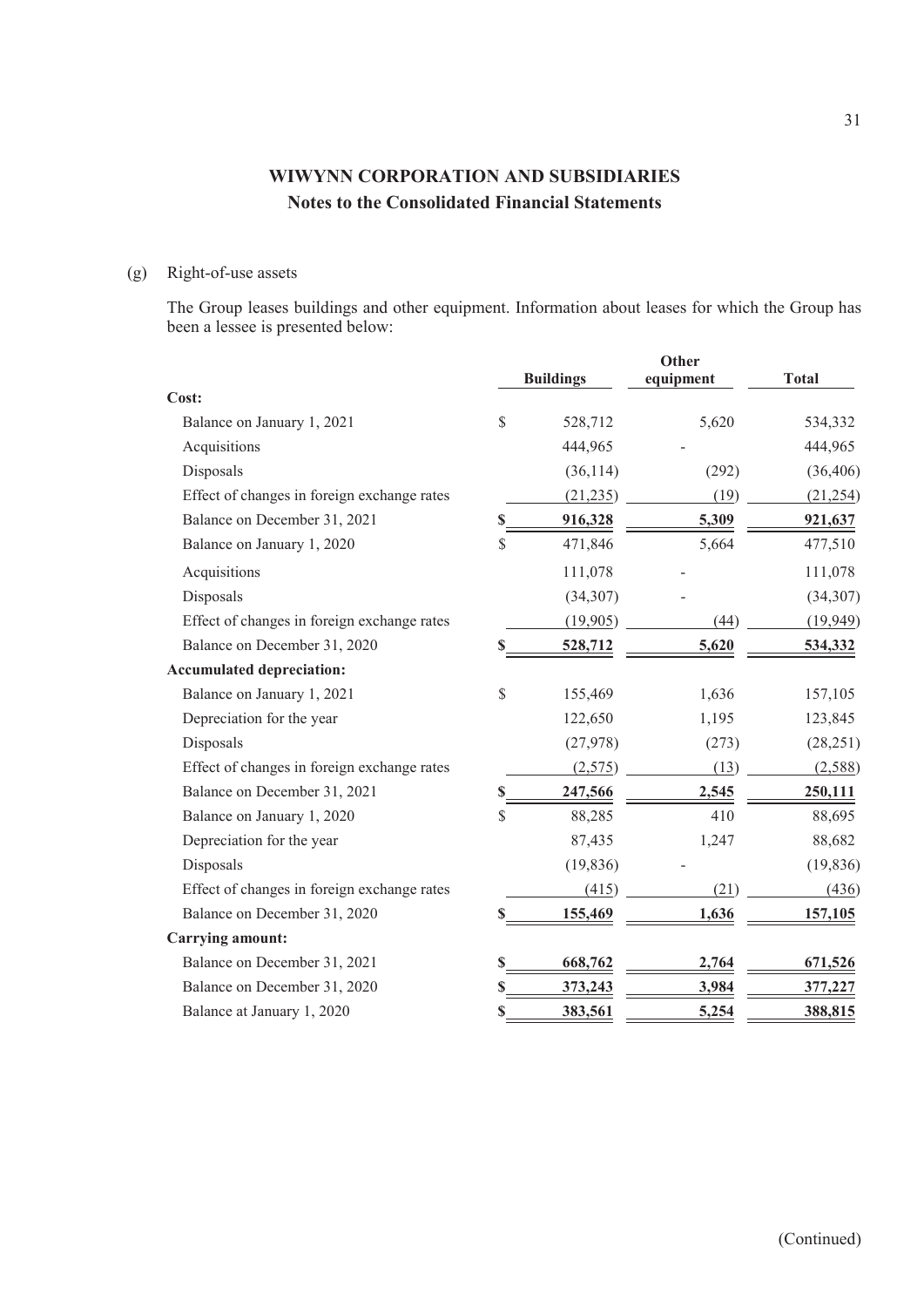### (h) Intangible assets

The cost and accumulated amortization of the intangible assets for the years ended December 31, 2021 and 2020, were as follows:

|                                             | <b>Software</b> |          | Other | <b>Total</b> |  |
|---------------------------------------------|-----------------|----------|-------|--------------|--|
| Costs:                                      |                 |          |       |              |  |
| Balance on January 1, 2021                  | \$              | 112,685  | 1,040 | 113,725      |  |
| Additions                                   |                 | 76,076   |       | 76,076       |  |
| Disposals                                   |                 | (30,750) |       | (30,750)     |  |
| Effect of changes in foreign exchange rates |                 | (7)      |       | (7)          |  |
| Balance on December 31, 2021                | \$              | 158,004  | 1,040 | 159,044      |  |
| Balance on January 1, 2020                  | \$              | 48,991   | 1,040 | 50,031       |  |
| Additions                                   |                 | 64,846   |       | 64,846       |  |
| Disposals                                   |                 | (1, 138) |       | (1, 138)     |  |
| Effect of changes in foreign exchange rates |                 | (14)     |       | (14)         |  |
| Balance on December 31, 2020                | \$              | 112,685  | 1,040 | 113,725      |  |
| Accumulated amortization:                   |                 |          |       |              |  |
| Balance on January 1, 2021                  | \$              | 49,123   |       | 49,123       |  |
| Amortization                                |                 | 41,946   |       | 41,946       |  |
| Disposals                                   |                 | (30,750) |       | (30,750)     |  |
| Effect of changes in foreign exchange rates |                 | (7)      |       | (7)          |  |
| Balance on December 31, 2021                | \$              | 60,312   |       | 60,312       |  |
| Balance on January 1, 2020                  | \$              | 30,925   |       | 30,925       |  |
| Amortization                                |                 | 19,350   |       | 19,350       |  |
| Disposals                                   |                 | (1, 138) |       | (1, 138)     |  |
| Effect of changes in foreign exchange rates |                 | (14)     |       | (14)         |  |
| Balance on December 31, 2020                | S               | 49,123   |       | 49,123       |  |
| Carrying value:                             |                 |          |       |              |  |
| Balance on December 31, 2021                | \$              | 97,692   | 1,040 | 98,732       |  |
| Balance on December 31, 2020                | \$              | 63,562   | 1,040 | 64,602       |  |
| Balance on January 1, 2020                  | \$              | 18,066   | 1,040 | 19,106       |  |

### (i) Amortization

For the years ended December 31, 2021 and 2020, the amortization of intangible assets is included in the statement of comprehensive income:

|                   | 2021   | 2020   |
|-------------------|--------|--------|
| Operating costs   | 12,812 | 7,460  |
| Operating expense | 29,134 | 11,890 |
|                   | 41.946 | 19,350 |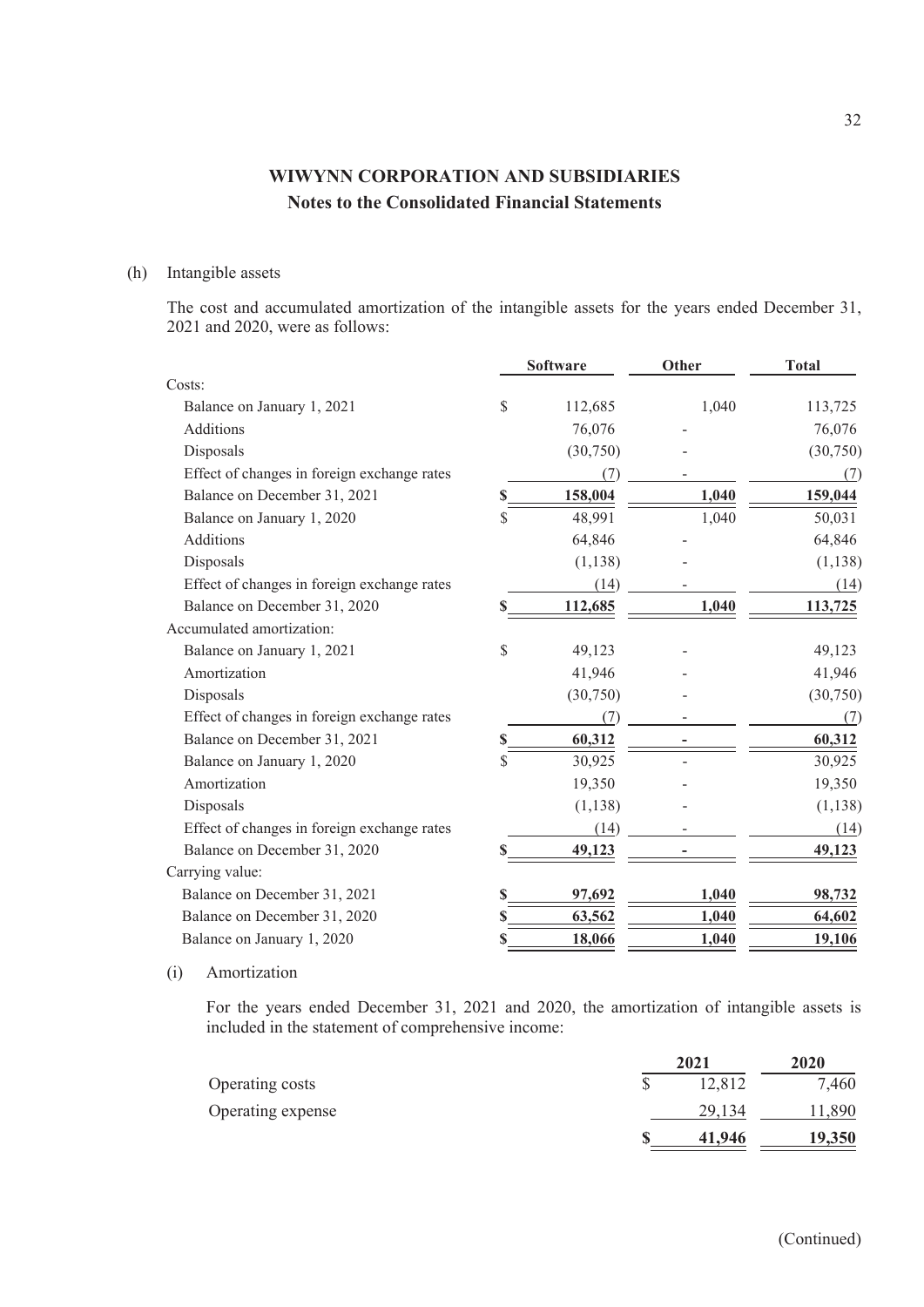(ii) Pledge

As of December 31, 2021 and 2020, the intangible assets were not pledged.

(i) Other current assets and other non-current assets

|                           |    | 2021    | December 31, December 31,<br>2020 |
|---------------------------|----|---------|-----------------------------------|
| Other current assets:     |    |         |                                   |
| Tax refundable            | \$ | 234,473 | 868,072                           |
| Other prepayments         |    | 151,869 | 107,482                           |
| <b>Others</b>             |    | 31,069  | 36,351                            |
|                           | S  | 417,411 | 1,011,905                         |
| Other non-current assets: |    |         |                                   |
| Refundable deposits       | \$ | 41,319  | 37,602                            |
| Restricted deposits       |    | 26,675  | 27,463                            |
| Prepayments for equipment |    | 107,191 | 79,029                            |
| Prepayments for land      |    | 113,710 |                                   |
| <b>Others</b>             |    | 60,257  |                                   |
|                           |    | 349,152 | 144,094                           |

(j) Short-term borrowings

The details of the Group for short-term borrowings were as follows:

|                           | December 31, 2021 |                          |                          |               |  |
|---------------------------|-------------------|--------------------------|--------------------------|---------------|--|
|                           | Currency          | Interest rate collars    | <b>Expiration</b>        | Amount        |  |
| Unsecured bank borrowings | USD               | $0.58\% \sim 1.01\%$     | $2022/1/3 \sim 2022/3/4$ | \$21,265,920  |  |
| Unused credit line        |                   |                          |                          | \$17,953,409  |  |
|                           |                   | <b>December 31, 2020</b> |                          |               |  |
|                           | Currency          | Interest rate collars    | <b>Expiration</b>        | <b>Amount</b> |  |
| Unsecured bank borrowings | <b>USD</b>        | $0.58\%$ ~ $0.76\%$      | $2021/1/11 - 2021/3/26$  | 5,359,504     |  |
| Unused credit line        |                   |                          |                          | \$21,302,194  |  |

(k) Bonds payable

The details of unsecured ordinary bonds were as follows:

|                                       | December 31, December 31,<br>2021 |           | 2020      |  |
|---------------------------------------|-----------------------------------|-----------|-----------|--|
| Total ordinary corporate bonds issued |                                   | 9,450,000 | 5,000,000 |  |
| Unamortized discounted bonds payable  |                                   | (13, 552) | (8,217)   |  |
| Bonds payable balance at year-end     |                                   | 9,436,448 | 4,991,783 |  |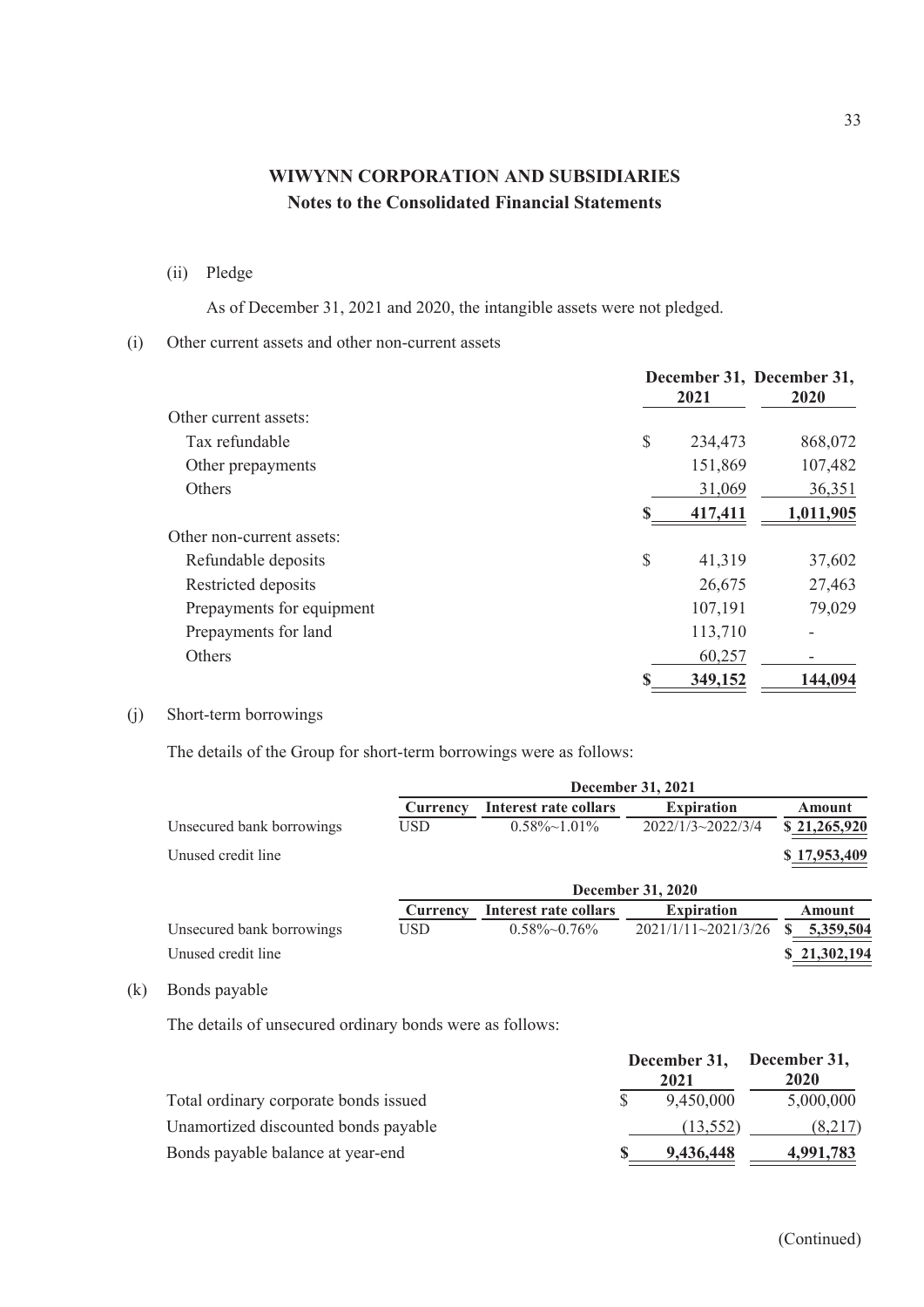|                  | 2021   | $20^{10}$ |
|------------------|--------|-----------|
| Interest expense | 55,130 | 3,583     |

The Group issued 4,450 unsecured 5-years ordinary corporate bonds, and pays interest yearly at a fixed interest rate of 0.63% in Taiwan on August 6, 2021. It is agreed that half of principal will be repaid in the fourth and fifth years.

The Group issued 5,000 unsecured 5-years ordinary corporate bonds, and pays interest yearly at a fixed interest rate of 0.83% in Taiwan on October 20, 2020. It is agreed that half of principal will be repaid in the fourth and fifth years.

#### (l) Lease liabilities

The carrying amounts of lease liabilities were as follow:

|             | December 31, December 31, |             |  |
|-------------|---------------------------|-------------|--|
|             | 2021                      | <b>2020</b> |  |
| Current     | 138,700                   | 105,132     |  |
| Non-current | 532,315                   | 275,205     |  |

For the maturity analysis, please refer to note  $6(u)$ .

The amounts recognized in profit or loss were as follows:

|                                        | 2021   | 2020   |
|----------------------------------------|--------|--------|
| Interest expenses on lease liabilities | 30,285 | 15,459 |
| Expenses relating to short-term leases | 78.887 | 27,945 |

The amounts recognized in the statement of cash flows by the Group were as follows:

|                               | 2021    | 2020    |
|-------------------------------|---------|---------|
| Total cash outflow for leases | 233,579 | 138,350 |

(i) Real estate leases

The Group leases land and buildings for its office space, factory and employee dormitory. The leases of office space typically run for a period of 1 to 10 years, factory for 5 to 10 years, and of employee dormitory for 2 to 3 years. Some leases include an option to renew the lease for an additional period of the same duration after the end of the contract term.

(ii) Other leases

The Group leases other equipment, with lease terms of 3 to 5 years. In some cases, the Group has options to purchase the assets at the end of the contract term.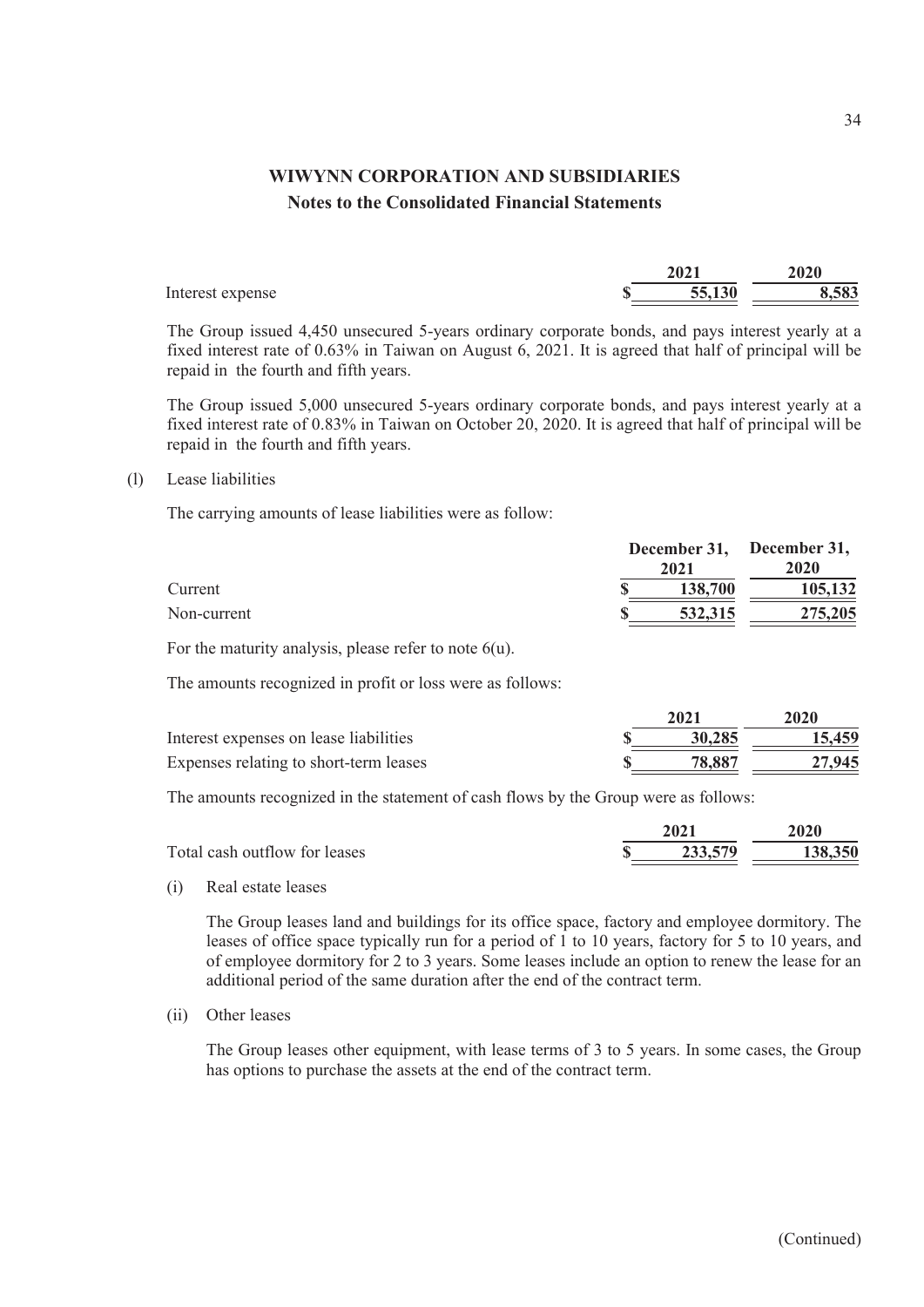#### (m) Employee benefits

#### (i) Defined benefit plans

Reconciliation of defined benefit obligation at present value and plan asset at fair value is as follows:

|                                              | December 31,<br>2021 | December 31,<br>2020 |  |
|----------------------------------------------|----------------------|----------------------|--|
| Present value of defined benefit obligations | 67.270               | 63,480               |  |
| Fair value of plan assets                    | (53,680)             | (54,573)             |  |
| Net defined benefit liabilities              | 13.590               | 8.907                |  |

The Group makes defined benefit plan contributions to the pension fund account with Bank of Taiwan and Taipei Fubon commercial bank that provides pensions for employees upon retirement. Plans (covered by the Labor Standards Law) entitle a retired employee to receive retirement benefits based on years of service and average monthly salary for the six months prior to retirement.

1) Composition of plan assets

The Group allocates pension funds in accordance with the Regulations for Revenues, Expenditures, Safeguard and Utilization of the Labor Retirement Fund, and such funds are managed by the Bureau of Labor Funds, Ministry of Labor. With regard to the utilization of the funds, minimum earnings shall be no less than the earnings attainable from two-year time deposits with interest rates offered by local banks.

The Group's Bank of Taiwan and Taipei Fubon commercial bank labor pension reserve account balance amounted to \$53,680 thousand and \$54,573 thousand, respectively, as of December 31, 2021 and 2020. For information on the utilization of the labor pension fund assets, including the asset allocation and yield of the fund, please refer to the website of the Bureau of Labor Funds, Ministry of Labor.

2) Movements in present value of the defined benefit obligations

The movements in the present value of the defined benefit obligations for the Group were as follows:

|   | 2021    | 2020   |
|---|---------|--------|
| S | 63,480  | 56,722 |
|   | 675     | 634    |
|   | 4,921   | 6,124  |
|   | (1,806) |        |
|   | 67,270  | 63,480 |
|   |         |        |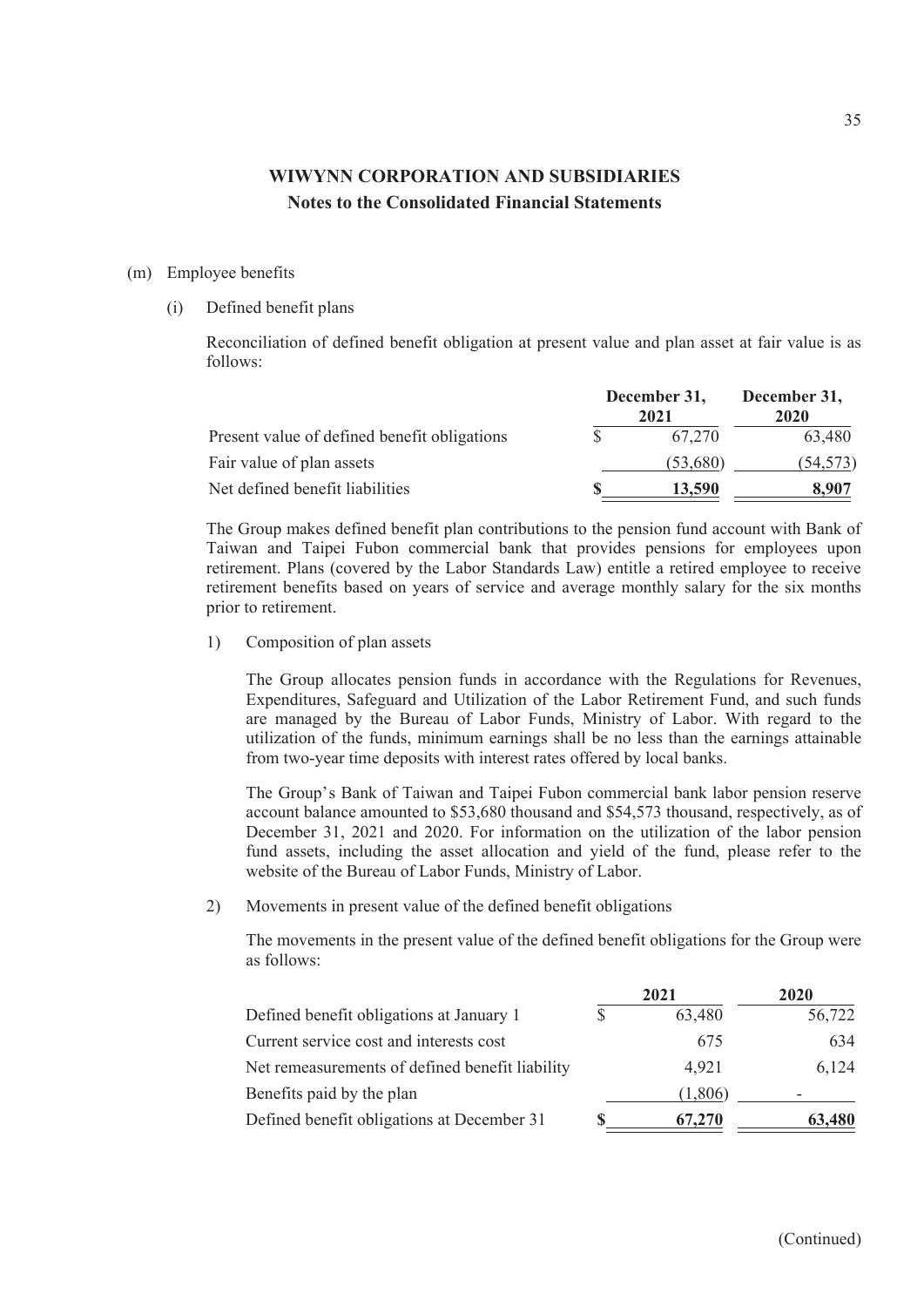### 3) Movements of defined benefit plan assets

The movements in the present value of the defined benefit plan assets for the Group were as follows:

|                                              | 2021    | 2020          |  |
|----------------------------------------------|---------|---------------|--|
| Fair value of plan assets at January 1       | 54,573  | 53,852        |  |
| Interest income                              | 8       | 8             |  |
| Net remeasurements of defined benefit assets | 73      | $\mathcal{F}$ |  |
| Amounts contributed to plan                  | 832     | 710           |  |
| Benefit paid by the plan                     | (1,806) |               |  |
| Fair value of plan assets at December 31     | 53,680  | 54.573        |  |

4) Expenses recognized in profit or loss

The expenses recognized in profit or loss for the Group were as follow:

| Current service cost | 2021 | 2020 |     |
|----------------------|------|------|-----|
|                      |      |      | 526 |
| Operating expense    |      |      | 526 |

5) Remeasurements of the net defined benefit liability recognized in other comprehensive income

The Group' s remeasurement of the net defined benefit liability recognized in other comprehensive income for the years ended December 31, 2021 and 2020, was as follows:

|                                   | 2021   | 2020  |  |
|-----------------------------------|--------|-------|--|
| Accumulated amount at January 1   | 8.433  | 2,312 |  |
| Recognized during the period      | 4.848  | 6.121 |  |
| Accumulated amount at December 31 | 13,281 | 8.433 |  |

6) Actuarial assumptions

The principal actuarial assumptions at the reporting date were as follows:

|                         | December 31,<br>2021 | December 31,<br>2020 |  |
|-------------------------|----------------------|----------------------|--|
| Discount rate           | $0.625\%$            | $0.625\%$            |  |
| Future salary increases | 4.000 $\%$           | 3.500 %              |  |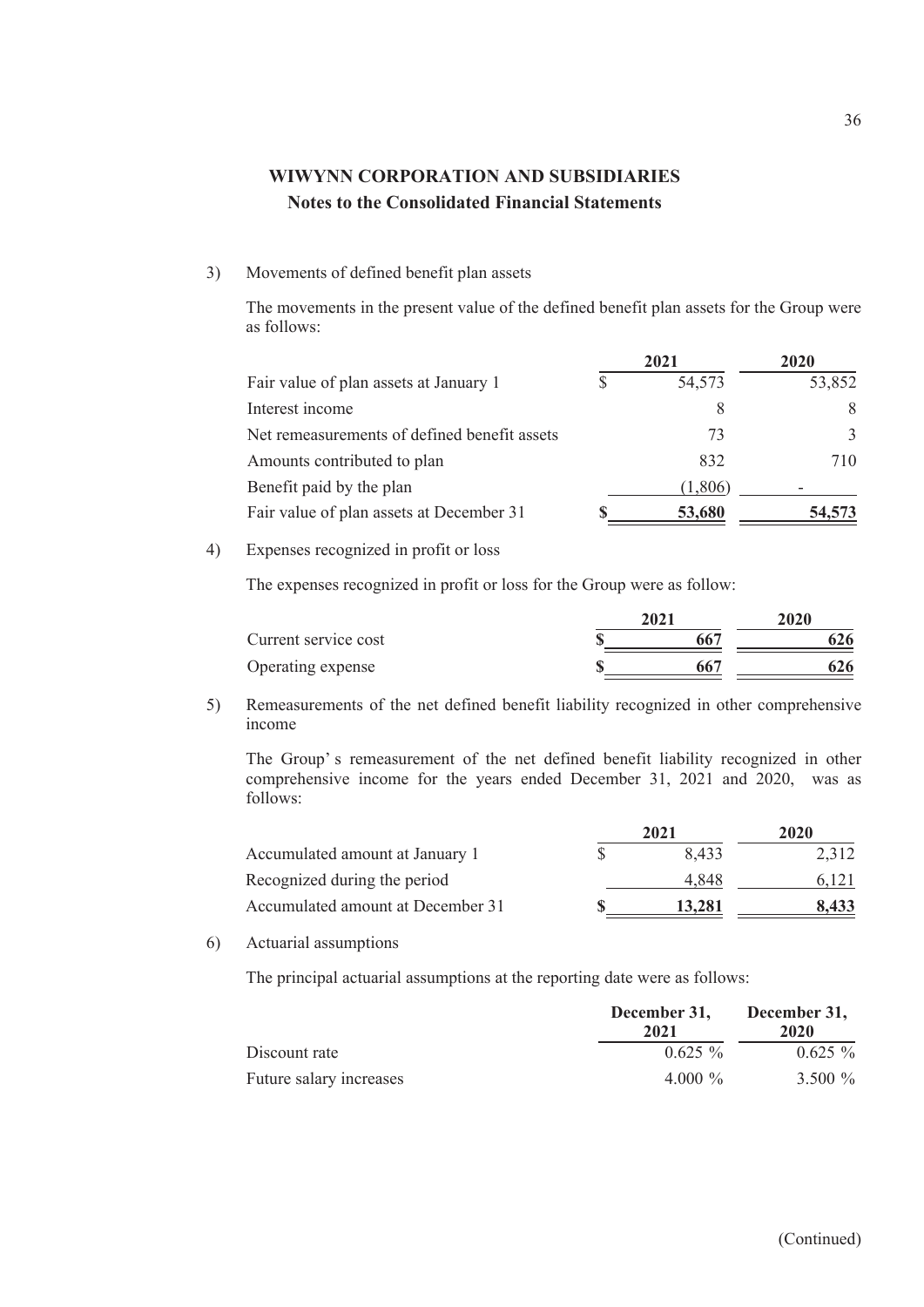The expected allocation payment to be made by the Group to the defined benefit plans for the one-year period after the reporting date is \$840 thousand.

The weighted-average lifetime of the defined benefits plans is 15.47 years.

7) Sensitivity analysis

If the actuarial assumptions had changed, the impact on the present value of the defined benefit obligation shall be as follows:

|                                           | Effects to the defined benefit obligation |                   |                   |
|-------------------------------------------|-------------------------------------------|-------------------|-------------------|
|                                           |                                           | Increase $0.25\%$ | Decrease $0.25\%$ |
| December 31, 2021:                        |                                           |                   |                   |
| Discount rate (change in $0.25\%$ )       | S                                         | (1,633)           | 1,700             |
| Future salary increases (change in 0.25%) |                                           | 1,617             | (1, 565)          |
| December 31, 2020:                        |                                           |                   |                   |
| Discount rate (change in $0.25\%$ )       |                                           | (1,607)           | 1,669             |
| Future salary increases (change in 0.25%) |                                           | 1,596             | (1, 543)          |

Reasonably possible changes at the reporting date to one of the relevant actuarial assumptions, holding other assumptions constant, would have affected the defined benefit obligation by the amounts shown above.

The method used in the sensitivity analysis is consistent with the calculation of pension liabilities in the balance sheets.

### (i) Defined contribution plans

The Company allocates 6% of each employee's monthly wages to the labor pension personal account at the Bureau of Labor Insurance in accordance with the provisions of the Labor Pension Act. Under these defined contribution plans, the Company allocates a fixed amount to the Bureau of Labor Insurance without additional legal or constructive obligation.

The subsidiaries of the Group are under defined contribution plan in accordance with local regulations, and they recognized pension cost and were made to local government.

The Group's pension costs under the defined contribution plan were \$119,507 thousand and \$73,178 thousand for the years 2021 and 2020, respectively. Payments were made to the Bureau of Labor Insurance and to local government for the overseas subsidiaries.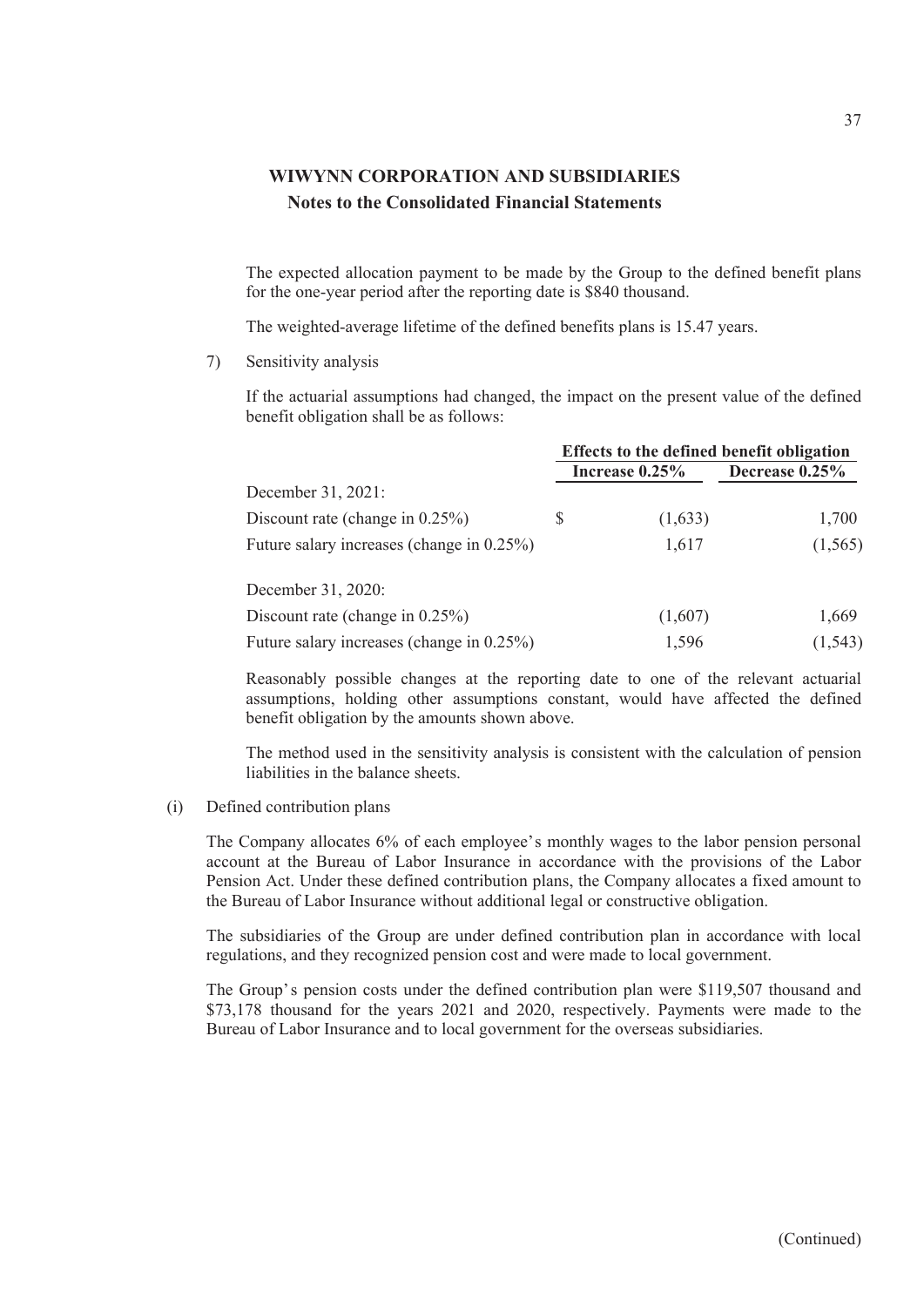### (n) Income taxes

### (i) Income tax expense

The components of income tax were as follows:

|                                                 | 2021      | 2020      |
|-------------------------------------------------|-----------|-----------|
| Current tax expense                             |           |           |
| Current period                                  | 2,147,817 | 2,152,081 |
| Adjustments for prior periods                   | 117       | 19,034    |
|                                                 | 2,147,934 | 2,171,115 |
| Deferred tax expense                            |           |           |
| Origination and reversal of temporary different | 200,123   | 106,647   |
| Income tax expense                              | 2,348,057 | 2,277,762 |
|                                                 |           |           |

(ii) The amount of income tax recognized in other comprehensive income for 2021 and 2020 were as follows:

|                                                        | 2021  | 2020    |
|--------------------------------------------------------|-------|---------|
| Items that may not be reclassified subsequently profit |       |         |
| or loss:                                               |       |         |
| Loss on remeasurements of defined benefit plans        | (970) | (1.224) |

(iii) Reconciliation of income tax and profit before tax for 2021 and 2020 are as follows:

|                                                  | 2021       | 2020       |
|--------------------------------------------------|------------|------------|
| Income before tax                                | 10,996,069 | 10,887,419 |
| Income tax using the Company's domestic tax rate | 2,199,214  | 2,177,484  |
| Effect of tax rates in foreign jurisdiction      | 100,223    | 44,835     |
| Additional tax on undistributed earnings         | 90,374     | 65,708     |
| Tax incentives                                   | (42, 434)  | (35,610)   |
| Prior-period tax adjustments                     | 117        | 19,034     |
| Others                                           | 563        | 6,311      |
| Income tax expense                               | 2,348,057  | 2,277,762  |

### (iv) Deferred tax assets and liabilities

1) Unrecognized deferred tax asset and liability

As of December 31, 2021 and 2020, the details of unrecognized deferred tax assets were as follows:

|                                                  | December 31,<br>2021 | December 31,<br>2020 |
|--------------------------------------------------|----------------------|----------------------|
| Unrecognized deferred tax asset:                 |                      |                      |
| Tax effect of deductable temporary difference \$ | 18,439               | 18.984               |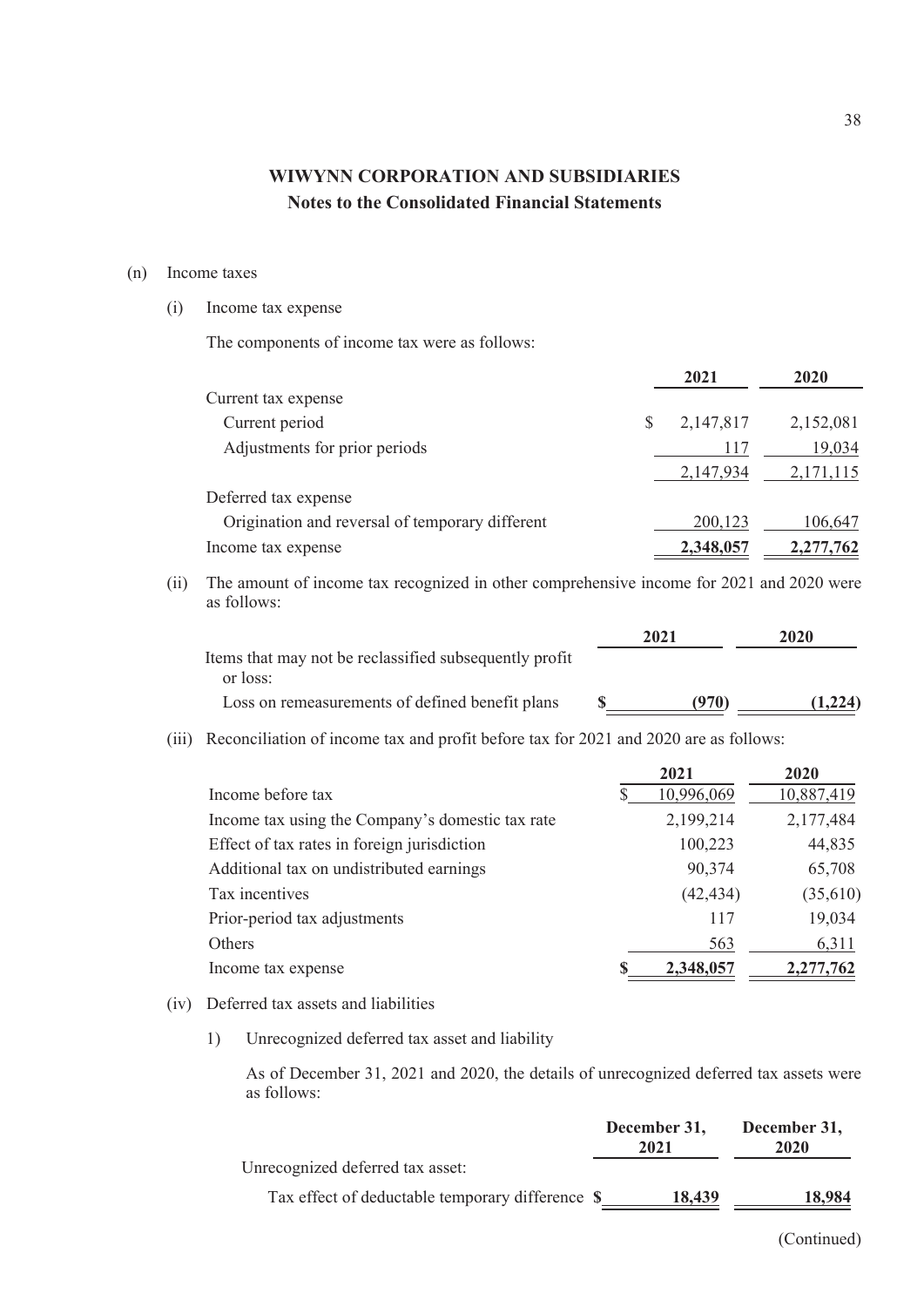There was no significant unrecognized deferred tax liabilities as of December 31, 2021 and 2020.

2) Recognized deferred tax assets and liabilities

Changes in the amounts of deferred deferred tax assets and liabilities for 2021 and 2020 were as follows:

|                                             |               | <b>Unrealized</b><br>exchange<br>loss                                                        | Contract<br><b>liabilities</b><br>and<br>Provision | <b>Unrealized</b><br>inter-<br>company<br>profits | <b>Accrued</b><br>expense | Other        | <b>Total</b> |
|---------------------------------------------|---------------|----------------------------------------------------------------------------------------------|----------------------------------------------------|---------------------------------------------------|---------------------------|--------------|--------------|
| Deferred tax assets:                        |               |                                                                                              |                                                    |                                                   |                           |              |              |
| Balance at January 1, 2021                  | $\mathcal{S}$ | 47,883                                                                                       |                                                    | 167,702                                           | 185,293                   | 18,205       | 419,083      |
| Recognized in profit or loss                |               | (20, 461)                                                                                    |                                                    | (68, 445)                                         | (44, 648)                 | 18,035       | (115,519)    |
| Recognized in other<br>comprehensive income |               |                                                                                              |                                                    |                                                   |                           | 970          | 970          |
| Balance at December 31, 2021 \$             |               | 27,422                                                                                       |                                                    | 99,257                                            | 140,645                   | 37,210       | 304,534      |
| Balance at January 1, 2020                  |               | 54,796                                                                                       | 172,301                                            | 97,702                                            | 153,232                   | 16,367       | 494,398      |
| Recognized in profit or loss                | \$            | (6,913)                                                                                      | (172, 301)                                         | 70,000                                            | 32,061                    | 614          | (76, 539)    |
| Recognized in other<br>comprehensive income |               |                                                                                              |                                                    |                                                   |                           | 1,224        | 1,224        |
| Balance at December 31, 2020 \$             |               | 47,883                                                                                       |                                                    | 167,702                                           | 185,293                   | 18,205       | 419,083      |
|                                             |               | Recognized share of gain<br>of subsidiaries and<br>associates accounted<br>for equity method |                                                    | Other                                             |                           | <b>Total</b> |              |
| Deferred tax liabilities:                   |               |                                                                                              |                                                    |                                                   |                           |              |              |
| Balance at January 1, 2021                  | \$            |                                                                                              | 134,642                                            |                                                   |                           |              | 134,642      |
| Recognized in profit or loss                |               |                                                                                              | 64,501                                             |                                                   | 20,103                    |              | 84,604       |
| Balance at December 31, 2021 \$             |               |                                                                                              | 199,143                                            |                                                   | 20,103                    |              | 219,246      |
| Balance at January 1, 2020                  | \$            |                                                                                              | 104,534                                            |                                                   |                           |              | 104,534      |
| Recognized in profit or loss                |               |                                                                                              | 30,108                                             |                                                   |                           |              | 30,108       |
| Balance at December 31, 2020 \$             |               |                                                                                              | 134,642                                            |                                                   |                           |              | 134,642      |

### (v) Assessment of tax

The ROC income tax authorities have examined the Company' s income tax returns for all years through 2019.

### (o) Capital and other equity

As of December 31, 2021 and 2020, the Company's authorized common shares consisted of 250,000 thousand shares with a par value of \$10 per share, amounted to \$2,500,000 thousands, of which 174,841 thousand shares, were issued and outstanding.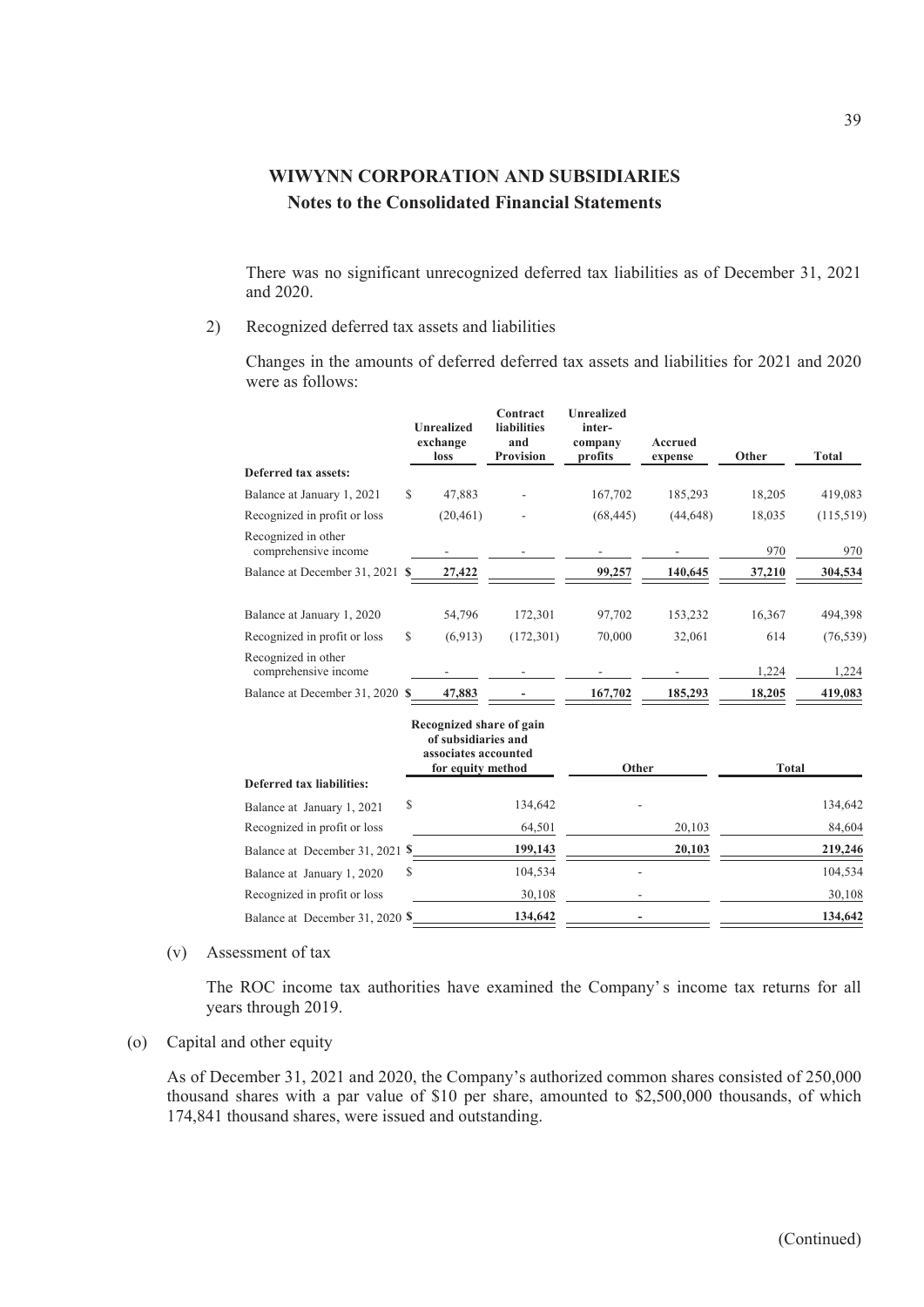#### (i) Common shares

The Company issued 204 thousand new shares of common shares with the amounts of \$3,237 thousand for the execution of employee stock options for the year ended December 31, 2020. All proceeds from outstanding shares have been collected and all related registration procedures had been completed. There was no such transaction for the year ended December 31, 2021.

(ii) Capital surplus

The balances of capital surplus were as follows:

|                                              | 2021      | December 31, December 31,<br>2020 |
|----------------------------------------------|-----------|-----------------------------------|
| A premium issuance of common shares for cash | 8,436,510 | 8,436,510                         |
| Employee stock options                       | 364,685   | 364,685                           |
| others                                       | 16.185    | 16,185                            |
|                                              | 8,817,380 | 8,817,380                         |

According to the R.O.C. Company Act, capital surplus can only be used to offset a deficit, and only the realized capital surplus can be used to increase the common stock or be distributed as cash dividends. The aforementioned realized capital surplus includes capital surplus resulting from premium on issuance of capital stock and earnings from donated assets received. According to the Regulations Governing the Offering and Issuance of Securities by Securities Issuers, capital increases by transferring capital surplus in excess of par value should not exceed 10% of the total common stock outstanding.

(iii) Retained earnings

The Company's Articles of Incorporation stipulate that if the Company has a profit as a result of the yearly accounting closing, ten percent of the profit net of tax and the amount for making up of any accumulated loss shall be set aside as legal reserve, and thereafter an amount, including the reserved special reserve, shall be set aside, along with any undistributed profits accumulated from previous years to be identified as profits to be distributed. The amount of dividends to shareholders shall not less than 10% of profit from the currency year.

As the Company is a technology and capital-intensive enterprise and is in its growth phase, it has adopted a more prudent approach in the appropriation of its remaining earnings as its dividend policy, in order to sustain its long-term capital needs and thereby maintain continuous development and steady growth. Under this approach, the distribution of cash dividend is not lower than 10% of total distribution of dividends.

1) Legal reserve

When a company incurs no loss, it may, pursuant to a resolution by a shareholders' meeting, distribute its legal reserve by issuing new shares or by distributing cash, and only the portion of legal reserve which exceeds 25% of capital may be distributed.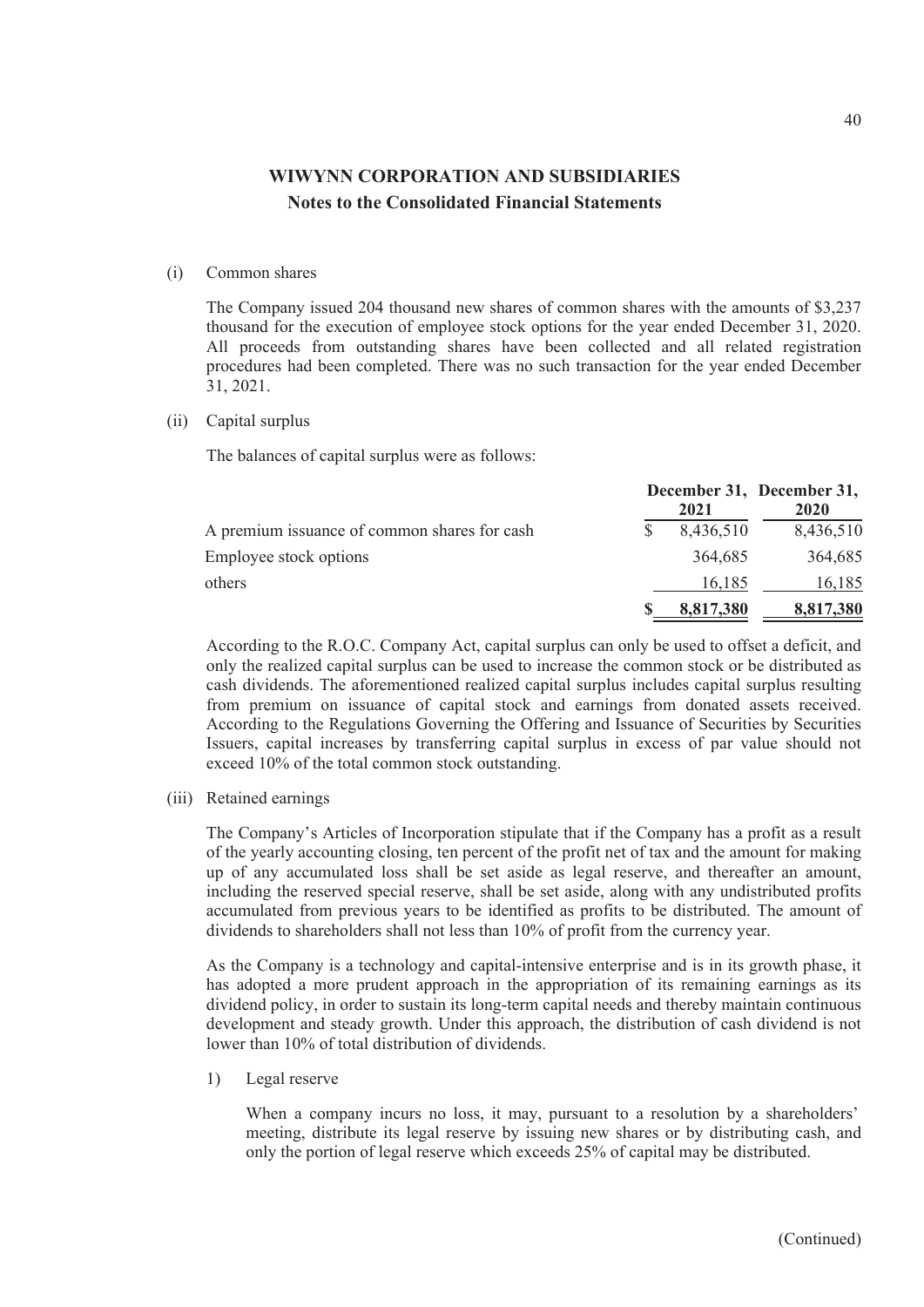2) Special reserve

In accordance with regulations by the FSC, a special reserve equal to the contra account of other shareholders' equity is appropriated from current and prior period earnings . For the year 2020 earnings distribution in 2021, the amount to be reclassified to special reserve shall be a portion of current-period after-tax net profit plus items other than current-period after-tax net profit in the undistributed retained earnings and undistributed prior-period earning. There was no such transaction in 2020. When the debit balance of any of the contra accounts in the shareholders' equity is reversed, the related special reserve can be reversed. The subsequent reversals of the contra accounts in shareholders' equity shall qualify for additional distributions.

3) Earnings distribution

The amount of cash dividends for 2020 and 2019 has been approved during the shareholders' meeting held on July 8, 2021 and June 15, 2020, respectively. The relevant dividend distributions to shareholder were as follows:

|                                                | 2020      | 2019      |
|------------------------------------------------|-----------|-----------|
| Dividends distributed to ordinary shareholders |           |           |
| Cash                                           | 5,594,905 | 4,021,131 |

(iv) Other equity (net of tax)

|                                                                     | <b>Exchange differences</b><br>on translation of<br>foreign financial<br>statements |            |  |
|---------------------------------------------------------------------|-------------------------------------------------------------------------------------|------------|--|
| Balance on January 1, 2021                                          |                                                                                     | (237, 894) |  |
| Exchange differences on translation of foreign financial statements |                                                                                     | (193, 126) |  |
| Balance on December 31, 2021                                        |                                                                                     | (431, 020) |  |
| Balance on January 1, 2020                                          | S                                                                                   | 53,914     |  |
| Exchange differences on translation of foreign financial statements |                                                                                     | (291, 808) |  |
| Balance on December 31, 2020                                        |                                                                                     | (237, 894) |  |

(p) Share-based payment

As of December 31, 2021 and 2020, the Group had share-based payment agreements as follows:

|                          | <b>Equity-settled</b>                           |                                                 |  |
|--------------------------|-------------------------------------------------|-------------------------------------------------|--|
|                          | <b>Employee stock</b><br>options issued in 2015 | <b>Employee stock</b><br>options issued in 2017 |  |
| Grant date               | January 26, 2015                                | June 20, 2017                                   |  |
| Number of shares granted | 1,000,000                                       | 8,000,000                                       |  |
| Duration                 | 5 years                                         | 3 years                                         |  |
| Recipients               | Employee                                        | Employee                                        |  |
| Grant period             | (Note 1)                                        | (Note 2)                                        |  |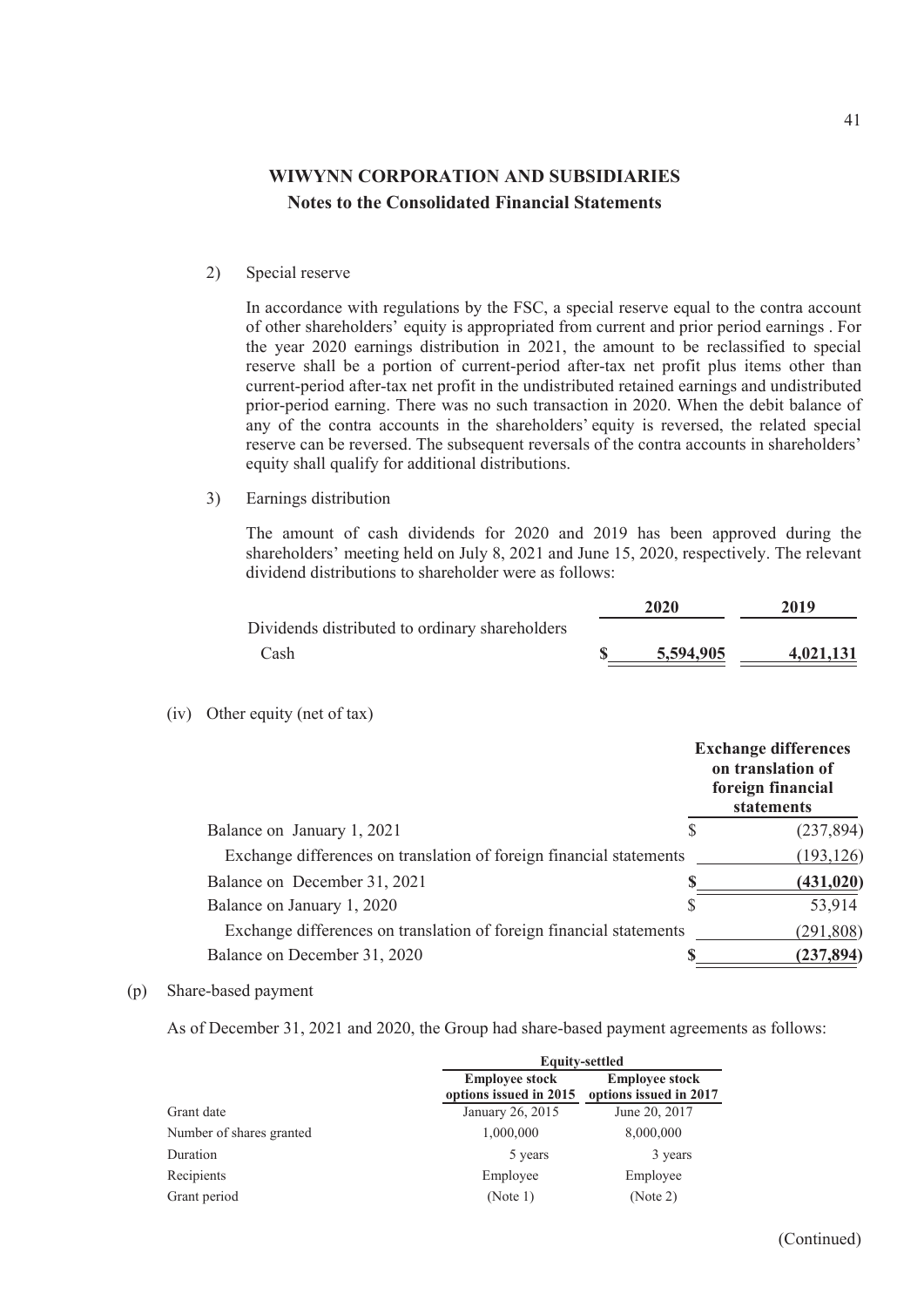(Note 1) The exercise ratio of the employee stock options over the grant period are as follows:

| <b>Employee stock options issued in 2015</b> |                                       |  |  |
|----------------------------------------------|---------------------------------------|--|--|
| <b>Grant period</b>                          | <b>Exercise ratio</b><br>(cumulative) |  |  |
| February 15, 2017                            | 1/3                                   |  |  |
| February 15, 2018                            | 2/3                                   |  |  |
| February 15, 2019                            | 3/3                                   |  |  |

(Note 2) The exercise ratio of the employee stock options over the grant period are as follows:

| <b>Employee stock options issued in 2017</b> |              |  |  |
|----------------------------------------------|--------------|--|--|
| <b>Exercise ratio</b>                        |              |  |  |
| <b>Grant period</b>                          | (cumulative) |  |  |
| August 1, 2017                               | 1/2          |  |  |
| February 1, 2019                             | 2/2          |  |  |

(i) Determining the fair value of equity instruments granted

Employee stock options

The Group adopted the Black-Scholes model to evaluate the fair value of the stock option at the grant date. The assumptions adopted in this valuation model were as follows:

|                                                                | <b>Employee stock options</b><br>issued in 2015 |          | <b>Employee stock options</b><br>issued in 2017 |  |  |
|----------------------------------------------------------------|-------------------------------------------------|----------|-------------------------------------------------|--|--|
| Fair value at grant date (expressed in<br>New Taiwan dollars)  | S                                               | 7.19     | 6.24<br>4.54/                                   |  |  |
| Share price at grant date (expressed in<br>New Taiwan dollars) |                                                 | 25.98    | 25.23                                           |  |  |
| Exercise price (expressed in New<br>Taiwan dollars)            |                                                 | 17.40    | 25.00                                           |  |  |
| Expected volatility                                            |                                                 | 38.87%   | 34.99%/39.93%                                   |  |  |
| Expected life                                                  |                                                 | 2 years  | $1.56$ years/ $2.31$ years                      |  |  |
| Risk-free interest rate                                        |                                                 | $0.60\%$ | $0.5053\%/0.5936\%$                             |  |  |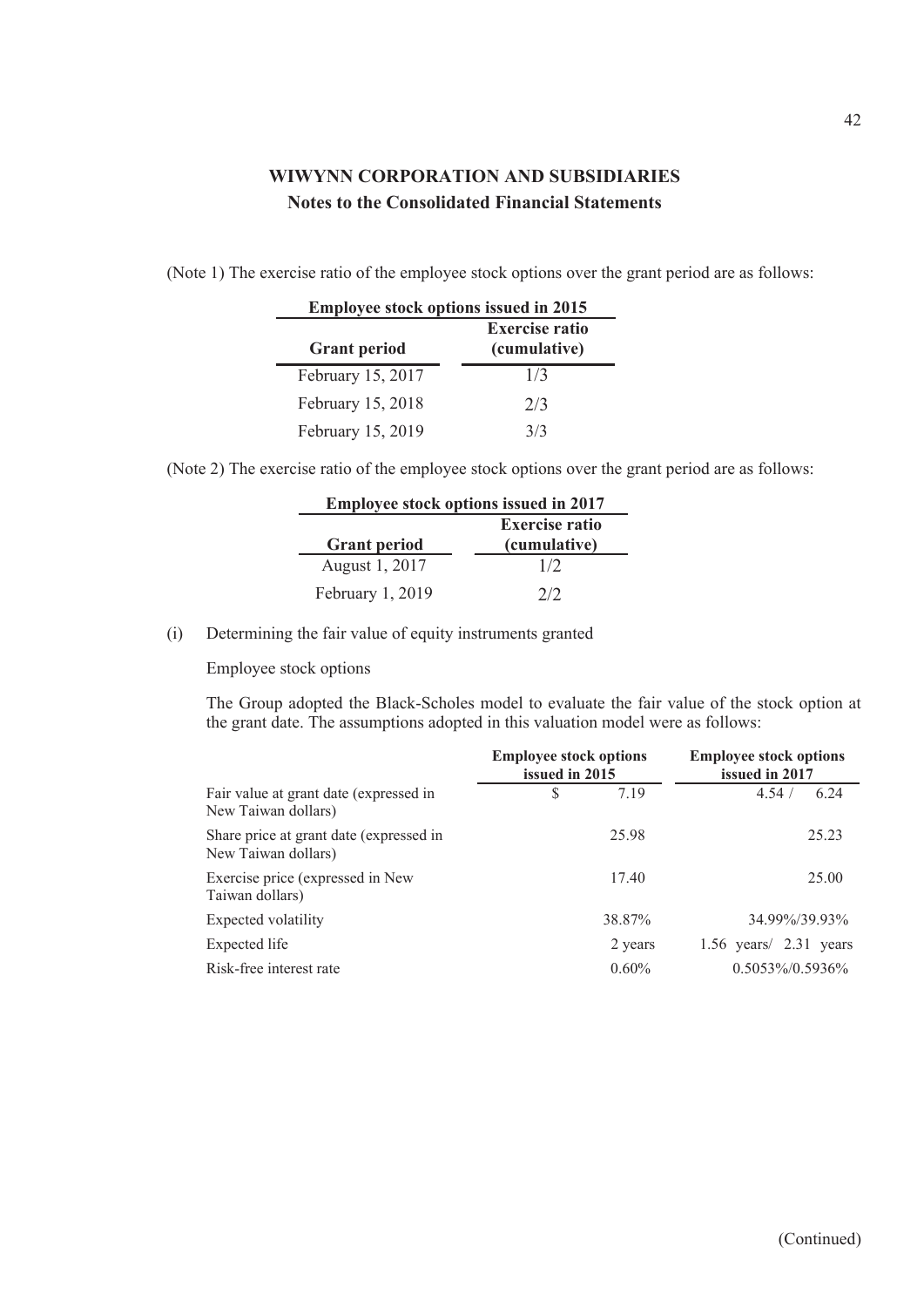### (ii) Information of employee stock options

The details of the employee stock options were as follows:

|                                                     | 2021                                                                       |                                        | 2020                                                                       |                                        |  |
|-----------------------------------------------------|----------------------------------------------------------------------------|----------------------------------------|----------------------------------------------------------------------------|----------------------------------------|--|
|                                                     | Weighted-average<br>exercise price<br>(expressed in New<br>Taiwan dollars) | Number of<br>options<br>(in thousands) | Weighted-average<br>exercise price<br>(expressed in New<br>Taiwan dollars) | Number of<br>options<br>(in thousands) |  |
| Outstanding balance at the beginning of the year \$ |                                                                            |                                        | 16.04                                                                      | 232                                    |  |
| Options granted                                     |                                                                            |                                        |                                                                            |                                        |  |
| Options forfeited                                   |                                                                            |                                        |                                                                            | (28)                                   |  |
| Options exercised                                   |                                                                            |                                        | 15.87                                                                      | (204)                                  |  |
| Outstanding balance at the end of the year          |                                                                            |                                        |                                                                            |                                        |  |
| Exercisable number as the end of the year           |                                                                            |                                        |                                                                            |                                        |  |

The outstanding employee stock options were as follows:

|                                                              | December 31,<br>2021 | December 31,<br>2020 |
|--------------------------------------------------------------|----------------------|----------------------|
| Range of exercise price (expressed in New Taiwan dollars) \$ |                      | $10.0 \sim 17.3$     |
| Weighted-average of remaining contractual duration (years)   | -                    | -                    |

### (q) Earnings per share

The calculation of basic and diluted earnings per share (unit: NTD in dollar) is as follows:

|                                                                          | 2021      | 2020      |
|--------------------------------------------------------------------------|-----------|-----------|
| Basic earnings per share:                                                |           |           |
| Profit attributable to common shareholders of the Company                | 8,648,012 | 8,609,657 |
| Weighted-average common stock outstanding (in thousands)                 | 174,841   | 174,812   |
|                                                                          | 49.46     | 49.25     |
| Diluted earnings per share:                                              |           |           |
| Profit attributable to common shareholders of the Company                | 8,648,012 | 8,609,657 |
| Weighted-average common stock outstanding (in thousands)                 | 174,841   | 174,812   |
| Effect of potentially dilutive common stock (in thousands):              |           |           |
| Employee compensation                                                    | 641       | 965       |
| Employee stock option                                                    |           |           |
| Weighted average common stock outstanding plus the effect of potentially |           |           |
| dilutive common stock (in thousands)                                     | 175,482   | 175,778   |
|                                                                          | 49.28     | 48.98     |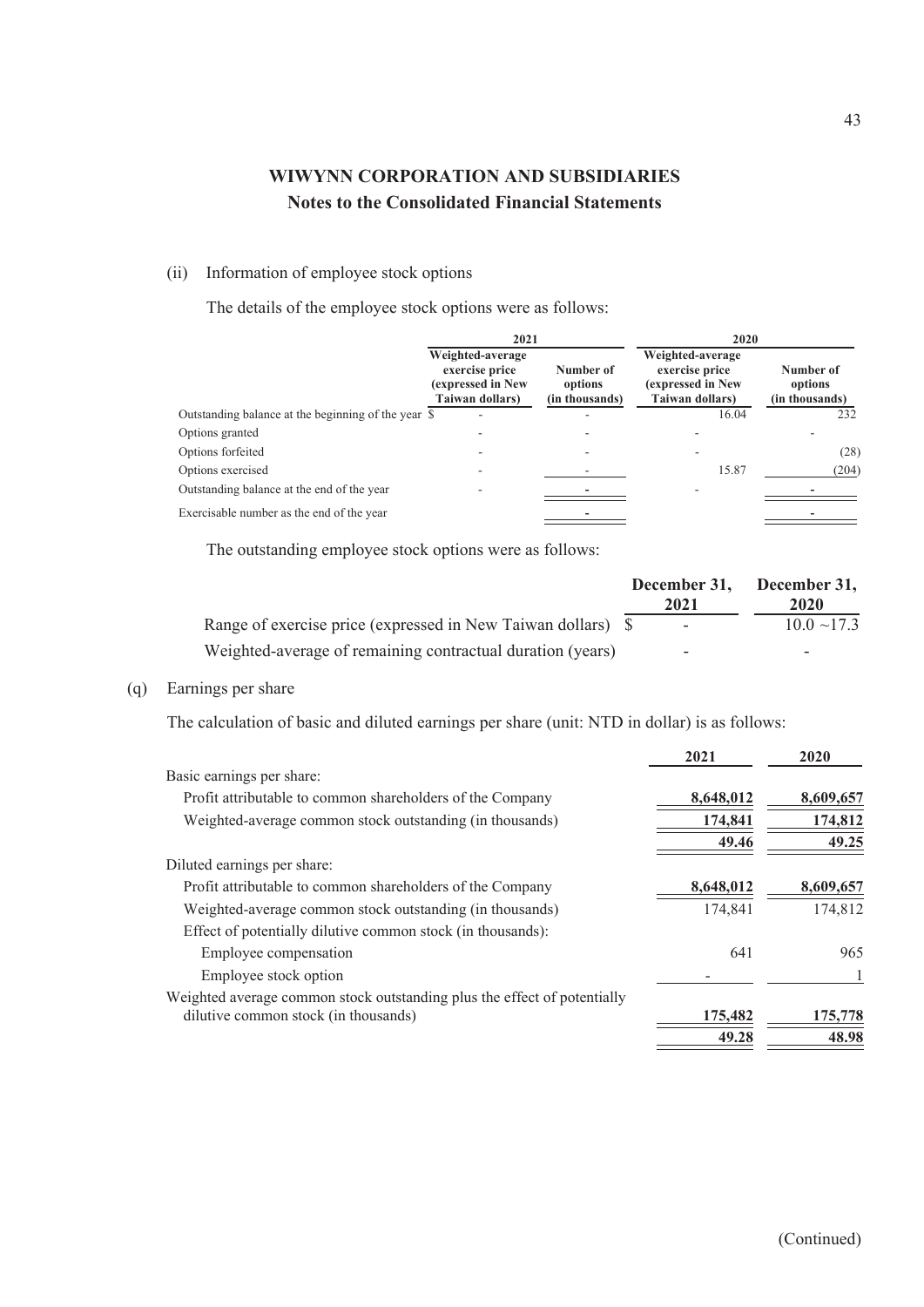#### (r) Revenue from contracts with customers

(i) Disaggregation of revenue

|                              | 2021          | 2020        |
|------------------------------|---------------|-------------|
| Primary geographical markets |               |             |
| America                      | \$145,456,042 | 142,551,214 |
| Europe                       | 31,064,576    | 31,636,028  |
| Asia                         | 14,156,309    | 10,449,789  |
| Other                        | 1,949,015     | 2,290,616   |
|                              | \$192,625,942 | 186,927,647 |
| Major products               |               |             |
| Hyperscale data center       | \$192,625,942 | 186,927,647 |

### (ii) Contract balance

|                                                   |                      | December 31,<br>2021 | December 31,<br>2020 | January 1,<br>2020 |
|---------------------------------------------------|----------------------|----------------------|----------------------|--------------------|
| Accounts receivable                               | \$                   | 12,727,277           | 7,829,267            | 13,663,812         |
| Accounts receivable – related parties             |                      | 443,538              | 340,218              | 415,932            |
| Less: loss allowance                              |                      | (4,686)              | (2,185)              | (8, 794)           |
|                                                   | S                    | 13,166,129           | 8,167,300            | 14,070,950         |
|                                                   | December 31,<br>2021 |                      | December 31,<br>2020 | January 1,<br>2020 |
| Contract liabilities – provisions for<br>warranty | S                    | 3,360,972            | 2,297,417            | 861,503            |

For details on accounts receivable and loss allowance, please refer to note 6(b).

The contract liabilities primarily related to the advance consideration received from customers for the electronic components under sales contracts, for which revenue is recognized when products are delivered to customers.

The major change in the balance of contract liabilities is the difference between the time frame of the performance obligation to be satisfied and the payment to be received. There was no significant changes during the current period.

(iii) Transaction price allocated to the remaining performance obligations

The Group recognizes revenue related to warranty service in the amount to which the Group has a right to invoice, thus the Group applies the practical expedient of IFRS 15 and does not disclose information about the transaction price allocated to the remaining performance obligations of the contract.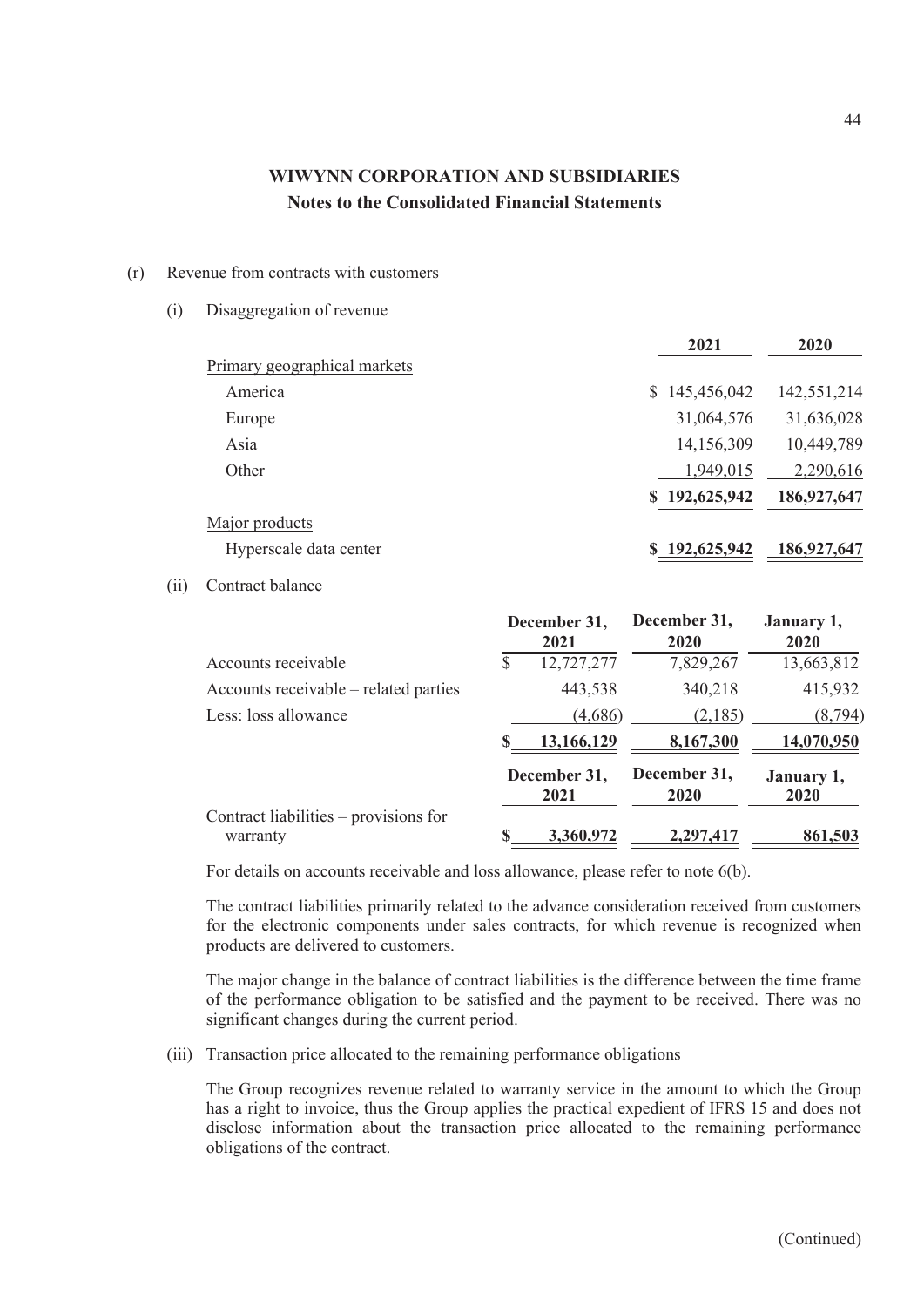#### (s) Employee's and directors' compensation

According to the Company' s Article of Incorporation, if the Company has profit (which means income before tax excluding the amounts of employees' and directors' compensation) shall be contributed by the following rules. However, if the amount Company have accumulated deficit, it shall reserve the amount for offsetting deficit.

- (i) No less than 5% of profit as employees' compensation. The Company may distributed in the form of shares or in cash, and the qualification requirements of employees, including the employees of subsidiaries of the Company meeting certain specific requirement shall be determined by the Board of Directors.
- (ii) No more than 1% of profit as the compensation in cash to the Directors.

The Company accrued and recognized employees' compensation amounted to \$574,000 thousand and \$571,500 thousand, respectively, and directors' compensation amounted to \$27,450 thousand and \$25,025 thousand, respectively, based on the net income before tax which excluding the amounts of employees' and directors' compensation and the ratio stipulated in the Company' s Article of Incorporation. The above are both accounted for under operating expense for the years ended December 31, 2021 and 2020. The amounts, as stated in the consolidated financial statements, are identical to those of the actual distributions for 2021 and 2020. Related information would be available at the Market Observation Post System website.

- (t) Non-operating income and expenses
	- (i) Interest income

The details of Interest income were as follows:

|       | Interest income from bank deposits                                      |              | 2021<br>61,593    | 2020<br>38,984     |
|-------|-------------------------------------------------------------------------|--------------|-------------------|--------------------|
| (ii)  | Other income                                                            |              |                   |                    |
|       | The details of other income were as follows:                            |              |                   |                    |
|       | Others                                                                  |              | 2021<br>48        | 2020<br>76         |
| (iii) | Other gains and losses                                                  |              |                   |                    |
|       | The details of other gains and losses were as follows:                  |              |                   |                    |
|       | Foreign exchange losses, net                                            | $\mathbb{S}$ | 2021<br>(111,063) | 2020<br>(527, 375) |
|       | Gains on valuation of financial assets and liabilities at fair<br>value |              | 35,697            | 436,049            |
|       | Others                                                                  |              | 10,992            | 2,147              |
|       | Total                                                                   |              | (64, 374)         | (89,179)           |

(Continued)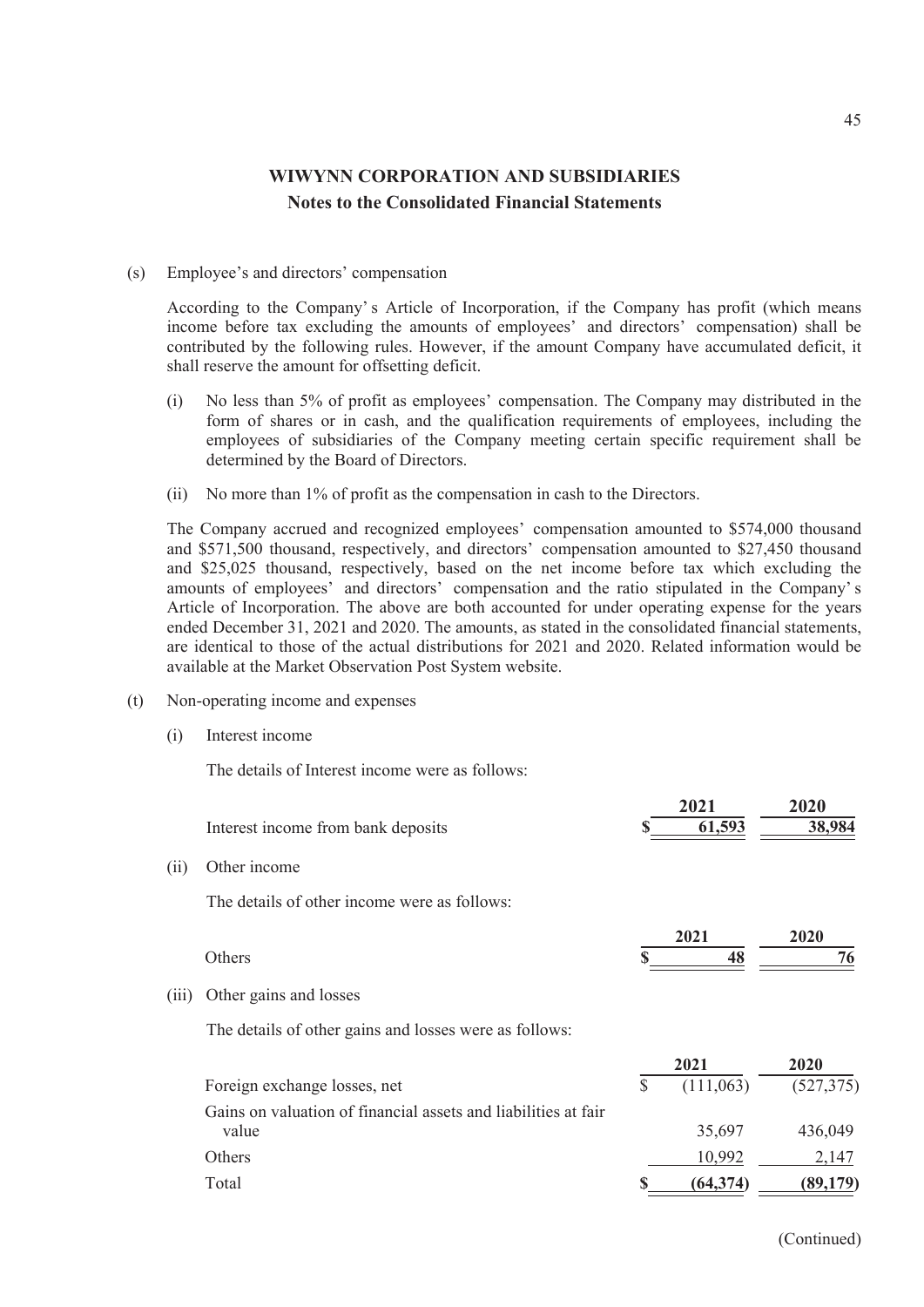#### (iv) Finance costs

The details of finance costs were as follows:

|                   |    | 2021       |            |  |
|-------------------|----|------------|------------|--|
| Interest expenses |    |            |            |  |
| Bank loans        | \$ | (270, 739) | (280, 274) |  |
| Bonds payable     |    | (55,130)   | (8,583)    |  |
| Others            |    | (30, 285)  | (15, 459)  |  |
| Total             | S  | (356, 154) | (304, 316) |  |

#### (u) Financial instruments

- (i) Credit risk
	- 1) Credit risk exposure

The carrying amount of financial assets represents the maximum amount exposed to credit risk.

2) Concentration of credit risk

The Group's majority customers are in Cloud Infrastructure and Hyperscale Data Center industries. To reduce concentration of credit risk, the Group evaluates customers' financial positions periodically and requires customers to provide collateral, if necessary. In addition, the Group evaluates the aging of accounts receivable periodically, accrue allowance for doubtful accounts and purchasing insurance contracts of accounts receivable, if necessary. Historically, impairment loss has always been under management's expectation. As of December 31, 2021 and 2020, 84.27% and 87.83% of the Group' s accounts receivable were concentrated on 3 and 2 specific customers, respectively. Accordingly, concentrations of credit risk exist.

3) Receivable and debt securities

For credit risk exposure of accounts receivable, please refer to note 6(b). Other financial assets at amortized cost includes other receivables.

All of these financial assets are considered to have low risk, and thus, the impairment provision recognized during the period was limited to 12 months expected losses. (Regarding how the financial instruments are considered to have low credit risk, please refer to note  $4(g)$ )

As of December 31, 2021 and 2020, the other receivables were not accrue any loss allowance.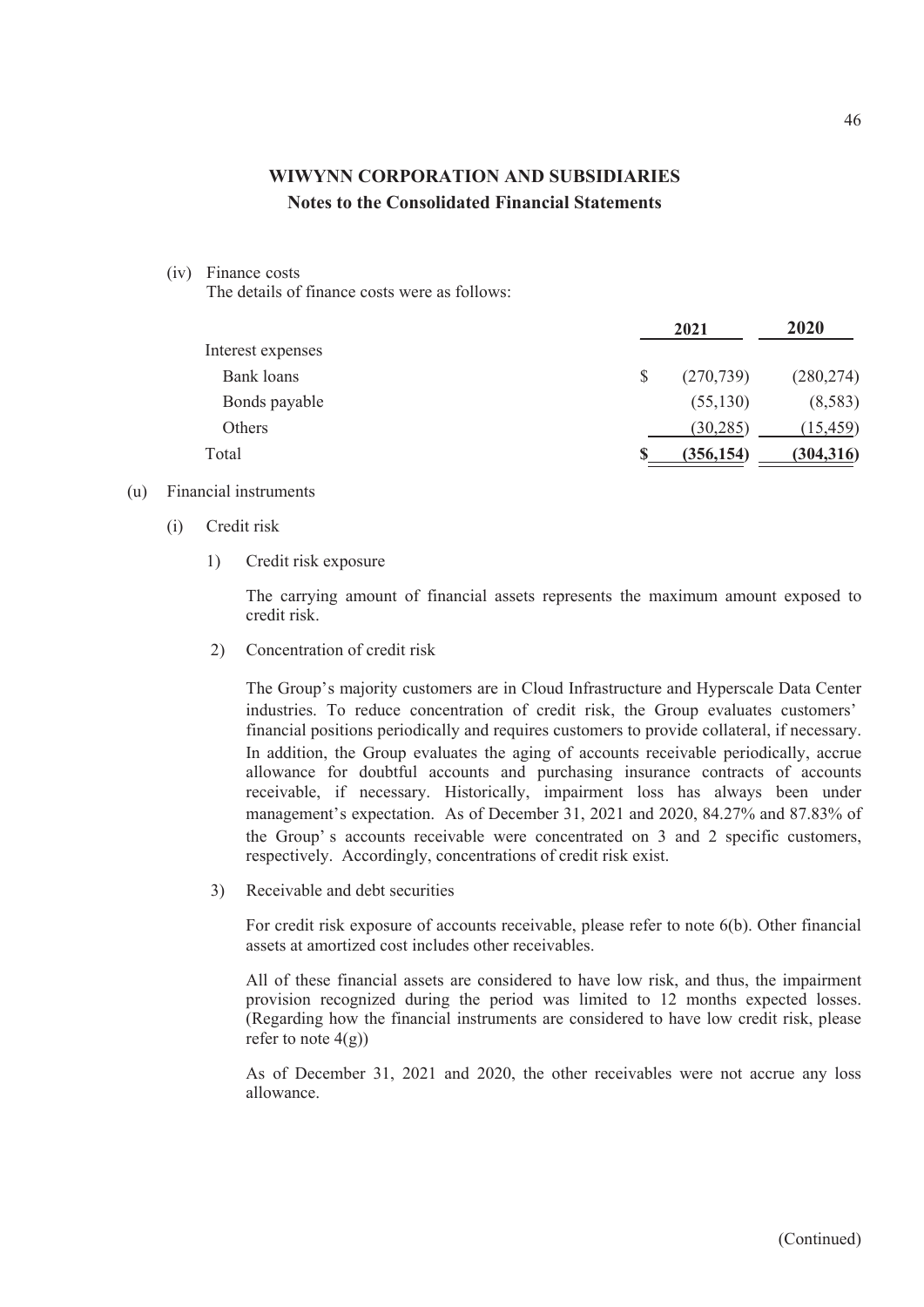### (ii) Liquidity risk

The followings table shows the contractual maturities of financial liabilities, including estimated interest payments and excluding the impact of netting agreements.

|                                                           |    | Carrying<br>amount | Contractual<br>cash flow | Within 1 year | 1-2 years | 2-5 years | More than<br>5 years |
|-----------------------------------------------------------|----|--------------------|--------------------------|---------------|-----------|-----------|----------------------|
| December 31, 2021                                         |    |                    |                          |               |           |           |                      |
| Non-derivative financial liabilities                      |    |                    |                          |               |           |           |                      |
| Short-term borrowings                                     | \$ | 21,265,920         | 21,282,809               | 21,282,809    |           |           |                      |
| Bonds payable                                             |    | 9,436,448          | 9,701,930                | 69,535        | 69,535    | 9,562,860 |                      |
| Notes and accounts payable (including related<br>parties) |    | 18,279,331         | 18,279,331               | 18,279,331    |           |           |                      |
| Other payables (including related parties)                |    | 2,443,127          | 2,443,127                | 2,443,127     |           |           |                      |
| Lease liabilities (including current and non-<br>current) |    | 671,015            | 866,517                  | 176,293       | 171,708   | 259,460   | 259,056              |
| Total                                                     |    | 52,095,841         | 52,573,714               | 42,251,095    | 241,243   | 9,822,320 | 259,056              |
| December 31, 2020                                         |    |                    |                          |               |           |           |                      |
| Non-derivative financial liabilities                      |    |                    |                          |               |           |           |                      |
| Short-term borrowings                                     | S  | 5,359,504          | 5,363,050                | 5,363,050     |           |           |                      |
| Long-term borrowings                                      |    | 4,991,783          | 5,199,200                | 41,500        | 41,500    | 5,116,200 |                      |
| Notes and accounts payable (including related<br>parties) |    | 12,519,498         | 12,519,498               | 12,519,498    |           |           |                      |
| Other payables (including related parties)                |    | 2,660,263          | 2,660,263                | 2,660,263     |           |           |                      |
| Lease liabilities (including current and non-<br>current) |    | 380,337            | 398,021                  | 109,365       | 109,684   | 176,438   | 2,534                |
| Total                                                     |    | 25,911,385         | 26,140,032               | 20,693,676    | 151,184   | 5,292,638 | 2,534                |

The Group does not expect the cash flows included in the maturity analysis to occur significantly earlier or at significantly different amounts.

#### (iii) Market risk

### 1) Currency risk

The Group's significant exposure to foreign currency risk were as follows:

|                       |   |                     | December 31, 2021    |            | <b>December 31, 2020</b> |                      |            |  |
|-----------------------|---|---------------------|----------------------|------------|--------------------------|----------------------|------------|--|
|                       |   | Foreign<br>currency | <b>Exchange rate</b> | <b>TWD</b> | Foreign<br>currency      | <b>Exchange rate</b> | <b>TWD</b> |  |
| Financial assets      |   |                     |                      |            |                          |                      |            |  |
| Monetary <i>items</i> |   |                     |                      |            |                          |                      |            |  |
| <b>USD</b>            | S | 902,027             | 27.690               | 24,977,131 | 665,825                  | 28.508               | 18,981,330 |  |
| Financial liabilities |   |                     |                      |            |                          |                      |            |  |
| Monetary items        |   |                     |                      |            |                          |                      |            |  |
| <b>USD</b>            |   | 575,314             | 27.690               | 15,930,456 | 539,019                  | 28.508               | 15,366,366 |  |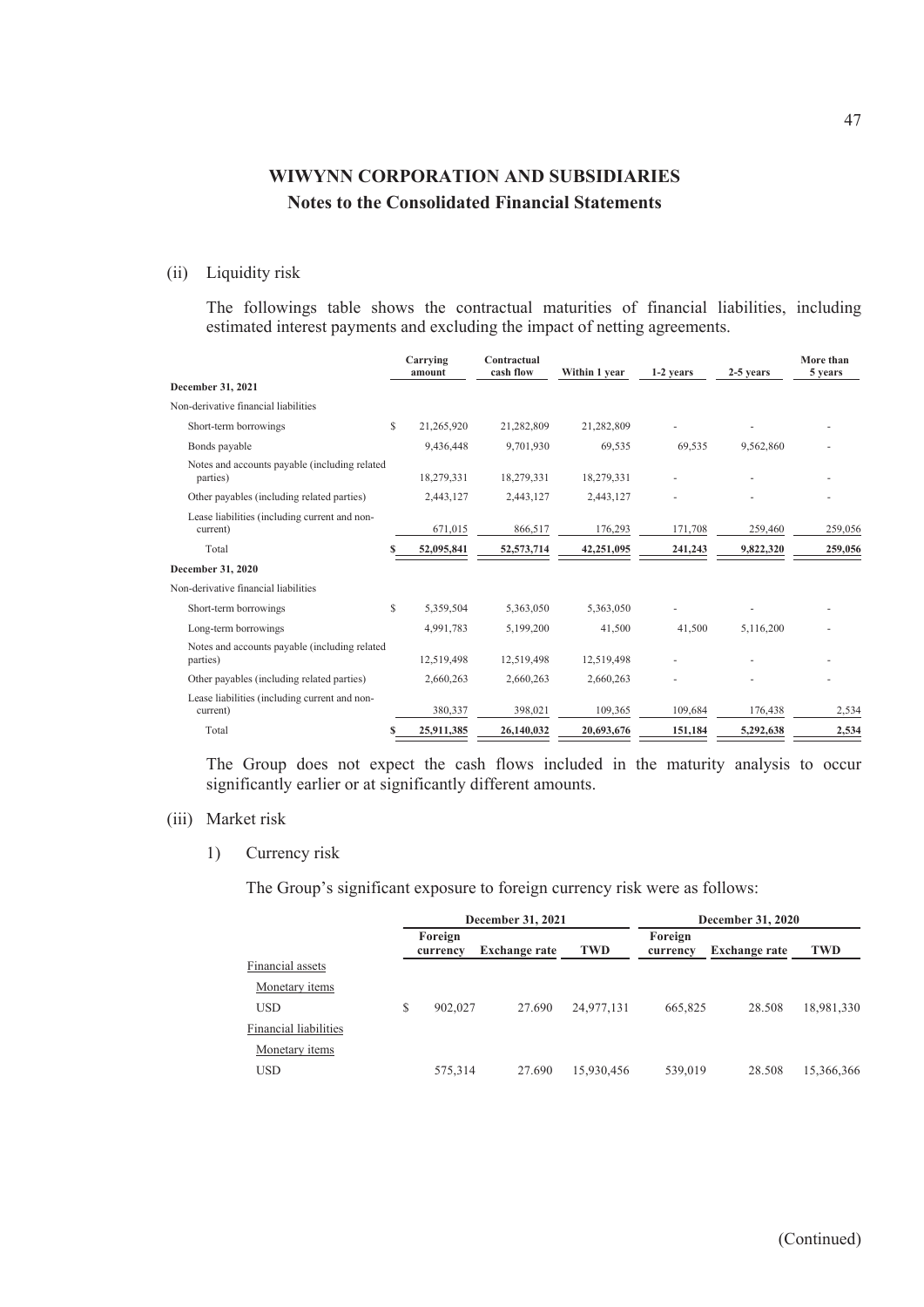The Group's exposure to foreign currency risk arises from the translation of the foreign currency exchange gains and losses on cash and cash equivalents, accounts receivable (including related parties) and other receivables (including related parties), loans and borrowings, notes and accounts payable (including related parties) and other payables (including related parties) that are denominated in foreign currency. A strengthening (weakening) 5 % of appreciation (depreciation) of the NTD against the USD for the years ended December 31, 2021 and 2020, the net income would be changed by \$361,867 thousand and \$144,599 thousand, respectively. The analysis assumes that all other variable remain constant.

Since the Group has many kinds of functional currency, the information on foreign exchange gains (losses) on monetary items is disclosed by total amount. For the years ended December 31, 2021 and 2020, foreign exchange gains (losses) (including realized and unrealized portions) amounted to  $\frac{111,063}{111,063}$  thousand and  $\frac{1527,375}{111,063}$  thousand, respectively.

2) Interest rate analysis

Please refer to the notes on liquidity risk management and interest rate exposure of the Group's financial assets and liabilities.

The following sensitivity analysis is based on the exposure to the interest rate risk of non-derivative financial instruments on the reporting date. Regarding liabilities with variable rates, the analysis is based on the assumption that the liabilities were outstanding for lifetime on the reporting date.

If the interest rate increased / decreased by 1%, the Group's net income would have been changed by \$11,309 thousand and \$1,329 thousand, respectively, for the years ended December 31, 2021 and 2020, with all other variable factors that remain constant. This is mainly due to the Group's borrowings at floating variable rate.

- (iv) Fair value information
	- 1) Categories and fair values of financial instruments

The following table shows the carrying amounts and fair values of financial assets and financial liabilities, including their levels in the fair value hierarchy. It shall not include fair value information of the financial assets and financial liabilities not measured at fair value if the carrying amount is a reasonable approximation of the fair value and investments in equity instruments which do not have any quoted price in an active market in which the fair value cannot be reasonably measured.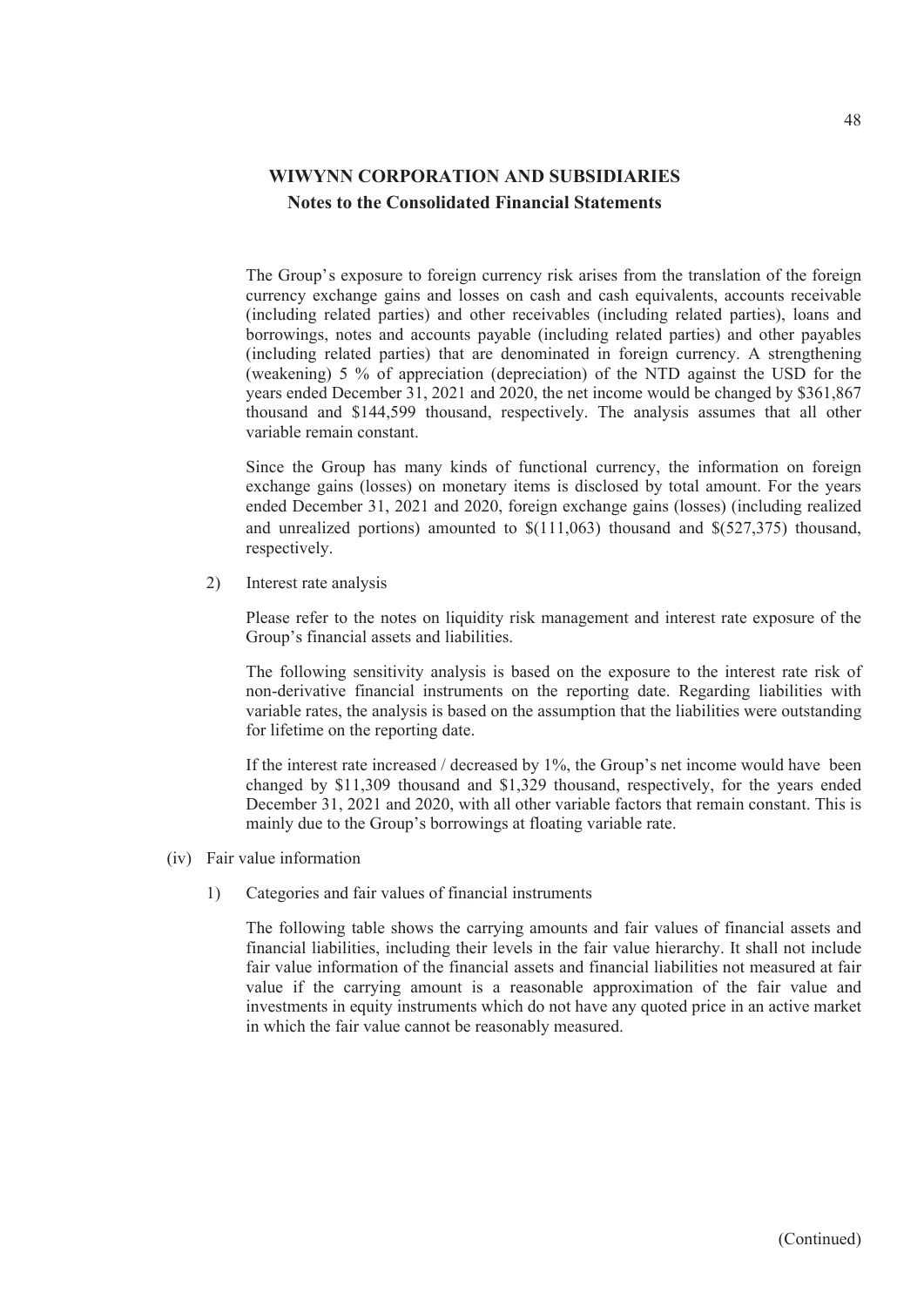| <b>Fair value</b><br>Carrying<br>Level 1<br>Level 2<br>Level 3<br>Total<br>amount<br>Financial assets at fair value through other<br>comprehensive income<br>Accounts receivable<br>279,433<br>Financial assets measured at amortized cost<br>Cash and cash equivalents<br>22,672,892<br>S<br>Accounts receivable (including related parties)<br>12,886,696<br>Other receivable (including related parties)<br>385,120<br>Other non-current assets<br>67,994<br>Subtotal<br>36,012,702<br>Financial liabilities measured at amortized cost<br>Short-term borrowings<br>21,265,920<br>S<br>Bonds payable<br>9,436,448<br>Notes and accounts payable (including related<br>18,279,331<br>parties)<br>Other payables (including related parties)<br>2,443,127<br>Lease liabilities (including current and non-current)<br>671,015<br>Subtotal<br>52,095,841<br>December 31, 2020<br><b>Fair value</b><br>Carrying<br>Level 1<br>Level 2<br>Level 3<br><b>Total</b><br>amount<br>Financial assets at fair value through other<br>comprehensive income<br>Accounts receivable<br>1,174,206<br>S<br>Financial assets measured at amortized cost<br>Cash and cash equivalents<br>23,169,231<br>Accounts receivable (including related parties)<br>6,993,094<br>Other receivable (including related parties)<br>591,213<br>Other non-current assets<br>65,065<br>Subtotal<br>30,818,603<br>S<br>Financial liabilities measured at amortized cost<br>Short-term borrowings<br>\$<br>5,359,504<br>Bonds payable<br>4,991,783<br>Notes and accounts payable (including related<br>12,519,498<br>parties)<br>Other payables (including related parties)<br>2,660,263<br>Lease liabilities (including current and non-current)<br>380,337<br>Subtotal<br>25,911,385 | December 31, 2021 |  |  |  |  |  |
|--------------------------------------------------------------------------------------------------------------------------------------------------------------------------------------------------------------------------------------------------------------------------------------------------------------------------------------------------------------------------------------------------------------------------------------------------------------------------------------------------------------------------------------------------------------------------------------------------------------------------------------------------------------------------------------------------------------------------------------------------------------------------------------------------------------------------------------------------------------------------------------------------------------------------------------------------------------------------------------------------------------------------------------------------------------------------------------------------------------------------------------------------------------------------------------------------------------------------------------------------------------------------------------------------------------------------------------------------------------------------------------------------------------------------------------------------------------------------------------------------------------------------------------------------------------------------------------------------------------------------------------------------------------------------------------------------------------------------------------------------------|-------------------|--|--|--|--|--|
|                                                                                                                                                                                                                                                                                                                                                                                                                                                                                                                                                                                                                                                                                                                                                                                                                                                                                                                                                                                                                                                                                                                                                                                                                                                                                                                                                                                                                                                                                                                                                                                                                                                                                                                                                        |                   |  |  |  |  |  |
|                                                                                                                                                                                                                                                                                                                                                                                                                                                                                                                                                                                                                                                                                                                                                                                                                                                                                                                                                                                                                                                                                                                                                                                                                                                                                                                                                                                                                                                                                                                                                                                                                                                                                                                                                        |                   |  |  |  |  |  |
|                                                                                                                                                                                                                                                                                                                                                                                                                                                                                                                                                                                                                                                                                                                                                                                                                                                                                                                                                                                                                                                                                                                                                                                                                                                                                                                                                                                                                                                                                                                                                                                                                                                                                                                                                        |                   |  |  |  |  |  |
|                                                                                                                                                                                                                                                                                                                                                                                                                                                                                                                                                                                                                                                                                                                                                                                                                                                                                                                                                                                                                                                                                                                                                                                                                                                                                                                                                                                                                                                                                                                                                                                                                                                                                                                                                        |                   |  |  |  |  |  |
|                                                                                                                                                                                                                                                                                                                                                                                                                                                                                                                                                                                                                                                                                                                                                                                                                                                                                                                                                                                                                                                                                                                                                                                                                                                                                                                                                                                                                                                                                                                                                                                                                                                                                                                                                        |                   |  |  |  |  |  |
|                                                                                                                                                                                                                                                                                                                                                                                                                                                                                                                                                                                                                                                                                                                                                                                                                                                                                                                                                                                                                                                                                                                                                                                                                                                                                                                                                                                                                                                                                                                                                                                                                                                                                                                                                        |                   |  |  |  |  |  |
|                                                                                                                                                                                                                                                                                                                                                                                                                                                                                                                                                                                                                                                                                                                                                                                                                                                                                                                                                                                                                                                                                                                                                                                                                                                                                                                                                                                                                                                                                                                                                                                                                                                                                                                                                        |                   |  |  |  |  |  |
|                                                                                                                                                                                                                                                                                                                                                                                                                                                                                                                                                                                                                                                                                                                                                                                                                                                                                                                                                                                                                                                                                                                                                                                                                                                                                                                                                                                                                                                                                                                                                                                                                                                                                                                                                        |                   |  |  |  |  |  |
|                                                                                                                                                                                                                                                                                                                                                                                                                                                                                                                                                                                                                                                                                                                                                                                                                                                                                                                                                                                                                                                                                                                                                                                                                                                                                                                                                                                                                                                                                                                                                                                                                                                                                                                                                        |                   |  |  |  |  |  |
|                                                                                                                                                                                                                                                                                                                                                                                                                                                                                                                                                                                                                                                                                                                                                                                                                                                                                                                                                                                                                                                                                                                                                                                                                                                                                                                                                                                                                                                                                                                                                                                                                                                                                                                                                        |                   |  |  |  |  |  |
|                                                                                                                                                                                                                                                                                                                                                                                                                                                                                                                                                                                                                                                                                                                                                                                                                                                                                                                                                                                                                                                                                                                                                                                                                                                                                                                                                                                                                                                                                                                                                                                                                                                                                                                                                        |                   |  |  |  |  |  |
|                                                                                                                                                                                                                                                                                                                                                                                                                                                                                                                                                                                                                                                                                                                                                                                                                                                                                                                                                                                                                                                                                                                                                                                                                                                                                                                                                                                                                                                                                                                                                                                                                                                                                                                                                        |                   |  |  |  |  |  |
|                                                                                                                                                                                                                                                                                                                                                                                                                                                                                                                                                                                                                                                                                                                                                                                                                                                                                                                                                                                                                                                                                                                                                                                                                                                                                                                                                                                                                                                                                                                                                                                                                                                                                                                                                        |                   |  |  |  |  |  |
|                                                                                                                                                                                                                                                                                                                                                                                                                                                                                                                                                                                                                                                                                                                                                                                                                                                                                                                                                                                                                                                                                                                                                                                                                                                                                                                                                                                                                                                                                                                                                                                                                                                                                                                                                        |                   |  |  |  |  |  |
|                                                                                                                                                                                                                                                                                                                                                                                                                                                                                                                                                                                                                                                                                                                                                                                                                                                                                                                                                                                                                                                                                                                                                                                                                                                                                                                                                                                                                                                                                                                                                                                                                                                                                                                                                        |                   |  |  |  |  |  |
|                                                                                                                                                                                                                                                                                                                                                                                                                                                                                                                                                                                                                                                                                                                                                                                                                                                                                                                                                                                                                                                                                                                                                                                                                                                                                                                                                                                                                                                                                                                                                                                                                                                                                                                                                        |                   |  |  |  |  |  |
|                                                                                                                                                                                                                                                                                                                                                                                                                                                                                                                                                                                                                                                                                                                                                                                                                                                                                                                                                                                                                                                                                                                                                                                                                                                                                                                                                                                                                                                                                                                                                                                                                                                                                                                                                        |                   |  |  |  |  |  |
|                                                                                                                                                                                                                                                                                                                                                                                                                                                                                                                                                                                                                                                                                                                                                                                                                                                                                                                                                                                                                                                                                                                                                                                                                                                                                                                                                                                                                                                                                                                                                                                                                                                                                                                                                        |                   |  |  |  |  |  |
|                                                                                                                                                                                                                                                                                                                                                                                                                                                                                                                                                                                                                                                                                                                                                                                                                                                                                                                                                                                                                                                                                                                                                                                                                                                                                                                                                                                                                                                                                                                                                                                                                                                                                                                                                        |                   |  |  |  |  |  |
|                                                                                                                                                                                                                                                                                                                                                                                                                                                                                                                                                                                                                                                                                                                                                                                                                                                                                                                                                                                                                                                                                                                                                                                                                                                                                                                                                                                                                                                                                                                                                                                                                                                                                                                                                        |                   |  |  |  |  |  |
|                                                                                                                                                                                                                                                                                                                                                                                                                                                                                                                                                                                                                                                                                                                                                                                                                                                                                                                                                                                                                                                                                                                                                                                                                                                                                                                                                                                                                                                                                                                                                                                                                                                                                                                                                        |                   |  |  |  |  |  |
|                                                                                                                                                                                                                                                                                                                                                                                                                                                                                                                                                                                                                                                                                                                                                                                                                                                                                                                                                                                                                                                                                                                                                                                                                                                                                                                                                                                                                                                                                                                                                                                                                                                                                                                                                        |                   |  |  |  |  |  |
|                                                                                                                                                                                                                                                                                                                                                                                                                                                                                                                                                                                                                                                                                                                                                                                                                                                                                                                                                                                                                                                                                                                                                                                                                                                                                                                                                                                                                                                                                                                                                                                                                                                                                                                                                        |                   |  |  |  |  |  |
|                                                                                                                                                                                                                                                                                                                                                                                                                                                                                                                                                                                                                                                                                                                                                                                                                                                                                                                                                                                                                                                                                                                                                                                                                                                                                                                                                                                                                                                                                                                                                                                                                                                                                                                                                        |                   |  |  |  |  |  |
|                                                                                                                                                                                                                                                                                                                                                                                                                                                                                                                                                                                                                                                                                                                                                                                                                                                                                                                                                                                                                                                                                                                                                                                                                                                                                                                                                                                                                                                                                                                                                                                                                                                                                                                                                        |                   |  |  |  |  |  |
|                                                                                                                                                                                                                                                                                                                                                                                                                                                                                                                                                                                                                                                                                                                                                                                                                                                                                                                                                                                                                                                                                                                                                                                                                                                                                                                                                                                                                                                                                                                                                                                                                                                                                                                                                        |                   |  |  |  |  |  |
|                                                                                                                                                                                                                                                                                                                                                                                                                                                                                                                                                                                                                                                                                                                                                                                                                                                                                                                                                                                                                                                                                                                                                                                                                                                                                                                                                                                                                                                                                                                                                                                                                                                                                                                                                        |                   |  |  |  |  |  |
|                                                                                                                                                                                                                                                                                                                                                                                                                                                                                                                                                                                                                                                                                                                                                                                                                                                                                                                                                                                                                                                                                                                                                                                                                                                                                                                                                                                                                                                                                                                                                                                                                                                                                                                                                        |                   |  |  |  |  |  |
|                                                                                                                                                                                                                                                                                                                                                                                                                                                                                                                                                                                                                                                                                                                                                                                                                                                                                                                                                                                                                                                                                                                                                                                                                                                                                                                                                                                                                                                                                                                                                                                                                                                                                                                                                        |                   |  |  |  |  |  |
|                                                                                                                                                                                                                                                                                                                                                                                                                                                                                                                                                                                                                                                                                                                                                                                                                                                                                                                                                                                                                                                                                                                                                                                                                                                                                                                                                                                                                                                                                                                                                                                                                                                                                                                                                        |                   |  |  |  |  |  |
|                                                                                                                                                                                                                                                                                                                                                                                                                                                                                                                                                                                                                                                                                                                                                                                                                                                                                                                                                                                                                                                                                                                                                                                                                                                                                                                                                                                                                                                                                                                                                                                                                                                                                                                                                        |                   |  |  |  |  |  |
|                                                                                                                                                                                                                                                                                                                                                                                                                                                                                                                                                                                                                                                                                                                                                                                                                                                                                                                                                                                                                                                                                                                                                                                                                                                                                                                                                                                                                                                                                                                                                                                                                                                                                                                                                        |                   |  |  |  |  |  |
|                                                                                                                                                                                                                                                                                                                                                                                                                                                                                                                                                                                                                                                                                                                                                                                                                                                                                                                                                                                                                                                                                                                                                                                                                                                                                                                                                                                                                                                                                                                                                                                                                                                                                                                                                        |                   |  |  |  |  |  |
|                                                                                                                                                                                                                                                                                                                                                                                                                                                                                                                                                                                                                                                                                                                                                                                                                                                                                                                                                                                                                                                                                                                                                                                                                                                                                                                                                                                                                                                                                                                                                                                                                                                                                                                                                        |                   |  |  |  |  |  |
|                                                                                                                                                                                                                                                                                                                                                                                                                                                                                                                                                                                                                                                                                                                                                                                                                                                                                                                                                                                                                                                                                                                                                                                                                                                                                                                                                                                                                                                                                                                                                                                                                                                                                                                                                        |                   |  |  |  |  |  |
|                                                                                                                                                                                                                                                                                                                                                                                                                                                                                                                                                                                                                                                                                                                                                                                                                                                                                                                                                                                                                                                                                                                                                                                                                                                                                                                                                                                                                                                                                                                                                                                                                                                                                                                                                        |                   |  |  |  |  |  |
|                                                                                                                                                                                                                                                                                                                                                                                                                                                                                                                                                                                                                                                                                                                                                                                                                                                                                                                                                                                                                                                                                                                                                                                                                                                                                                                                                                                                                                                                                                                                                                                                                                                                                                                                                        |                   |  |  |  |  |  |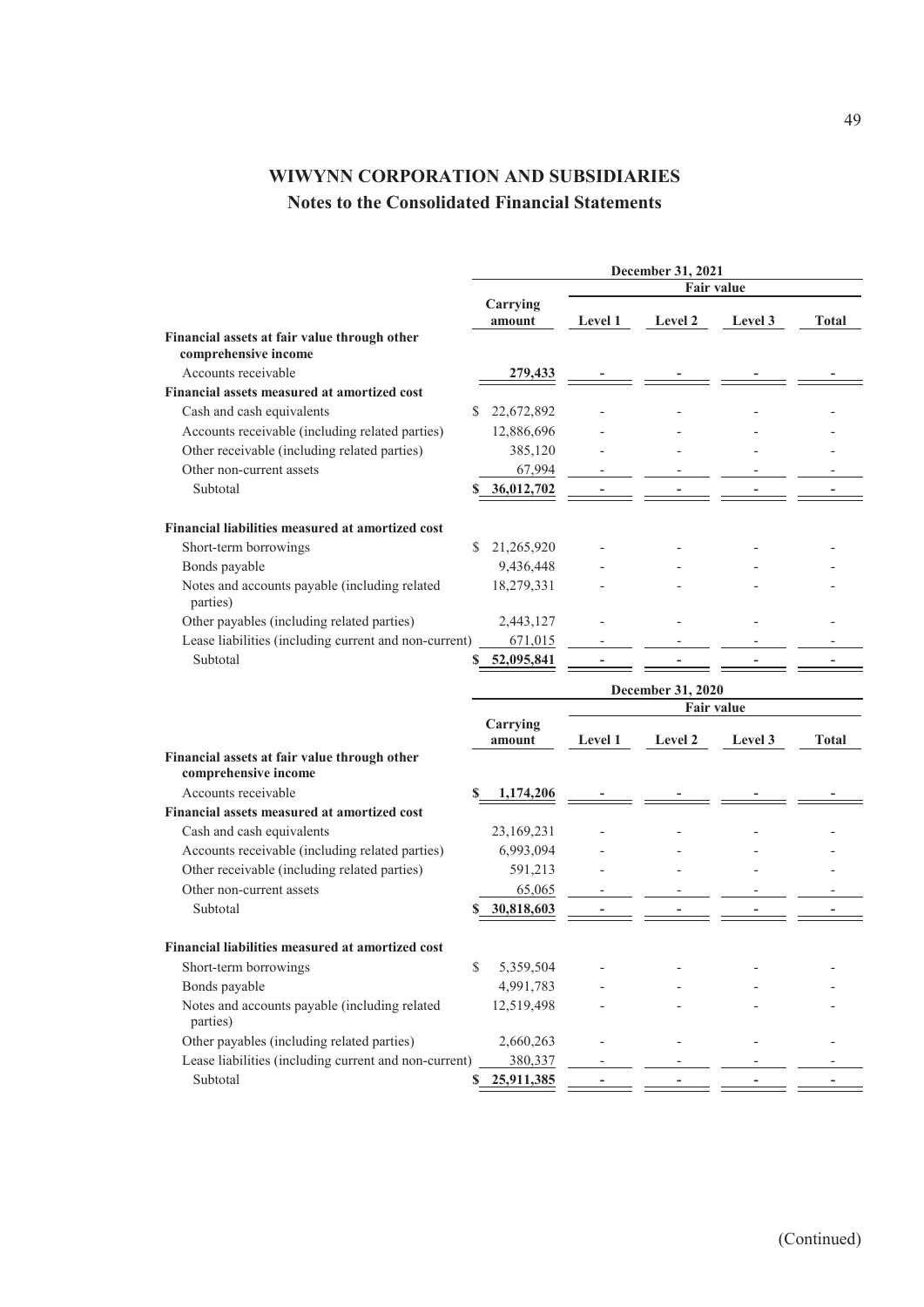- 2) Valuation techniques for financial instruments measured at fair value: none.
- 3) Transfers between Level 1 and Level 2: none.
- 4) Changes between Level 3: none.
- 5) Offsetting financial assets and financial liabilities

The Group has financial instruments transactions applicable to the International Financial Reporting Standards Sections 42 NO. 32 approved by the FSC which required for offsetting. Financial assets and liabilities relating to those transactions are recognized in the net amount of the balance sheets.

|                                      |                                                                                                                                    |                                                                         | December 31, 2021                                                               |                                 |                                                |                                     |
|--------------------------------------|------------------------------------------------------------------------------------------------------------------------------------|-------------------------------------------------------------------------|---------------------------------------------------------------------------------|---------------------------------|------------------------------------------------|-------------------------------------|
|                                      | Financial assets that are offset which have an exercisable master netting arrangement or similar agreement<br><b>Gross amounts</b> | <b>Gross amounts</b><br>of financial<br>liabilities offset              | Net amount of<br>financial assets<br>presented in                               |                                 | Amounts not offset in the<br>balance sheet (d) |                                     |
|                                      | of recognized<br>financial assets<br>(a)                                                                                           | in the balance<br>sheet<br>(b)                                          | the balance<br>sheet<br>$(c)=(a)-(b)$                                           | Financial<br>instruments        | Cash collateral<br>received                    | <b>Net amounts</b><br>$(e)=(c)-(d)$ |
| Other receivable                     | 224,932                                                                                                                            | 224,932                                                                 |                                                                                 | $\overline{a}$                  |                                                |                                     |
|                                      | Financial liabilities that are offset which have an exercisable master netting arrangement or similar agreement                    |                                                                         | December 31, 2021                                                               |                                 |                                                |                                     |
|                                      | <b>Gross amounts</b><br>of recognized                                                                                              | <b>Gross amounts</b><br>of financial<br>assets offset<br>in the balance | Net amount of<br>financial<br><b>liabilities</b><br>presented in<br>the balance |                                 | Amounts not offset in the<br>balance sheet (d) |                                     |
|                                      | financial liabilities<br>(a)                                                                                                       | sheet<br>(b)                                                            | sheet<br>$(c)=(a)-(b)$                                                          | Financial<br>instruments        | Cash collateral<br>received                    | <b>Net amounts</b><br>$(e)=(c)-(d)$ |
| Note payable and accounts<br>payable | 8,501,168                                                                                                                          | 224,932                                                                 | 8,276,236                                                                       |                                 |                                                | 8,276,236                           |
|                                      | Financial assets that are offset which have an exercisable master netting arrangement or similar agreement                         |                                                                         | <b>December 31, 2020</b>                                                        |                                 |                                                |                                     |
|                                      |                                                                                                                                    | <b>Gross amounts</b>                                                    | Net amount of                                                                   |                                 |                                                |                                     |
|                                      | <b>Gross amounts</b>                                                                                                               | of financial<br>liabilities offset                                      | financial assets<br>presented in                                                |                                 | Amounts not offset in the<br>balance sheet (d) |                                     |
|                                      | of recognized<br>financial assets<br>(a)                                                                                           | in the balance<br>sheet<br>(b)                                          | the balance<br>sheet<br>$(c)=(a)-(b)$                                           | <b>Financial</b><br>instruments | Cash collateral<br>received                    | <b>Net amounts</b><br>$(e)=(c)-(d)$ |
| Other receivable                     | 419,132                                                                                                                            | 419,132                                                                 |                                                                                 |                                 |                                                |                                     |
|                                      |                                                                                                                                    |                                                                         | December 31, 2020                                                               |                                 |                                                |                                     |
|                                      | Financial liabilities that are offset which have an exercisable master netting arrangement or similar agreement                    |                                                                         | Net amount of                                                                   |                                 |                                                |                                     |
|                                      | <b>Gross amounts</b>                                                                                                               | <b>Gross amounts</b><br>of financial<br>assets offset                   | financial<br><b>liabilities</b><br>presented in                                 |                                 | Amounts not offset in the<br>balance sheet (d) |                                     |
|                                      | of recognized<br>financial liabilities<br>(a)                                                                                      | in the balance<br>sheet<br>(b)                                          | the balance<br>sheet<br>$(c)=(a)-(b)$                                           | Financial<br>instruments        | Cash collateral<br>received                    | <b>Net amounts</b><br>$(e)=(c)-(d)$ |
| Note payable and accounts<br>payable | 9,957,345                                                                                                                          | 419,132                                                                 | 9,538,213                                                                       |                                 |                                                | 9.538.213                           |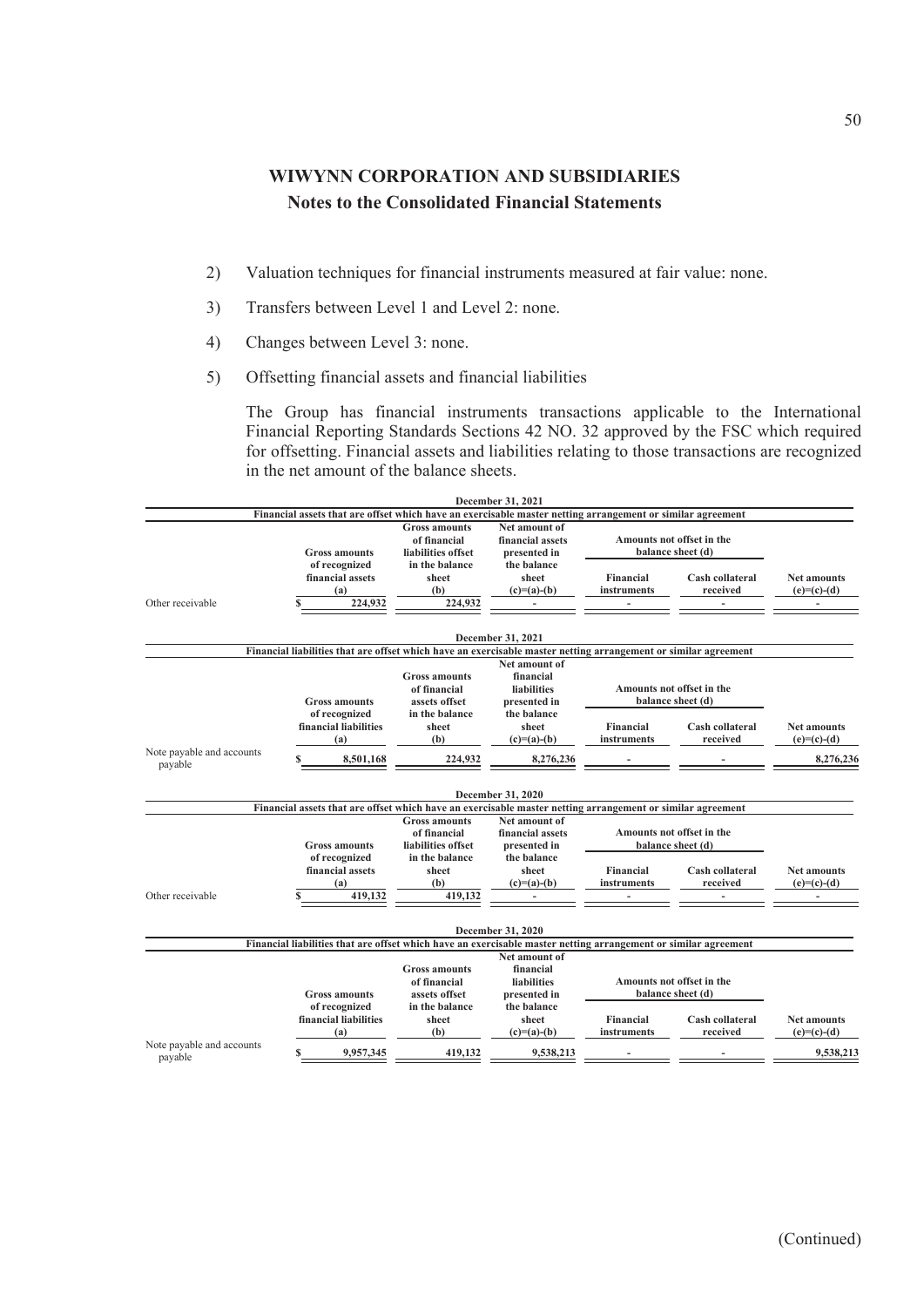(v) Financial risk management

There Group have exposures to the following risks form its financial instruments:

- (i) Overview
	- 1) Credit risk
	- 2) Liquidity risk
	- 3) Market risk

The following likewise discusses the Group's objectives, policies and processes for measuring and managing the above mentioned risks. For more disclosures about the quantitative effects of these risks exposures, please refer to the respective notes in the accompanying consolidated financial statements.

(ii) Structure of risk management

The Group' s finance management department provides business services for the overall internal department. It sets the objectives, policies and processes for managing the risk and the methods used to measure the risk arising from both the domestic and international financial market operations.

The Group' s Audit Committee oversees how management monitors compliance with the Group' s risk management policies and procedures and reviews the adequacy of the risk management framework in relation to the risks faced by the Group. The Group Audit Committee is assisted in its oversight role by Internal Audit. Internal Audit undertakes both regular and ad hoc reviews of risk management controls and procedures, the results of which are reported to the Audit Committee.

(iii) Credit risk

Credit risk is the risk of financial loss to the Group if a customer or counterparty to financial instruments fails to meet its contractual obligations that arise principally from the Group' s accounts receivable and investment.

1) Accounts and other receivable

The Group' s credit policy is transacting with creditworthy customers, and obtains collateral to mitigate risks arising from financial loss due to default. The Group will transact with corporations of credit ratings equivalent to investment grade and such ratings are provided by independent rating agencies. Where it is not possible to obtain such information, the Group will assess the ratings based on other publicly available financial information and transactions records with its major customers. The Group continues to monitor the exposure to credit risk and counterparty credit rating, and evaluate the customers' credit rating and credit limit via automatic finance system to manage the credit exposure.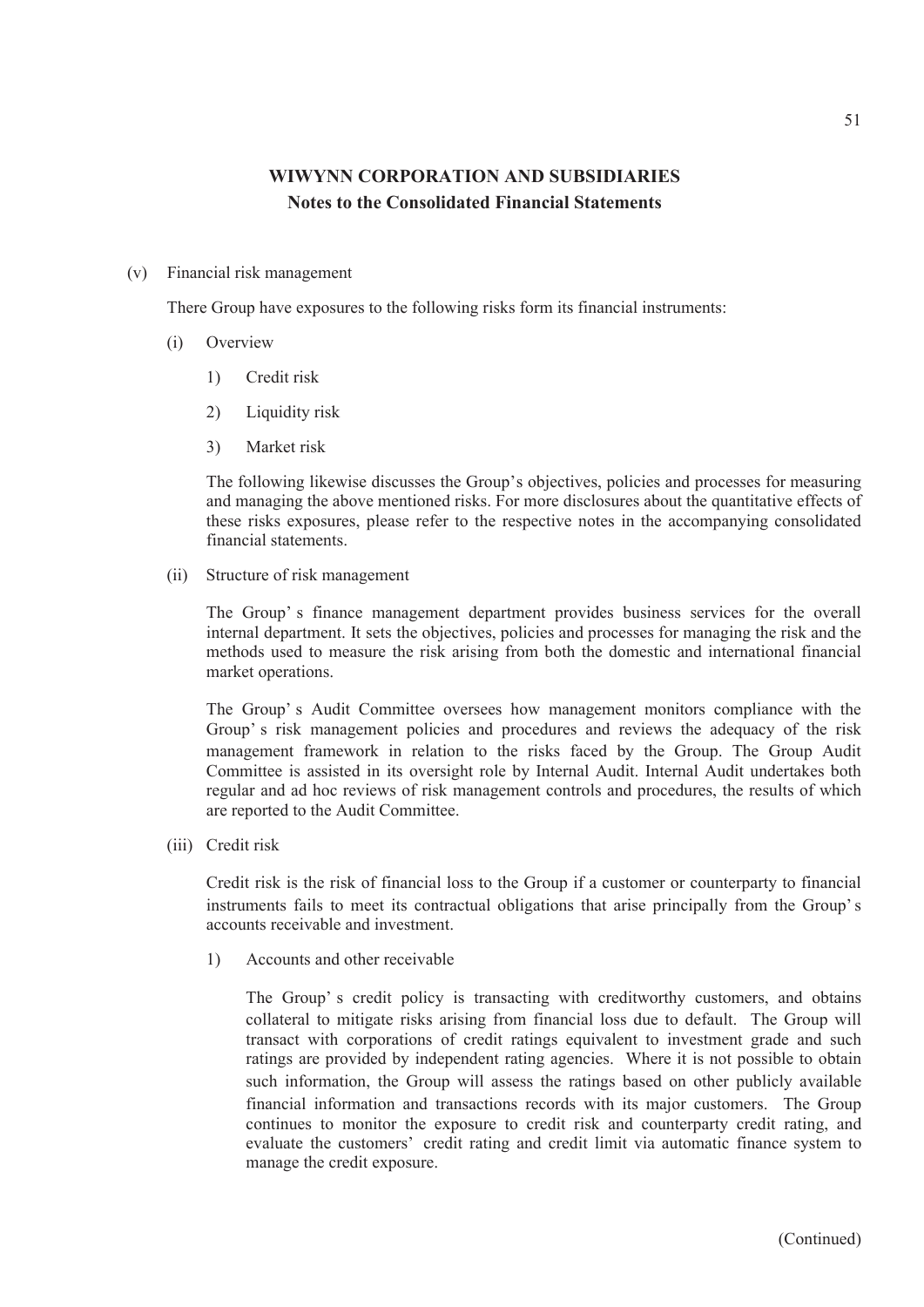The Group did not have any collateral or other credit enhancements to avoid credit risk of financial assets.

2) Investment

The credit risk exposure in the bank deposits and other financial instruments are measured and monitored by the Group' s finance department. Since the Group' s transactions resulted from the external parties with good credit standing and investment grade above financial institutions, publicly-traded stocks companies and non publiclytraded stocks companies, with good credit ratings, there are no incompliance issues and therefore no significant credit risk.

3) Guarantee

According to the Group's policy, the Group can only provide guarantee to which is listed under the regulation. The Group did not provide guarantees as of December 31, 2021 and 2020.

(iv) Liquidity risk

The Group maintains sufficient cash and cash equivalents so as to cope with its operations and mitigate the effects of fluctuations in cash flows. The Group's management supervises the bank loan facilities and ensures in compliance with the terms of the loan agreements.

The loan was an important source of liquidity for the Group. As of December 31, 2021 and 2020, the Group has unused credit lines for bank loans of \$17,953,409 thousand and \$21,302,194 thousand, respectively.

(v) Market risk

Market risk is the risk that changes in market prices, such as foreign exchange rates, interest rates and equity prices will affect the Group's income or the value of its holdings of financial instruments. The objective of market risk management is to manage and control market risk exposures within acceptable parameters, while optimizing the return.

1) Currency risk

The Group is exposed to currency risk on sales, purchases and borrowings that are denominated in a currency other than the respective functional currencies of the Group's entities. The currencies used in these transactions are denominated in USD.

The foreign currency assets and liabilities might lead to the interest risk since the fluctuation of the market exchange rate influence the Group's future cash flow. The Group entering into forward and swap contracts are intended to manage the exchange rate risk due to the Group's current and future demand for foreign currency.

The contract periods are decided in consideration of the Group's foreseeable assets and liabilities and expected cash flow. At the maturity date of the derivative contract, the Group will settle these contracts using the foreign currencies arising from the assets denominated in foreign currency.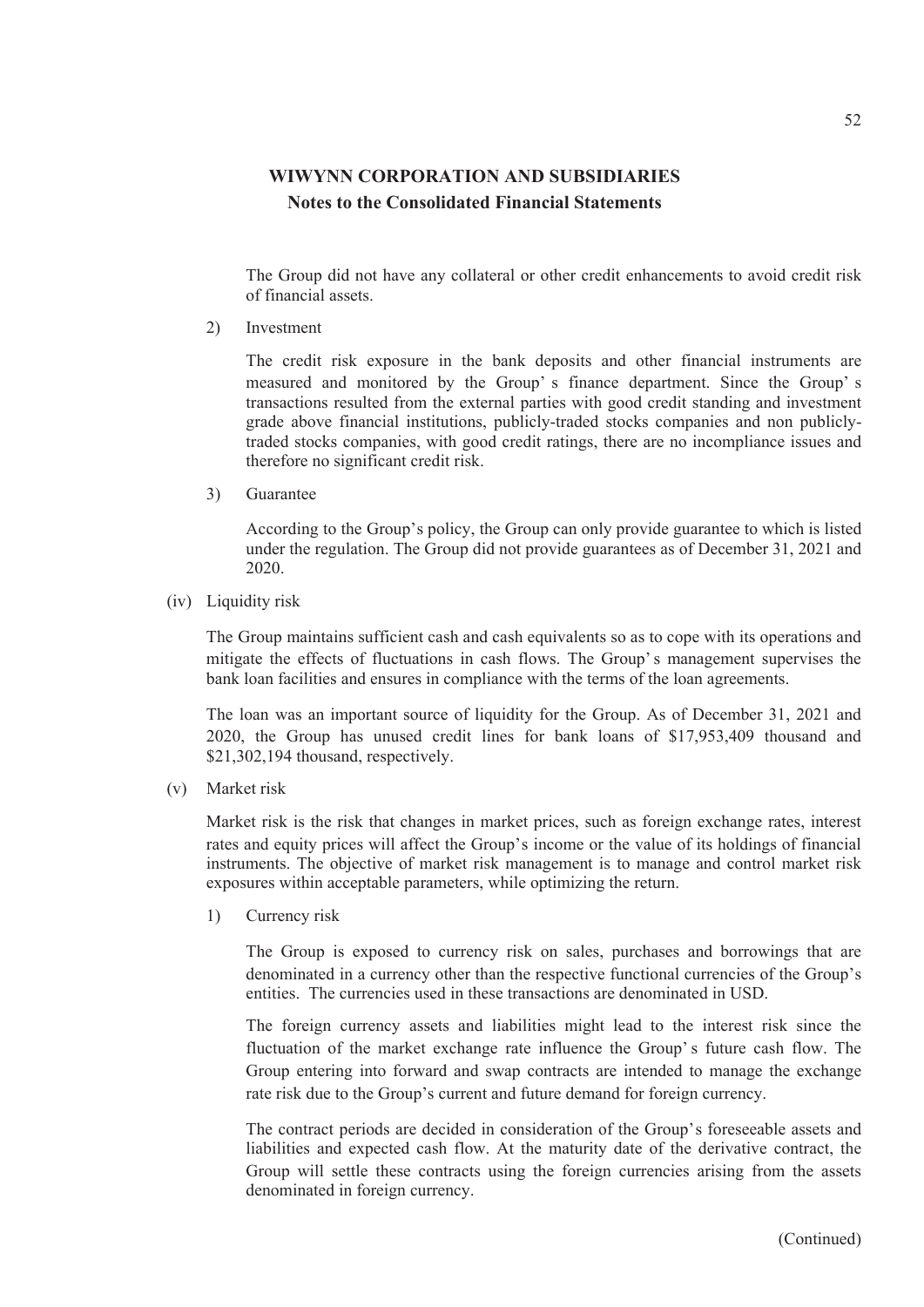2) Interest risk

The Group's short-term borrowings, bear floating interest rates. The changes in effective rate along with the fluctuation of the market interest rate influence the Group's future cash flow. The Group reduces the interest risks by negotiating the loan interest rates frequently with banks.

3) Other market price risk

The Group monitors the risk arising from its available-for-sale security instruments, which are held for monitoring cash flow requirements and unused capital. The management of the Group monitors the combination of equity securities and open-market funds in its investment portfolio based on cash flow requirements. Material investments within the portfolio are managed on an individual basis, and all buy-and-sell decisions are approved by the Board of directors.

(w) Capital management

The Group' s meets its objectives for managing capital to safeguard the capacity to continue to operate, and provide a return to the shareholders, also, to benefit other related parties, at the same time, to maintain an optional capital structure to reduce the cost of capital. Capital includes common share, capital surplus and retained earnings. In order to maintain or adjust the capital structure, the Group may adjust the dividend payment to the shareholders, reduce the capital for redistribution to shareholders, issue new shares or sell assets to settle any liabilities.

As of 2021, the Group's capital management strategy is consistent with 2020. The Group's debt to asset ratio and debt to capital ratio at the end of the reporting period as of December 31, 2021 and 2020, were as follows:

|                       | December 31, December 31,<br>2021 | 2020   |
|-----------------------|-----------------------------------|--------|
| Debt to asset ratio   | 68 <sup>%</sup>                   | $55\%$ |
| Debt to capital ratio | <b>210%</b>                       | 123%   |

(x) Investing and financing activities not affecting current cash flow

Reconciliation of liabilities arising from financing activities were as follows:

|                                                | <b>Non-cash changes</b> |                   |                    |                 |                 |                     |              |
|------------------------------------------------|-------------------------|-------------------|--------------------|-----------------|-----------------|---------------------|--------------|
|                                                | January 1,              |                   | Change in<br>lease |                 | <b>Interest</b> | Foreign<br>exchange | December 31, |
|                                                | 2021                    | <b>Cash flows</b> | payments           | <b>Addition</b> | expenses        | movement            | 2021         |
| Short-term borrowings                          | 5.359.504               | 16, 131, 540      | -                  | <b>.</b>        | -               | (225, 124)          | 21,265,920   |
| Bonds payable                                  | 4.991.783               | 4,442,325         |                    |                 | 2,340           |                     | 9,436,448    |
| Lease liabilities                              | 380,337                 | (124, 407)        | (11, 274)          | 444,965         |                 | (18,606)            | 671,015      |
| Total liabilities from financing activities \$ | 10,731,624              | 20,449,458        | (11, 274)          | 444,965         | 2,340           | (243,730)           | 31,373,383   |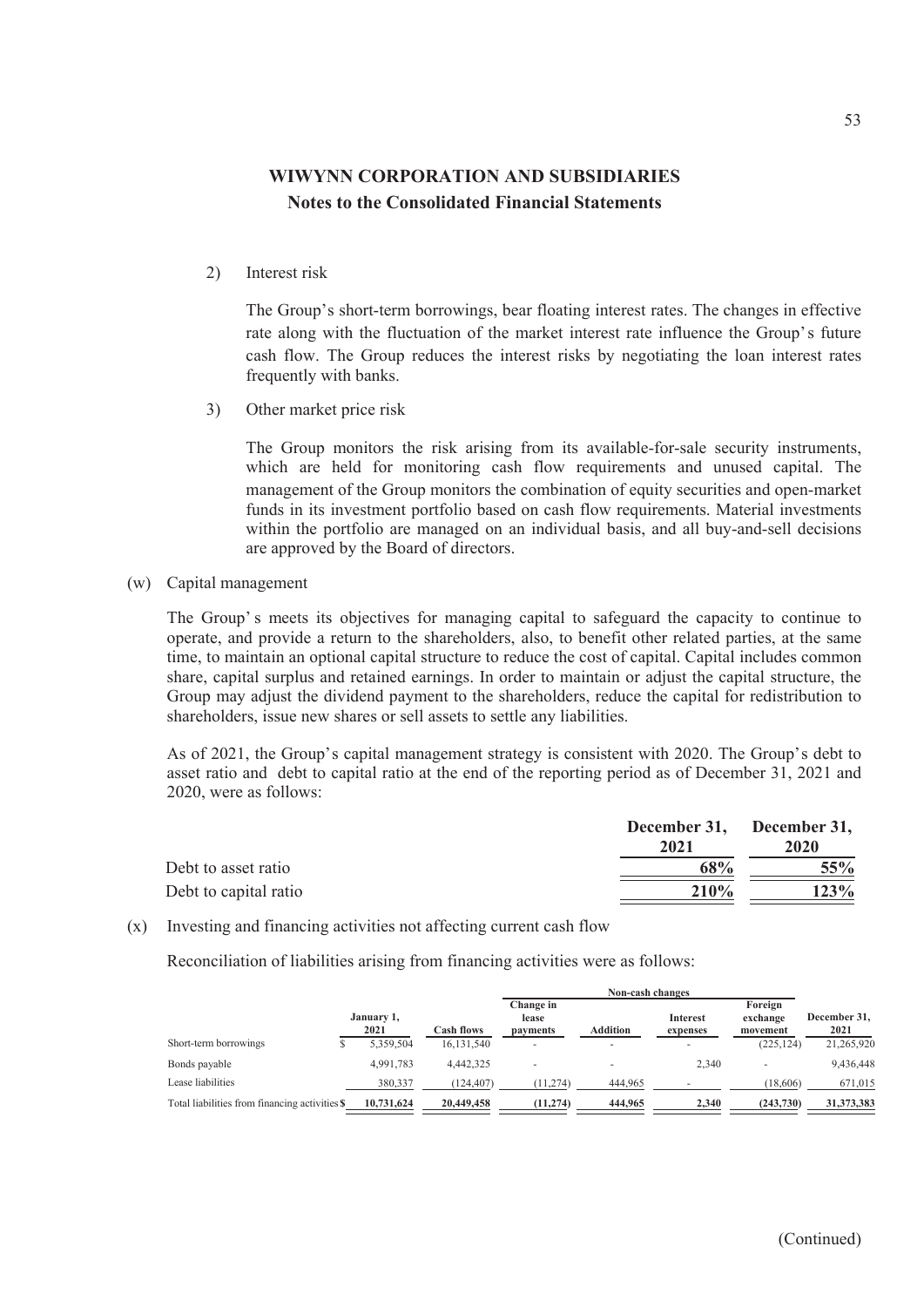|                                                |                    |               | Non-cash changes               |                                       |                     |                                 |                      |
|------------------------------------------------|--------------------|---------------|--------------------------------|---------------------------------------|---------------------|---------------------------------|----------------------|
|                                                | January 1,<br>2020 | Cash flows    | Change in<br>lease<br>payments | Change in<br>lease<br><i>payments</i> | Interest<br>expense | Foreign<br>exchange<br>movement | December<br>31, 2020 |
| Short-term borrowings                          | 8.638.393          | (3, 104, 351) |                                | -                                     |                     | (174, 538)                      | 5,359,504            |
| Long-term borrowings                           | -                  | 4,991,500     |                                |                                       | 283                 | -                               | 4,991,783            |
| Lease liabilities                              | 398,535            | (94, 946)     | (14, 158)                      | 111.078                               |                     | (20, 172)                       | 380,337              |
| Total liabilities from financing activities \$ | 9,036,928          | 1,792,203     | (14, 158)                      | 111,078                               | 283                 | (194,710)                       | 10,731,624           |

#### **(7) Related-party transactions:**

(a) Parent company and ultimate controlling party

Wistron Corporation is the parent company and the ultimate controlling party of the Group. As of December 31, 2021 and 2020, it owns 42.26% and 44.85%, respectively, of all shares outstanding of the Company.

(b) Names and relationship with related parties

The followings are entities that have had transactions with related party during the periods covered in the consolidated financial statements.

| Name of related party                                                   | <b>Relationship with the Group</b> |
|-------------------------------------------------------------------------|------------------------------------|
| Wistron Corporation (WHQ)                                               | Parent Company                     |
| Wistron InfoComm (Czech), s.r.o. (WCCZ)                                 | Other related parties              |
| Wistron Mexico, S.A. de C.V. (WMX)                                      | Other related parties              |
| Cowin Worldwide Corporation (COWIN)                                     | Other related parties              |
| ICT Service Management Solutions (India) Private Limited (WIN)          | Other related parties              |
| International Standards Laboratory Corp. (ISL)                          | Other related parties              |
| Wistron InfoComm (Zhongshan) Corporation (WZS)                          | Other related parties              |
| SMS InfoComm Technology Services and Management Solutions<br>Ltd. (WBR) | Other related parties              |
| Wistron InfoComm (Kushan) Co., Ltd. (WAKS)                              | Other related parties              |
| SMS InfoComm Corporation (WTX)                                          | Other related parties              |
| Wistron InfoComm Technology (Texas) Corporation (WITT)                  | Other related parties              |
| Wistron InfoComm Technology (America) Corporation (WITX)                | Other related parties              |
| WiAdvance Technology Corporation (AGI)                                  | Other related parties              |
| Wistron K.K. (WJP)                                                      | Other related parties              |
| Wistron NeWeb Corporation (WNC)                                         | Other related parties              |
| Wistron Information Technology and Services Corporation (WITS)          | Other related parties              |
| T-CONN Precision Corporation (TPE)                                      | Other related parties              |
| SMS InfoComm (Singapore) Pte. Ltd. (WSSG)                               | Other related parties              |
| <b>ANWITH Technology Corporation (WCHQ)</b>                             | Other related parties              |
| Wistron InfoComm Mexico S.A. de C.V. (WIMX)                             | Other related parties              |
| Wistron Technology (Malaysia) Sdn. Bhd. (WMMY)                          | Other related parties              |
| WIEDU CORPORATION (WETW)                                                | Other related parties              |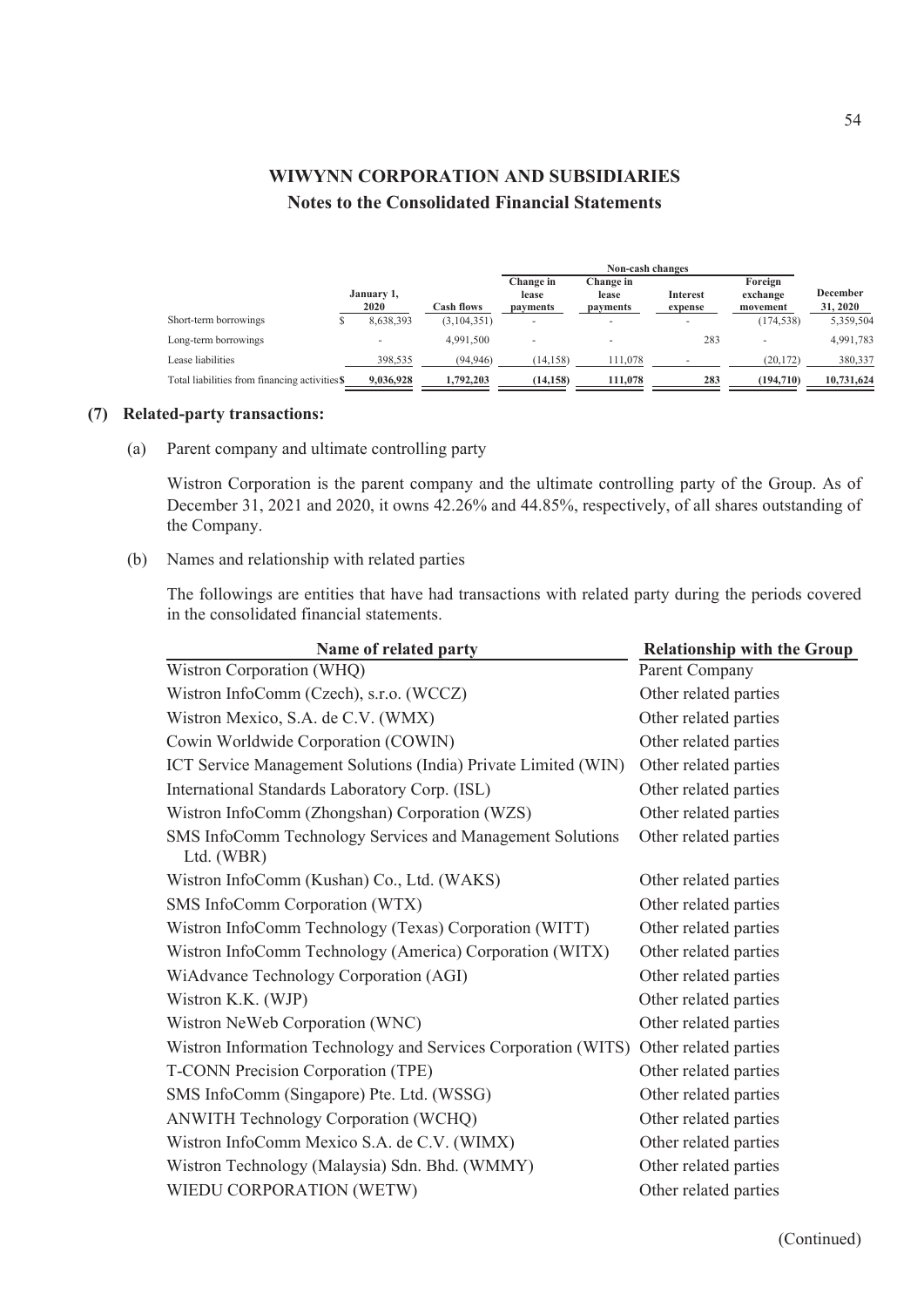### (c) Significant transactions with related parties

#### (i) Sales

The amounts of significant sales and outstanding balances between the Group and related parties were as follows:

|                       |   | <b>Sales</b> |           |         | <b>Receivables from related</b><br>parties |
|-----------------------|---|--------------|-----------|---------|--------------------------------------------|
|                       |   | 2021         | 2020      | 2021    | December 31, December 31,<br>2020          |
| <b>WHQ</b>            | S | 45,728       | 41,501    | 41,598  | 3,075                                      |
| Other related parties |   | 908,104      | 1,697,634 | 401,940 | 337,143                                    |
|                       |   | 953,832      | 1,739,135 | 443,538 | 340,218                                    |

The selling price and payment terms of sales to related parties depend on the economic environment and market competition, and are not significantly different from those with thirdparty customers.

(ii) Purchases

The amounts of significant purchase and outstanding balances between the Group and related parties were as follows:

|                       | <b>Purchases</b> |              | Payables to related parties |                           |  |
|-----------------------|------------------|--------------|-----------------------------|---------------------------|--|
|                       |                  |              |                             | December 31, December 31, |  |
|                       | 2021             | 2020         | 2021                        | <b>2020</b>               |  |
| <b>WHQ</b>            | 54,737,558       | 48, 101, 740 | 8,480,074                   | 9,638,211                 |  |
| Other related parties | 1,088,860        | 1.278        | 826,890                     | 94                        |  |
|                       | 55,826,418       | 48, 103, 018 | 9,306,964                   | 9,638,305                 |  |

Trading terms of purchase transactions with related parties can't be compared with third-party vendors due to product specifications.

(iii) Processing Fee

The amounts of processing fee and outstanding balance between the Group and related parties were as follows:

|            |         | <b>Processing Fee</b> |      | Payables to related parties |
|------------|---------|-----------------------|------|-----------------------------|
|            |         |                       |      | December 31, December 31,   |
|            | 2021    | 2020                  | 2021 | 2020                        |
| <b>WMX</b> | 645.955 | 1,150,652             | ۰    | 119,866                     |

Trading terms of processing fee transactions with related parties can't be compared with thirdparty vendors due to product specifications.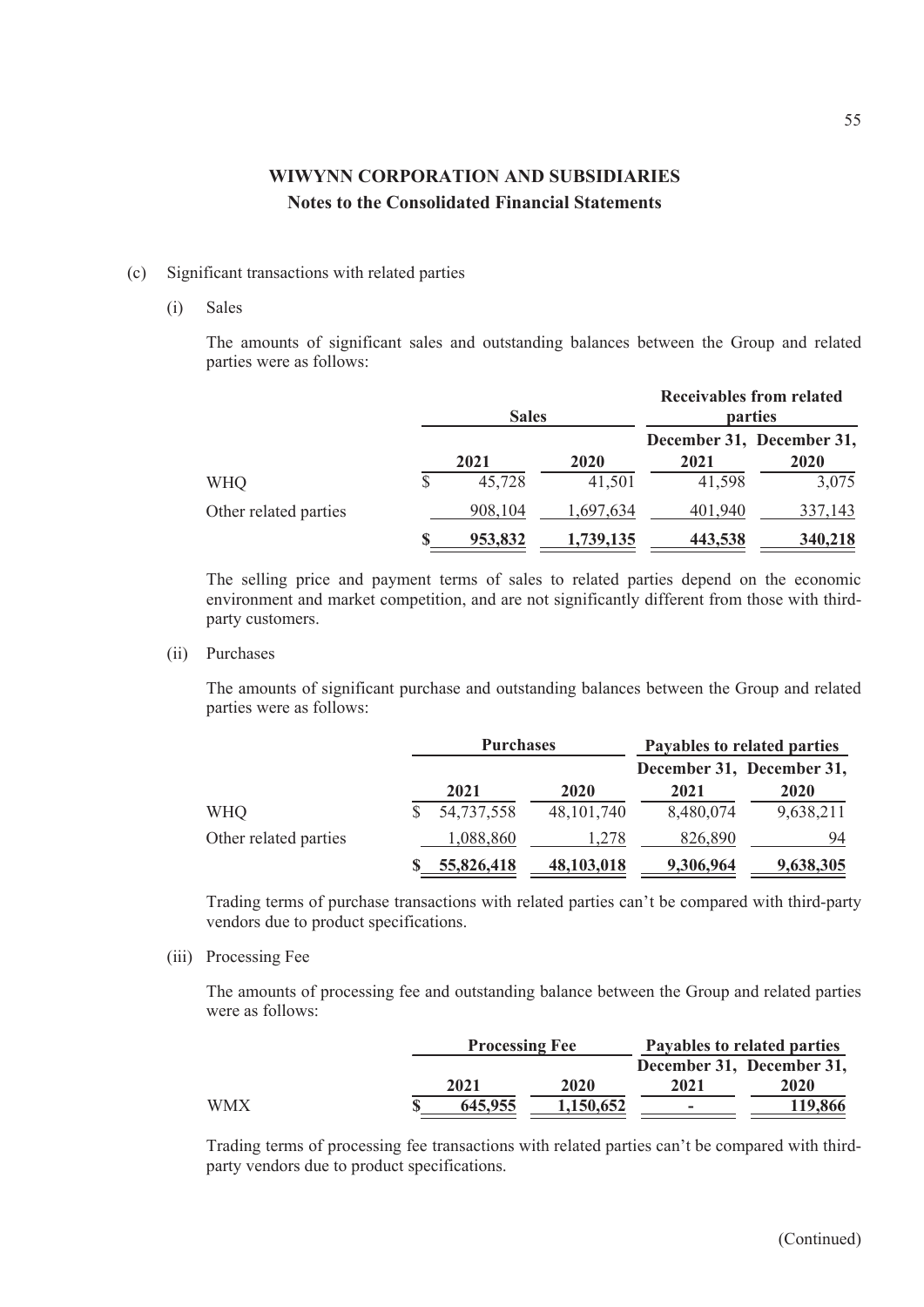### (iv) Operating Expense

The amounts of operating expense between the Group and related parties were as follow:

|                       | 2021    | 2020    |
|-----------------------|---------|---------|
| <b>WHQ</b>            | 393,802 | 583,459 |
| Other related parties | 155,981 | 183,690 |
|                       | 549,783 | 767,149 |

Trading terms of operating expense with related parties are not significantly different from those with third-party vendors.

### (v) Acquisitions of assets

The acquisitions of assets from related parties were as follow:

|                        |          | 2021                     |        |  |
|------------------------|----------|--------------------------|--------|--|
| <b>WHQ</b>             | \$       | $\overline{\phantom{a}}$ | 20,340 |  |
| Other related parties: |          |                          |        |  |
| <b>WMX</b>             |          | 55,416                   |        |  |
| AGI                    |          | 19,449                   | 1,450  |  |
| Other related parties  |          | 89                       | 540    |  |
|                        | <b>S</b> | 74,954                   | 22,330 |  |

Trading terms of acquisitions of assets with related parties are not significantly different from those with third-party vendors.

### (vi) Other receivables

The Group purchased raw materials on behalf of related parties, provide of human outsourcing service and etc. The outstanding balance were as follows:

|                        | Other receivables from<br>related parties |         |                                   |  |
|------------------------|-------------------------------------------|---------|-----------------------------------|--|
|                        |                                           | 2021    | December 31, December 31,<br>2020 |  |
| <b>WHQ</b>             | S                                         | 138,747 | 238,815                           |  |
| Other related parties: |                                           |         |                                   |  |
| <b>WZS</b>             |                                           | 218,106 | 312,583                           |  |
| Others related parties |                                           | 24,448  | 36,649                            |  |
| Total                  |                                           | 381,301 | 588,047                           |  |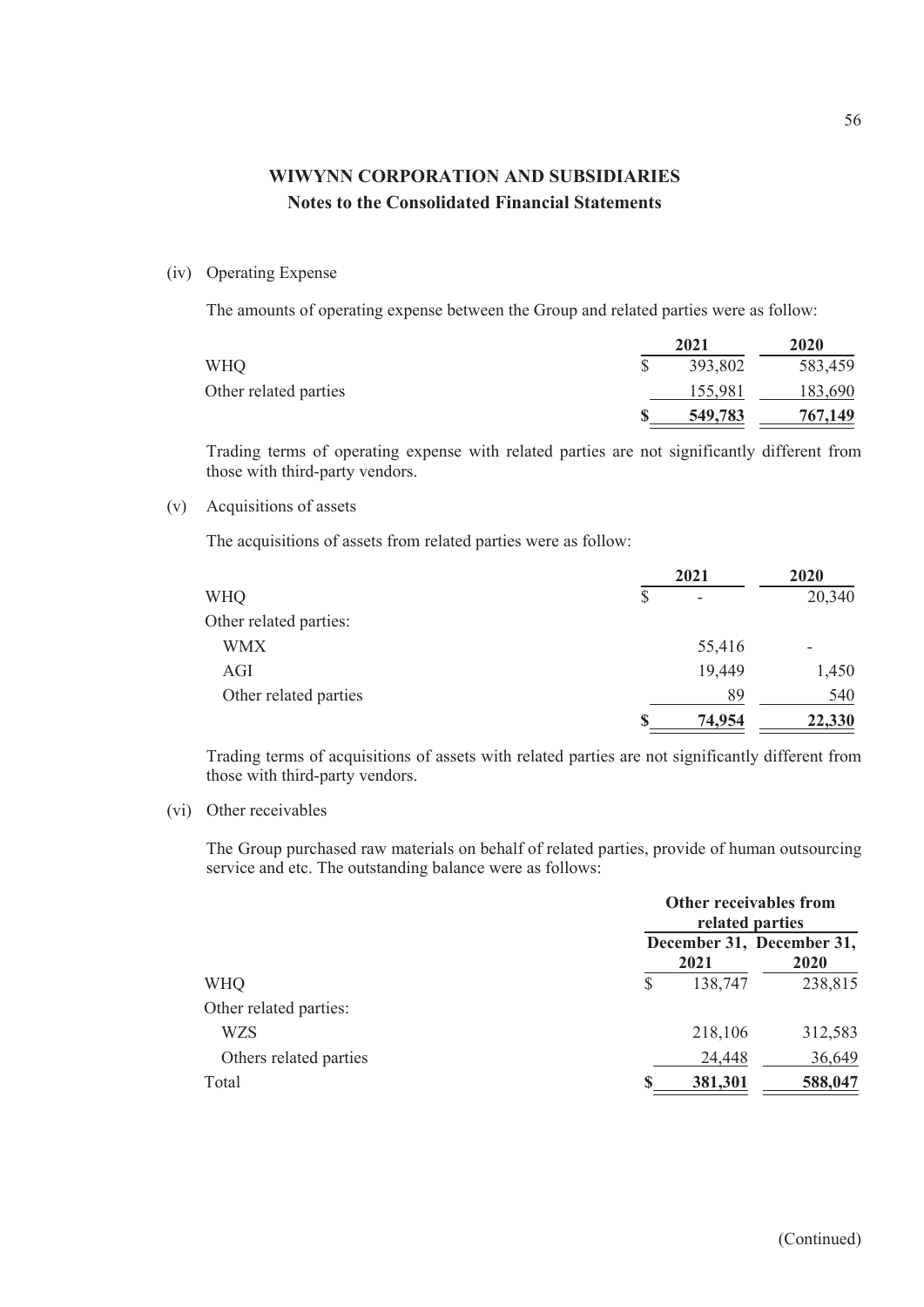#### (vii) Other payable

The Group purchased research and development materials and related parties paid traveling expenses on behalf of the Group, testing services and etc. The outstanding balance were as follows:

|                       |   | Other payables to related<br>parties |                                   |  |  |
|-----------------------|---|--------------------------------------|-----------------------------------|--|--|
|                       |   | 2021                                 | December 31, December 31,<br>2020 |  |  |
| <b>WHQ</b>            |   | 54,179                               | 135,802                           |  |  |
| Other related parties |   | 25,473                               | 12,864                            |  |  |
| Total                 | S | 79,652                               | 148,666                           |  |  |

(viii) Leases

The Group signed a lease contract for ten year with WIMX during July 2021, and the total value of the contract was amounted to \$576,138 thousand. For the year ended December 31, 2021, the Group recognized its interest expense amounted to \$16,618 thousand, respectively. As of December 31, 2021, the balance of lease liabilities was \$376,724 thousand.

The Group signed a lease contract for five year with WNC during January 2019, and the total value of the contract was amounted to \$180,507 thousand. For the year ended December 31, 2021 and 2020, the Group recognized its interest expense amounted to \$1,808 thousand and \$2,429 thousand, respectively. As of December 31, 2021 and 2020, the balance of lease liabilities was \$70,835 thousand and \$105,204 thousand.

(d) Key management personnel compensation

Key management personnel compensation comprised:

|                              | 2021    | 2020    |
|------------------------------|---------|---------|
| Short-term employee benefits | 107.427 | 105,775 |
| Post-employment benefits     | 935     | 907     |
|                              | 108.362 | 106,682 |

### **(8) Pledged assets:**

The carrying amounts of pledged assets were as follow:

|                          |           | December 31. | December 31,<br>2020 |
|--------------------------|-----------|--------------|----------------------|
| <b>Pledged assets</b>    | Obiect    | 2021         |                      |
| Other non-current assets | Guarantee | 26.675       | 27,463               |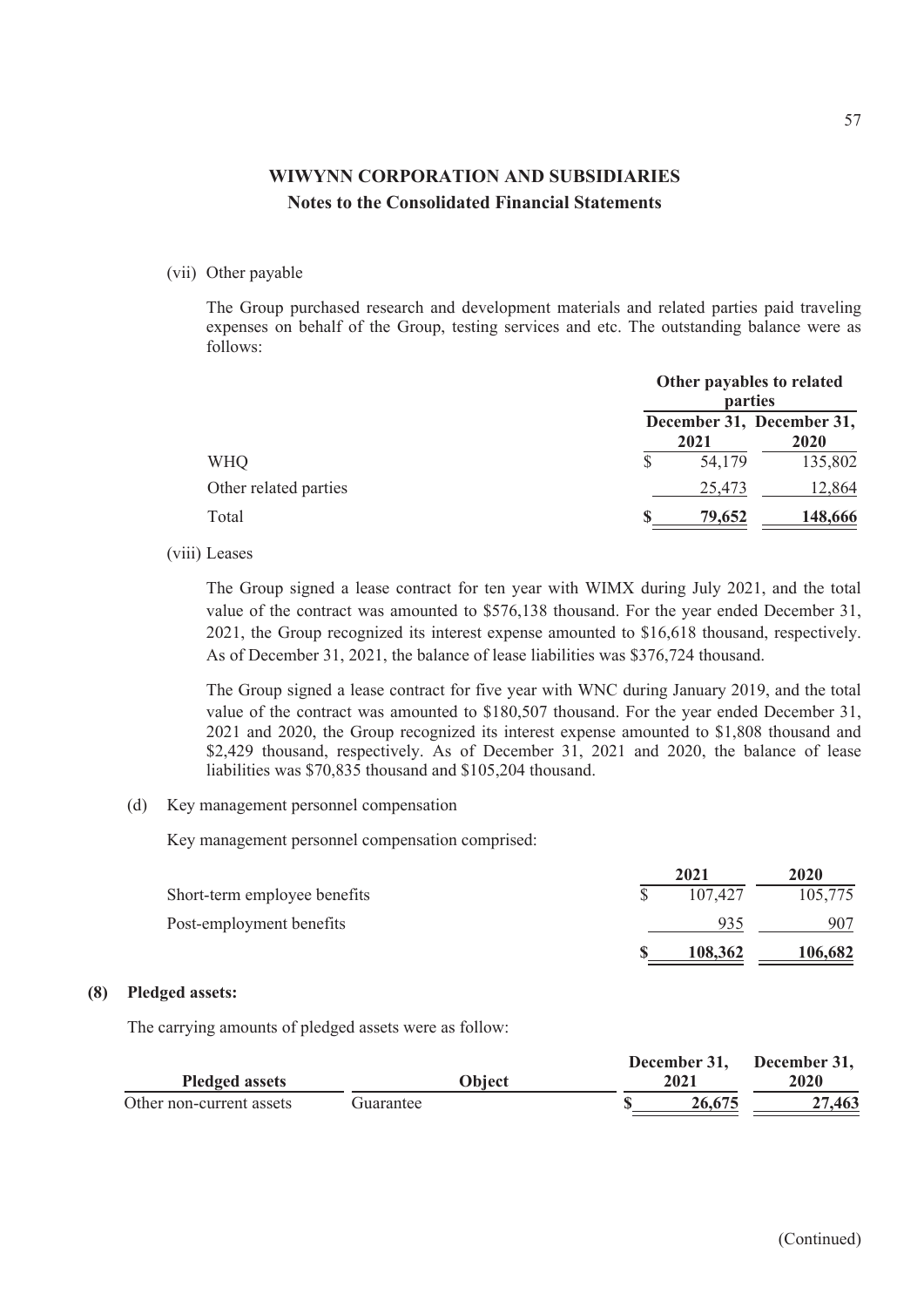### **(9) Commitments and contingencies:**

(a) Unrecognized contractual commitments

The Group's unrecognized contractual commitments are as follows:

|                                              | December 31, December 31, |        |
|----------------------------------------------|---------------------------|--------|
|                                              | 2021                      | 2020   |
| Acquisition of property, plant and equipment | 338,032                   | $\sim$ |

### (b) Contingencies

- (i) Alacritech Inc. filed a patent infringement complaint against the Company in the United States District Court - East District of Texas in June 2016. The Company had appointed an attorney to deal with the matter. The litigation is still in process and a decision has yet to be made by the US Patent trial and Appeal Board.
- (ii) Acqis LLC. filed a patent infringement complaint against the Company in the United States District Court - West District od Texas in October 2020. The Company had appointed an attorney to deal with the matter, with the case is still pending in the court.

### **(10) Losses due to major disasters: None.**

#### **(11) Subsequent events:**

- (a) The Company resolved to cash subscribe the new share contributed by its subsidiary, Wiwynn International Corporation with USD 400,000 thousand in cash, proposed in the Board of Director's meeting held on February 25, 2022.
- (b) The Company resolved to cash subscribe the new share contributed by its subsidiary, Wiwynn Technology Service Malaysia SDN. BHD with USD 28,000 thousand in cash, proposed in the Board of Director's meeting held on February 25, 2022.

### **(12) Other:**

A summary of employee benefits, depreciation, and amortization by function, were as follows:

| By function                |           | 2021             |              |                  | 2020      |              |
|----------------------------|-----------|------------------|--------------|------------------|-----------|--------------|
|                            | Operating | <b>Operating</b> |              | <b>Operating</b> | Operating |              |
| <b>By</b> item             | costs     | expenses         | <b>Total</b> | costs            | expenses  | <b>Total</b> |
| Employee benefits          |           |                  |              |                  |           |              |
| Salary                     | 989,775   | 1,545,097        | 2,534,872    | 578,205          | 1,382,471 | 1,960,676    |
| Labor and health insurance | 128,639   | 98,577           | 227,216      | 65,892           | 76,060    | 141,952      |
| Pension                    | 79,442    | 40,732           | 120,174      | 38,873           | 34,931    | 73,804       |
| Remuneration of directors  |           | 25,570           | 25,570       |                  | 25,515    | 25,515       |
| Others                     | 55,806    | 27,135           | 82,941       | 31,464           | 23,356    | 54,820       |
| Depreciation               | 347,388   | 158,447          | 505,835      | 253,022          | 118,270   | 371,292      |
| Amortization               | 12,812    | 29,134           | 41,946       | 7,460            | 11,890    | 19,350       |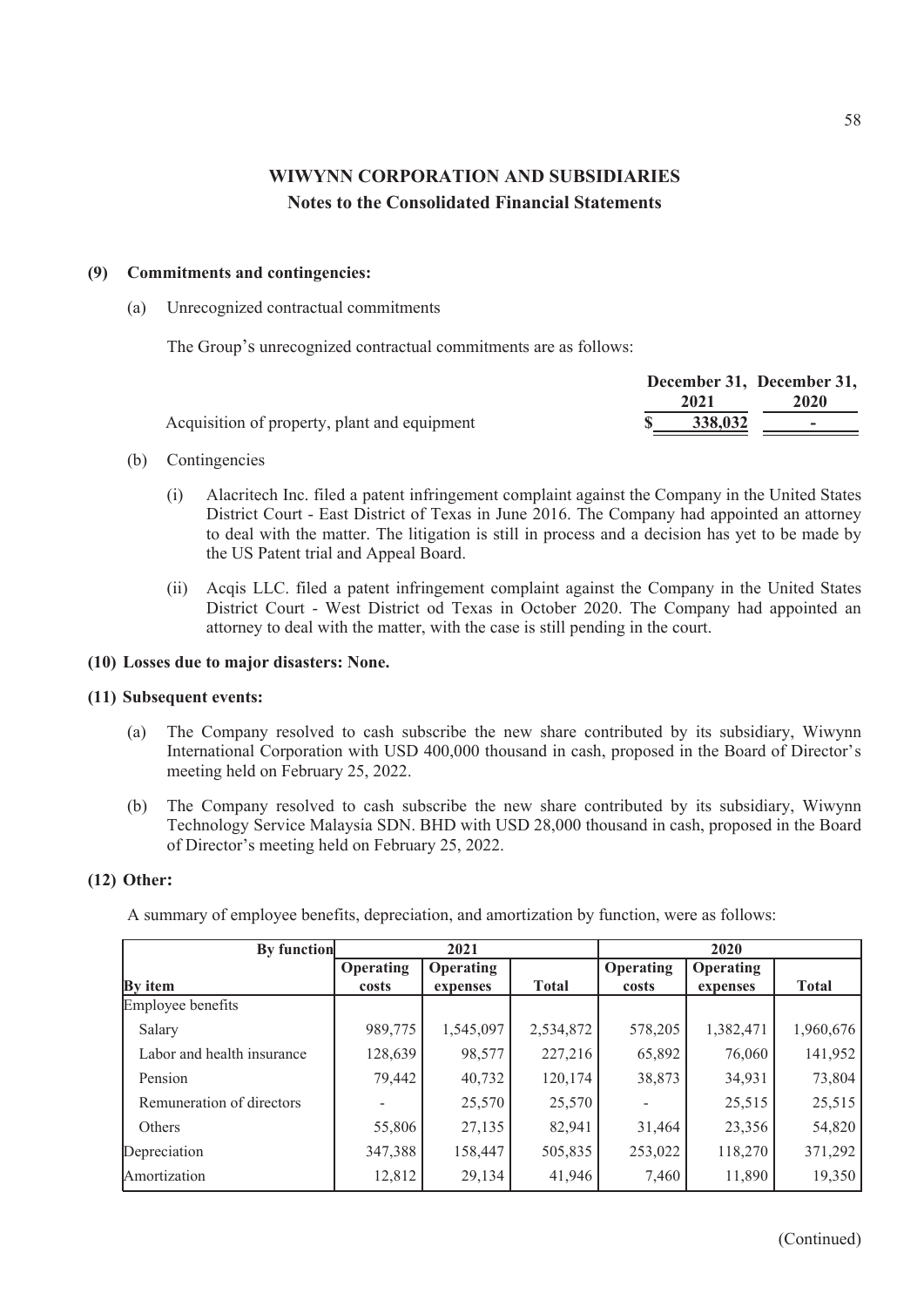#### **(13) Other disclosures:**

(a) Information on significant transactions:

The following were the information on significant transactions required by the " Regulations Governing the Preparation of Financial Reports by Securities Issuers" for the Group for the year ended December 31, 2021:

- (i) Loans to other parties: Table 1 attached.
- (ii) Guarantees and endorsements for other parties: Table 2 attached.
- (iii) Securities held as of December 31, 2021 (excluding investment in subsidiaries, associates and joint ventures): None.
- (iv) Individual securities acquired or disposed of with accumulated amount exceeding the lower of NT\$300 million or 20% of the capital stock: None.
- (v) Acquisition of individual real estate with amount exceeding the lower of NT\$300 million or 20% of the capital stock: Table 3 attached.
- (vi) Disposal of individual real estate with amount exceeding the lower of NT\$300 million or 20% of the capital stock: None.
- (vii) Related-party transactions for purchases and sales with amounts exceeding the lower of NT\$100 million or 20% of the capital stock: Table 4 attached.
- (viii) Receivables from related parties with amounts exceeding the lower of NT\$100 million or 20% of the capital stock: Table 5 attached.
- (ix) Trading in derivative instruments: None.
- (x) Significant intercompany transactions and business relationships between parent company and its subsidiaries: Table 6 attached.
- (b) Information on investments:

The following are the information on investments for the years ended December 31, 2021 (excluding information on investments in mainland China): Table 7 attached.

- (c) Information on investment in mainland China: Table 8 attached.
- (d) Major shareholders:

Unit: Share

| <b>Shareholding</b><br><b>Shareholder's Name</b> | <b>Shares</b> | Percentage |
|--------------------------------------------------|---------------|------------|
| Wistron Corporation                              | 73,895,129    | $42.26\%$  |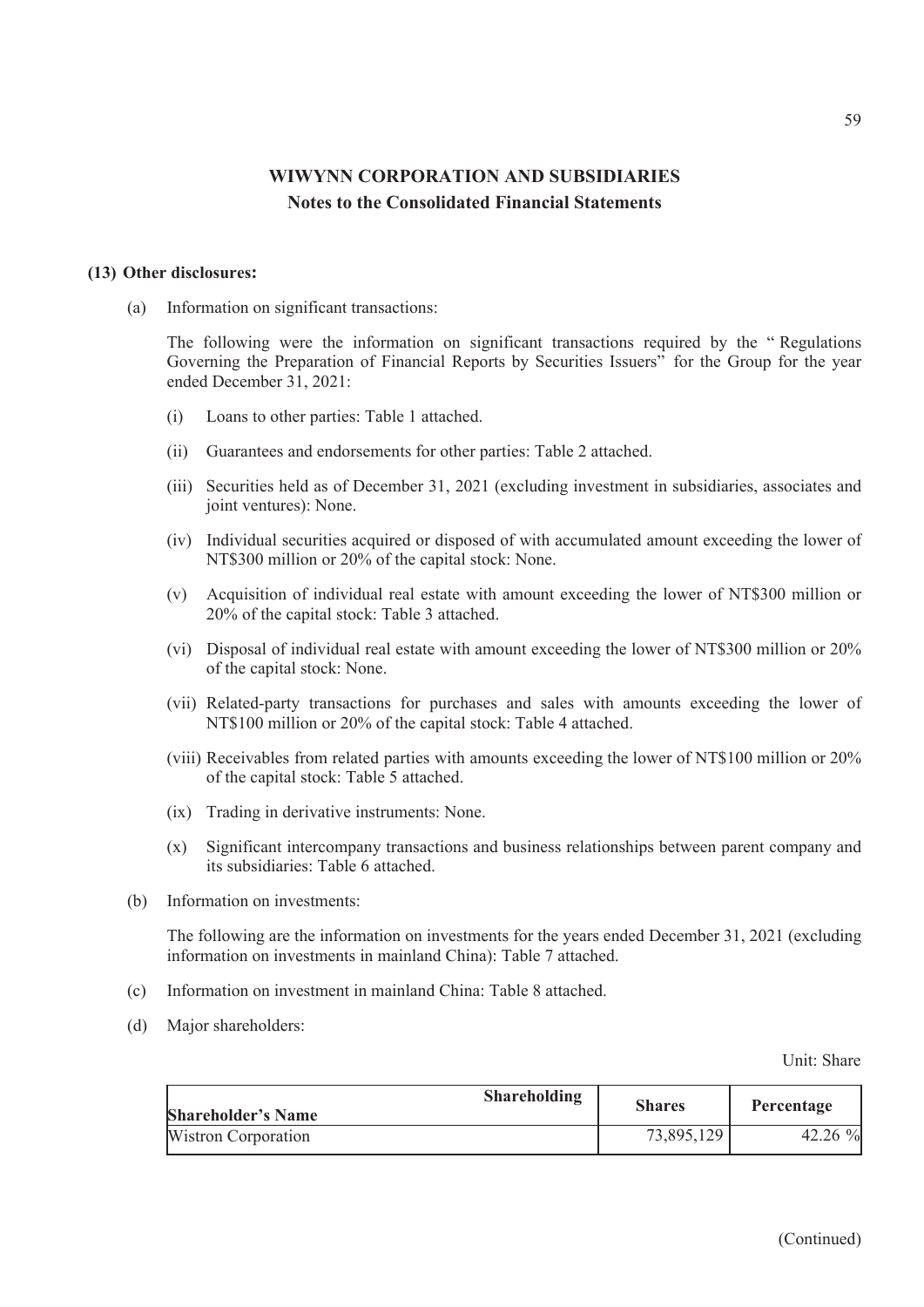#### **(14) Segment information:**

#### (a) General information

The Group has one reportable segment. This segment is mainly involved in manufacturing and sale of servers and storage in cloud infrastructure and hyperscale data center.

(b) Profit or loss data of the reporting segment (including specific revenues and expenses), assets and liabilities of the segment, the basis of measurement, and the related eliminations:

The information relating to profit or loss data of the reporting segment (including specific revenues and expenses), assets and liabilities of the segment are the same as those described in the consolidated financial statements. Please refer to the consolidated balance sheets and the consolidated statements of comprehensive income.

(c) Products and services information:

The Group is a single operation segment; therefore, the Group's revenue was not disclosed by categories of products or services.

(d) Geographical information

In presenting information on the basis of geography, segment revenue is based on the geographical location of customers and segment assets that are based on the geographical location of the assets.

Revenue from external customers:

| Geography | 2021        | 2020        |
|-----------|-------------|-------------|
| America   | 145,456,042 | 142,551,214 |
| Europe    | 31,064,576  | 31,636,028  |
| Asia      | 14,156,309  | 10,449,789  |
| Others    | 1,949,015   | 2,290,616   |
|           | 192,625,942 | 186,927,647 |

Non-current assets:

| Geography | December 31,<br>2021 | December 31,<br>2020 |
|-----------|----------------------|----------------------|
| America   | 816,669              | 363,420              |
| Asia      | 1,273,167            | 1,109,219            |
|           | 2,089,836            | 1,472,639            |

Non-current assets include the property, plant and equipment, right-of-use assets, intangible assets and other non-current assets, aside from deferred tax assets, investments accounted for using equity method and financial instruments.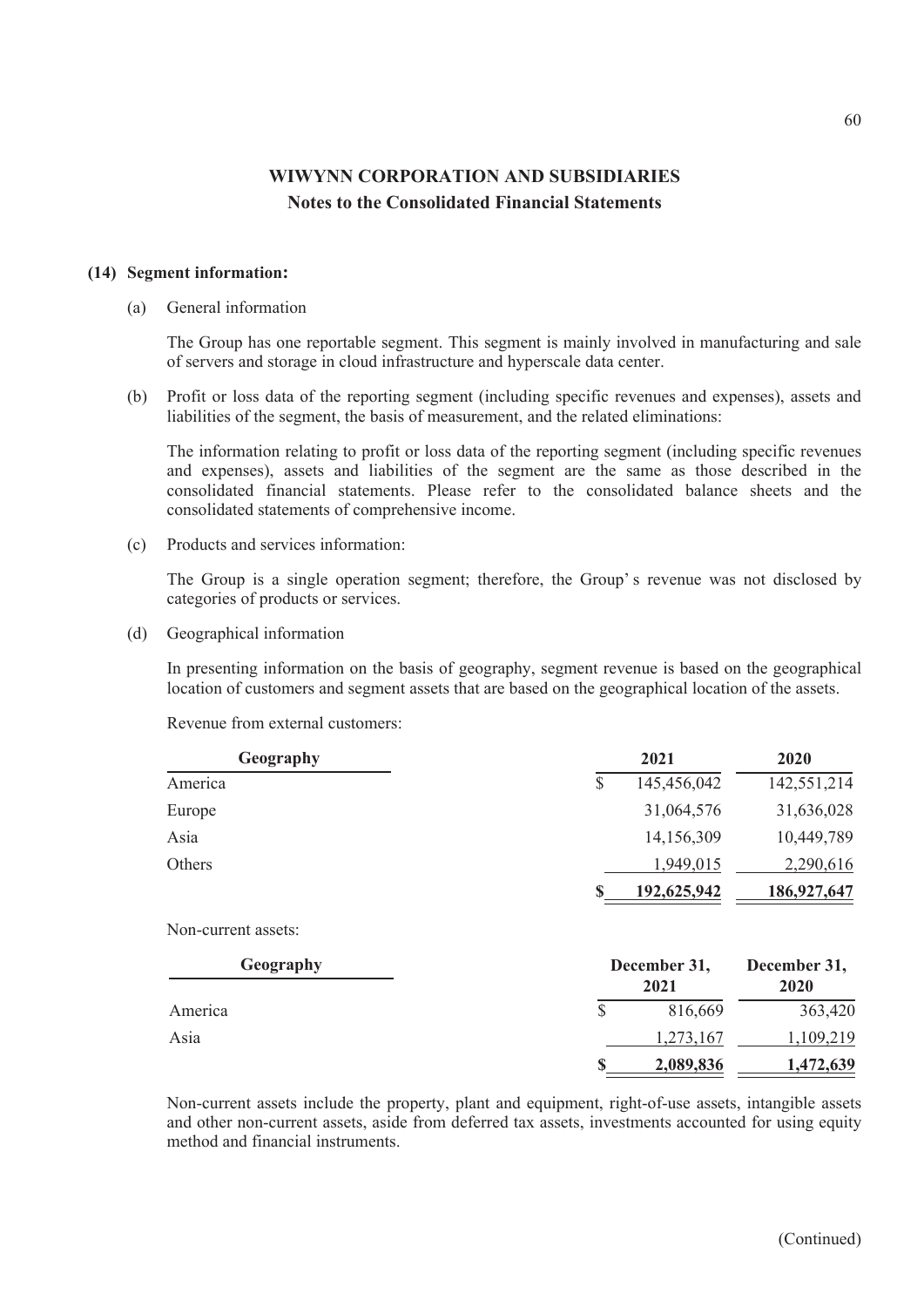(e) Major customers

The amounts of sales to external customers representing greater than 10% of net revenue were as follows:

| <b>Customer</b> | 2021         | 2020          |
|-----------------|--------------|---------------|
| Customer A      | 96, 202, 158 | 104, 151, 084 |
| Customer B      | 75,389,889   | 66,539,974    |
|                 | 171,592,047  | 170,691,058   |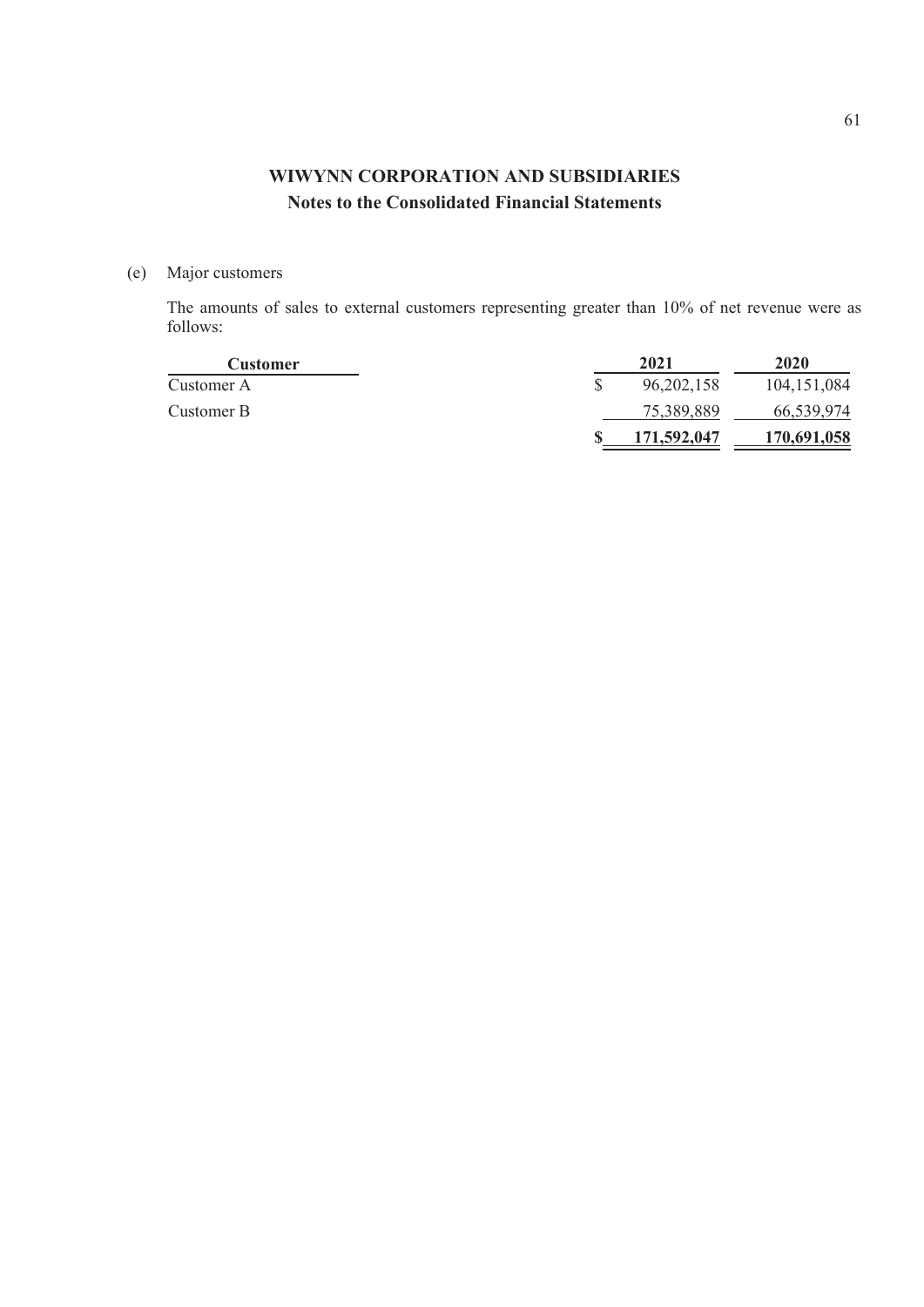Table 1 Financing to other parties

(December 31, 2021)

|  | Credito     | Borrower | Financial statement<br>account | Related<br>party | Maximum<br>outstanding balance<br>for the period | Ending balance | Actual amount<br>drawn down | <b>Interest Rate</b> | Nature of<br>financing<br>(Note 2) | Amount of<br>transaction | Reasons<br>financing | Allowance for<br>doubtful<br>accounts | Item | Collateral<br>Value | Limit on financing<br>borrower | Ceiling on total<br>financing granted | Notes                                                    |
|--|-------------|----------|--------------------------------|------------------|--------------------------------------------------|----------------|-----------------------------|----------------------|------------------------------------|--------------------------|----------------------|---------------------------------------|------|---------------------|--------------------------------|---------------------------------------|----------------------------------------------------------|
|  | The Company | WYUS     | Other receivables              | Yes              | 2,224,800                                        | 2,215,200      | 276,900                     | 0.75%                |                                    |                          | Working Capital      |                                       |      |                     | 2,737,002                      |                                       | $13,685,013$ (Notel $\cdot$ Notes $\cdot$ Notes & Notes) |

(Note 1) The total amount available for financing purposes shall not exceed 50% of the Company's net worth, which was audited or reviewed by Certified Public Accountant; and the total amount for short-term financing shall

(Note 2) Nature of financing:

1 For entities that the Company has business transactions with.

2 For entities with short-term financing needs.

(Note 3) The limit on financing granted of the entities that the Company has business transactions with:

(1) For entities in which the Company, directly or indirectly, owned more than 50% of their shares, the amount available for financing shall not exceed 10% of net worth of the Company.

(2) For entities in which the Company, directly or indirectly, owned below 50% of their shares, the amount available for financing shall not exceed 40% and 5% of net worth of the borrower and the Company, respectively.

(3) For other borrowers, the amount available for financing shall not exceed 25% of net worth of the borrower and 5% of net worth of the Company.

(Note 4) For entities with short-term financing needs, the amount available for financing shall not exceed 10% of net worth of the Company.

(Note 5) The aforementioned inter - company transactions have been eliminated in the consolidated financial statements.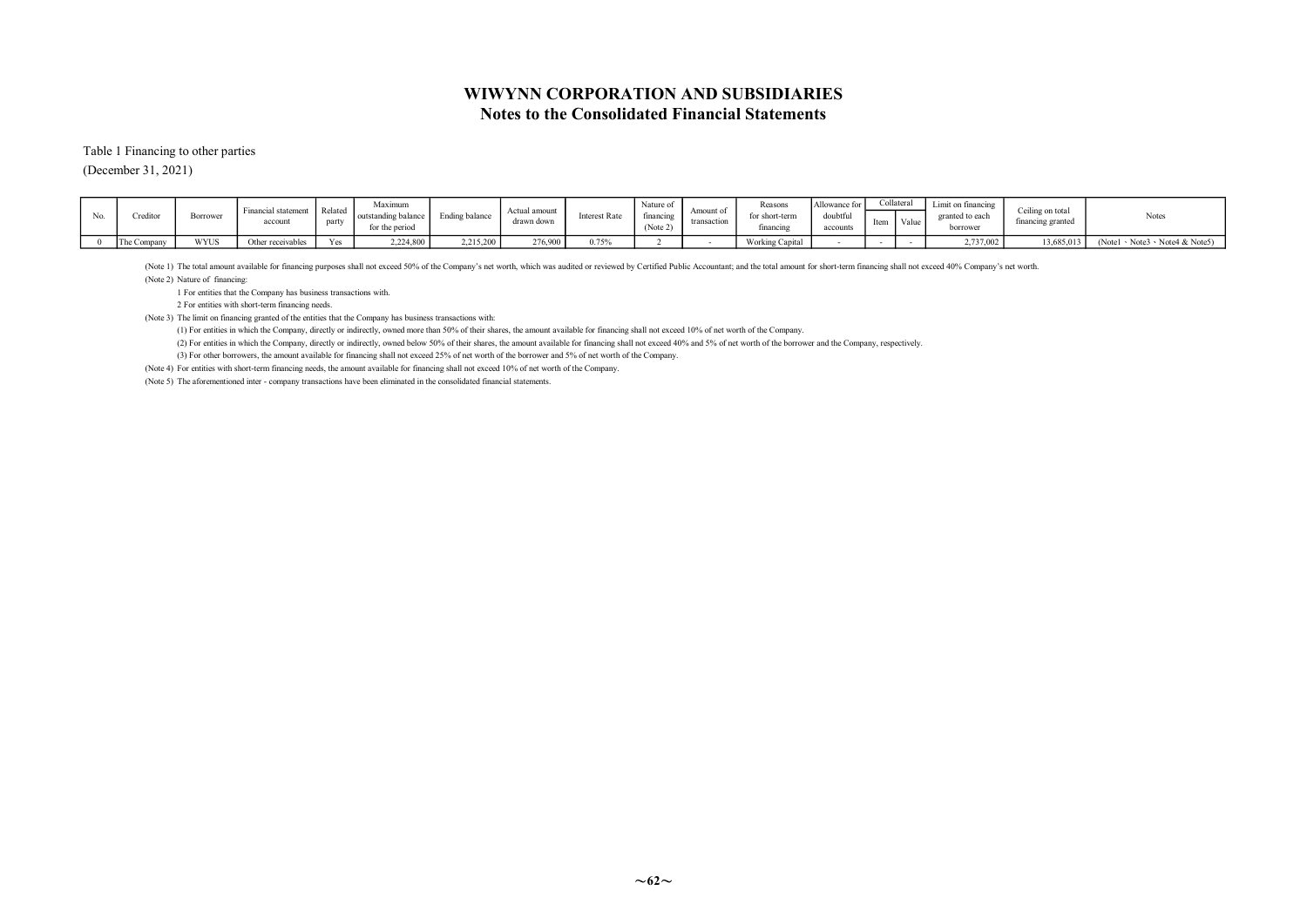### Notes to the Consolidated Financial Statements WIWYNN CORPORATION AND SUBSIDIARIES

#### Table 2 Guarantees and endorsements for other parties:

(December 31, 2021)

|     |                   | Counter - party of guarantee and endorsement |                                              | Limitation on                                                                        | Highest balance                                               |                                                                      |                                             |                                         | Ratio of                                                                                                       |                                                                     |                                                                |                                                                |                                                                      |        |
|-----|-------------------|----------------------------------------------|----------------------------------------------|--------------------------------------------------------------------------------------|---------------------------------------------------------------|----------------------------------------------------------------------|---------------------------------------------|-----------------------------------------|----------------------------------------------------------------------------------------------------------------|---------------------------------------------------------------------|----------------------------------------------------------------|----------------------------------------------------------------|----------------------------------------------------------------------|--------|
| No. | Name of guarantor | Name                                         | Relationship with<br>the company<br>(Note 3) | amount of<br>guarantees and<br>endorsements for a<br>specific enterprise<br>(Note 2) | for guarantees<br>and<br>endorsements<br>during the<br>period | Balance of<br>guarantees and<br>endorsements as<br>of reporting date | Actual usage<br>amount during<br>the period | Property<br>pledged for<br>endorsements | accumulated<br>amounts of<br>guarantees and endorsements to net<br>worth of the latest<br>financial statements | Maximum amount<br>for<br>guarantees and<br>endorsements<br>(Note 1) | Parent company<br>endorsements/<br>guarantees to<br>subsidiary | Subsidiary<br>endorsements/<br>guarantees to<br>parent company | Endorsements/<br>guarantees to<br>subsidiary<br>in Mainland<br>China | Notes  |
|     | The Company       | <b>WYMX</b>                                  |                                              | 8,211,007                                                                            | 185,345                                                       | 151,050                                                              | 151,050                                     |                                         | 0.55%                                                                                                          | 13,685,013                                                          |                                                                |                                                                |                                                                      | Note 4 |
|     | The Company       | <b>WYUS</b>                                  |                                              | 8,211,007                                                                            | 123,883                                                       | 97,300                                                               | 97,300                                      |                                         | 0.36%                                                                                                          | 13,685,013                                                          |                                                                |                                                                |                                                                      | Note 4 |

(Note 1) The total amount for guarantees and endorsements provided by the Company to other entities shall not exceed 50% of the Company's lastest net worth, which was audited or reviewed by Certified Public Accountant.

(Note 2) The total amount for guarantees and endorsements provided by the Company to any individual entity shall not exceed 30% of the Company's lastest net worth, which was audited or reviewed by Certified Public Accounta

(Note 3) Relationship with the Company:

1. Ordinary business relationship.

2. Subsidiary which owned more than 50% by the guarantor.

3. An investee owned more than 50% in total by both the guarantor and its subsidiary.

4. An investee owned more than 90% by the guarantor or its subsidiary.

5. Fulfillment of contractual obligations by providing mutual endorsements and guarantees for peer or joint builders in order to undertake a construction project.

6. An entity that is guaranteed and endorsed by all capital contributing shareholders in proportion to their shareholding percentages.

7. The companies in the same industry provide among themselves joint and several security for a performance guarantee of a sales contract for pre - construction homes pursuant to the Consumer Protection Act for each other.

(Note 4) The aforementioned inter - company transactions have been eliminated in the consolidated financial statements.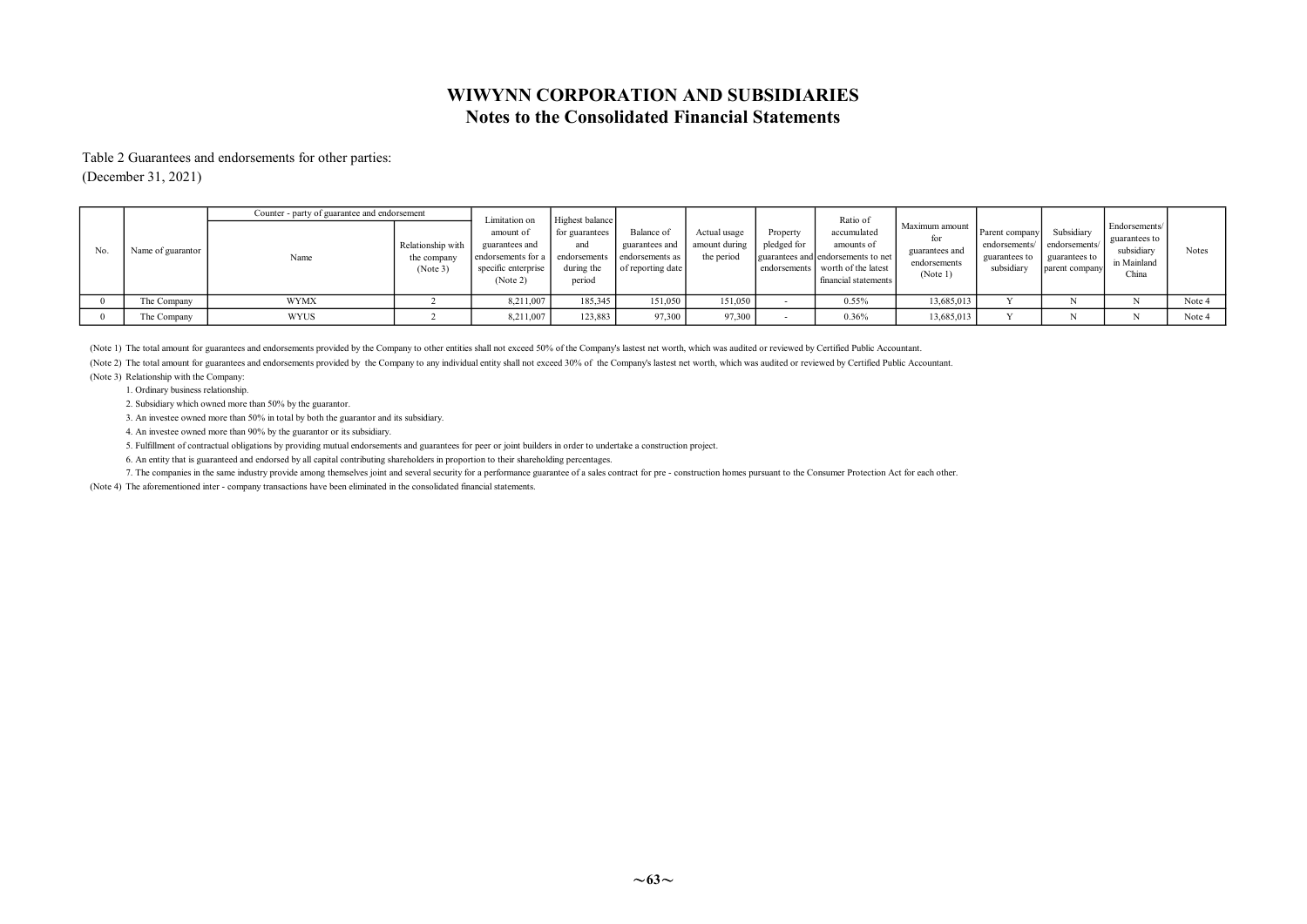### WIWYNN CORPORATION AND SUBSIDIARIES

#### Notes to the Consolidated Financial Statements

Table 3 Acquisition of real estate with amount exceeding the lower of NT\$300 million or 20% of share capital (December 31, 2021)

|                 |                                    |                     |                      |              |                              |                         | Prior Transaction of Related Counter-party |               |                     |        |                                                            |                                     |             |
|-----------------|------------------------------------|---------------------|----------------------|--------------|------------------------------|-------------------------|--------------------------------------------|---------------|---------------------|--------|------------------------------------------------------------|-------------------------------------|-------------|
| Company<br>name | Type of property                   | Transaction<br>Date | I ransactiv<br>Amoun | Payment Term | Counter-party                | Name o<br>Relationships | Owner                                      | Relationships | <b>Tranfer Date</b> | Amount | Price Reference                                            | Purpose of Acquistion               | Other Terms |
| <b>WYMY</b>     | Property plant and equipment-Land. | 2021/9              | '78.306              | payment: 10% | SENAI AIRPORT CITY SDN. BHD. | non-related party       |                                            |               |                     |        | Refer to appraisal report issued by professional appraiser | For the Company's future operations |             |
| WYMY            | Property, plant and equipment-Land | 2021/9              | $170,060$ +          | payment: 50% | SENAI AIRPORT CITY SDN. BHD. | non-related party       |                                            |               |                     |        | Refer to appraisal report issued by professional appraiser | For the Company's future operations |             |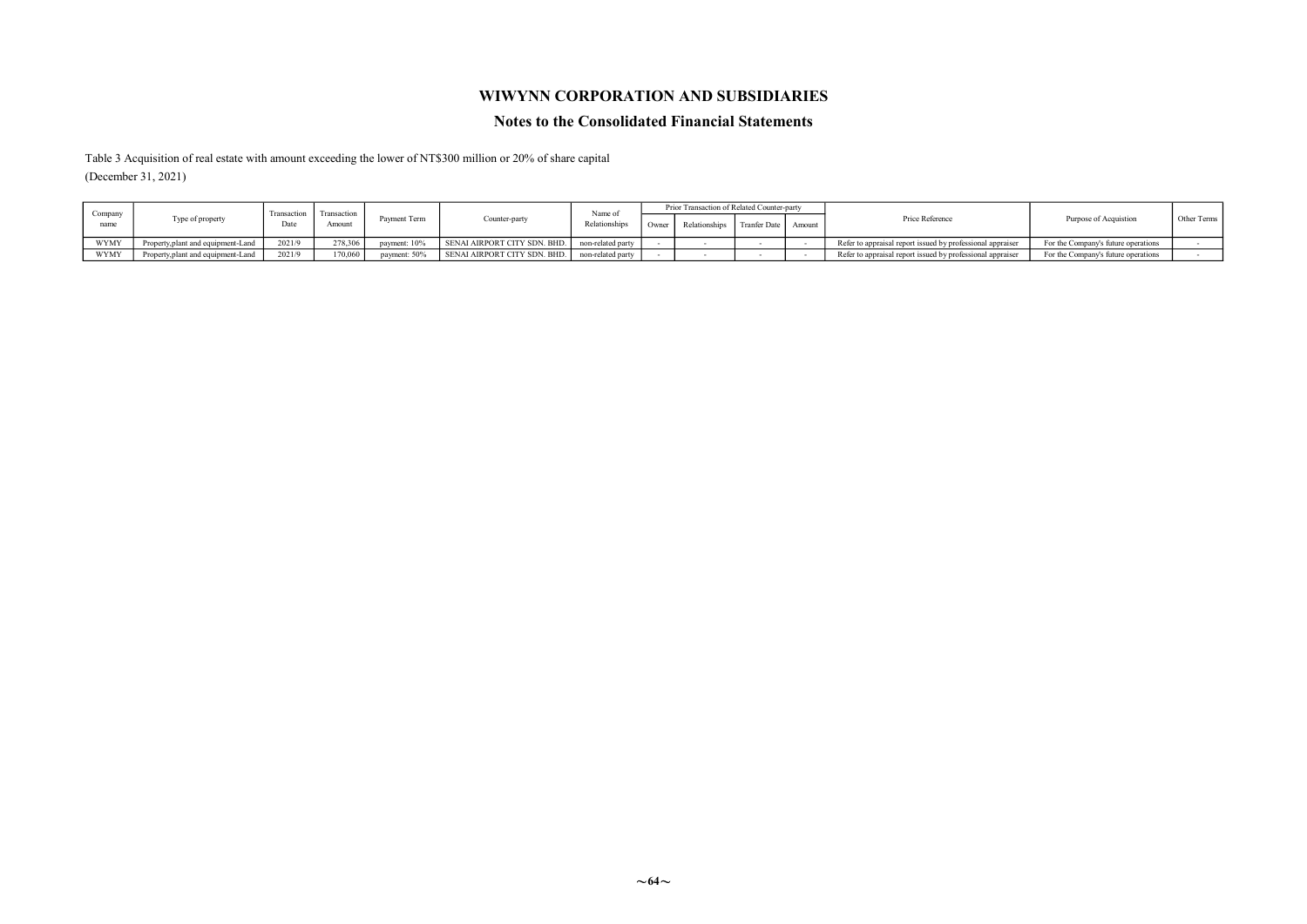Table 4 Related-party transactions for purchases and sales with amounts exceeding the lower of NT\$100 million or 20% of the capital stock: (December 31, 2021)

|                 |                      |                                     |                           | <b>Transaction</b> details |                                            |                   |                          | Transaction with terms<br>different from others | Notes/ Accounts receivable (payable) |                                                                 |        |
|-----------------|----------------------|-------------------------------------|---------------------------|----------------------------|--------------------------------------------|-------------------|--------------------------|-------------------------------------------------|--------------------------------------|-----------------------------------------------------------------|--------|
| Name of company | <b>Related Party</b> | Nature of relationship              | Purchase/Sales            | Amount                     | Percentage of<br>total purchases.<br>sales | Payment terms     | Unit price               | Payment<br>Terms                                | Ending balance                       | Percentage of total<br>notes / accounts<br>receivable (payable) | Notes  |
| The Company     | <b>WYUS</b>          | The Company's subsidiary            | Sale                      | 25,128,350                 | 34.35%                                     | <b>OA120</b>      | ٠                        |                                                 | 15,185,251                           | 63.87%                                                          | (Note) |
|                 | <b>WYJP</b>          | The Company's subsidiary            | Sale                      | 2.578.968                  | 3.53%                                      | <b>OA90</b>       |                          |                                                 | 435,759                              | 1.83%                                                           | (Note) |
| $\mathbf{H}$    | <b>WYKR</b>          | The Company's subsidiary            | Sale                      | 2,537,766                  | 3.47%                                      | <b>OA90</b>       |                          |                                                 | 450,464                              | 1.89%                                                           | (Note) |
| $\mathbf{H}$    | <b>WYKS</b>          | The Company's subsidiary            | Sale                      | 521.330                    | 0.71%                                      | <b>OA90</b>       |                          |                                                 | 272,775                              | 1.15%                                                           | (Note) |
|                 | <b>WYHK</b>          | The Company's subsidiary            | Sale                      | 374,873                    | 0.51%                                      | O <sub>A</sub> 90 |                          |                                                 | 422                                  | 0.00%                                                           | (Note) |
| $\mathbf{H}$    | <b>WIN</b>           | The Company's other related company | Sale                      | 250,558                    | 0.34%                                      | O <sub>A</sub> 90 |                          |                                                 | 237,180                              | 1.00%                                                           |        |
| $\mathbf{H}$    | <b>WBR</b>           | The Company's other related company | Sale                      | 234,307                    | 0.32%                                      | <b>OA120</b>      | ٠                        |                                                 | 138,343                              | 0.58%                                                           |        |
| $\mathbf{H}$    | <b>WHO</b>           | The Company's parent company        | Purchase                  | 54,448,632                 | 84.26%                                     | OA45              |                          |                                                 | (8,276,236)                          | $(80.78\%)$                                                     |        |
|                 | <b>WYUS</b>          | The Company's subsidiary            | Purchase                  | 1.813.705                  | 2.81%                                      | OA90              |                          |                                                 | (51, 494)                            | (0.50%                                                          | (Note) |
| $\mathbf{H}$    | <b>WSSG</b>          | The Company's other related company | Purchase                  | 186,730                    | 0.29%                                      | <b>OA60</b>       |                          |                                                 | (15,963)                             | (0.16%                                                          |        |
| <b>WYUS</b>     | The Company          | WYUS's parent company               | Sale                      | 1,813,705                  | 1.39%                                      | <b>OA90</b>       |                          |                                                 | 51,494                               | 0.26%                                                           | (Note) |
| $\mathbf{H}$    | <b>WBR</b>           | WYUS's other related company        | Sale                      | 420.629                    | 0.29%                                      | <b>OA120</b>      |                          |                                                 | 26.147                               | 0.61%                                                           |        |
| $\cdot$         | The Company          | WYUS's parent company               | Purchase and Service cost | 25,128,350                 | 15.19%                                     | <b>OA120</b>      |                          |                                                 | (15, 185, 251)                       | (65.14%                                                         | (Note) |
| $\mathbf{u}$    | <b>WITX</b>          | WYUS's other related company        | Purchase                  | 801.908                    | 0.48%                                      | <b>OA90</b>       |                          |                                                 | (698, 283)                           | (3.00%                                                          |        |
|                 | <b>WYMX</b>          | WYUS's affiliate company            | Processing fee            | 781,536                    | 0.47%                                      | <b>OA60</b>       |                          |                                                 | (160,093)                            | (0.69%                                                          | (Note) |
| $\mathbf{H}$    | <b>WMX</b>           | WYUS's other related company        | Processing fee            | 645.955                    | 0.39%                                      | <b>OA90</b>       |                          |                                                 |                                      |                                                                 |        |
| $\mathbf{H}$    | <b>WHO</b>           | The Company's parent company        | Purchase                  | 288,926                    | 0.17%                                      | OA45              | $\overline{\phantom{a}}$ |                                                 | (203, 838)                           | (0.87%                                                          |        |
| <b>WYJP</b>     | The Company          | WYJP's parent company               | Purchase                  | 2,578,968                  | 100.00%                                    | <b>OA90</b>       |                          |                                                 | (435,759)                            | (100%                                                           | (Note) |
| <b>WYKR</b>     | The Company          | WYKR's parent company               | Purchase                  | 2,537,766                  | 100.00%                                    | <b>OA90</b>       |                          |                                                 | (450, 464)                           | (100%                                                           | (Note) |
| <b>WYKS</b>     | The Company          | WYKS's parent company               | Purchase                  | 521,330                    | 84.13%                                     | <b>OA90</b>       |                          |                                                 | (272, 775)                           | (70.87%                                                         | (Note) |
| <b>WYHK</b>     | The Company          | WYHK's parent company               | Purchase                  | 374,873                    | 100.00%                                    | O <sub>A</sub> 90 |                          |                                                 | (422)                                | (100%                                                           | (Note) |
| <b>WYMX</b>     | <b>WYUS</b>          | WYMX's affiliate company            | Processing income         | 781,536                    | 85.48%                                     | <b>OA60</b>       |                          |                                                 | 160,093                              | 100%                                                            | (Note) |

(Note): The aforementioned inter - company transactions have been eliminated in the consolidated financial statements.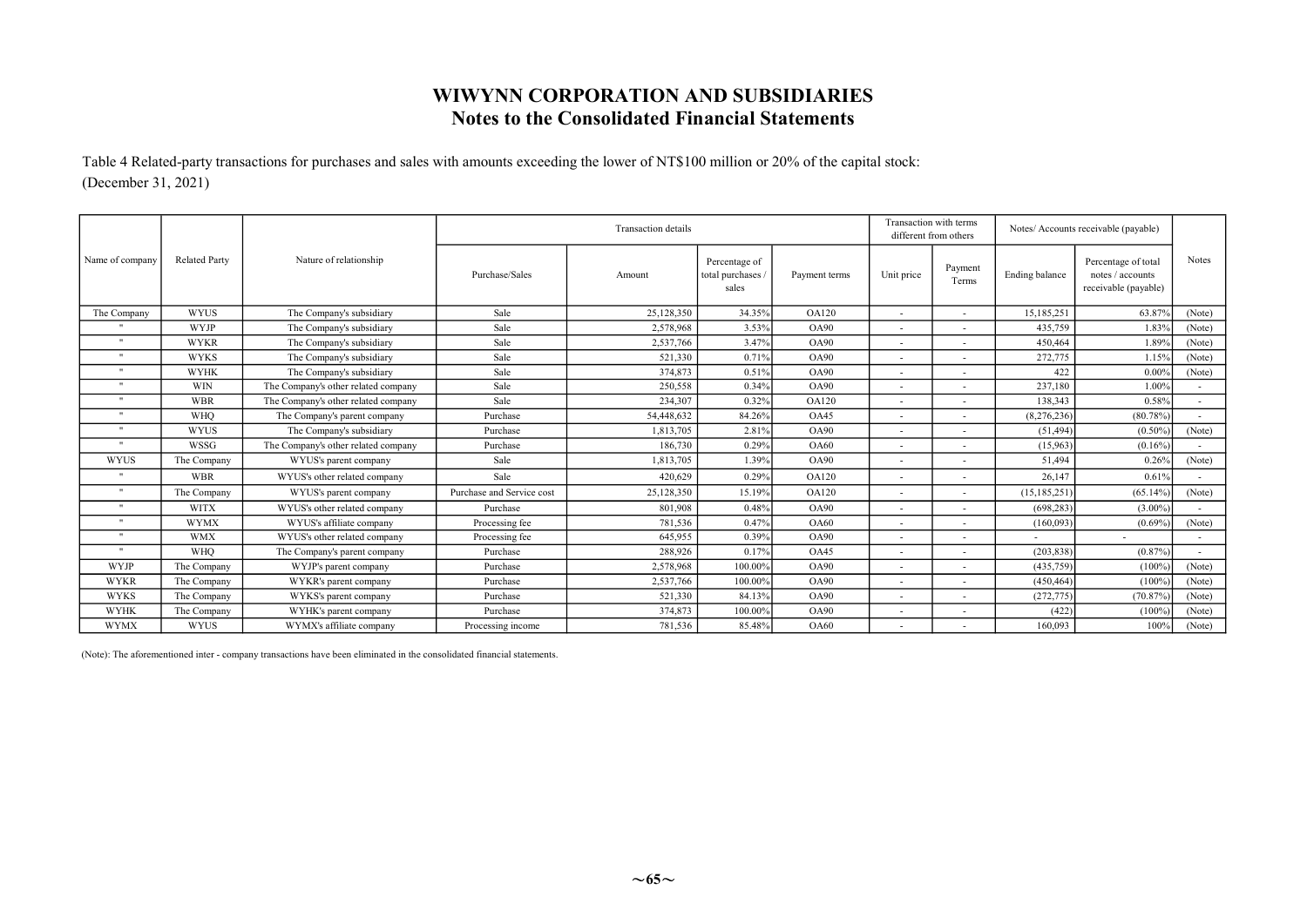Table 5 Receivables from related parties with amounts exceeding the lower of NT\$100 million or 20% of the capital stock: (December 31, 2021)

| Name of company            | Counter-party | Nature of relationship              | Ending balance | Turnover rate            |                          | Overdue                  | Amounts received<br>in subsequent | Loss allowance           | <b>Notes</b>             |
|----------------------------|---------------|-------------------------------------|----------------|--------------------------|--------------------------|--------------------------|-----------------------------------|--------------------------|--------------------------|
|                            |               |                                     |                |                          | Amount                   | Action taken             | period                            |                          |                          |
| <b>Account Receivables</b> |               |                                     |                |                          |                          |                          |                                   |                          |                          |
| The Company                | <b>WYUS</b>   | The Company's subsidiary            | 15,185,251     | 190.16%                  | 6,014,958                | Collecting               | $\overline{\phantom{a}}$          |                          | (Note)                   |
| $^{\prime\prime}$          | <b>WYJP</b>   | The Company's subsidiary            | 435,759        | 445.35%                  | $\overline{\phantom{a}}$ | $\overline{\phantom{a}}$ | $\overline{\phantom{a}}$          |                          | (Note)                   |
| $\cdot$                    | <b>WYKR</b>   | The Company's subsidiary            | 450,464        | 921.94%                  | 81,155                   | Collecting               | 81,155                            | $\overline{\phantom{a}}$ | (Note)                   |
| $^{\prime\prime}$          | <b>WYKS</b>   | The Company's subsidiary            | 272,775        | 368.65%                  | 24,338                   | Collecting               | $\overline{\phantom{a}}$          |                          | (Note)                   |
| $\cdot$                    | <b>WIN</b>    | The Company's other related company | 237,180        | 211.28%                  | $\overline{\phantom{a}}$ | $\overline{\phantom{a}}$ | $\overline{\phantom{a}}$          | $\overline{\phantom{a}}$ | $\overline{\phantom{a}}$ |
| $\mathbf{u}$               | <b>WBR</b>    | The Company's other related company | 138,343        | 188.39%                  | $\overline{\phantom{a}}$ | $\overline{\phantom{a}}$ | $\overline{\phantom{a}}$          | $\overline{\phantom{a}}$ | $\overline{\phantom{a}}$ |
| <b>WYMX</b>                | <b>WYUS</b>   | WYMX's affiliate company            | 160,093        | 976.35%                  | 160,093                  | Collecting               | 160,093                           | $\overline{\phantom{a}}$ | (Note)                   |
| Other Receivables          |               |                                     |                |                          |                          |                          |                                   |                          |                          |
| The Company                | <b>WYUS</b>   | The Company's subsidiary            | 1,468,331      |                          | 852,149                  | Collecting               | $\overline{\phantom{a}}$          |                          | (Note)                   |
| $\mathbf{u}$               | <b>WZS</b>    | The Company's other related company | 218,106        | $\overline{\phantom{a}}$ | 299                      | Collecting               | $\overline{a}$                    | $\overline{\phantom{a}}$ | $\overline{\phantom{a}}$ |
| <b>WYUS</b>                | The Company   | WYUS's parent company               | 212,069        | $\overline{\phantom{a}}$ | $\overline{\phantom{a}}$ | $\overline{\phantom{a}}$ | $\overline{\phantom{a}}$          | $\overline{\phantom{a}}$ | (Note)                   |
| $^{\prime\prime}$          | <b>WHQ</b>    | The Company's parent company        | 102,831        | $\overline{\phantom{a}}$ | $\overline{\phantom{a}}$ | $\overline{\phantom{a}}$ | $\overline{\phantom{a}}$          | $\overline{\phantom{0}}$ | $\overline{\phantom{a}}$ |

(Note): The aforementioned inter - company transactions have been eliminated in the consolidated financial statements.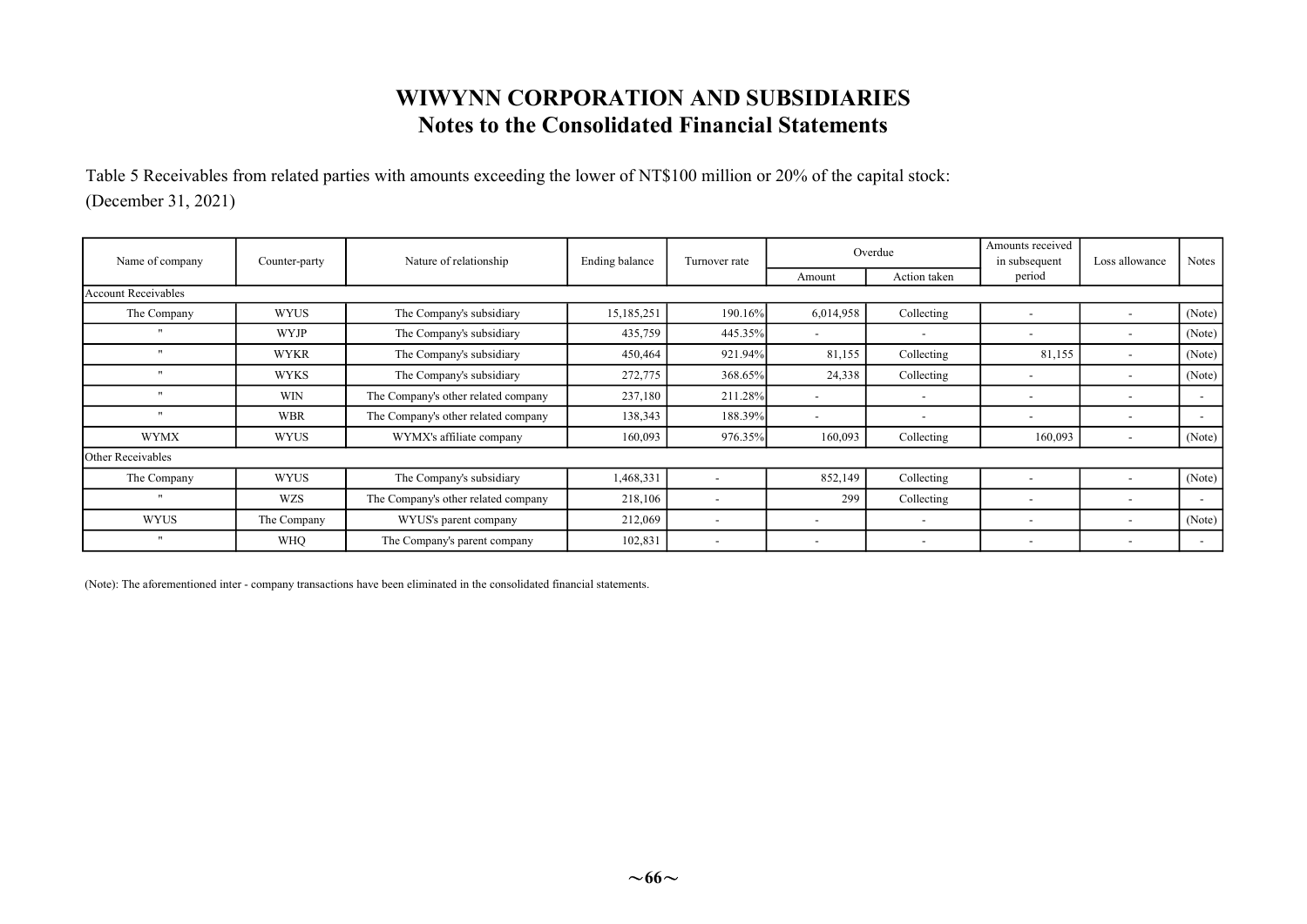Table 6 Significant intercompany transactions and business relationships between parent company and its subsidiaries: (December 31, 2021)

|                |                 |                       | Nature of                |                    | Intercompany transactions |                      |                                                                        |
|----------------|-----------------|-----------------------|--------------------------|--------------------|---------------------------|----------------------|------------------------------------------------------------------------|
| No.            | Name of company | Name of counter-party | relationship<br>(Note 1) | Account name       | Amount                    | <b>Trading Terms</b> | Percentage of the consolidated net revenue<br>or total assets (Note 3) |
| $\overline{0}$ | The Company     | <b>WYUS</b>           |                          | Sale               | 25,128,350                | <b>OA120</b>         | 13.05%                                                                 |
| $\overline{0}$ | The Company     | <b>WYJP</b>           |                          | Sale               | 2,578,968                 | <b>OA90</b>          | 1.34%                                                                  |
| $\mathbf{0}$   | The Company     | <b>WYKR</b>           |                          | Sale               | 2,537,766                 | <b>OA90</b>          | 1.32%                                                                  |
| $\theta$       | The Company     | <b>WYKS</b>           |                          | Sale               | 521,330                   | OA90                 | 0.27%                                                                  |
| $\Omega$       | The Company     | <b>WYHK</b>           |                          | Sale               | 374,873                   | <b>OA90</b>          | 0.19%                                                                  |
|                | <b>WYUS</b>     | The Company           | $\overline{2}$           | Sale               | 1,813,705                 | <b>OA90</b>          | 0.94%                                                                  |
|                | <b>WYMX</b>     | <b>WYUS</b>           | $\mathbf{3}$             | Processing income  | 781,536                   | <b>OA60</b>          | 0.41%                                                                  |
| $\Omega$       | The Company     | <b>WYUS</b>           |                          | Account receivable | 15,185,251                | <b>OA120</b>         | 17.92%                                                                 |
| $\Omega$       | The Company     | <b>WYJP</b>           |                          | Account receivable | 435,759                   | OA90                 | 0.51%                                                                  |
| $\overline{0}$ | The Company     | <b>WYKR</b>           |                          | Account receivable | 450,464                   | OA90                 | 0.53%                                                                  |
| $\mathbf{0}$   | The Company     | <b>WYKS</b>           |                          | Account receivable | 272,775                   | OA90                 | 0.32%                                                                  |
| $\Omega$       | The Company     | <b>WYHK</b>           |                          | Account receivable | 422                       | OA90                 | $0.00\%$                                                               |
|                | <b>WYUS</b>     | The Company           | 2                        | Account receivable | 51,494                    | OA90                 | 0.06%                                                                  |
|                | <b>WYMX</b>     | WYUS                  |                          | Account receivable | 160,093                   | <b>OA60</b>          | 0.19%                                                                  |

Note 1: relationship:

1. Parent company to subsidiary.

2. Subsidiary to parent company.

3. Subsidiary to subsidiary.

Note 2: The section only discloses the information of sales and accounts receivable of inter-company transactions, as well as is not disclosed the purchase and accounts payable of counter-party due to duplicate.

Note 3: Calculated by using the transaction amount, divided by the consolidated net revenues and total assets.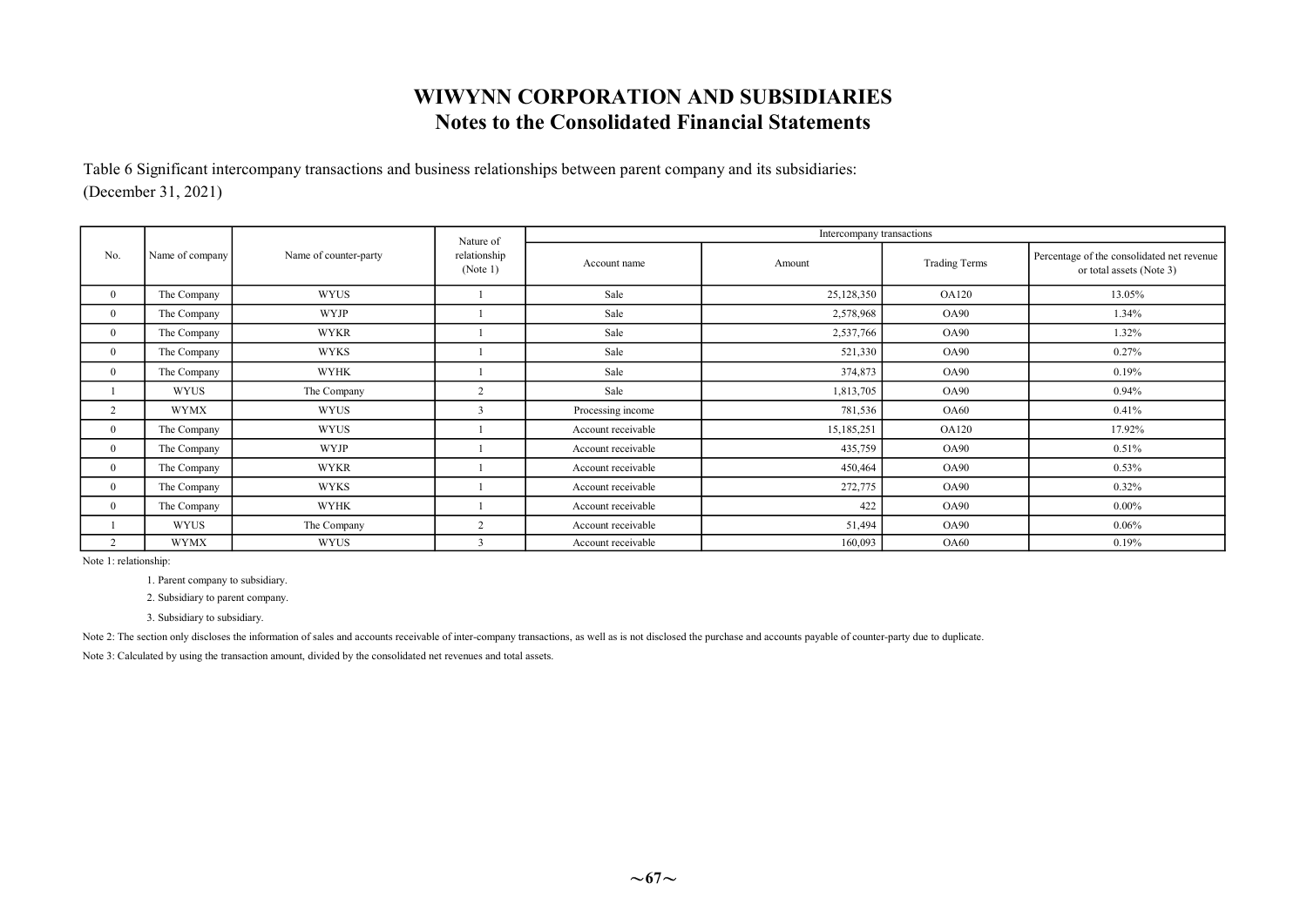Table 7 Information on investments (excluding investees in mainland China):

The following are the information on investees for the year ended to December 31, 2021 (excluding information on investees in mainland China):

| Name of the |                  |             |                                                         |                   | Original investment amount |                      | Balance as of December 31, 2021 |                | The highest                  | Net income                  | Share of<br>profits/losses |        |
|-------------|------------------|-------------|---------------------------------------------------------|-------------------|----------------------------|----------------------|---------------------------------|----------------|------------------------------|-----------------------------|----------------------------|--------|
| investor    | Name of investee | Location    | Main business and products                              | December 31, 2021 | December 31, 2020          | Shares(In thousands) | Percentage of<br>ownership      | Carrying value | percentage of the<br>periods | (losses)<br>of the investee | of investee                | Notes  |
| The Company | <b>WYJP</b>      | apan        | Sales of data storage equipment                         | 6.620             | 6.620                      |                      | 100.00%                         | 190,300        | 100.00%                      | 57,027                      | 57,027                     | (Note) |
|             | <b>WYUS</b>      | U.S.A       | Sales of data storage equipment                         | 5,021,581         | 5,021,581                  | 169,010              | 100.00%                         | 5,095,045      | 100.00%                      | 182,998                     | 182,998                    | (Note) |
|             | <b>WYHK</b>      | Hong Kong   | Investing activities and sale of data storage equipment | 12.18             | 12.181                     | 400                  | 100.00%                         | 209.237        | 100.00%                      | 21,865                      | 21,865                     | (Note) |
|             | <b>WYKR</b>      | South Korea | Sales of data storage equipment                         | 2.903             | 2.903                      | 20                   | 100.009                         | 132,925        | 100.00%                      | 61,348                      | 61.348                     | (Note) |
|             | <b>WYMY</b>      | Malaysia    | Sales of data storage equipment                         | 236,340           | 15,109                     | 35,214               | 100.00%                         | 232,596        | 100.00%                      | (82)                        | (82)                       | (Note) |
|             | <b>WYMX</b>      | Mexico      | Human resources service provision                       | 257,125           | 49.285                     | 180,297              | 100.00%                         | 267,790        | 100.00%                      | 31,469                      | 31,469                     | (Note) |
|             | LiquidStack      | Netherlands | Sales and R&D of data storage equipment                 | 276,609           |                            | 1,000                | 20.00%                          | 250,091        | 20.00%                       | (160, 598)                  | (32, 120)                  |        |

(Note): The aforementioned inter-company transactions have been eliminated in the consolidated financial statements.